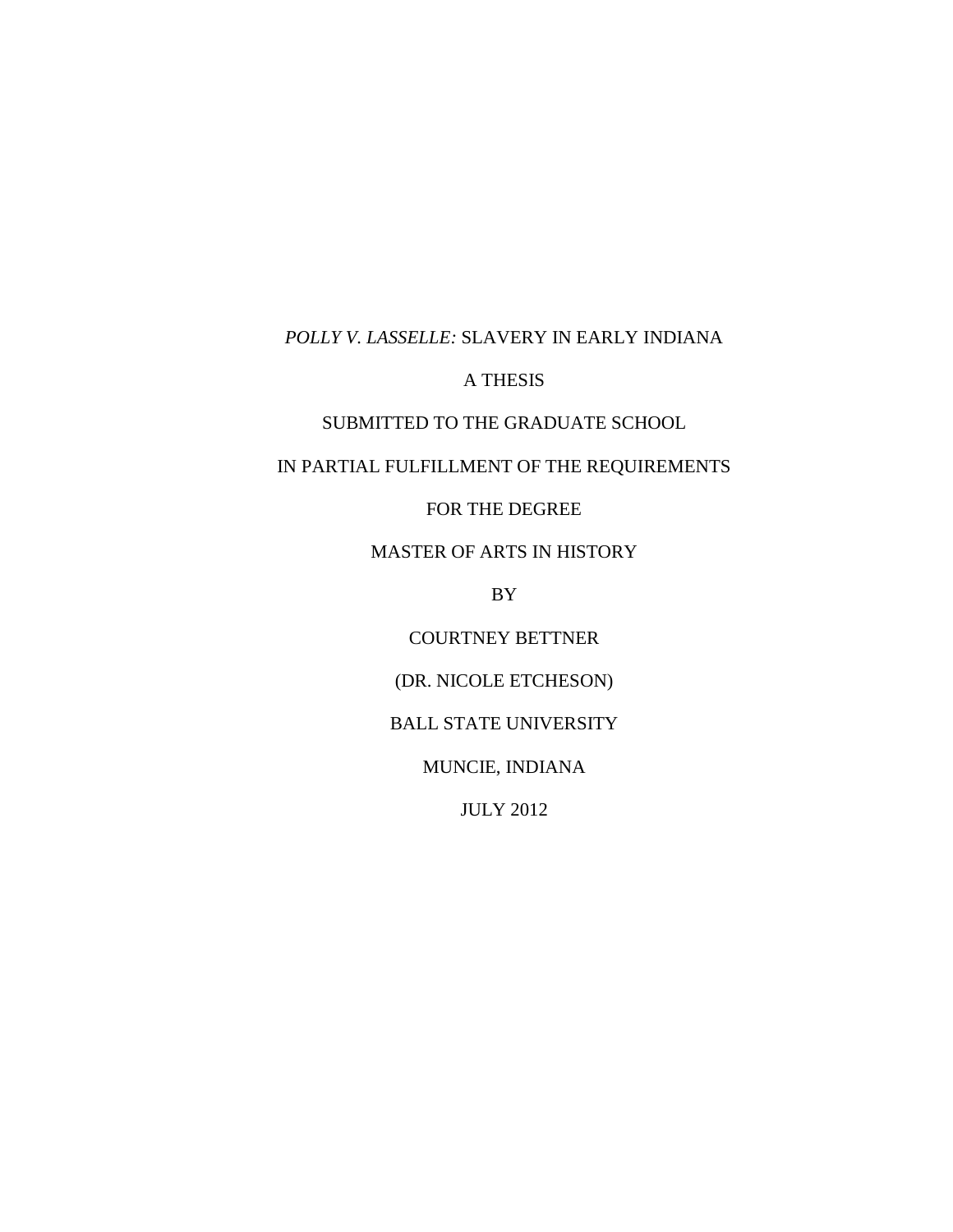#### **Acknowledgments**

I would like to show my gratitude for all those who helped me during this process. Brian Spangle, at the McGrady-Brockman House of the Knox County Public Library, willingly sent me materials in the mail and answered multiple questions through email.

My committee members, Dr. Dan Ingram and Dr. Michael Doyle, provided wonderful feedback for the final draft and encouragement for my future endeavors.

I am grateful to my advisor and committee chairperson Dr. Nicole Etcheson. She helped my organize my thoughts from the beginning and was immensely helpful in constructing the final draft.

My parents and sisters have always been a source of inspiration and motivation. They challenge me intellectually and support me in everything I do. I could not have been blessed with a better family.

I owe my deepest thanks to Aaron. He was eternally patient with me through the long process. He was a sounding board for ideas and helped me draw connections across sources. He provided all of the encouragement and support to sustain me to the end.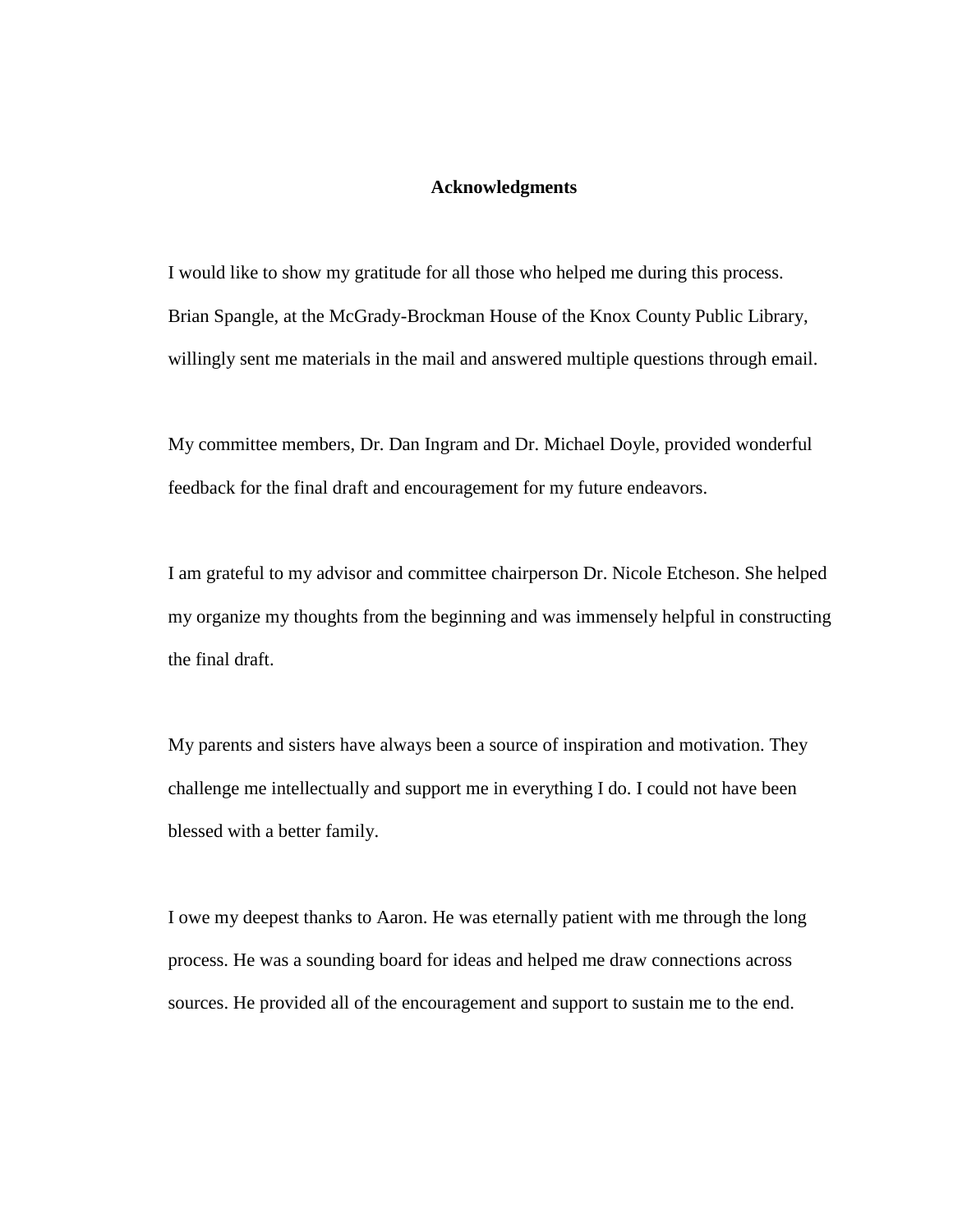#### **Preface**

The history of slavery in Indiana is one of legal loopholes and political power, but it is about more than just the institution of slavery. Its legacy is intertwined with the histories of French colonialism, the Old Northwest, and early Indiana politics. It involved clashes of culture between French and Americans, as well as with the Indians, all of which marked the transition from unexplored frontier to statehood. This thesis explores the evolution of slavery in Indiana and examines the extent of its importance in early Indiana development.

The growth of slavery in Indiana began with the French, who were the first to settle the Northwest Territory and created its first slave system, which used both Indians and Africans as slaves. The French normally used slaves in domestic spheres and often worked alongside them. This system is noted for its lack of physical exploitation. Slavery in early Indiana evolved from this domestic-based French system to one influenced by Virginia's slave society. Even though slavery was illegal in the Northwest Territory, this system of slavery is marked by multiple attempts to circumvent the prohibition of slavery. By adopting the Virginian legal code, pro-slavery residents created a system of indentured servitude, which allowed slaves to be brought into and used in the territory, but under a different name. Ultimately, the pro-slavery faction was unsuccessful in creating a stable system of slavery.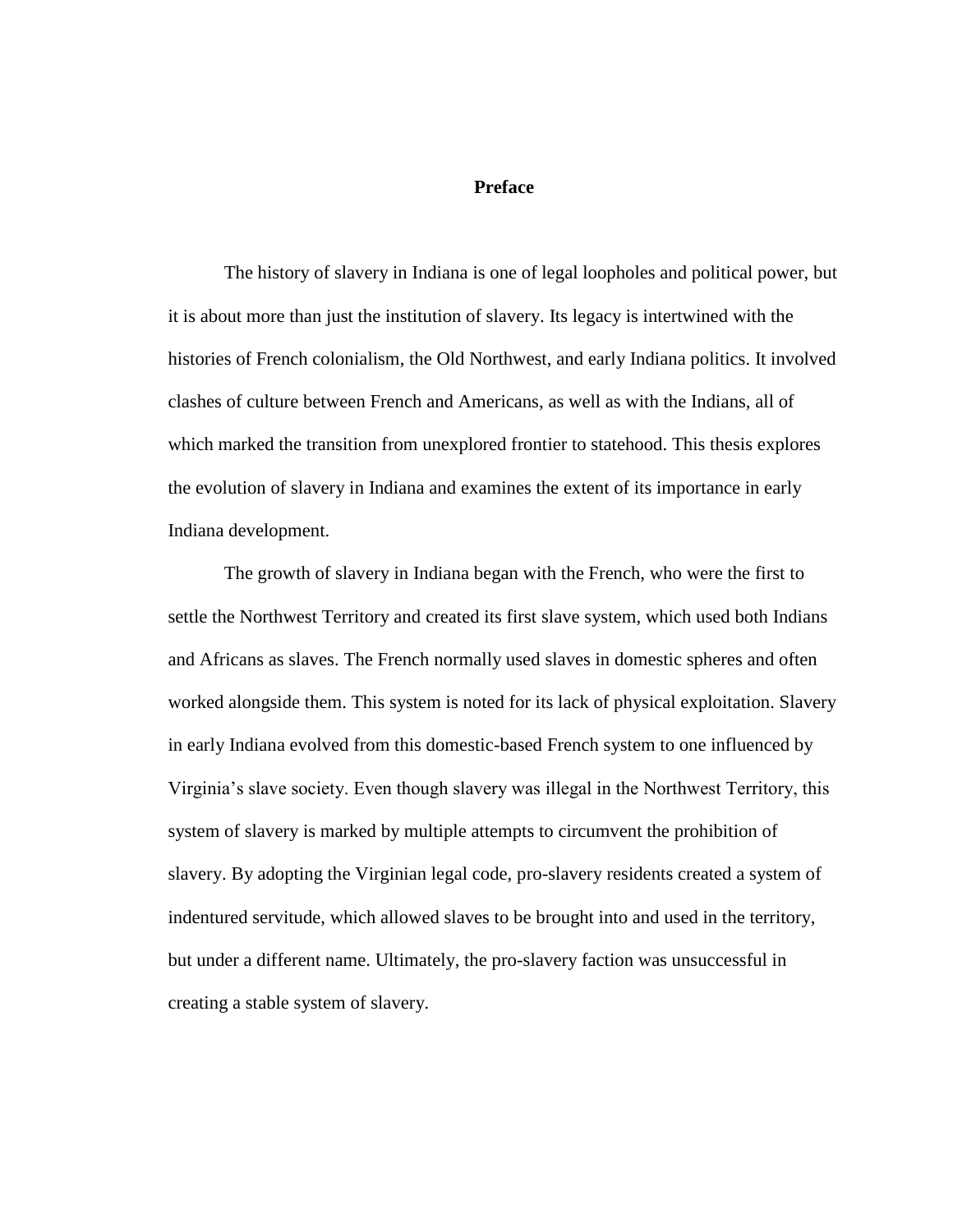However, slavery was still important as it continued to exist in Indiana for decades. Questions about slavery's legality continued to circulate until 1820, when the Indiana Supreme Court officially outlawed any form of slavery in *Polly v. Lasselle*. Polly Strong, a slave in Vincennes, Indiana, sued her owner, Hyacinth Lasselle, for her freedom arguing that since she was born after the passage of the Northwest Ordinance of 1787 that outlawed slavery, she should be considered free. While the Knox County Court ruled in favor of Lasselle, Polly appealed her case to the Indiana Supreme Court, where they ruled in favor of Polly. This court case was the official end of slavery in Indiana.

This thesis identifies the nature of slavery as it was practiced under both the French and Virginian influences, and then places it within a larger national context through comparisons with other slave systems. Since slavery only remained in the area for a relatively short amount of time, I also deal with the features that stalled the development of slavery. By exploring the reasons that slavery did not prosper and its eventual demise in 1820, I argue that Indiana was never at risk to develop a plantationstyle slave society. By means of previously unused primary sources, I also create a new narrative for the Indiana Supreme court case and place it within the context of Indiana's slave history.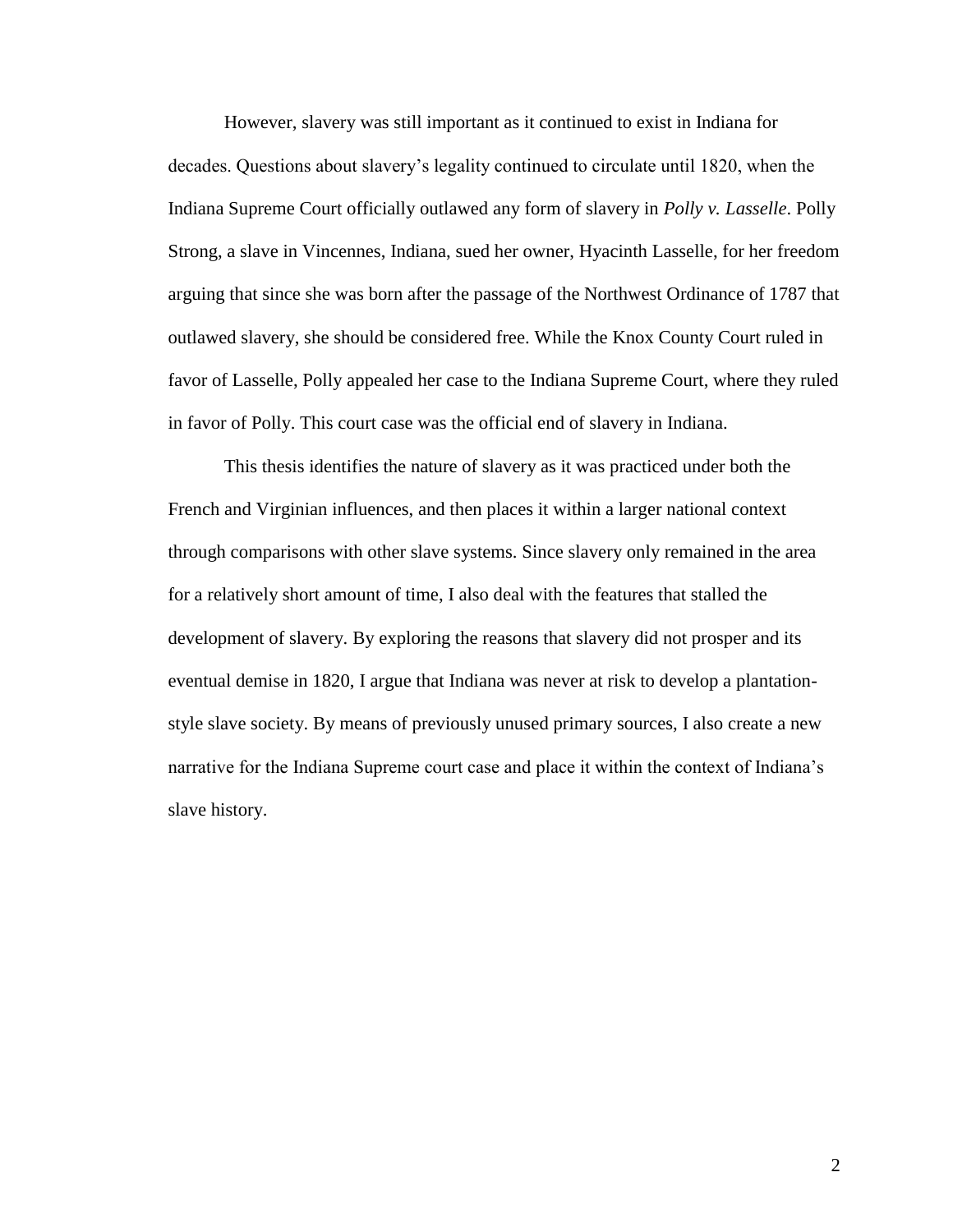#### **Chapter One**

#### **Historiography**

Historians have been studying Indiana history for over a century, which has allowed the historiography to branch out into many themes, including slavery. Even with this lengthy existence, the historiography of early Indiana is still severely limited in depth. The syntheses of the Old Northwest and Indiana are older works, dating from the 1930s, although some works were published in the late 1800s. Some of the older or more synthetic works do not really address slavery, but are important for creating the context for understanding slavery in the larger history of Indiana. It was not until the 1980s that most monographs on early Indiana began to appear. While the available monographs cover a wide array of topics, including relationships with the Indians, frontier politics, and culture, historians have reexamined very few of them. The discussion of slavery is limited to a small role in many books on Indiana or is used to discuss the institution's existence on a larger scale, such as in the entire western frontier. With the inadequate attention devoted to slavery in Indiana, there is a gap in the historiography that needs to be filled. To do so, it is important to first fully examine the studies of Indiana that already exist.

The first important works that addressed Indiana history were actually larger works on the history of the Old Northwest. *The Civilization of the Old Northwest: A Study of Political, Social and Economic Development, 1788-1812, written by Beverly*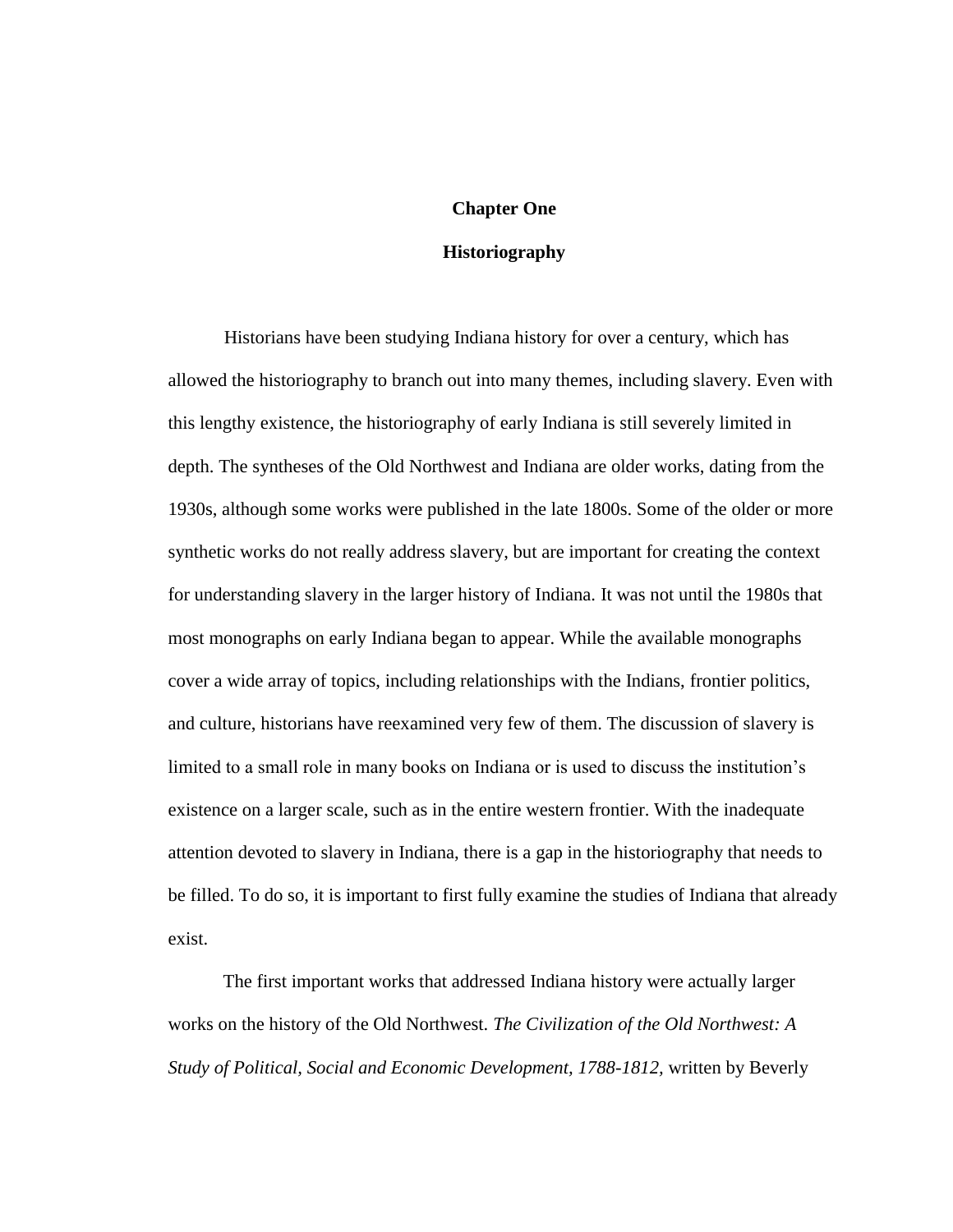Bond, Jr. in 1934 was one of the first study of the Old Northwest.<sup>1</sup> Bond attempts to explain the development of the Northwest Territory from the execution of the Northwest Ordinance to the War of 1812. Prompted by the lack of historical analysis available on the region, Bond created a synthesis of the Old Northwest in which he examines the democratic progression of the territory in both politics and society. In addition to this theme, civil order and law, conflicts with the Indians, settler migration patterns, and conflicts over slavery are all prominent issues in the development of the Northwest Territory. While political issues, such as the relationship between the Indians and Governor St. Clair's government, fill most of the book, Bond does chronicle both social and economic experiences. He discusses the development of farms, the improvements of infrastructure, and the importance of waterways in relationship to the emerging economy. Societal values mirrored many of those in politics, with religion emphasizing order and education focusing on democratic opportunity. Bond does an excellent job of expanding beyond the traditional political focus and including social and economic challenges and developments. Another positive aspect of Bond's work is his use of primary resources. Using collections of personal papers, newspapers, and other first-hand accounts, Bond does not simply synthesize the works of other historians, but paves the way with his own research.

Building on Bond's history, which stops in 1812, Buley's classic tome, *The Old Northwest: Pioneer Period, 1818-1840,* continues the study of the Old Northwest until

<sup>1</sup> Beverly Bond, Jr., *The Civilization of the Old Northwest: A Study of Political, Social and Economic Development, 1788-1812*, (New York: MacMillian Company, 1934).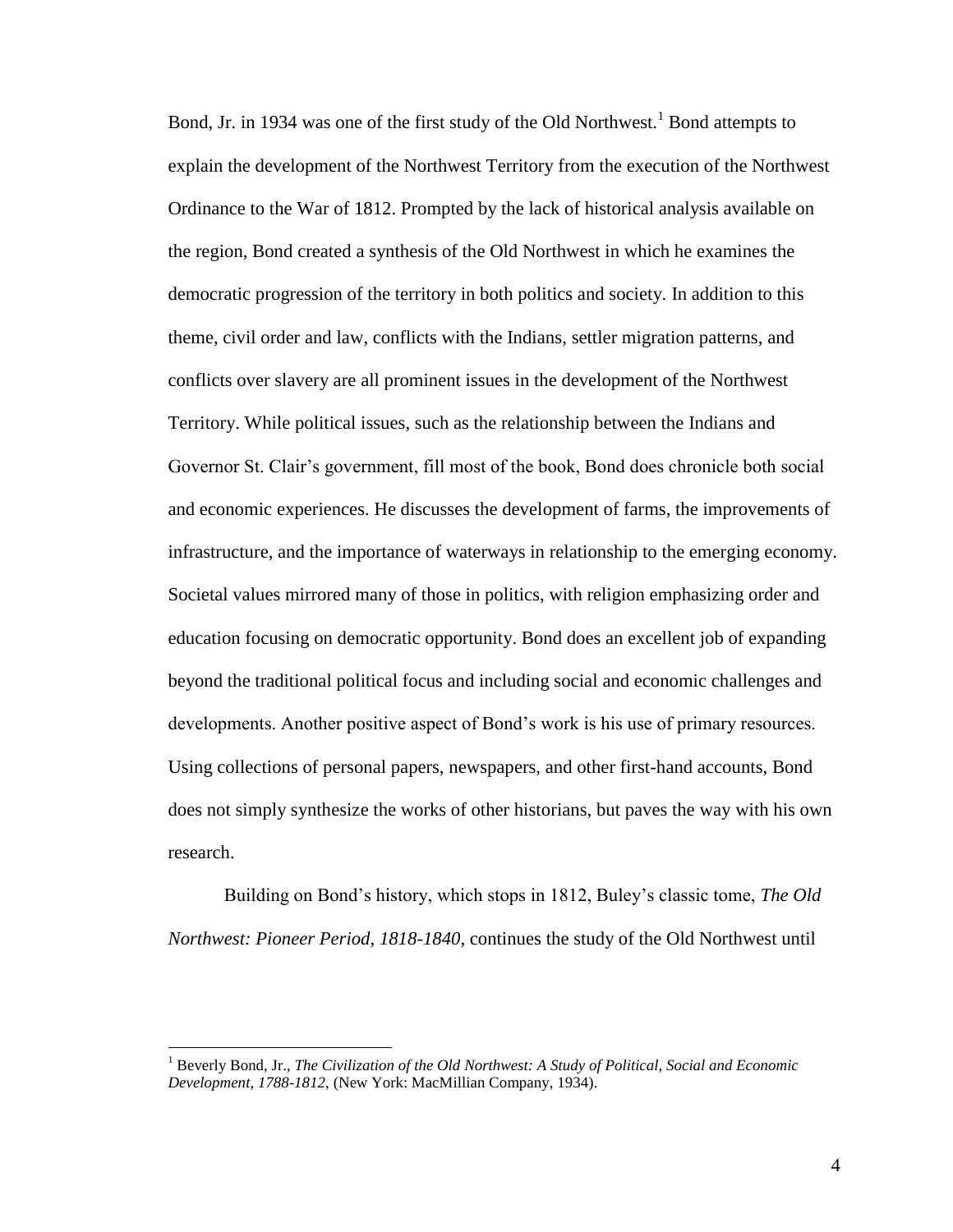1840.<sup>2</sup> Published in 1950 in celebration of the  $150<sup>th</sup>$  anniversary of the creation of the Indiana Territory, Buley's large, two-volume history is a standard for those studying the Old Northwest. The study uses multiple primary sources, which are clearly cited for the reader's use. In addition, Buley organizes the volumes by topic, allowing him to easily address everyday life in an immense amount of detail, as well as explain the more generally known political and economic happenings. For example, the first three chapters of volume one explain the political developments of the Old Northwest from the early French settlements to the creation of Illinois and Indiana, with a section devoted to the federal land acts, the process of surveying, and problems with squatters. Then the next four chapters address the everyday life of settlers in the territory, from the basic home furnishings to the medical issues and remedies used by most families. While Buley writes about the emergence of individual states and the chronological developments in politics and economics, the social aspect of the study does not recognize significant geographic differences or chronological developments. In addition to the amount of detail in the prose of the book, the existence of footnotes and a bibliographical essay are especially important to the researcher. The footnotes within the narration are plentiful and the essay at the end provides a wealth of resources. Buley's real contribution to the field is his focus on the life of the common person, an achievement no one else has duplicated since.

The next study takes a completely different approach to the history of the Northwest Territory. John Caruso's 1961 work, *The Great Lakes Frontier: An Epic of the* 

<sup>2</sup> R. Carlyle Buley, *The Old Northwest: Pioneer Period, 1818-1840*, 2 vols (Indianapolis: Indiana Historical Society, 1950).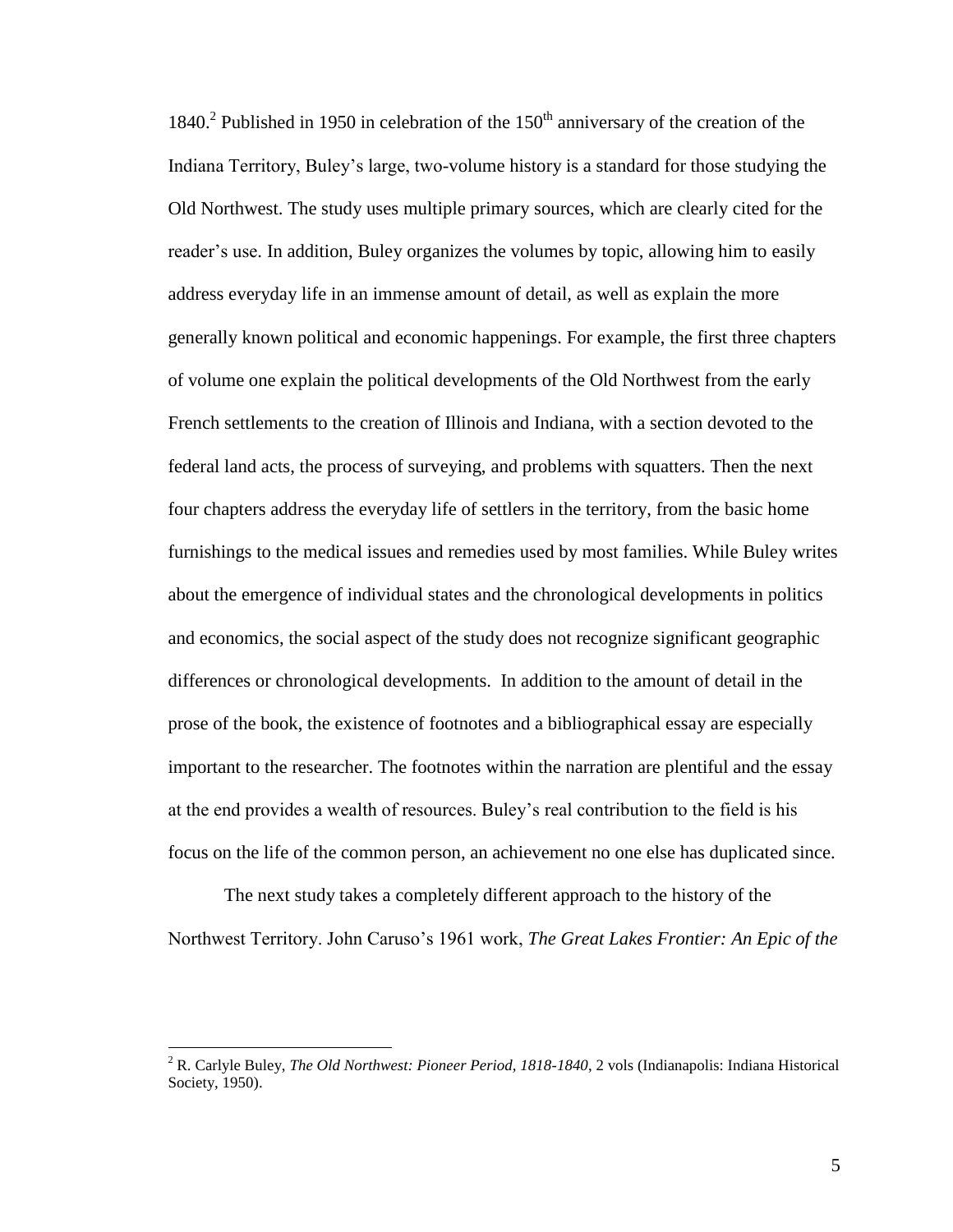*Old Northwest*, relies mostly on secondary sources and is a synthesis of political issues.<sup>3</sup> Unlike the previous two works, Caruso begins his research before the American acquisition of the Northwest Territory and studies the early French exploration of the area and the eventual British takeover. Caruso focuses on the journey towards statehood, and the obstacles each state faced. He chronologically covers early settlement, multiple Indian wars, the War of 1812, and each state's political activities. While most of the book conveys political history, Caruso does include a section on social history and culture. Even though much of Caruso's political information is not new to the field, he does present it in a slightly different way. Unlike Buley, who focuses on the common person, Caruso takes the stories of multiple, important individuals to present the past. Almost every chapter takes someone such as William Henry Harrison, George Rogers Clark, or Tecumseh and uses that person's story as a framework for the chapter. This use of personal stories adds a dimension not seen in Buley's or Bond's work, but it is one of the only original aspects of Caruso's work.

Bond, Buley and Caruso all attempted to create a synthesis of the development of the Northwest Territory. While they each focus on a slightly different period, they tend to complement each other. While Caruso looks at the political development in each state, Buley discusses the society and culture with detailed examples. While all three mention Indiana and its journey from territory to statehood, they only marginally look at the development in detail. The discussion of slavery is little to none. The political competition between Harrison and Jennings is documented, as well as the prohibition of

<sup>3</sup> John Anthony Caruso, *The Great Lakes Frontier: An Epic of the Old Northwest* (Indianapolis: Bobbs-Merrill, 1961).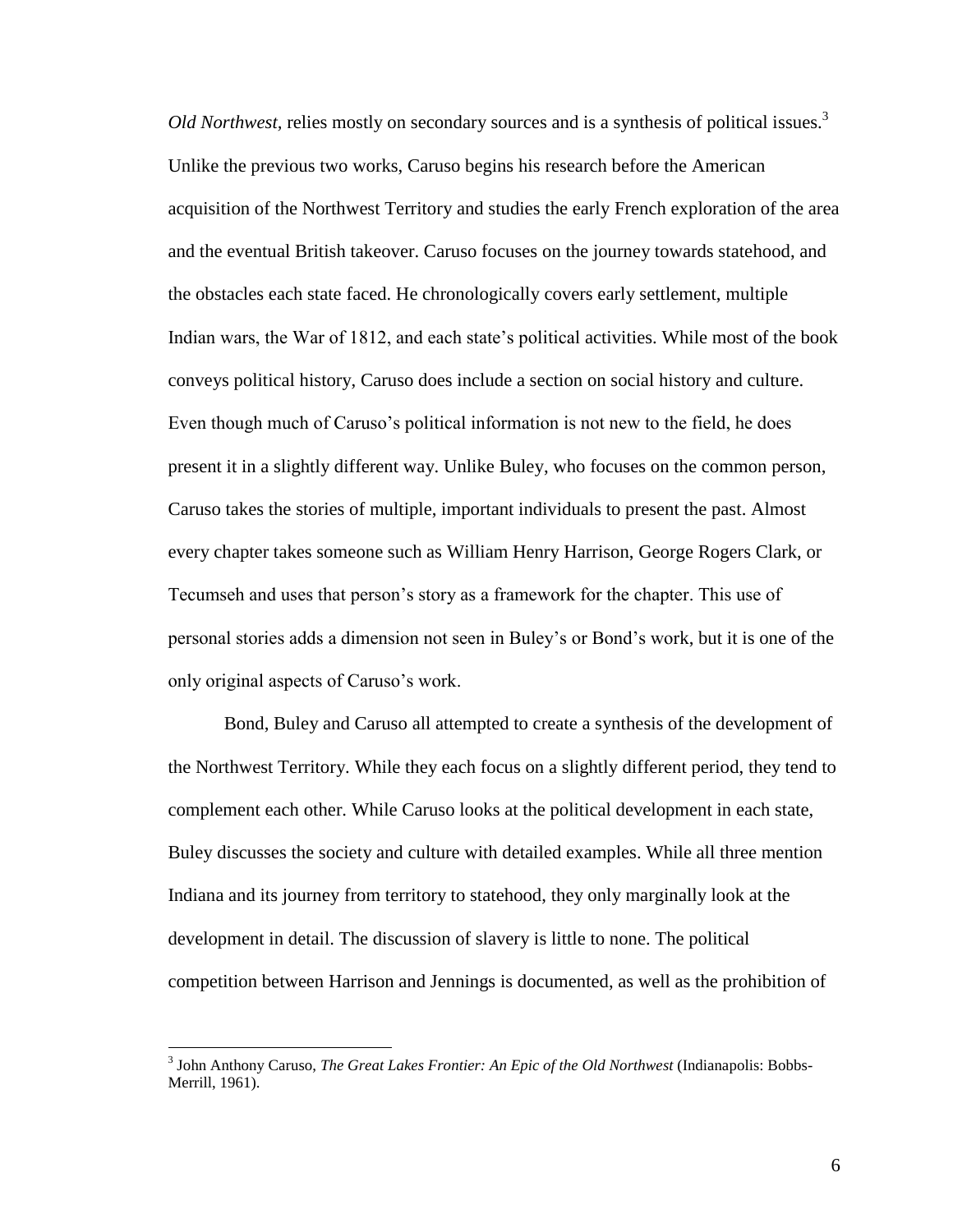slavery placed in the Indiana constitution. Even though these early works on the Northwest Territory do not make a large investigation into the slavery debate, they create a framework for understanding the evolution of slavery from the French settlement until 1820. Nevertheless, the lack of detail makes it necessary to rely on studies that focus more on Indiana. The first and still only synthetic look at the territorial and early statehood history of Indiana is in the *History of Indiana* serie*s*, published by the Indiana Historical Society and the Indiana Historical Bureau. The first two volumes of the series are relevant to this time period.

The first volume is *Indiana to 1816: The Colonial Period*, by John D. Barnhart and Dorothy L. Riker.<sup>4</sup> Unlike any other history of Indiana, Barnhart and Riker include chapters on the prehistory of Indiana, including the impact of the Wisconsin and Illinois glaciers and archeological-based Indian traditions. The majority of the book studies the European struggle to control the area, beginning with the French explorers and continuing until Indiana achieved statehood in 1816. With the focus on the struggle for power, this volume offers detailed information regarding important political and military events that occurred in the area that eventually became Indiana. Not only does it cover the struggle between the French, British, Americans, and Indians for the land, but it also examines the political development within the territory. The transition between each stage of territorial government and the eventual achievement of statehood were all steps towards more democratic reforms, but each step was still severely contested. Barnhart and Riker's in-depth study of the development of Indiana makes it a foundation in the

<sup>4</sup> John D. Barnhart and Dorothy L. Riker, *Indiana to 1816: The Colonial Period,* vol. 1 of *History of Indiana* (Indianapolis, Indiana Historical Society, 1971).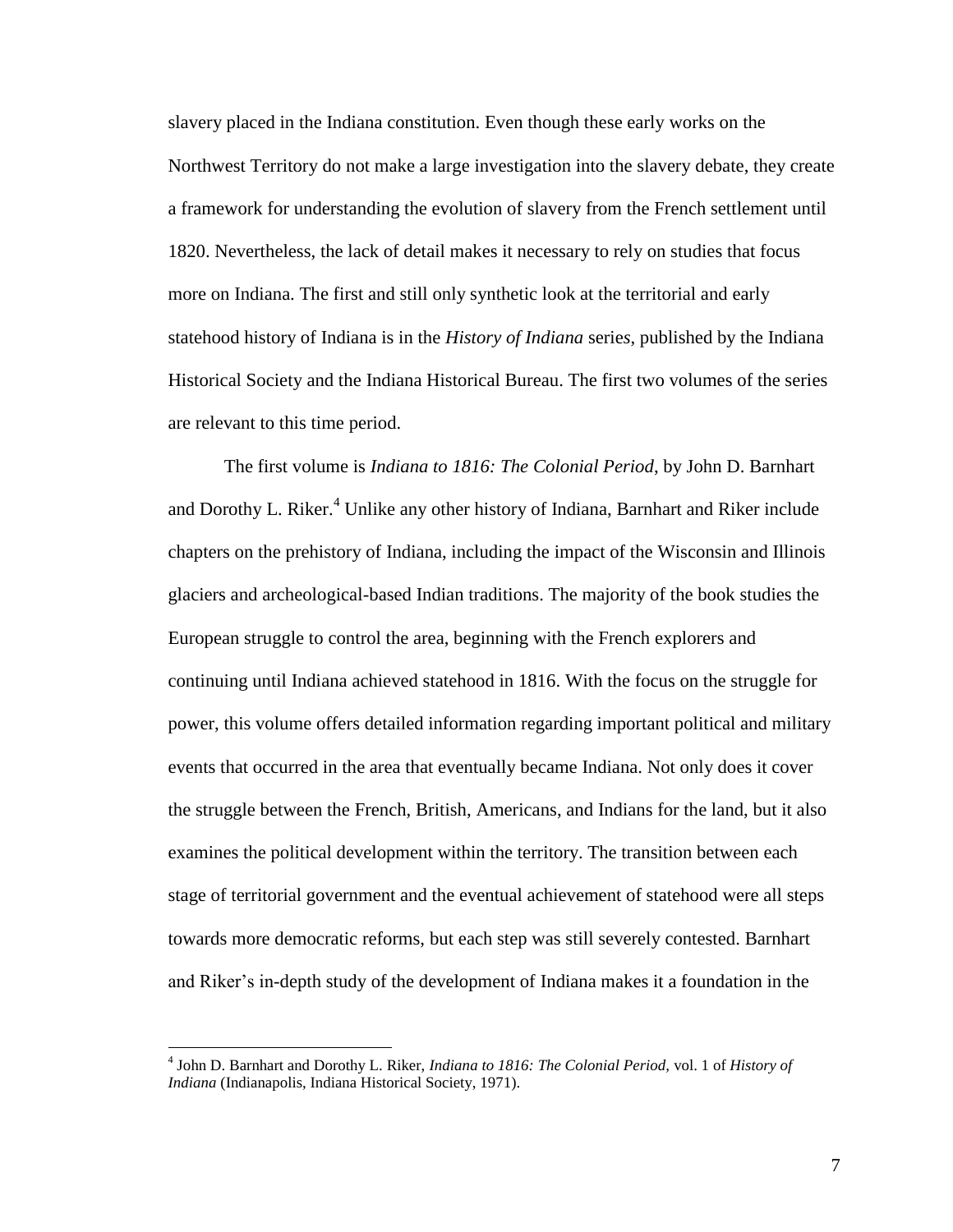historiography of Indiana. While it does not address society or culture, there is an extensive bibliography, allowing the reader to find his or her own sources.

As Barnhart and Riker's volume is foundational to the study of the Indiana territory, so is Donald Carmony's volume to early Indiana statehood. As the second volume in the *History of Indiana* series, *Indiana, 1816-1850: The Pioneer Era* continues with the political events of Indiana after it achieves statehood.<sup>5</sup> Rather than organizing the book chronologically, Carmony devotes each chapter to a different topic or event, such as education, banking or the adoption of the 1851 Constitution. He maintains the relationships between events, such as the large amount of internal improvements implemented in the 1830s followed by the debt experienced in the following decade. Like volume one, Carmony's contribution is mostly based in political and economic experiences and looks at the state as a whole, rather than individual experiences. Unlike Barnhart and Riker, who explain the slow separation of Indiana from the large Northwest Territory, Carmony places Indiana within the larger national scene. While the first eight chapters examine Indiana's development leading to the adoption of the 1851 constitution, the last three chapters are devoted to larger national experiences of the Jeffersonian and Jacksonian democracies and the growing sectional strife. Carmony explains how these political developments on the national scale influenced party politics and voices in Indiana. As an important work in the historiography, Carmony also provides a detailed bibliography, filled with primary sources and annotation for the reader's benefit.

<sup>5</sup> Donald F. Carmony, *Indiana, 1816-1850: The Pioneer Era,* vol. 2 of *History of Indiana* (Indianapolis, Indiana Historical Society, 1998).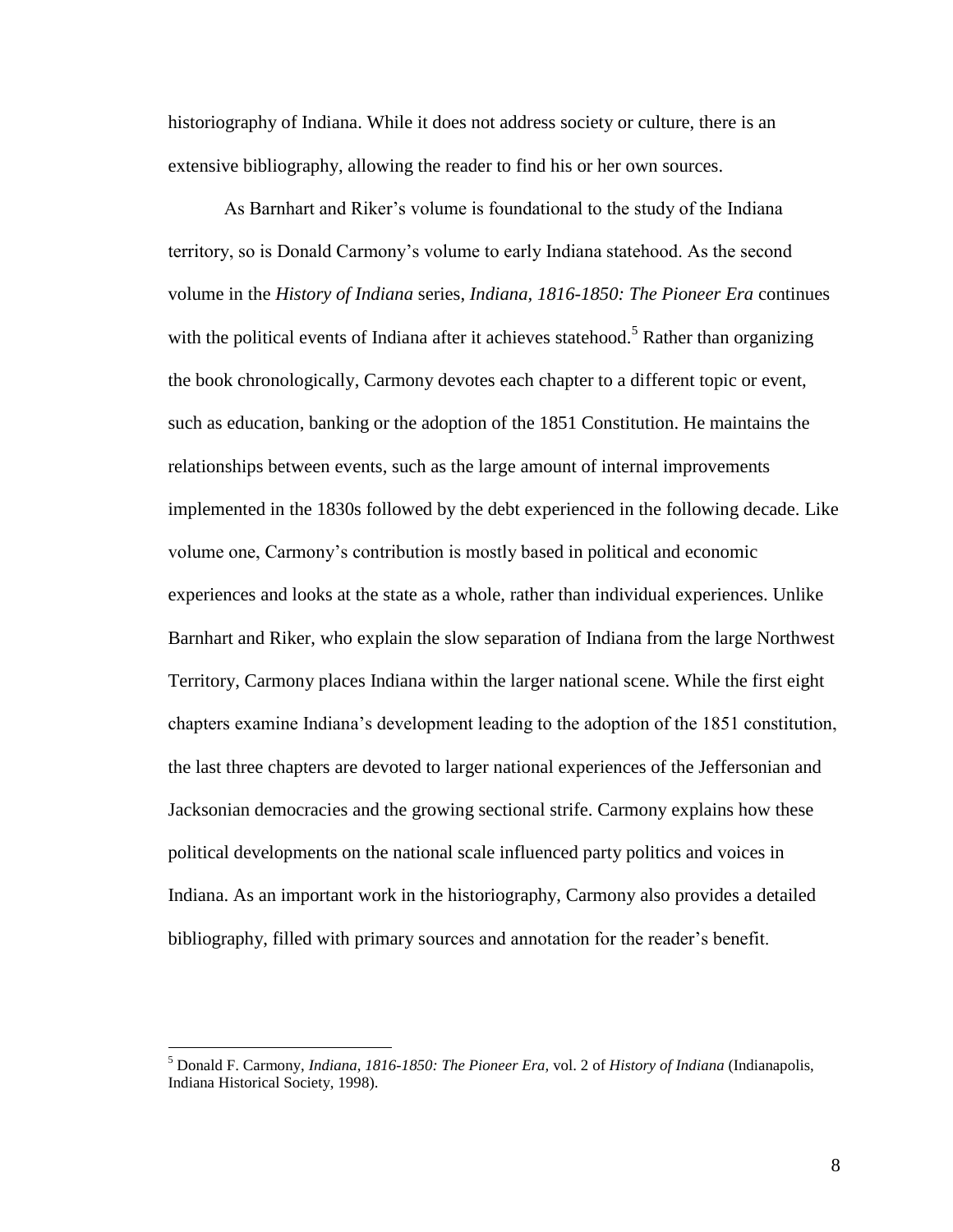In general, large synthetic works were the first studies produced about Indiana. Historians started by writing about the Northwest Territory and its transition to individual states. The history of Indiana came later with the *History of Indiana* series, of which volumes one and two are the basis for the historiography of early Indiana. However, as historians wrote broad studies, it allowed other historians to write monographs regarding Indiana and the Northwest's development. While there are many more works than those mentioned here that examine specific aspects of Indiana's development, these are the most important when considering the existence and evolution of slavery. These more complex examinations of Indiana and the Northwest Territory began with John Barnhart's *Valley of Democracy*, published in 1953.<sup>6</sup> The purpose of this book is to test Frederick Jackson Turner's thesis regarding the link between American democracy and the development of the frontier. Barnhart argues, by using the development of the Ohio Valley, that Turner's thesis is largely accurate, although Barnhart does say some elements he found contradicted Turner's argument. He begins by describing the general migration trails that took people across the Appalachian Mountains and into the Ohio Valley. Barnhart characterizes the population growth as a battle between the aristocratic planters and free laborers, the latter who eventually pushed the planters out of control. He contends that it was the opportunity to build society from the ground up in the new frontier that enabled the common person to dismantle the privileged society of aristocratic planters. Barnhart discusses the development of a democratic system in each state individually. With Indiana, he identifies five distinct stages of the development into

<sup>6</sup> John Barnhart, *Valley of Democracy: The Frontier versus the Plantation in the Ohio Valley, 1775-1818* (Bloomington, IN: Indiana University Press, 1953).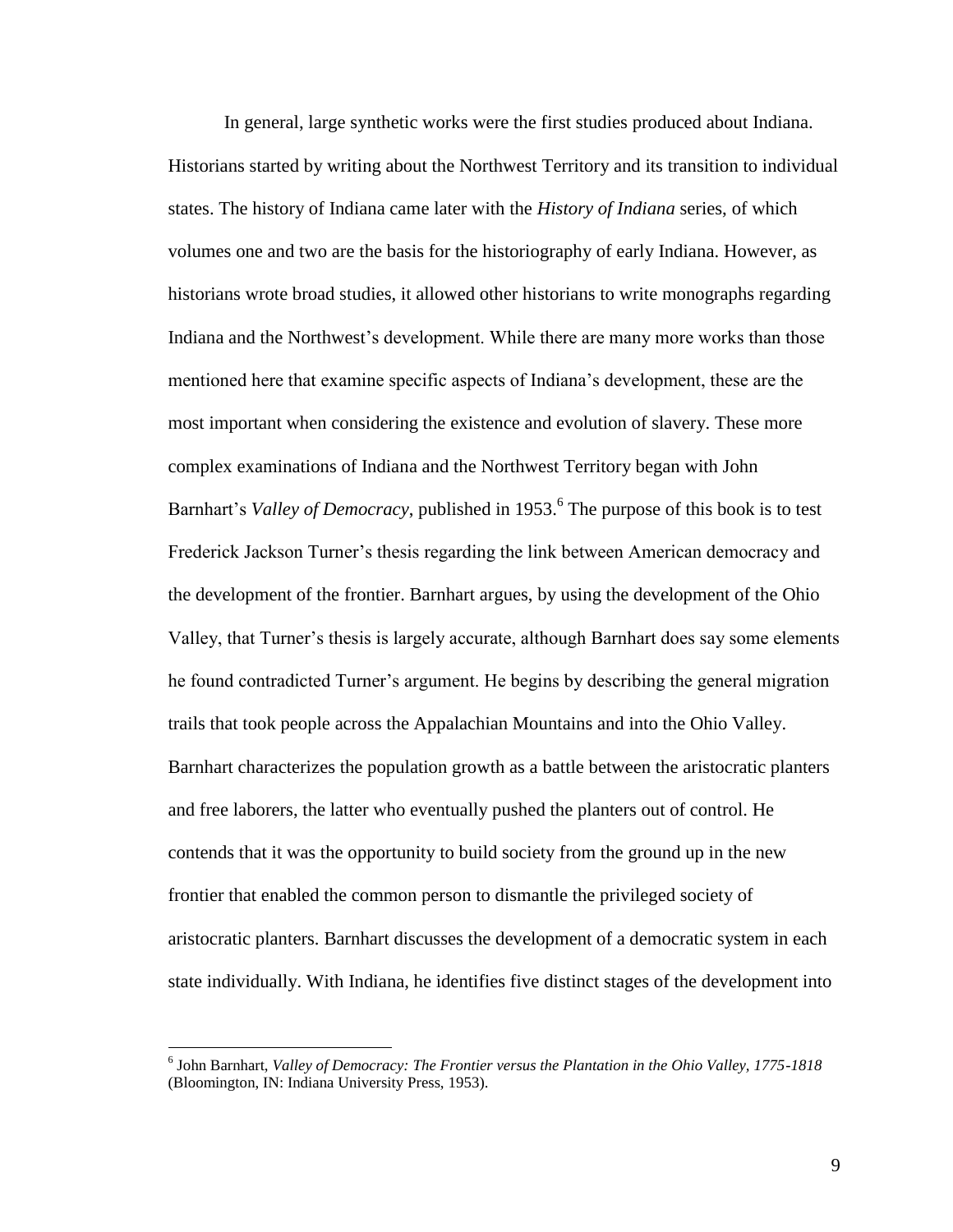statehood. The first was the non-representative stage of territorial government, where the desire for slavery and dissatisfaction with the government were the main issues. The second step Barnhart identifies is the transition to the slightly more representative territorial government before the division with the Illinois territory, which marked the beginning of the third stage. The fourth stage is the three years of conflict with the Indians, which included the Battle of Tippecanoe. Barnhart identifies the fifth stage as the struggle for statehood, which culminated in a state constitution that "contained the ideals of the frontier."<sup>7</sup> Indiana epitomized the desire for economic freedom from planter privilege and for the opportunity to succeed and according to Barnhart, this development was due to the nature of the frontier in the Ohio Valley before 1818.

In her book, *The Emerging Midwest*, published in 1996, Nicole Etcheson also explores how the large migration of Southerners influenced the development of the political culture of the Midwest.<sup>8</sup> She argues that the Midwest experienced sectional conflict, but the unifying forces of party identification and "the shared sense of Westerness" kept the region together and allowed it to forge a new identity, separate from the identities brought by new settlers from the South and New England.<sup>9</sup> She examines how the new identity emerged by looking at specific ideas, such as political rights and the idea of opportunity. However, old sectional identities did not completely disappear. After the Compromise of 1850, the unity of the Midwest fell apart in the face of a sectional crisis, but Southerners did not support the South unconditionally. They were torn between loyalty to their southern heritage, which included the Democratic Party, and

 $<sup>7</sup>$  Barnhart, 196.</sup>

<sup>8</sup> Nicole Etcheson, *The Emerging Midwest: Upland Southerners and the Political Culture of the Old Northwest* (Bloomington, IN: Indiana University, 1996).

 $<sup>9</sup>$  Etcheson, 14.</sup>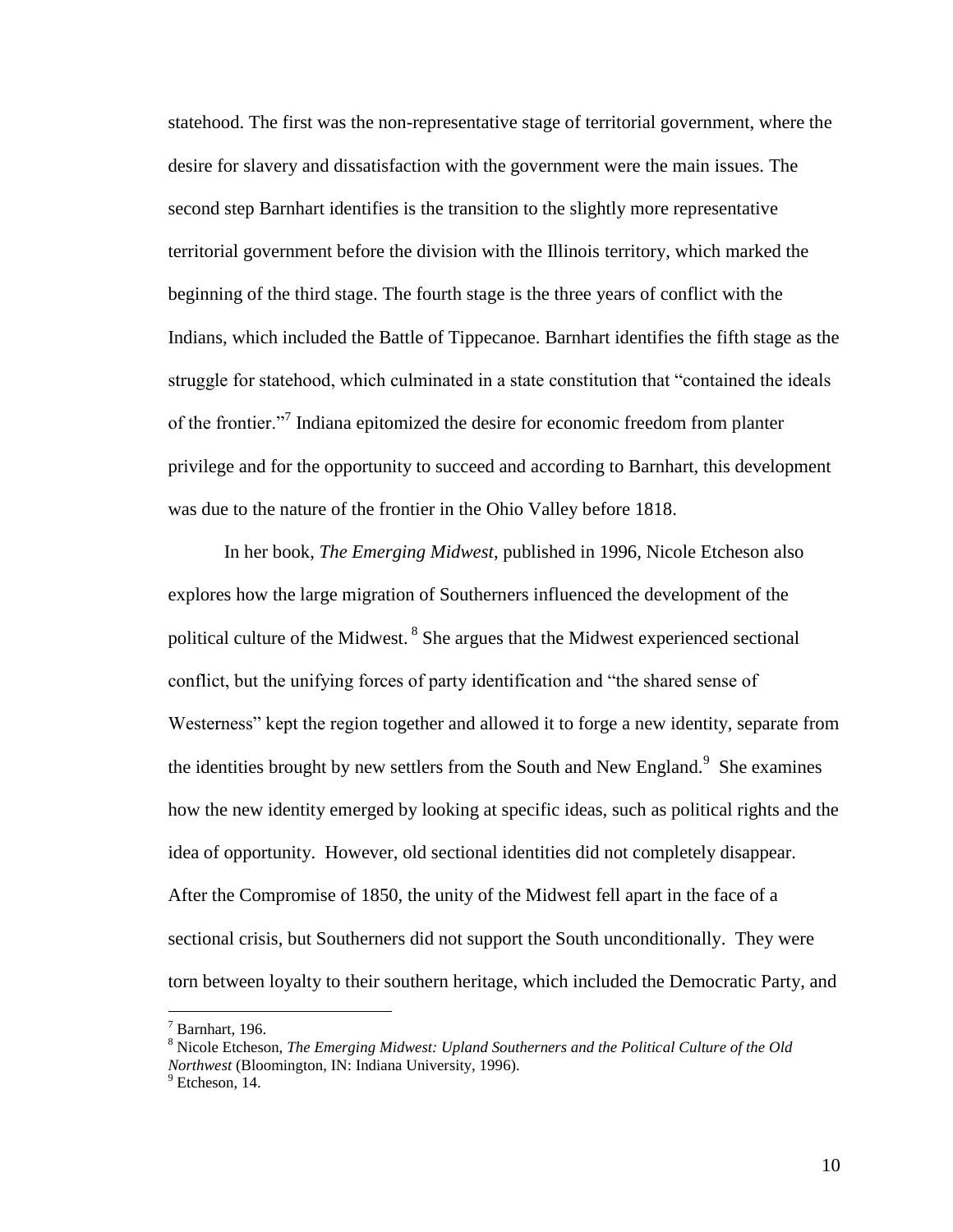their support for the republican union. After the war, the Western identity once again became the prominent identity for the region. Etcheson supports her argument well and her quantitative evidence regarding migration patterns and migrant origins is helpful in understanding the strong influence of southern culture in the Midwestern identity. This cultural division between small planters and aristocratic elite that both Etcheson and Barnhart reference played a pivotal role in the debate over slavery. The small planters came to label slavery as an economic advantage and a symbol of anti-equalitarian society, both of which did not fit in with democratic, equalitarian mind-set of the frontier society.

Andrew Cayton, in his book *Frontier Indiana,* also published in 1996, examines the settlement of Indiana from the time of the French until the closing of the frontier, which he places at 1850. Cayton attempts to explain how certain groups gained power while others lost it, such as white Americans gaining control of the land over the French, British, and Indians. He argues that America was able to control the area due to the large amount of minority competition that existed. In addition, he tracks the changes in politics and the growth of capitalism after the attainment of statehood. Cayton's presentation is unique because he uses individuals and families to demonstrate aspects of his argument. Unlike Caruso, who only used the stories of politicians and military heroes, Cayton discusses the lesser-known people, such as the French families who inhabited Vincennes and officers who served under George Rogers Clark. While some of the information Cayton provides is not new, his simple and short presentation is important to the historiography. While Barnhart, Riker, and Carmony include more details, Cayton provides a similar history in a fraction of the pages. However, Cayton is the first to offer a more complete understanding of slavery. He addresses, albeit briefly, the French system

11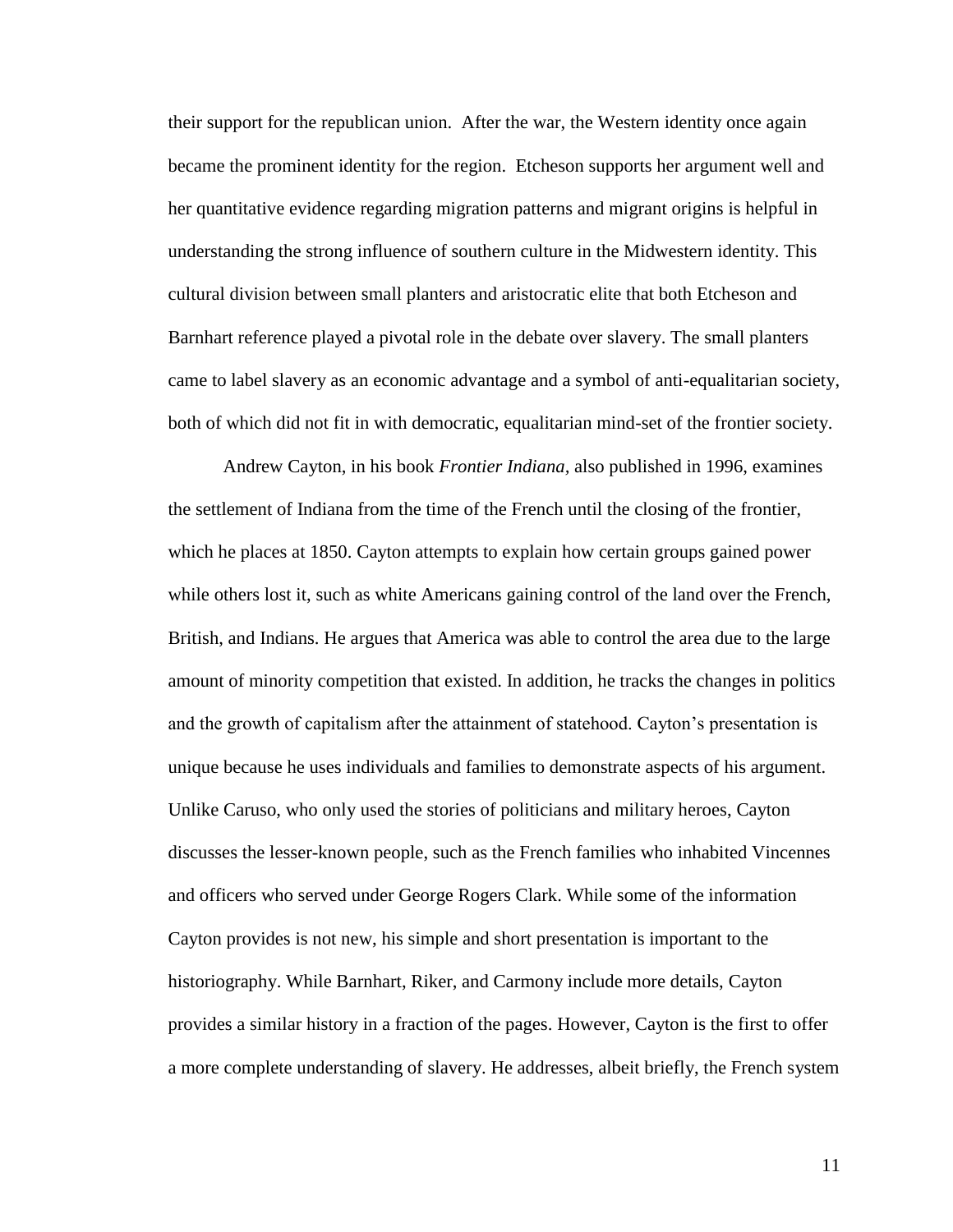of slavery and how the Northwest Ordinance prompted political debate about the institution for more than a decade.

For a full understanding of the Northwest Ordinance and its impact on Indiana politics one should turn to Peter Onuf's, *Statehood and Union: A History of the Northwest Ordinance*, in which he attempts to convey the original meaning of the ordinance and chart its implementation across the territory.<sup>10</sup> Published in 1987, Onuf begins by explaining some complications facing the federal government that led up to the passage of the Northwest Ordinance. One issue was the ideological conflict between promoting private interests in settling the land and upholding republican ideals. Another issue was the degree of government intervention that was necessary in the newly formed territory. Onuf contends that the lack of stable government under the 1785 Land Ordinance kept individuals from moving to the Northwest Territory, prompting Congress to pass the Northwest Ordinance in 1787, which established a more colonial style government instead of a more independent, state-like government.<sup>11</sup> There were also issues within the implementation of the Northwest Ordinance, specifically Articles 5 and 6, which addressed state boundaries and slavery. Onuf points out that the Northwest Ordinance did not function as a constitution during boundary disagreements, which exposed some of the document's limitations. Article 6, which prohibited slavery, became the center of controversy in Indiana and Illinois, as the residents of these territories petitioned Congress to repeal it, at least temporarily. Onuf claims that the emerging political debate centered on slavery overemphasized the inclusion of Article 6 in the

<sup>&</sup>lt;sup>10</sup> Peter S. Onuf, *Statehood and Union: A History of the Northwest Ordinance* (Bloomington, IN: Indiana University Press, 1987).

 $^{11}$  Onuf, 45.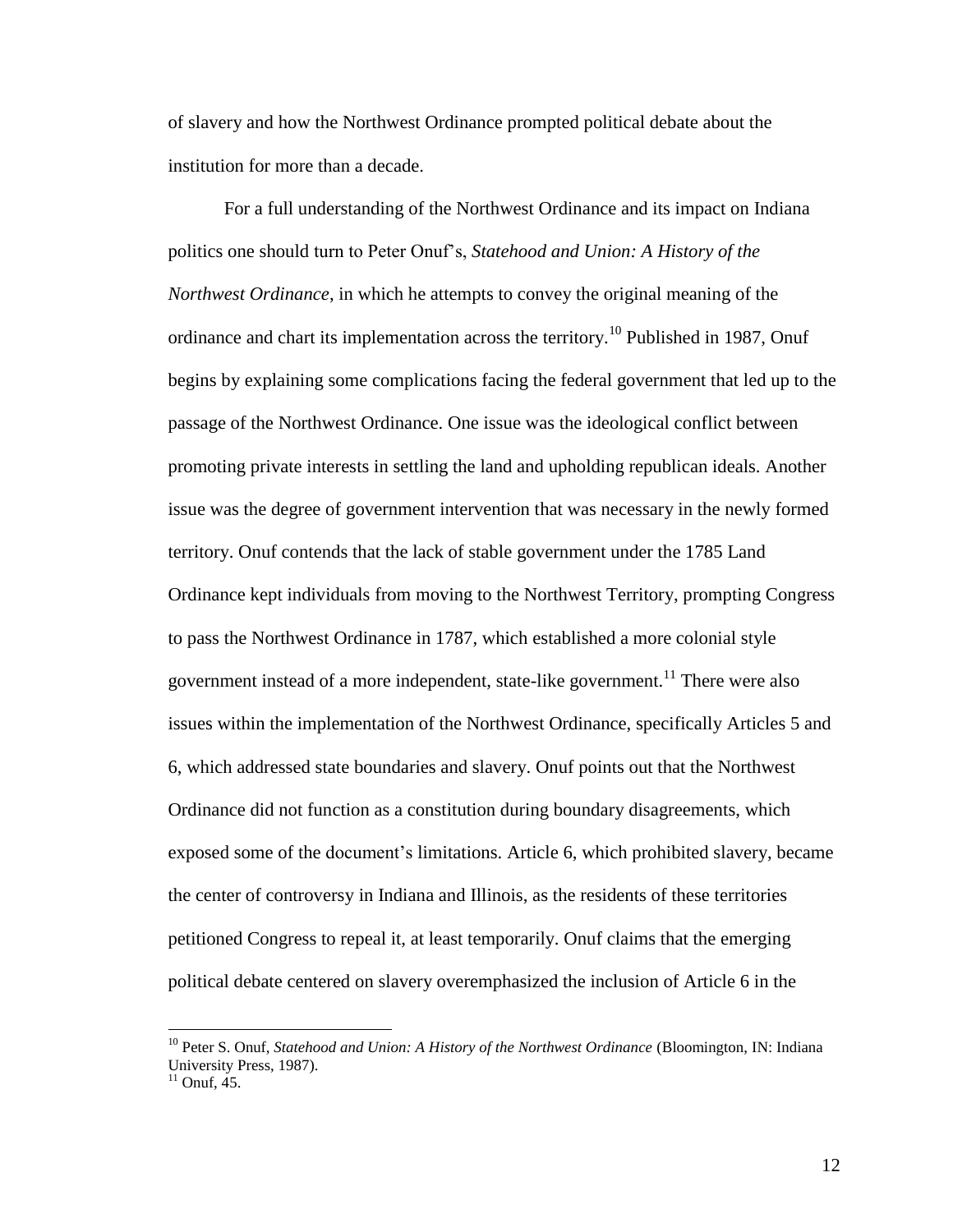Northwest Ordinance. As the nineteenth century continued, the Northwest Ordinance became a symbol of frontier morality and opportunity, a document that represented the frontier, rather than one which simply provided a legal framework for the territory. While the Northwest Ordinance directly influenced the creation of Indiana and its neighboring states, the political action regarding the Ordinance on the national level is equally important to understanding what happened in the territories. Unlike other histories of the Northwest Territory, which include the implementation of the Ordinance in the Northwest, Onuf examines the Ordinance within the context of federal history.

Historians have also turned to writing biographies of more prominent players in Indiana history, with two of the most popular being William Henry Harrison and Jonathan Jennings. The most recent biography of Jonathan Jennings was published in 2005 and written by Randy Mills.<sup>12</sup> Mills recognizes in the introduction that many biographies about Jennings exist and historians have taken strong views on his legacy. However, Mills argues, many of these historians take such an extreme, and normally negative, view of Jennings that it has distorted his important contributions to Indiana history. Mills wrote this biography in an attempt to provide a more balanced and complete view of Jennings's political contribution and life. In addition, Mills uses Jennings to examine the changes in Indiana politics during its transition from territory to statehood. Indiana saw a shift towards a democratic, popular government, with candidates campaigning before every election in the rise of "electioneering madness."<sup>13</sup> By examining Jennings's larger role in the formation of Indiana politics and through his use

<sup>&</sup>lt;sup>12</sup> Randy K. Mills, *Jonathan Jennings: Indiana's First Governor* (Indianapolis: Indiana Historical Society, 2005).

<sup>13</sup> Mills, *Jonathan Jennings*, xxvii.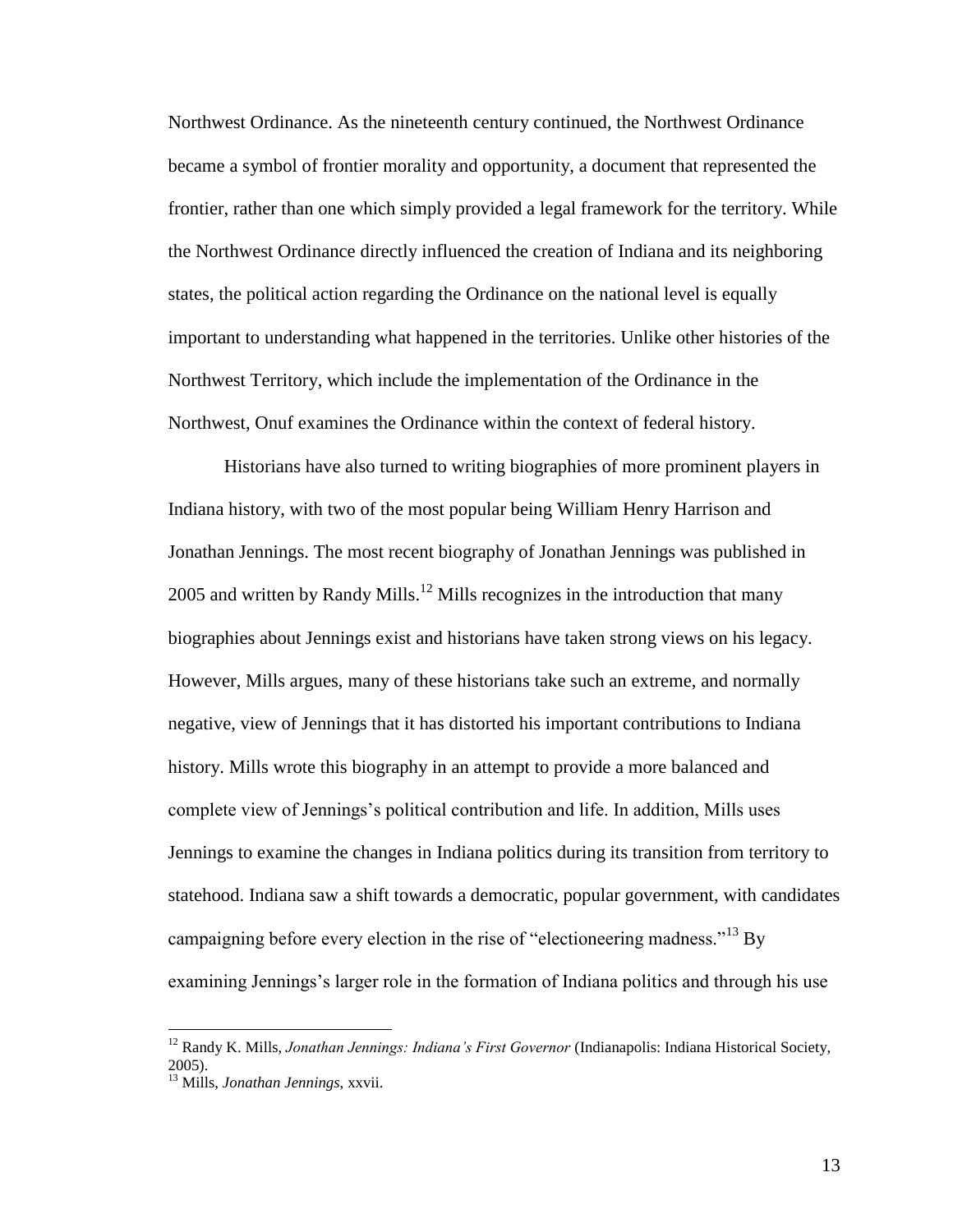of extensive primary sources, Mills is able to provide a more balanced account of Jennings's contributions, recognizing both his faults and his positive attributes.

A contemporary of Jennings, William Henry Harrison is also a popular subject of historians. While they often portray Harrison as Jennings's adversary who eventually lost control of Indiana, Robert Owens unveils another side of Harrison's political career. In his book, *Mr. Jefferson's Hammer: William Henry Harrison and the Origins of American Indian Policy*, Owens examines Harrison's role in early federal policy regarding the Indians.<sup>14</sup> Prompted by the newly accessible sources from the territorial days, Owens argues that Harrison's actions as governor of the Indiana Territory and in his negotiations with the Indians all were reflective of a popular, political worldview. Like many other leaders of the time, Harrison came from a southern aristocratic family and saw America in a struggle against the Indians, whose land they coveted, and the British, whom they did not trust and saw as a constant threat to American success. Owens argues that through understanding these motivations, "his actions become understood, almost predictable."<sup>15</sup> Owens contends that Harrison's Indian policy kept him popular in both the frontier and back East. Harrison's policy meant gaining land through any means possible, which translated into cheap lands for settlers, and trying to grow the American population on the frontier. Both of these actions stemmed from disregard for Indian culture and hope that increased American holdings on the frontier would halt the British threat. Owens also argues that Harrison's controversial stance on slavery can be understood through the

<sup>14</sup> Roberts Owens, *Mr. Jefferson's Hammer: William Henry Harrison and the Origins of American Indian Policy* (Norman, OK: University of Oklahoma, 2007).

<sup>15</sup> Owens, *Mr. Jefferson's Hammer,* xx.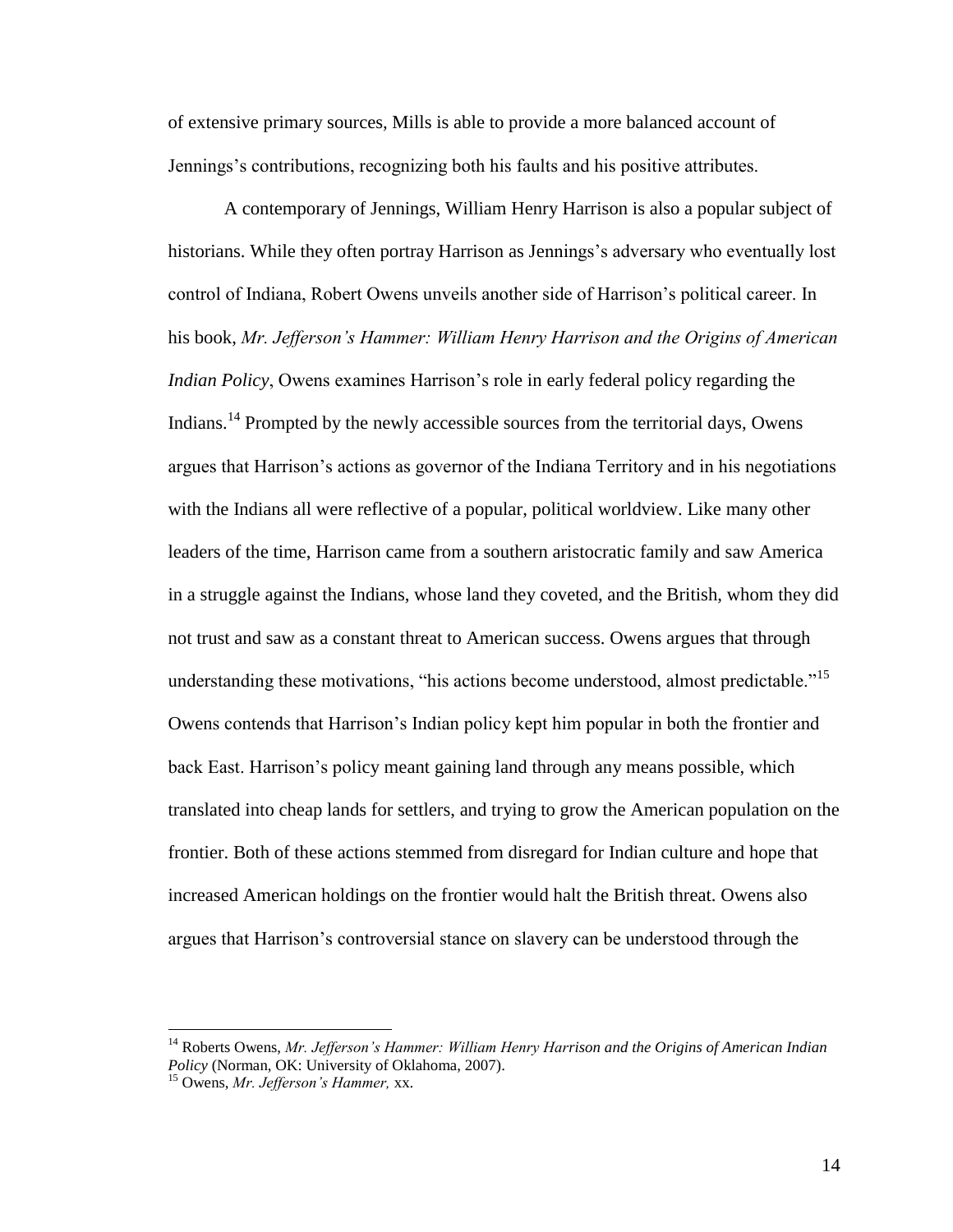southern influence on his economic and societal views. By using Harrison's actions and life, Owens is able to uncover deeper ideas about early American culture and worldviews.

These sources all explain the development of Indiana, which is crucial for understanding the existence and persistence of slavery. With the inclusion of Article 6 in the Northwest Ordinance, conflict emerged between a faction who sought a reprieve from the law to help develop the territory and those who wanted to follow the law at face value. Historians, such as Barnhart, Carmony, Cayton, and Onuf, recognize the importance of the slavery debate and convey the happenings within the larger context of the territorial history. However, the writings on slavery itself are few. While it is a limited topic of research, the historical study of slavery actually started over a century ago with Jacob Piatt Dunn's *Indiana: A Redemption from Slavery*. <sup>16</sup> In this book, published in 1891, Dunn places the issue of slavery at the center of Indiana's development from the initial French settlement through statehood and considers its defeat a moral victory for the state. He describes other developments outside of slavery, and in this way, is a more common political history of the territory. Dunn is most important as the sole academic source on the Indiana Supreme Court case, *Polly v. Lasselle*, that marked the legal end of slavery in Indiana. Other important works, such as Barnhart and Riker's volume of the *History of Indiana* series, cite Dunn as their source. Dunn's research is helpful because he attempts to cite sources for many of his claims and provides a large amount of detail on political changes and participation. However, his conclusions and citations reflect a limited access to sources, most likely because of the early date of publication.

<sup>16</sup> Jacob Piatt Dunn, *Indiana: A Redemption from Slavery* (Boston: Houghton, Mifflin and Company, 1891).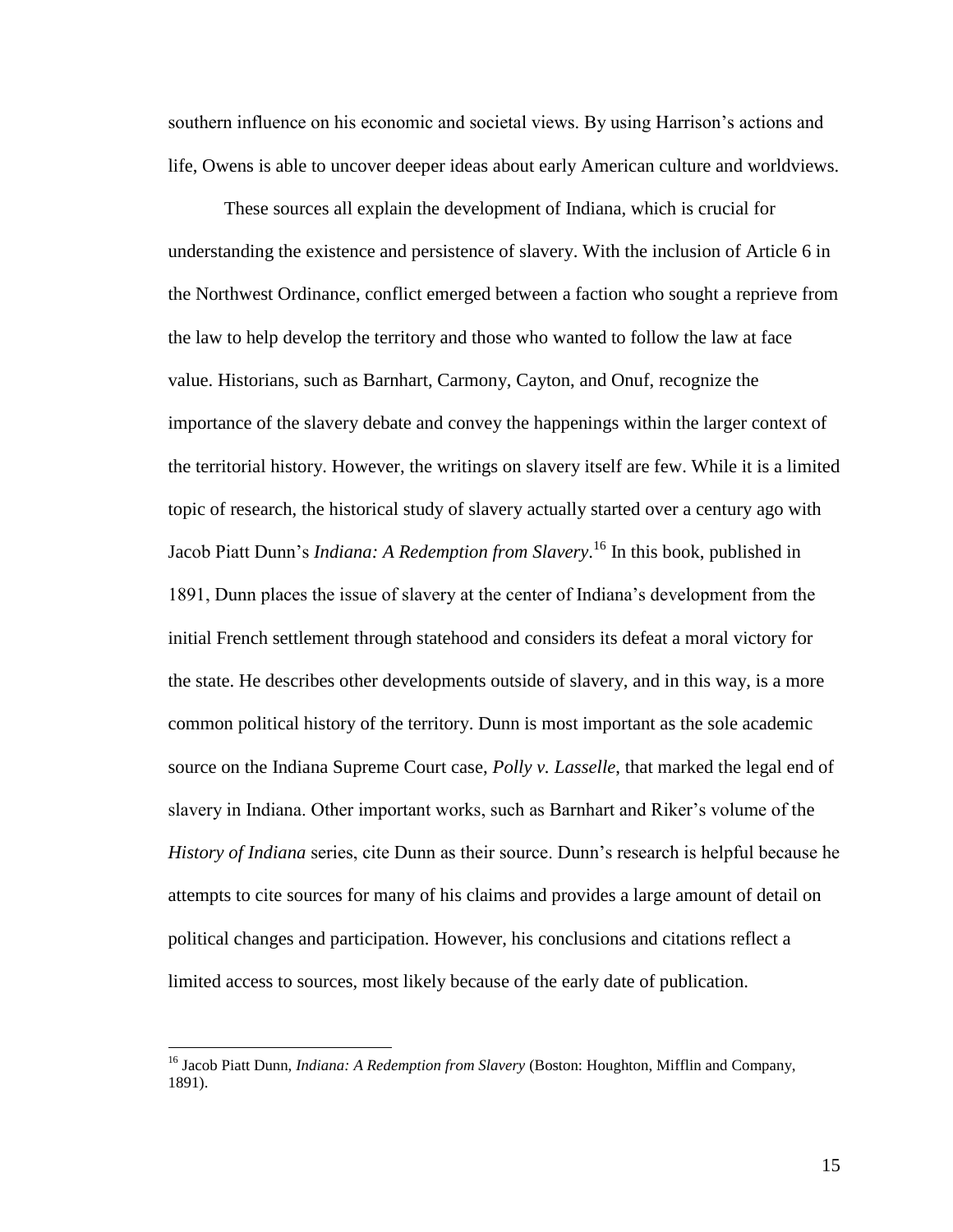The next investigation into slavery did not occur until Merrily Pierce's 1989 article, "Luke Decker and Slavery: His Cases with Bob and Anthony, 1817-1822."<sup>17</sup> This article chronicles the court case between Luke Decker, Bob, an indentured servant, and Anthony, a slave. Bob and Anthony escaped from Decker's possession in Knox County in 1816 and ran to Orange County, Indiana, a county with a strong antislavery presence. The court case was Decker's attempt to regain possession of Bob and Anthony. The case remained at the county level, with the court recognizing the Indiana Constitution and its prohibition of slavery by granting Bob and Anthony their freedom. Stalled by multiple attempts by both sides to move the trial and the conditions of the judicial system at the time (limited time in session and slow mail delivery of court notifications) the case took five years to complete. Because of the *Polly v. Lasselle* decision in 1820, this case did not set a new precedent, but the arguments used by both sides in the court transcription demonstrate the ideas used in the slavery debate. By using county histories and court documents, Pierce is able to piece together a unique experience that demonstrates the heart of the slavery debate.

Slavery was not just an issue within early Indiana, as explained by Matthew Mason in his book, *Slavery and Politics in the Early American Republic*. <sup>18</sup> Mason argues that slavery was one of the most prominent issues in early national politics, beginning right after the Revolution. Initially, slavery was a political tool used by the North and the South, often used as a way to attack the Virginia dynasty by Northern Republicans. However, the use of slavery was not limited to intranational debates. During the War of

<sup>17</sup> Merrily Pierce, "Luke Decker and Slavery: His Cases with Bob and Anthony, 1817-1822," *Indiana Magazine of History* 85, no. 1 (1989): 31-49.

<sup>18</sup> Matthew Mason, *Slavery and Politics in the Early American Republic* (Chapel Hill, NC: University of North Carolina Press, 2006).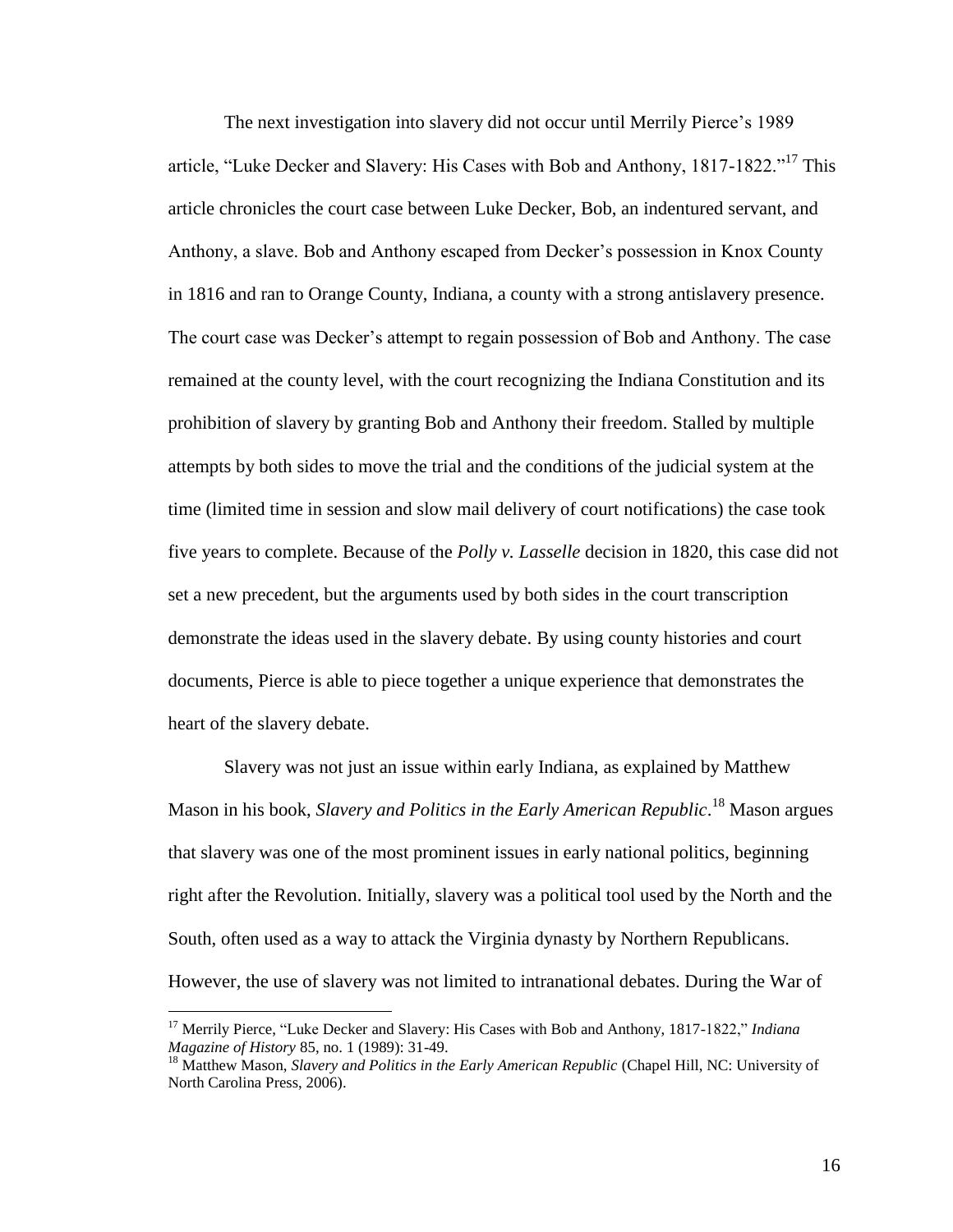1812, the British used slavery as a way to attack the national character of the American republic and exacerbate already existing national tensions. Mason also explores the role of the slaves themselves in keeping slavery an important national issue. He explains how the issue of runaways forced the North and South to interact, prompting conversation and debate. Mason ends by exploring the Missouri Compromise and its legacies for the antebellum era, arguing that the compromise set the stage for increased extremism that led to the Civil War. While Mason does not significantly explore the impact of the slavery debate within Indiana, he does provide information to place the debates in Indiana within a national context.

To explore the role of slavery on the frontier, one needs to turn to John Craig Hammond's 2007 book, *Slavery, Freedom, and Expansion in the Early American West*. 19 Hammond argues that debate over slavery in the West was purely a local one. He faults other interpretations of the slavery debate for looking too narrowly at the founders and their morality. Instead, he emphasizes how little government control actually existed on the frontier and that local populations were the ones responsible for cementing any laws regarding slavery. Hammond examines both the Northwest and the Southwest frontier. In the South, it was much more difficult to attempt any kind of prohibition of slavery since it already heavily existed in the territory from southerners moving west. In the Louisiana Purchase, Congress tried to limit the expansion of slavery and the slave trade, but failed miserably due to its prior existence, Congress's inability to enforce the law, and threats of disunion from the inhabitants of the territory. In studying the Northwest Territory,

<sup>&</sup>lt;sup>19</sup> John Craig Hammond, *Slavery, Freedom, and Expansion in the Early American West* (Charlottesville, VA: University of Virginia Press, 2007).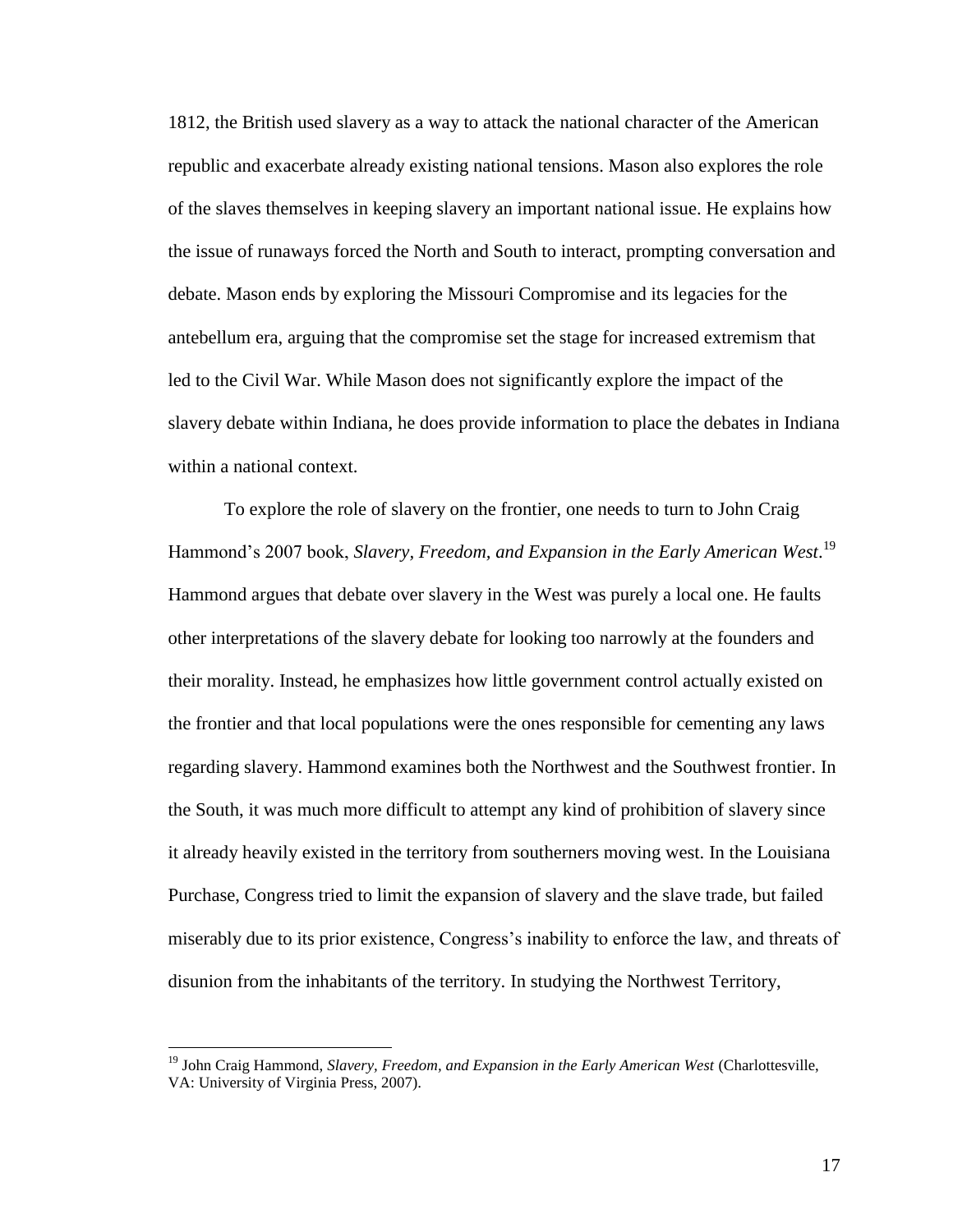Hammond explains the nature of the slavery debate up until the Missouri Compromise in each state individually, contending that while the situation in each state varied, it did so due to the unique populations in each area. While slavery played a role in early Ohio politics, the debate ended much earlier than in either Indiana or Illinois. Unlike Mason, who views slavery as a national issue, Hammond argues that the outcome of the slavery debate was more reliant on local politics and populations.

While these cases all look at the politics and cultural influences behind the slavery debate in Indiana, few have studied the nature of slavery in Indiana. Emma Lou Thornbrough's book, *The Negro in Indiana before 1900*, paints a much needed general picture.<sup>20</sup> Thornbrough does an excellent job of tracing the history of blacks in Indiana until 1900. She examines migration patterns, social developments, and discrimination. Unfortunately, only one chapter is devoted to slavery, but in that chapter Thornbrough chronicles the entire legal history of slavery in Indiana. She mentions multiple court cases, some of which upheld slavery and others that freed slaves, and she briefly describes the legacy of French slavery and the Code Noir. In spite of this, most of the book is devoted to a legal definition of slavery in Indiana and the racism that pervaded Indiana after 1820 and not the nature of slavery in Indiana.

This neglect is not merely a part of frontier history. It is only within the last thirty years that historians have devoted more attention to the experiences of Africans and slaves in colonial and revolutionary America. Ira Berlin's book, *Many Thousands Gone*, traces the evolution of slavery in four different geographic areas. Using the designations

<sup>&</sup>lt;sup>20</sup> Emma Lou Thornbrough, *The Negro in Indiana before 1900: A study of a Minority*,  $2^{nd}$  ed. (Bloomington, IN: Indiana University, 1993).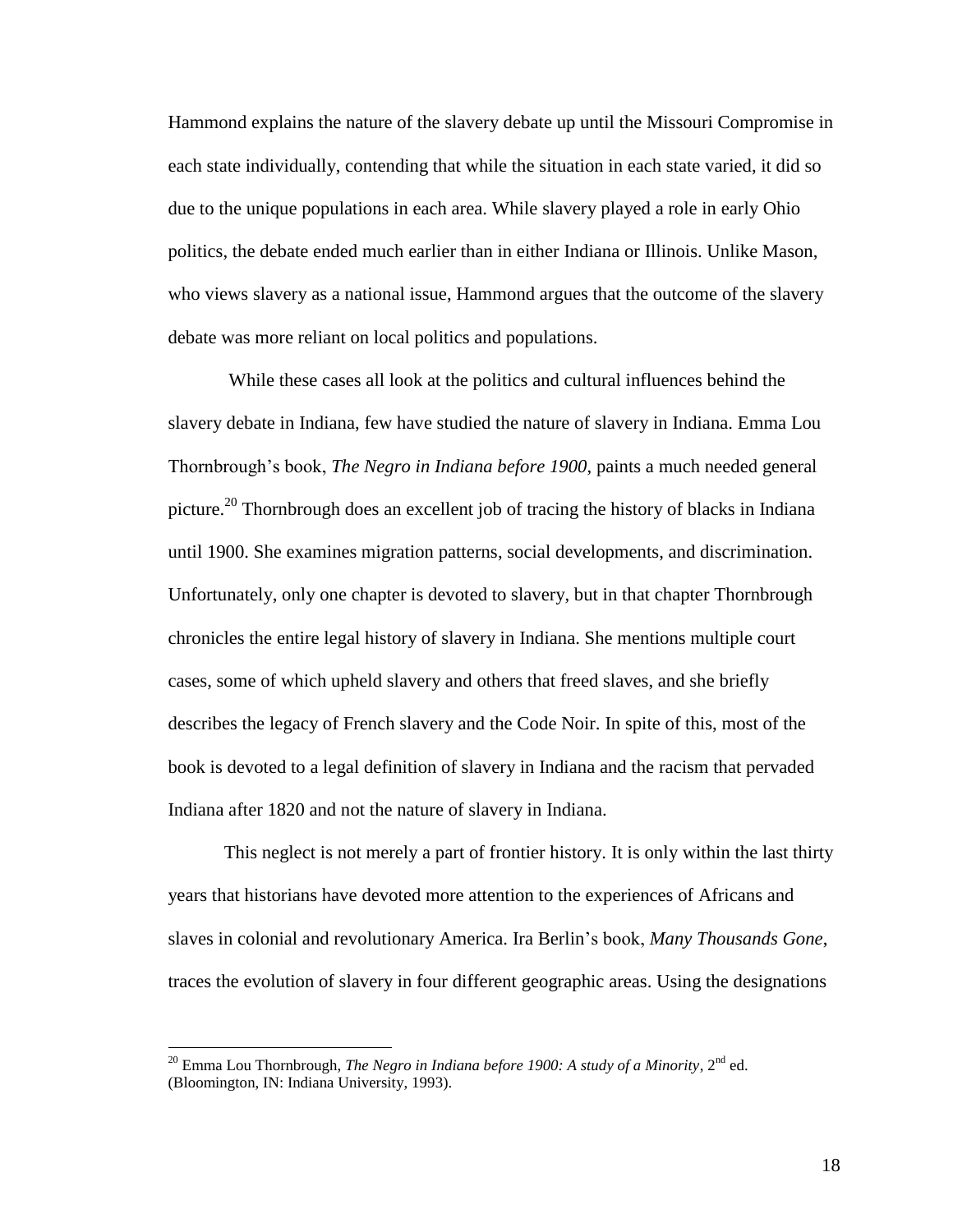of 'society with slaves' and 'slave societies,' Berlin makes comparisons across time and place to chart the unique evolution of slavery.<sup>21</sup> Societies with slaves are places where slavery is not integral to the economy and slaves serve as extra laborers and status symbols. Slave societies are where the economy is based around slave labor. He explores the northern colonies, the Chesapeake area, the lower South, and the lower Mississippi Valley from the initial settlements through the American Revolution. He argues that the purpose of slavery was economic and that the economic relationship between the master and slave continually shifted and changed. Each geographic area evolved at different rates depending on the economy. Berlin offers an explanation as to why this shift happens, citing the discovery of a commodity that could be exploited on the international market as the first step. Once this commodity, such as sugar or rice, was discovered, slaveholders increased their number of slaves dramatically to boost production, which cemented their economic and political power, all while pushing other classes to the side. The key in all of this, Berlin argues, is that slavery evolved and changed differently in each geographic area. While certain elements remained the same, some areas shifted from societies with slaves to slave societies within one generation and other areas took multiple generations. And the change was never permanent. The lower Mississippi Valley shifted towards a slave society under early French control, but the system quickly collapsed and the economy again became based on a society with slaves.

Even though Berlin does not address slavery in the Northwest Territory, his framework for analysis and his emphasis on the power relationship between slaves and

<sup>&</sup>lt;sup>21</sup> Ira Berlin, *Many Thousands Gone: The First Two Centuries of Slavery in America* (Cambridge, MA: Belknap Press, 1998), 8.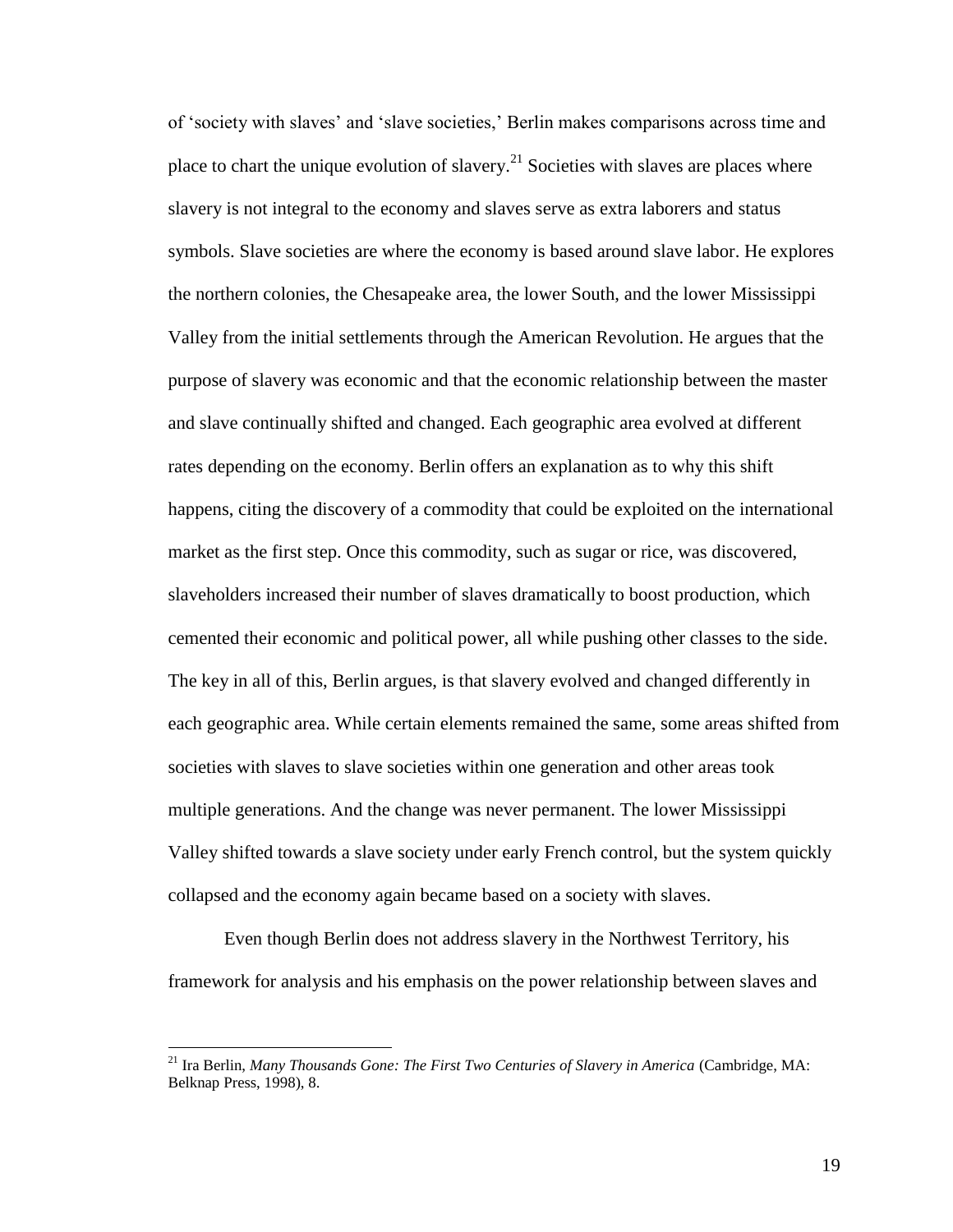their masters is helpful in understanding how slavery in Indiana evolved. Berlin's arguments makes it clear that the slavery in the antebellum South as described in Genovese's *Roll Jordan Roll*, is not the same slavery that existed in Virginia during the American Revolution, which was one of the main influences on Indiana's slavery.<sup>22</sup> Many historians agree that the Revolutionary War played a pivotal role in the evolution of slavery. As mentioned above, Mason argues that the Revolution actually caused slavery to become a central political issue, with the Missouri Compromise eventually forcing debate to either extreme. Peter Kolchin, in his book *American Slavery 1619-1877*, contends that the Revolution pushed both proslavery and antislavery supporters to the extreme side of the issue.<sup>23</sup> The Revolution was the first big challenge to the institution of slavery. The war disrupted the power relationship between slave and master and the ideas of the Revolution caused many to question whether the nation could reconcile the ideas of slavery and liberty. Kolchin argues that there were two responses to these issues. One was to abandon the idea of slavery, which occurred in the North and even in the Upper South, where it became easier to emancipate one's slaves. The other response, which occurred in the Lower South, meant a stronger hold on slavery and more restrictions on slaves. This response came from the need to control the increased slave population and as an effort to defend the institution from the pressures of the Revolution and the growing abolition idea.

Berlin, Mason, and Kolchin have devoted substantial amount of time to studying slavery in the original thirteen states and the antebellum South, but slavery's existence in

<sup>22</sup> Eugene Genovese, *Roll Jordan Roll: The World the Slaves Made* (New York: Pantheon Books, 1974).

<sup>23</sup> Mason, *Slavery and Politics*; Peter Kolchin, *American Slavery, 1619-1877* (New York: Hill and Wang, 1993).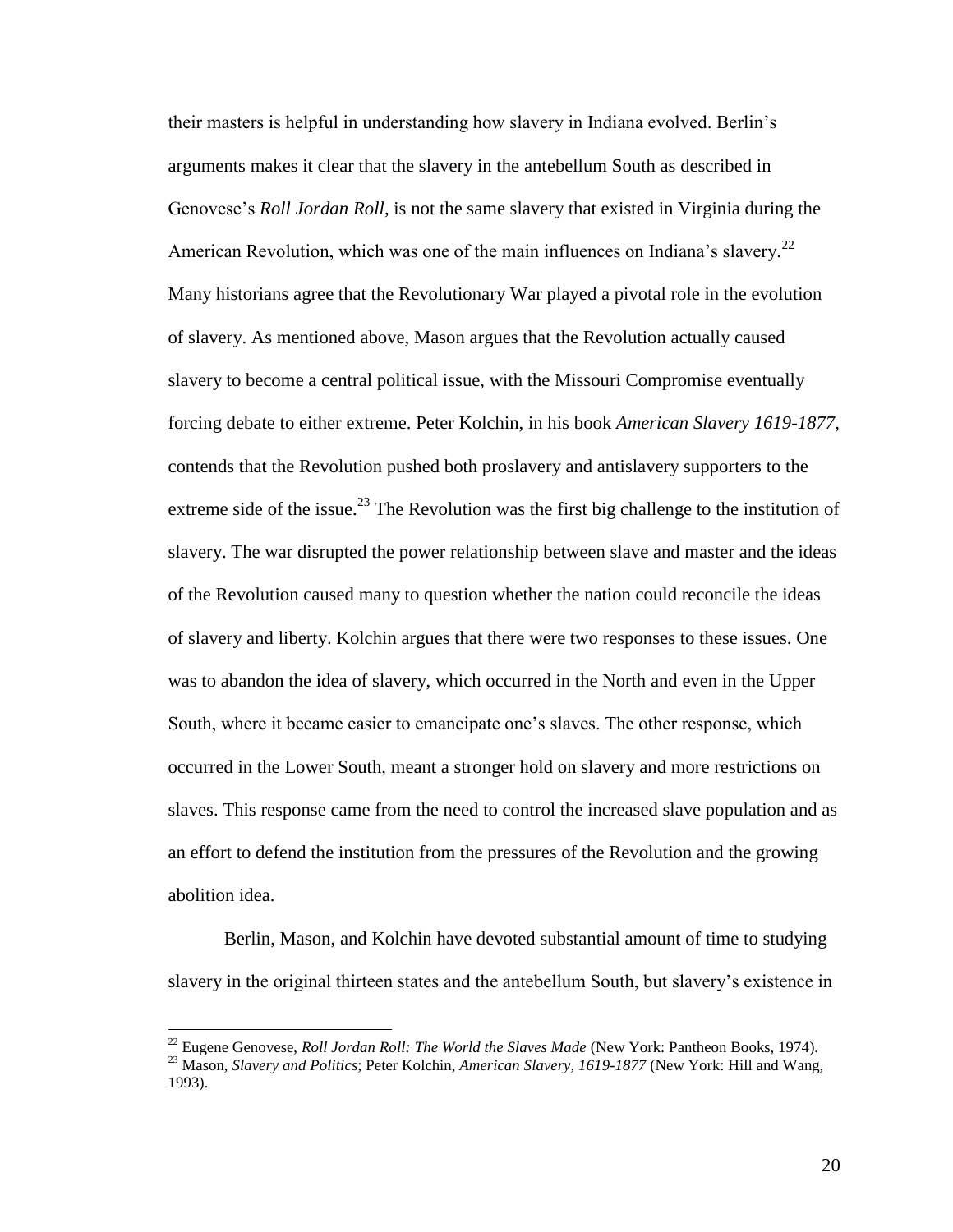places like the Northwest Territory has been substantially ignored by historians. Historians mention that the first French settlers had slaves and emphasize Article 6 of the Northwest Ordinance that prohibited slavery. Others focus on the political debate that happened while Indiana was still a territory, putting Harrison and Jennings as the leader of either side. The 1820 Indiana Supreme Court case that legally ended slavery in Indiana, *Polly v. Lasselle*, is recognized as an important moment in state history and the narrative of the case is acknowledged, but the extent of slavery's existence and how it evolved has not been fully addressed as it deserves.

Fortunately, there are multiple primary sources that are available to aid the understanding of slavery in Indiana. One of the most beneficial sources from early Indiana is Vincennes's newspaper. Titled the *Indiana Gazette* from 1804 to 1806 and then *The Western Sun* from 1807 to 1827, a nearly complete run of these newspapers preserved on microfilm and are readily available for research. Published by Elihu Stout, *The Western Sun* is fundamental to understanding business, society, and politics of the time. Printed on a weekly basis, the newspaper contained articles on national and international news, in addition to several editorials on the current local issues. The paper also contained advertisements for selling slaves and runaways. Another excellent source for understanding early Vincennes history is the collection of the Lasselle family papers, archived at the Indiana State Library. These documents are mostly tied to the economic business of the Lasselle family, who were merchants across the Northwest Territory. These papers also include copies of Francis Bosseron's accounts. Bosseron was one of the main merchants in Vincennes who supplied both the English and American troops during the American Revolution. The copy of these accounts is included in the Lasselle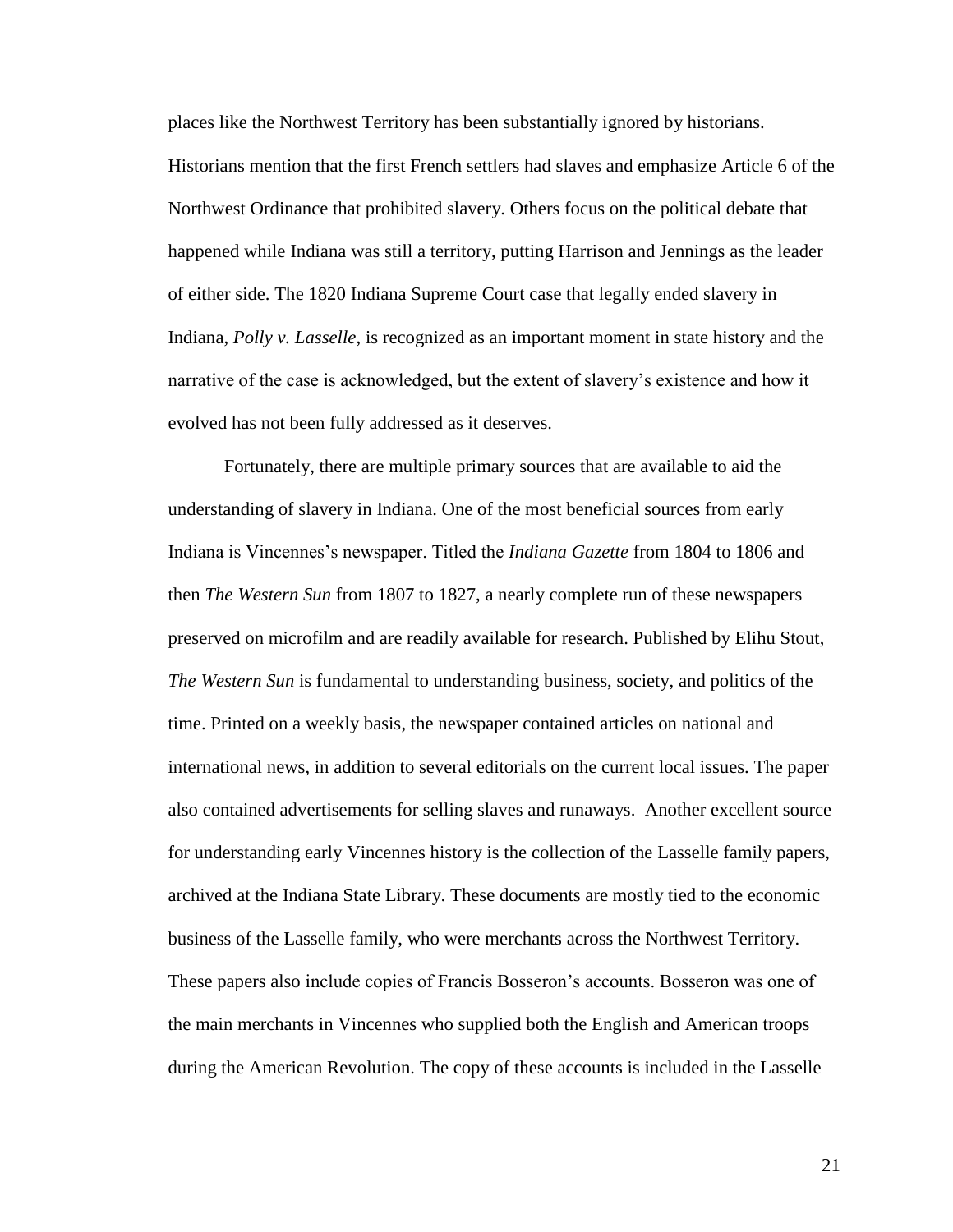papers because Hyacinth Lasselle married Bosseron's daughter. This collection spans 1713 to 1904, but most of the sources begin in the mid-1770s. While primarily economic in nature, these letters, accounts, and official papers demonstrate the kind of trade that existed in early Vincennes, the relationships of the French with the Indians, the British, and the Americans, as well as the military operations of the area. The Lasselle Papers are such a rich source of information that many parts have been published in the *Indiana Magazine of History.* The Knox County Library, more specifically the McGrady-Brockham House, preserves primary sources concerning early Indiana history. Ranging from probate records to court documents, it houses many of the earliest official county records and other personal records. Conveniently, some of these documents have been made available online through the *Wabash Valley Visions and Voices,* a website based at Indiana State University that serves as a digital repository for images, written documents, and audio files about the Wabash Valley. While the sources available are limited, online access to the source images is helpful.

Jacob Piatt Dunn's collections, included in the Indiana Historical Society publications, are another essential array of primary sources. Dunn was responsible for assembling multiple sets of sources regarding Indiana history. Dunn developed two collections that are critical to this topic. One, entitled "French Settlements on the Wabash," discusses early Vincennes and includes early census information, descriptions of the town, and a British journal recounting travels in the Northwest Territory.<sup>24</sup> His second collection, entitled "Slavery Petitions and Papers," consists of political documents

<sup>24</sup> Jacob Piatt Dunn, "French Settlements on the Wabash," in *Indiana Historical Society Publications*, vol. 2 (Indianapolis: Bowen-Merrill Company, 1895), 405-42.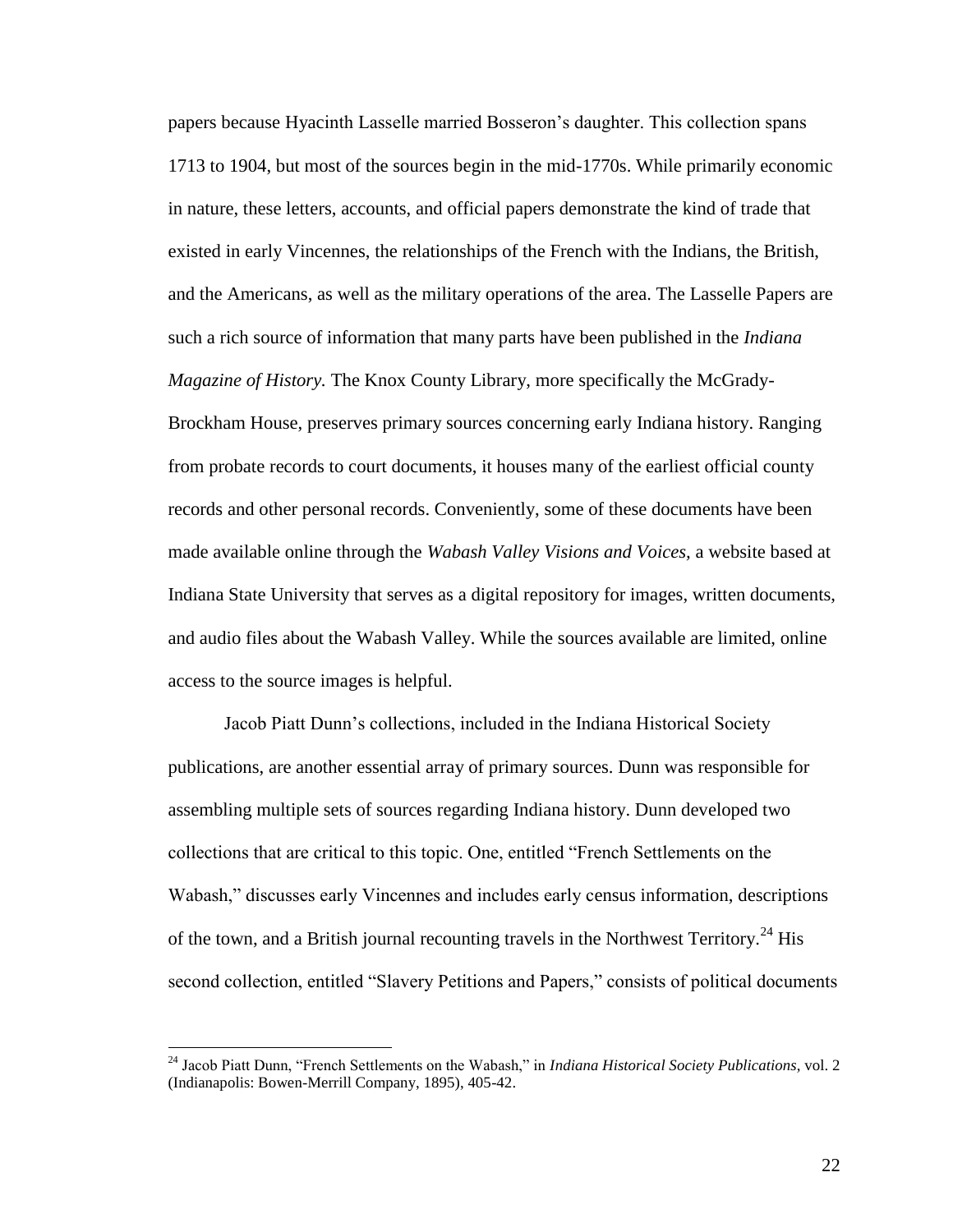pertaining to slavery in Indiana.<sup>25</sup> As *Redemption from Slavery* demonstrates, Dunn took an immense interest in slavery in Indiana and drew upon several pertinent political documents, including petitions and legal opinions. While he lacked access to other relevant documents for his research, his attempt to get as many sources as possible and make them available for publication is unmatched. Other official state documents are indispensible when researching this topic. The Indiana State Archives is home to the records of the Indiana Supreme Court. The papers of William Henry Harrison, the first governor of the Indiana Territory and leader of the proslavery faction, have been indexed and made available on microfilm. These official documents, while demonstrating a perspective different from personal journals and letters, are essential to gaining a fuller understanding of decisions and motives.

The available historiography still leaves large gaps in understanding slavery in Indiana, gaps which this thesis seeks to fill using the primary sources mentioned. Unlike most references to slavery in Indiana, this work details the full narrative of slavery's existence, from the first French settlers to its legal end in 1820. Not only does this study address the political debate, but also the nature of the slavery practiced on the frontier. In addition, I create a comparison of slavery in Indiana with other colonial and early American slave systems. Using Berlin's framework, I analyze the nature of slavery, its evolution, and potential influences. Ultimately, this comparison demonstrates that Indiana slavery was not a central factor in the development of the territory and state, and that

<sup>25</sup> Jacob Piatt Dunn, "Slavery Petitions and Papers," in *Indiana Historical Society Publications*, vol. 2 (Indianapolis: Bowen-Merrill Company, 1895), 443-529.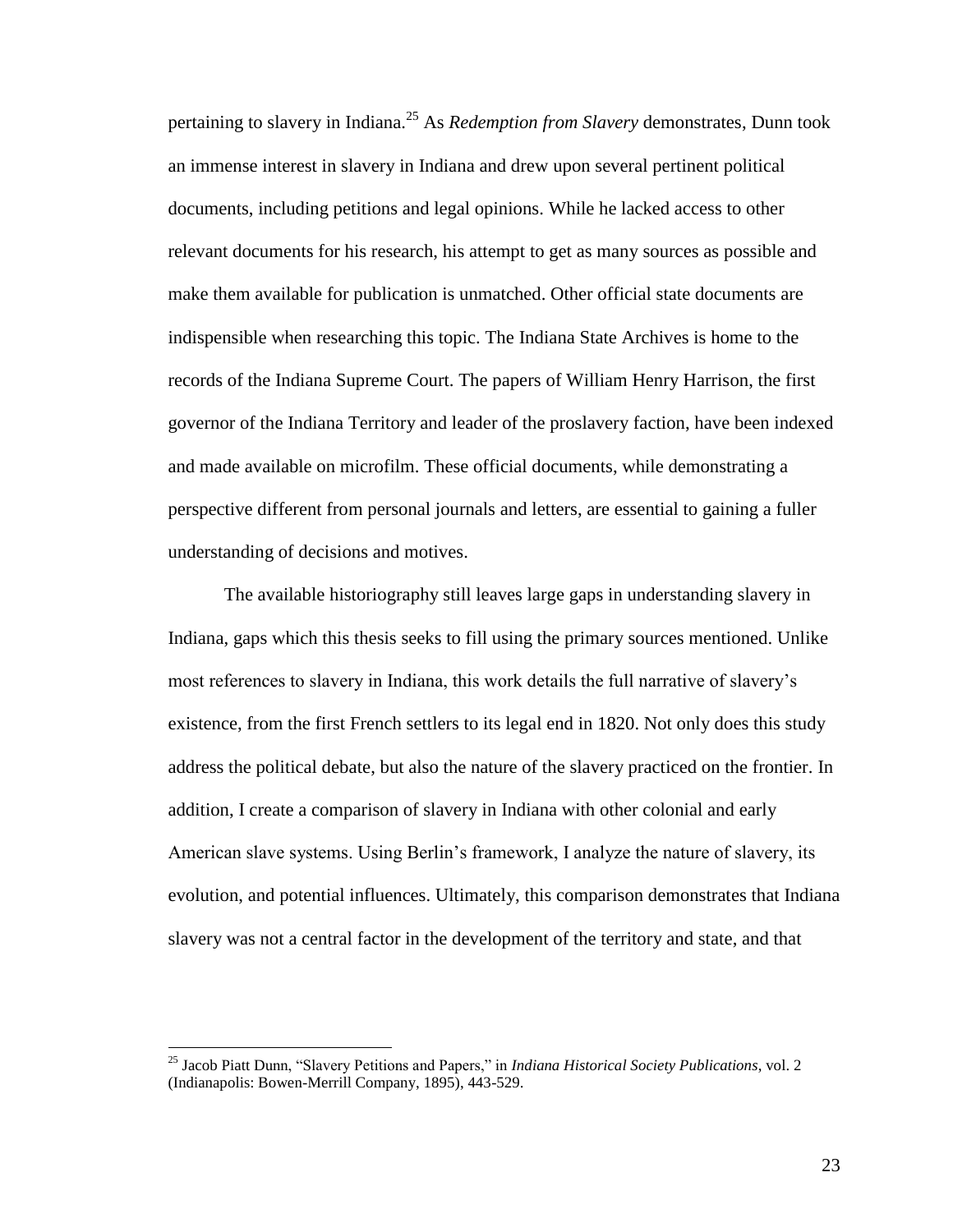while it was a controversial political topic, Indiana was never at risk of developing an antebellum plantation style of slavery.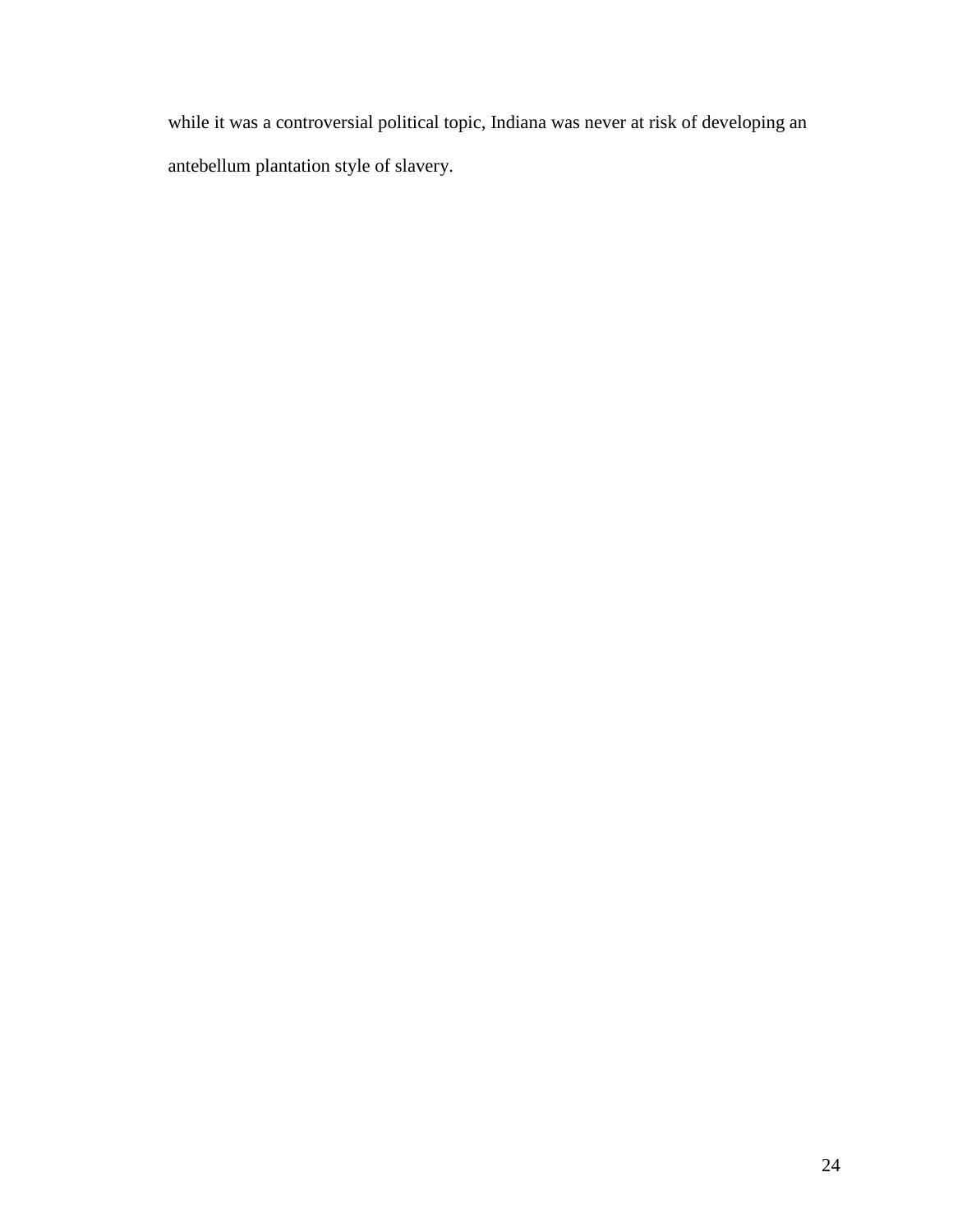#### **Chapter Two**

#### **From French Illinois Country to Northwest Territory**

The French were first to introduce slavery into the current Ohio Valley. While the official dates of establishment for many French settlements are unknown, La Salle's first exploration into the Ohio Valley occurred from  $1682$  to  $1683<sup>26</sup>$  With this initial exploration, the French claimed the area that would become Indiana, Illinois and Wisconsin and called it the Illinois Country, which originally became a part of Canada. Most early French inhabitants were *coureurs de bois*, and employed hunting as their main source of income. *Coureurs* were the heart of the Canadian economy and the practice created a strong relationship with the Indians. The hunters often relied on the Indians for help with trade and for survival. This way of life slowly moved further south and influenced the new settlements near the Mississippi River. Many of the new settlers came from Canada, in spite of the legal obstacles placed to keep the population in Canada from leaving. When it became known how fertile the land was and how easy it was to be independent, many desired to leave the cold, difficult life of Canada for the more temperate Illinois Country and did so despite the illegality of moving from Canada to Illinois.<sup>27</sup>

<sup>26</sup> Dunn, *Redemption*, 31.

<sup>27</sup> Winstanley Briggs, "Slavery in French Colonial Illinois," *Chicago History* 18, no. 4 (1990): 66-81, 74.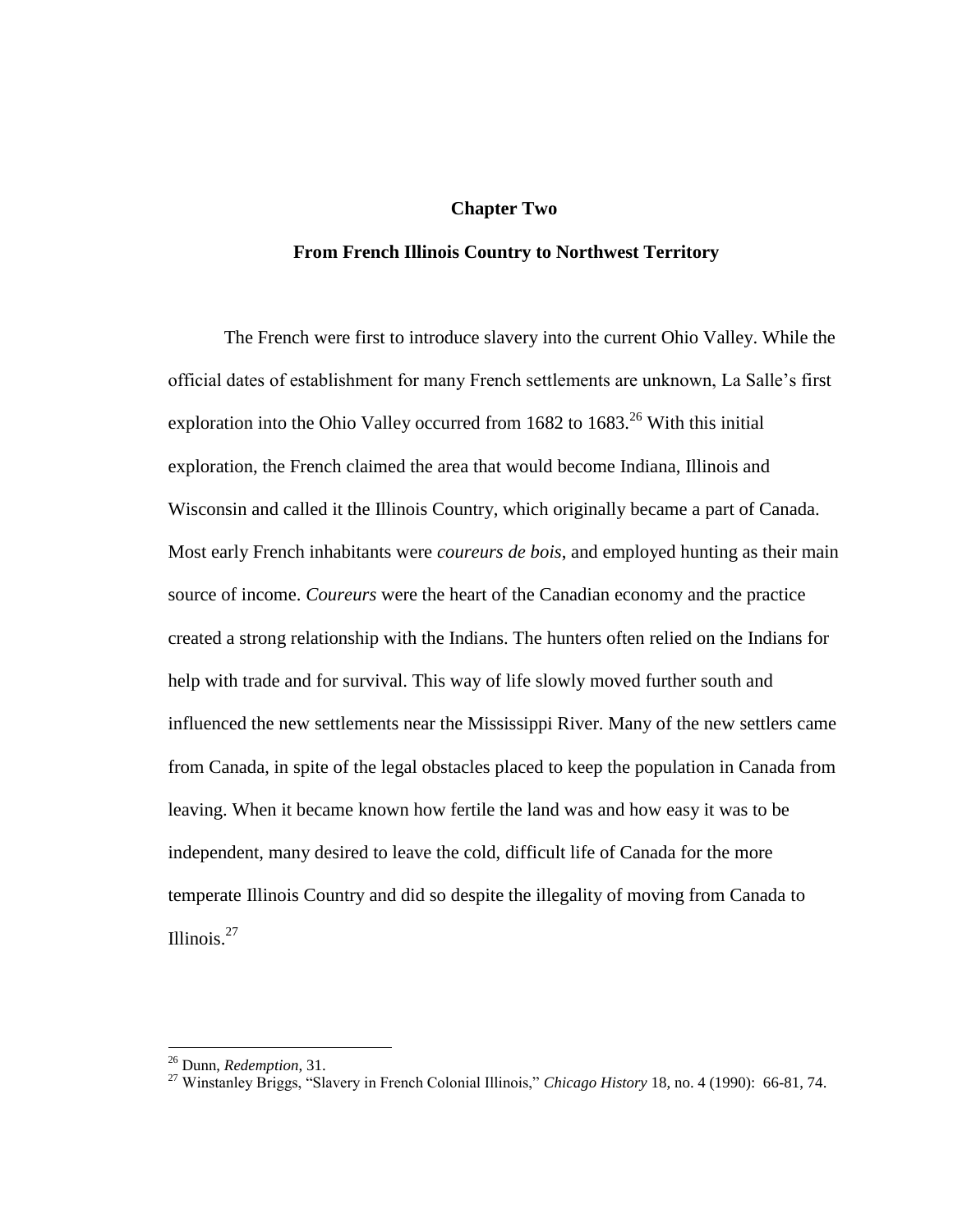The economy of the early French settlements was initially centered on the fur trade and interaction with the Indians. Since many of the early setters were *coureurs,* not farmers, they did not have large agricultural aspirations*.* This does not mean the settlers did not use the land. Most settlements farmed small plots of land, but it was subsistence farming and not for cash profit. In an attempt to control the Canadian economy and promote more permanent settlement, the French crown placed strict limits on the fur trade, making it virtually illegal.<sup>28</sup> While this fact did not stop many *coureurs* from participating in the fur trade, it did encourage many already in Illinois to create permanent residences, especially once they discovered the fertile nature of the Illinois land. The rivers, specifically the Mississippi, were instrumental in the area's growth and were the main method of transportation and commerce. The original French settlements became important sources of food for New Orleans and the lower Mississippi Valley, especially during periods of economic and agricultural difficulty. In order to facilitate easier trade, the Illinois Country became a part of the Louisiana Colony in 1717.<sup>29</sup> Even with the large potential profit from shipments of food, most French farmers did not desire large farms. Instead, they hunted and raised what livestock and crops were necessary for survival and productive trade, without the desire to gain increasingly more.

The Indians were an unavoidable part of life in Illinois and the French relationship with them was relatively positive. Because the French were largely outnumbered, it was important to maintain peace and cultivate relationships with the

<sup>28</sup> W. J. Eccles, *France in America* (East Lansing, MI: Michigan State University Press, 1990), 88, 189; Briggs, 74.

 $29$  Briggs, 74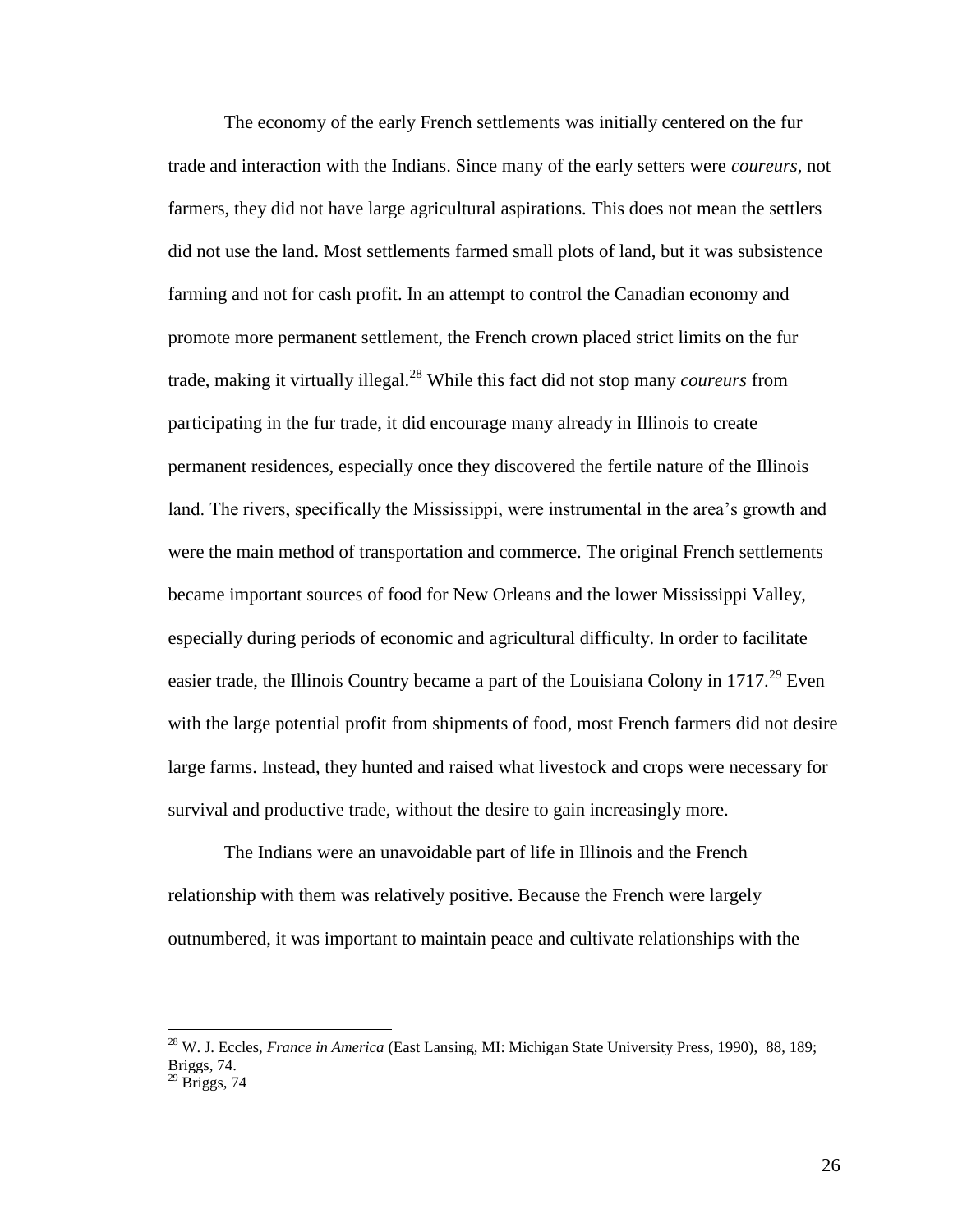Indians.<sup>30</sup> These two groups were connected economically, with the Indians as both a source of goods for the French and consumers of French goods. The French also cultivated familial ties with the Indians, most often through marriage. The first marriage blessing given by Father Gibault, a Jesuit priest who served in the Ohio Valley, was between a French trader and his Indian wife.<sup>31</sup> *Coureurs* would often take an Indian wife to assist with translating and gaining access to more business. These marriages served as diplomatic relationships and avenues for cultural interaction.<sup>32</sup> The French were content with the exchange economy and did not attempt to take the land of the Indians. As French control of the area was threatened, a strong relationship with the Indians was a strategy for maintaining an advantage over other European threats.

The presence of slaves was normal for the first French settlement in Illinois country, from the establishment of St. Louis to Vincennes.<sup>33</sup> The first slaves in the area were actually Indian slaves, most likely captured or obtained through trade with the other Indians. Dunn writes of accounts of the initial French experiences with the Indians and the horrors over the widespread cannibalism of prisoners of war.<sup>34</sup> From these writings, Dunn explains that the French introduced slavery as a way to curb the cannibalistic tendencies of the natives by giving a purpose and value to the prisoners of war. The need for labor is a more likely reason for the initial introduction of slavery. While the land was fertile, it needed to be cleared and as the demand for more food crops grew, more labor

 $30$  Barnhart & Riker, 78.

<sup>31</sup> Joseph P. Donnelly, *Pierre Gibault, Missionary: 1737-1802* (Chicago: Loyola University Press, 1971), 41.

 $32$  Cayton, 8.

<sup>&</sup>lt;sup>33</sup> Jay Gitlin, *The Bourgeois Frontier: French Towns, French Traders, and American Expansion* (New Haven, CT: Yale University Press, 2010), 22.

<sup>34</sup> Dunn, *Redemption*, 25.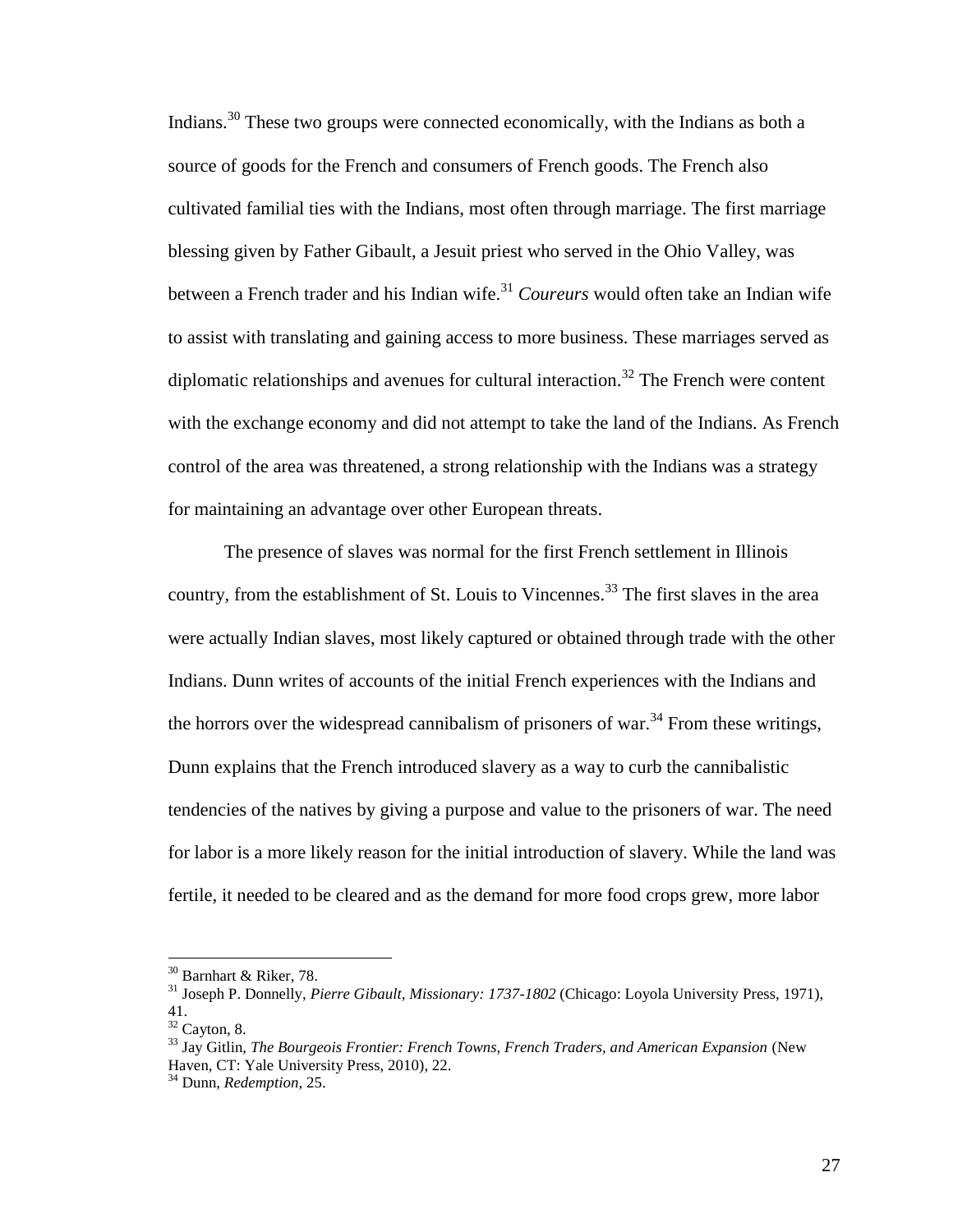was needed to plant and harvest the crops.<sup>35</sup> Further south in Louisiana, the need for agricultural laborers prompted the importation of Africans, who then could be transported upriver. $36$ 

African slaves were never allowed in Canada by the French government, so the initial slave system in Canada used Indians and this was the first system introduced into the Illinois Country. As trade and movement in the region increased, merchants brought African slaves up river from New Orleans. While slaves were often desired, it was said that having only three or four was enough to make the owner a plantation owner.<sup>37</sup> In addition, it was time consuming and expensive to transport slaves up the Mississippi River. However, by 1752, there were 1,536 French settlers, 890 blacks, and 147 Indian slaves in all of the Illinois country.<sup>38</sup> In spite of the difficulties in obtaining slaves, many residents of Illinois owned slaves, from Father Gibault, to the leading merchant family in St. Louis.<sup>39</sup> This sudden increase in African slaves could be due to the increased slave trade in New Orleans. Even though the French in the Lower Mississippi Valley failed at creating a slave society in the mid-1700s, they did increase importation of slaves to create tobacco and indigo plantations.<sup>40</sup> This growth in demand also increased the supply of slaves available to those in the Illinois Country, which could account for the large number of slaves.

The nature of the French economy in the Illinois Country greatly influenced the way slavery evolved and both Indian and African slavery developed differently. The

 $35$  Briggs, 75.

 $36 \overline{\smash{\big)}\smash{\big)}\}$  Barnhart & Riker, 65.

<sup>37</sup> Dunn, Redemption, 10.

<sup>&</sup>lt;sup>38</sup> Eccles, 176.

<sup>39</sup> Donnelly, 102; Gitlin, 22.

 $40$  Berlin, 84-90.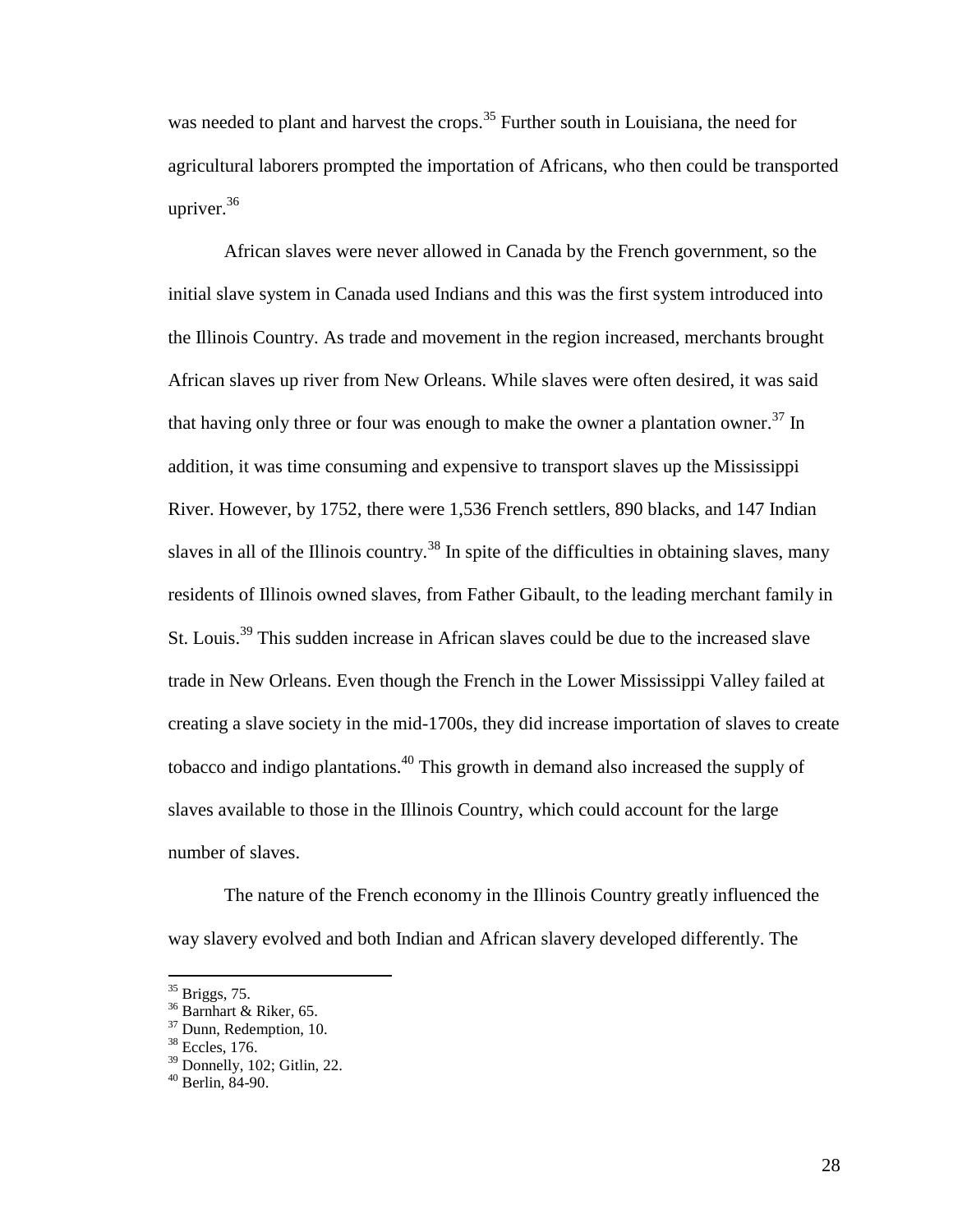French adopted Indians as slaves because they needed more labor, but the nature of the relationship with the Indians placed very specific limitations on how Indian slaves could be used. The French took advantage of the Indians' preexisting cultural differences and the fact that Indians enslaved each other to exploit the labor of Indians from distant tribes. However, the important economic relationship with the Indians and the frequent familial relationships placed many restrictions on the kind of slavery that developed. Indian slaves had to be from distant tribes and overly abusive treatment of slaves was discouraged, so as not to offend local tribes who were vital to economic trade, or to avoid an attack. Most Indian slaves were prisoners of war, making virtually all of them women and children. French settlers often acquired slaves through trade with the Indians, so most Indian slaves under French control were women and children. As such, Indian slaves were most often used as domestic servants, not farmhands.<sup>41</sup> While this system of slavery did not have legal limits, the economic relationship with the Indians was too important to jeopardize offending them by poorly treating slaves. Using slaves from distant tribes was one effort to neutralize that possibility, but the threat still existed. These characteristics meant that the French settlers did not physically exploit Indian slaves in the manner that they did African slaves on plantations further south.

African slaves came into the Illinois Country in the mid-1700s. As economic ties with New Orleans strengthened, the possibility of obtaining an African slave also increased, since Canada did not have African slaves. While the French settlers imported the slaves from New Orleans, they did not adopt the same style of slavery. The rarity of the slaves was one large contributing factor. Slaves were already expensive, but the trip

 $41$  Briggs, 79-80; Cayton, 51.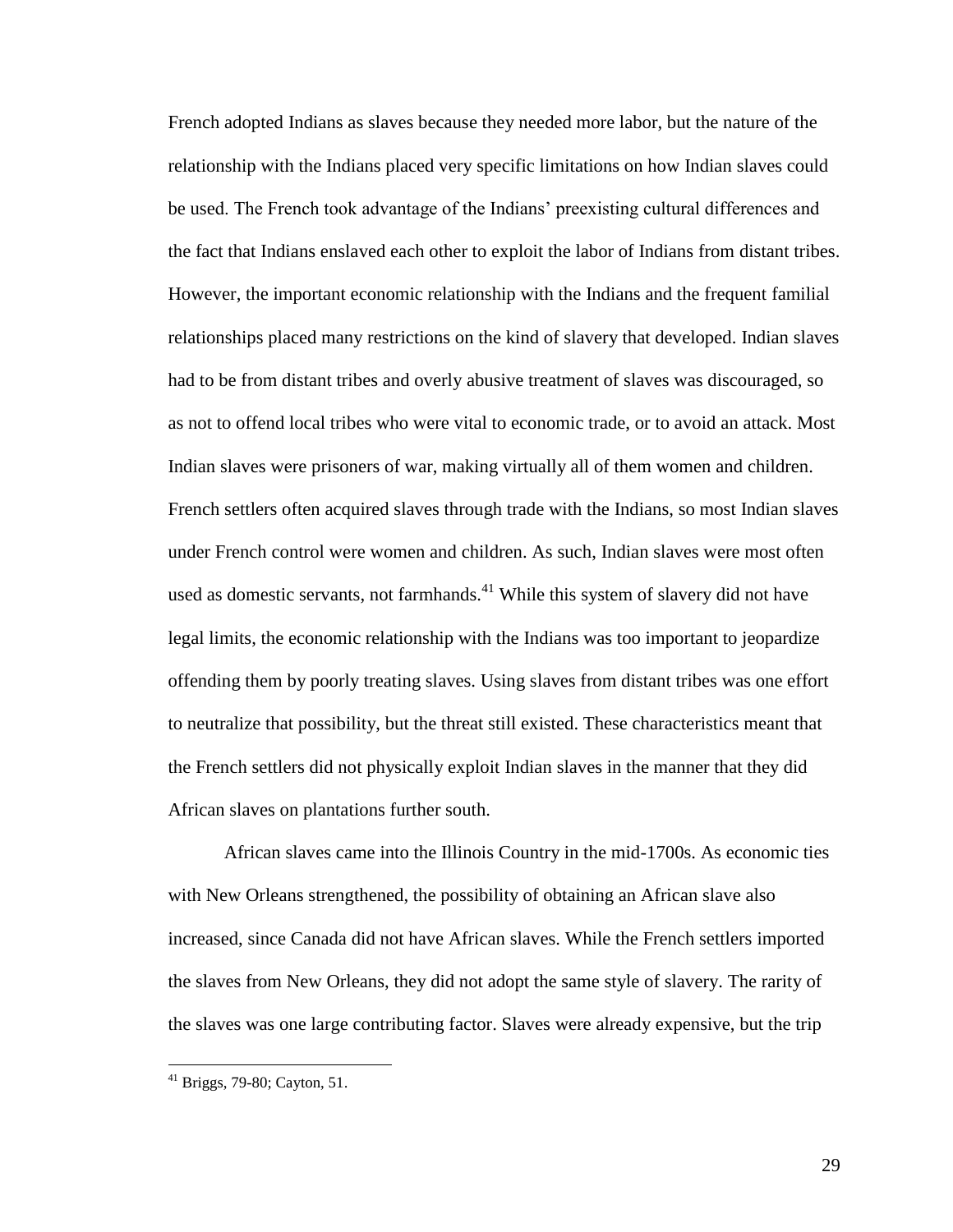up the Mississippi River added to the cost significantly. Briggs mentions that in Illinois, a healthy male slave could easily cost twice the usual price from that in New Orleans. This meant a slave could cost more than a house, or even a whole farm.<sup>42</sup> Few people actually owned slaves and many resorted to renting them for labor on a limited basis. Renting slaves meant proper treatment and gentle handling were required. The nature of the Illinois economy also contributed to the limited use of slaves further north. Since many settlers were former *coureurs* and had small farms, slaves often worked in the fields along side their masters, drastically altering the dynamic of the relationship. While the economy relied on food exports to the Lower Mississippi Valley, these crops were not grown on large, expansive plantations. The subsistence nature of French agriculture meant there was less work. In addition, limiting the extent of agricultural work meant that some slaves also served domestically, leading to an experience similar to that of the Indian slaves.

A unique aspect of French slavery was the existence of the Code Noir. Established by King Louis XIV in 1685, the Code Noir was the legal system defining the existence of slavery and the legal rights of both masters and slaves. The Code was originally established for the Caribbean islands, in the face of potential slave insurrections. These French island colonies were important sugar producers, whose only real purpose was to produce large amounts of sugar for the world market. This Code was unique among other slave legal systems. It both protected and hurt the slaves. In one way, it recognized slaves as humans and provided them with certain rights and protections. Owners could not separate families and marriages were encouraged. Religion was very

 $42$  Briggs, 75.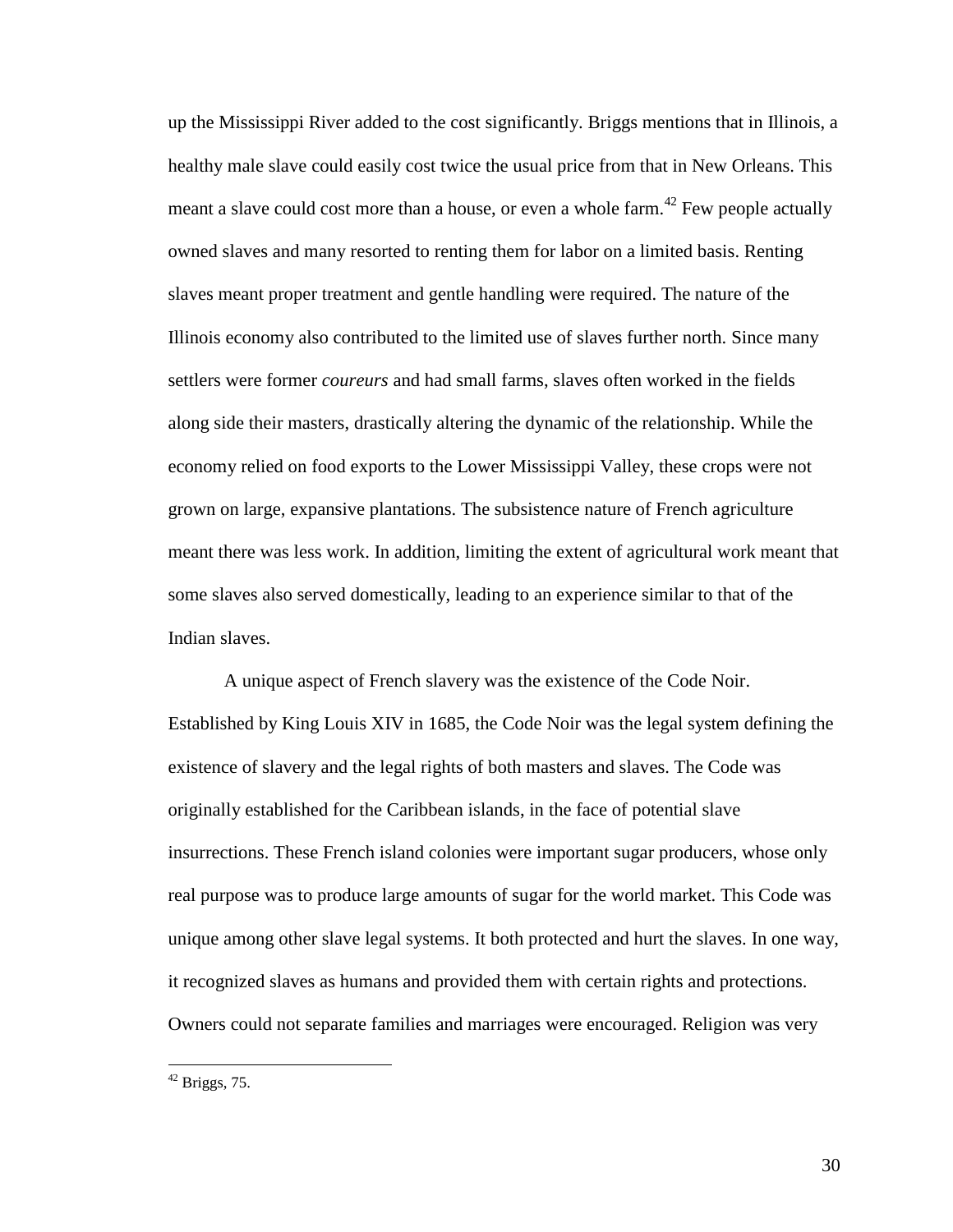important and owners were to encourage their slaves to become Catholic and be baptized. The Code required that religious holidays be observed, including Sundays. While it did provide some protection, many aspects of the Code also legalized physical punishments, even death in some instances, and categorized slaves as private property that could be bought, sold, and traded. The original purpose was not to prevent slavery, but to make sure slaves were not exploited to the point of insurrection. In reality, the goal of the Code Noir was to protect the overall French investment.<sup>43</sup>

While in theory, the Code was meant to protect slaves from overly abusive masters, it did little against the hot weather and oppressive economic system of the Caribbean Islands. However, the Code Noir's application in Illinois was quite different. The Code was officially applicable in the Illinois Country when it became law in the colony of Louisiana in 1724, thanks to the transfer of Illinois from Canada to Louisiana in 1717. In documents left from Illinois, Briggs found that slaveholders were eager to impose aspects of the Code that helped them make slaves more productive, but either adapted or ignored the rest. Their refusal to use harsh treatment is the most notable aspect of Illinois slavery.<sup>44</sup> The French goal was to be as economically productive as possible. Since slaves were valuable and rare, any physical punishment that kept them from working was seen as unacceptable. In some instances, the French completely ignored the punishment required by the Code and adopted alternative solutions. In one case, a slave had hurt a white, French man, a deed that earned probably death as a punishment by the Code Noir. Instead, the court decided that a whipping and a public apology would be

 $43$  Eccles, 160-2.

<sup>44</sup> Briggs, 75; Eccles, 175.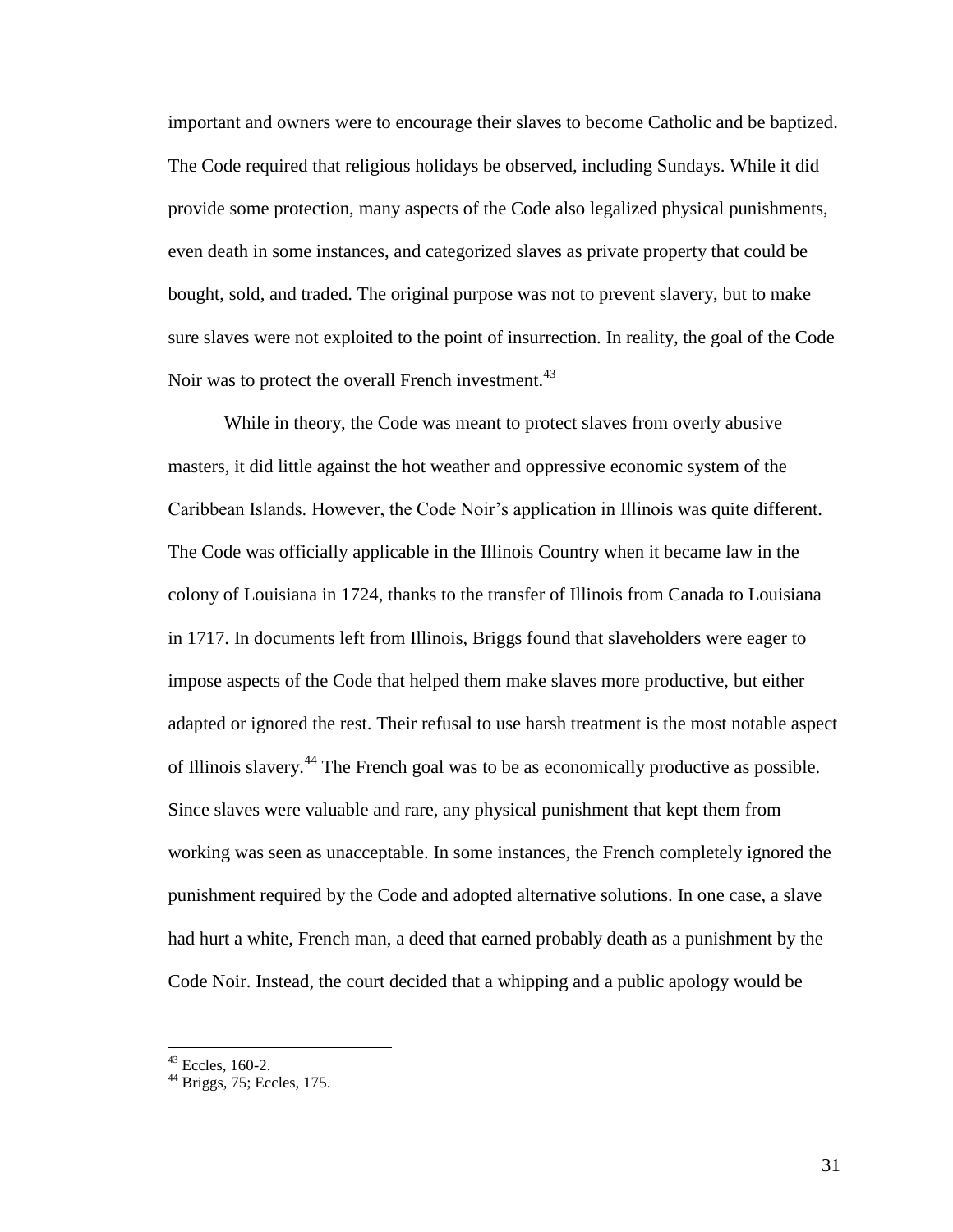sufficient. In another case, a group of runaways was discovered. The Code Noir stipulated that slaves should be branded or have their ears cropped, but the court decided that the owner watching them more closely would suffice as punishment.<sup>45</sup> In his search through the Kaskaskia Manuscripts and the Illinois State Archives, Briggs found multiple such examples of the French avoiding corporal punishment. Of the legal documents associated with the Code Noir, all of them applied the positive aspect of the Code: recognizing marriage and families, and granting manumission. The abusive aspect of the Code was not used.

Religion also played a large role in the treatment of slaves and the application of the Code Noir. The Code Noir encouraged slave owners to spread Christianity among their slaves and support baptisms and observance of Sunday as a holy day. Father Gibault experienced this first hand, baptizing and marrying multiple slaves across the Illinois Country.<sup>46</sup> The widespread acceptance of Christianity among slaves gained them more than just a day of the week off. Because slaves were baptized Christians, most were married in the Catholic Church. Having a church-recognized marriage meant that the French recognized the family and by the Code's standing and the Catholic Church's, the family could not be split up. While there are accounts of children or husbands being sold, Briggs argues that because of the village style settlements across the Illinois District, sales within the same village, which is normally what happened, were not seen as splitting up the family because they could still live together.<sup>47</sup> The acceptance of religion also meant a greater overall social acceptance for both Africans and Indians. Converted

 $45$  Briggs, 78.

<sup>&</sup>lt;sup>46</sup> Donnelly, 48.

 $47$  Briggs, 77.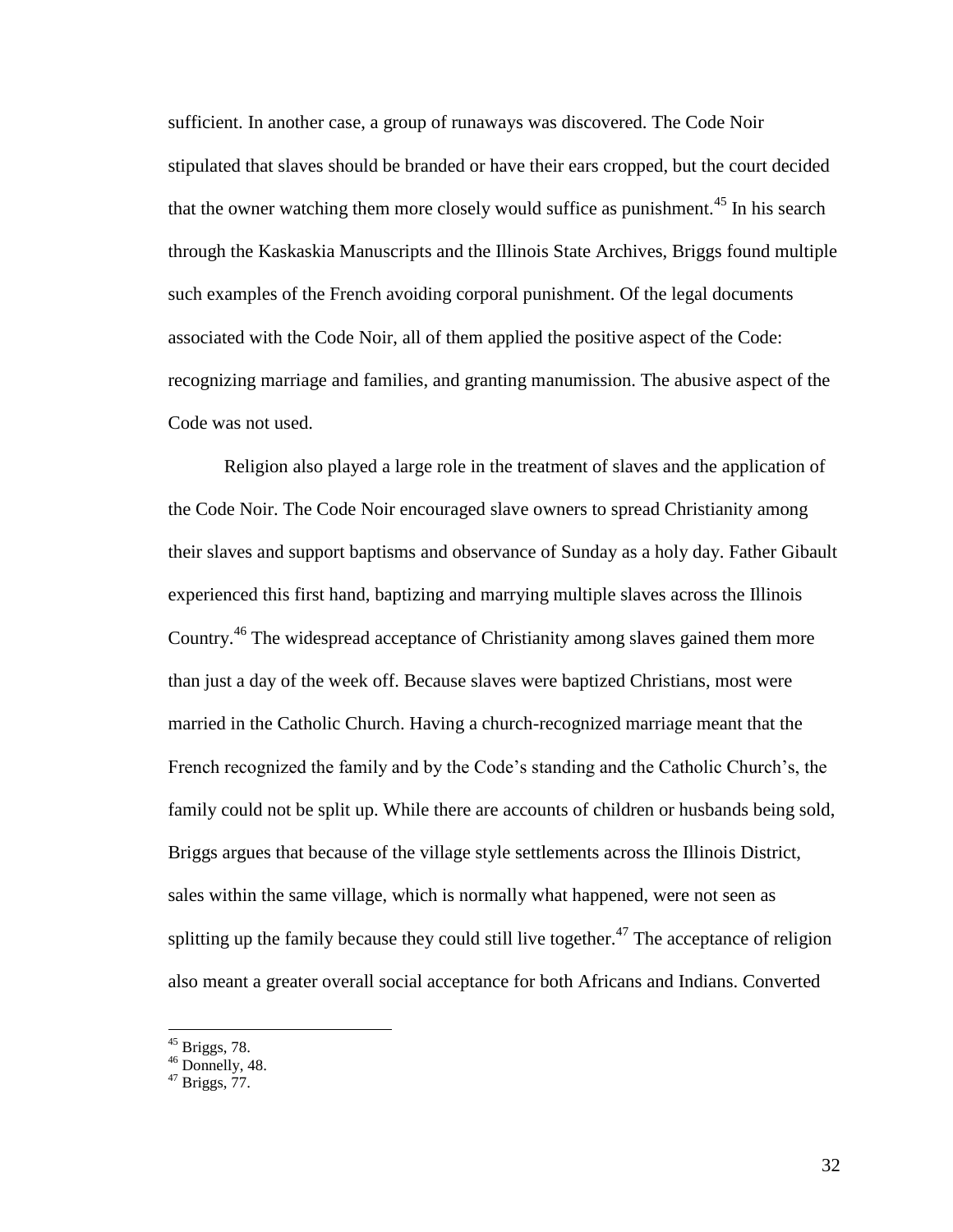slaves were members of the Catholic Church, which gained them a guaranteed recognition in French society. Social prejudices certainly existed, but the religious well being of the slaves was extremely important and allowed them an additional aspect of humanity.

These developments in the larger Illinois District had significant impact on the development of Vincennes, even though its start came significantly later. The beginning of the Vincennes settlement is not completely known. Established as a camp for *coureurs* in the early eighteenth century, it officially became Vincennes in 1732. Under French control, Vincennes did not grow as large as other settlements in the Illinois Country, such as Kaskaskia or Fort Chartres. The 1769 census of Vincennes, performed by the British, lists only sixty-six heads of households, with women and children adding about two hundred more residents.<sup>48</sup> In comparison, Kaskaskia had over 600 residents and 303 black slaves.<sup>49</sup> Regardless of the small population, the French settlers developed a unique way of life there. Mostly supported by subsistence gardening and communal farmland, like the other settlements in the Illinois Country, the French benefited from the rich soil, producing ample amounts of food with little work. The French adopted a seemingly leisurely lifestyle, with billiard tables and taverns.<sup>50</sup> Yearly trips to New Orleans or Quebec were important economically, but were also opportunities for socializing and were made in the spring when the rivers were suitable for travel.<sup>51</sup> The residents did establish a church, but were without an adequate priest for over a decade. The citizens of

<sup>&</sup>lt;sup>48</sup> Dunn, "French Settlements," 439

 $49$  Cayton, 50-51.

<sup>50</sup> Dunn, *Redemption*, 109.

<sup>51</sup> Lee Burns, "Life in Old Vincennes," *Indiana Historical Society Publications,* vol. 8 (Indianapolis: Bobbs-Merrill Company, 1930), 439.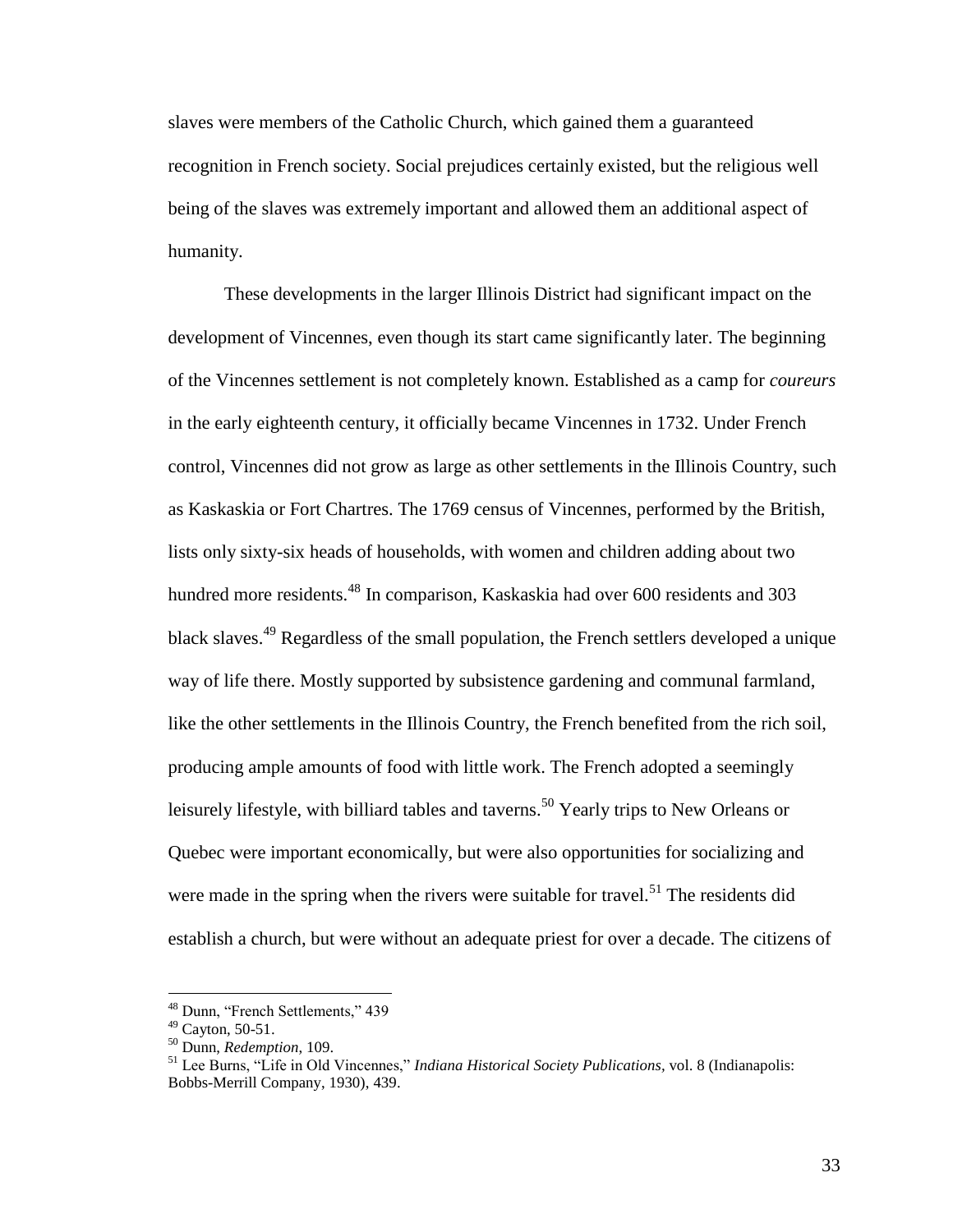Vincennes sent multiple pleas to Father Pierre Gibault, who was stationed in Kaskaskia, begging that he come visit so he might "speedily bring us back to God."<sup>52</sup> When Father Pierre Gibault arrived in 1770, the residents overwhelmed him with requests for rites.

The relationship of Vincennes's residents with the surrounding Indians was vitally important, mostly because of the proximity of multiple tribes. For all the reasons the French found the area surrounding Vincennes desirable, so did other groups. The Piankashaws established a village near Vincennes and became key players in economic and social interactions.<sup>53</sup> The economic interactions between the *coureurs* and Indians experienced in Canada and the rest of the Illinois Country continued in Vincennes, as did the intermarriage. Vincennes was the center of trade and multiple different tribes often stationed themselves outside the settlement for visits, in addition to the Pinkashaws that already lived in the area.<sup>54</sup> Trade with the Indians also included that of slaves. The Indians were often a source of slaves for French settlers but they also maintained relationships with the slaves, sometimes by owning some themselves and other times by taking in runaways.<sup>55</sup> This trade played a crucial role in the later court case, since Hyacinth Lasselle purchased Jenny, Polly's mother, from Indians near Fort Wayne.<sup>56</sup>

Vincennes's economy was not large, but it did have an active trade relationship going both north and south. By the late 1760s, Vincennes was sending large quantities of goods down river to New Orleans for trade, but trade with Detroit and Miamitown

 $52$  Petition from Vincennes to Bishop Briand, quoted in Donnelly, 52.

<sup>53</sup> Cayton, 52-3.

<sup>54</sup> Burns, 441.

<sup>&</sup>lt;sup>55</sup> Thornbrough, 2-3.

<sup>56</sup> Knox County Court Files, Box 40, File 2325, Knox County Public Library, Vincennes, IN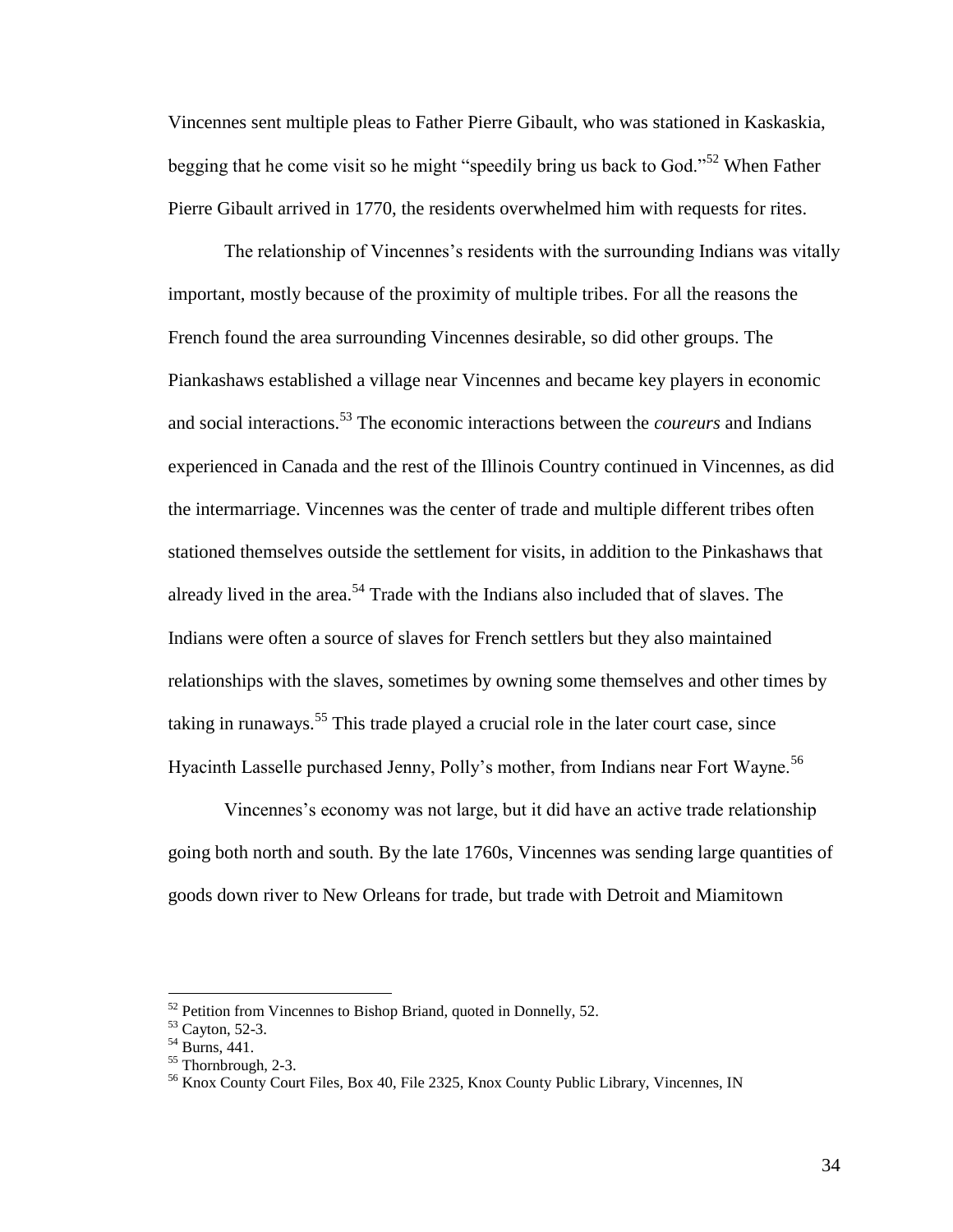(present day Fort Wayne) was also relatively common.<sup>57</sup> Letters from the Lasselle family collection demonstrate the breadth of trade in which people in Vincennes participated. Correspondence ranged from New Orleans to Detroit and west to Kaskaskia on a regular basis in the 1760s and the 1770s.<sup>58</sup> The rivers were instrumental in trade between cities. The fur trade continued to be an important aspect of life in Vincennes. Francis Bosseron's account, one of the main merchants in Vincennes, and other accounts from the Lasselle family papers demonstrate that pelts had a direct exchange rate with currency and were often used in the place of currency.<sup>59</sup> Fur traders were the first to use the settlement at Vincennes and continued doing so, even after it grew in size. In 1767, Vincennes had over 150 people who were classified as strangers in the town, who were not included as citizens, but were most likely merchants from other cities, and fur traders. Considering the number of Vincennes's citizens at the time was just over 200 people total, regional trade, especially of fur, was important to the town's survival.<sup>60</sup> When winter hunting was difficult in 1785, John MacPherson expressed concern over how the lack of pelts would affect trade the following year.<sup>61</sup> While the French of Vincennes did have communal farmland and abundant food crops, agricultural production was not the heart of the city's economy, trade was.

The adoption of slavery in Vincennes is not surprising, given the experiences of the rest of the Illinois country. Africans were present at the earliest settlements on the

<sup>57</sup> Dunn, *Redemption,* 104.

<sup>58</sup> Christopher B. Coleman, "Letters from Eighteenth Century Merchants," *Indiana Magazine of History 5*, no. 4 (1909): 137-159.

<sup>59</sup> Janet P. Shaw, "Account Book of Francis Bosseron," *Indiana Magazine of History 25,* no. 3 (1929): 212- 241.

 $60$  Cayton, 50-1.

 $61$  Coleman, 142.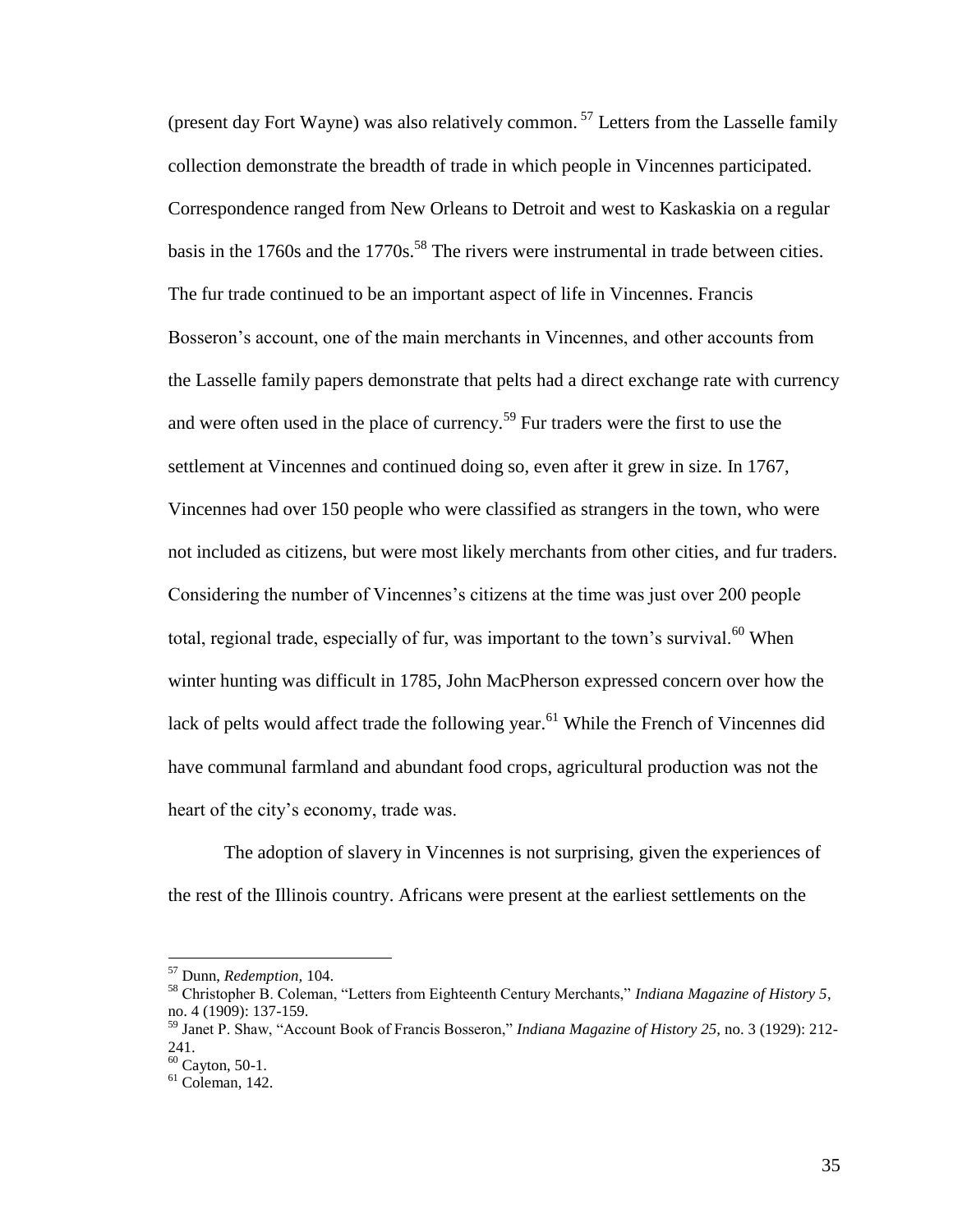Wabash.<sup>62</sup> However, like the population itself, Vincennes experienced slavery on a much smaller scale. In 1767, there were only ten African slaves and seventeen Indian slaves in the settlement, which is a small but not insignificant number compared to the population of about 250 residents.<sup>63</sup> Slaves continued to be an expensive commodity. The Lasselle papers show records of a female slave being sold in New Orleans for 1700 livres, or the equivalent of over \$300, in 1765.<sup>64</sup> While outsiders remarked the French were lazy because they had slaves to support them, the remark does not accurately capture the way of life in Vincennes.<sup>65</sup> While slaves were a small part of the population and little is really known about them, nothing about Vincennes contradicts the portrayal of slavery in the Illinois Country given by Briggs. In fact, the economic focus on the fur trade and regional merchant trade and the severely limited number of slaves in the French settlement make slaves even less important to the development of Vincennes than other areas, such as Kaskaskia or St. Louis. While the French needed slaves to help with agricultural production and often used slaves as a part of trade, more important items of trade, like pelts, fueled the economy. With the information that is available, Brigg's description of slavery centered on productivity and an adjusted Code Noir seems to fit Vincennes.

As Brigg demonstrates, the slavery that developed in the Illinois Country was a unique form of French slavery. Fully understanding how slavery in Vincennes compared with other colonial slave systems is essential to understanding its continued development in Indiana. It is important to note how different Vincennes's experience was in comparison to these other regions. To make this comparison, I will borrow the

 $62$  Thornbrough, 1.

 $63$  Cayton, 51.

 $64$  Coleman, 138.

<sup>65</sup> Dunn, "French Settlements," 411.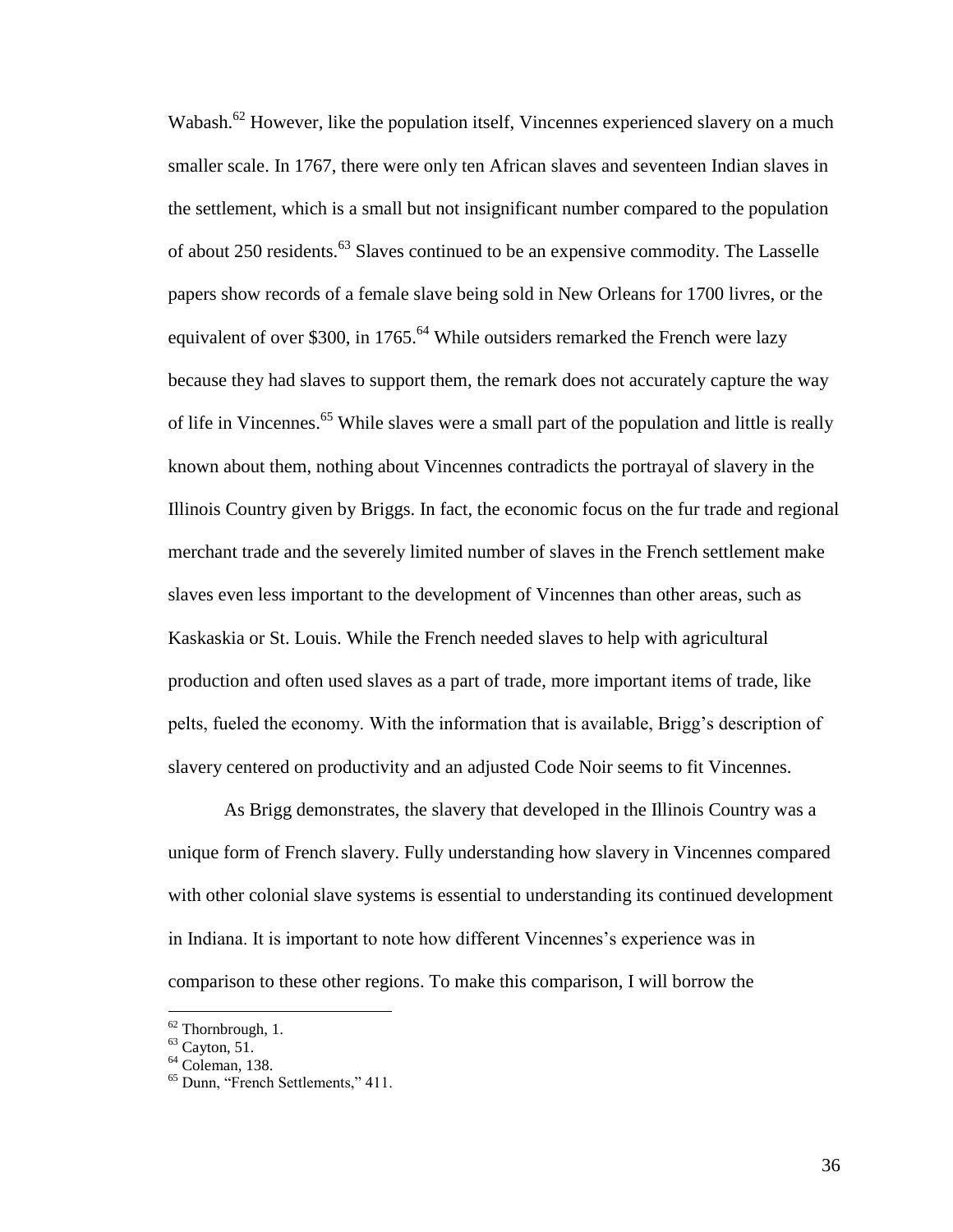framework presented by Ira Berlin in his work, *Many Thousands Gone*, with his idea of societies versus slaves and slave societies. He identifies four regions in North America that developed differing kinds of slavery. French Indiana exhibits aspects of three of these regions.

The slave society of the south Atlantic was the one that differed the most from the French experience in Indiana. In South Carolina and Georgia, slave societies, that is societies that are economically dependent on slavery, emerged very early in comparison to the rest of the colonies, and once this style of slavery was introduced, the number of slaves put to work on plantations continued to grow. Everything about this model is the opposite of the experience in Vincennes. While the simple fact that Vincennes was settled so much later makes the comparison difficult, it demonstrates how far away from a slave society French Vincennes was. While slaves only number twenty-seven in a town of 200 citizens, even more with the 150 transient fur traders merchants, it was impossible for the economy to evolve around slavery. The fur trade still dominated the French mindset and they did not see plantations and other large-scale agricultural production as the future of the area, which severely limited the future possibilities of plantation-style slavery from emerging.

Vincennes's slave system shared some similarities with other regions. In both the North and the Lower Mississippi Valley, a society with slaves was the norm for most of the colonial era. While the North's economy slowly grew more dependent on trade with the South, the geographical North did not experience an influx of slaves. Rather, they arrived in small numbers and remained a small portion of the population, much like in

37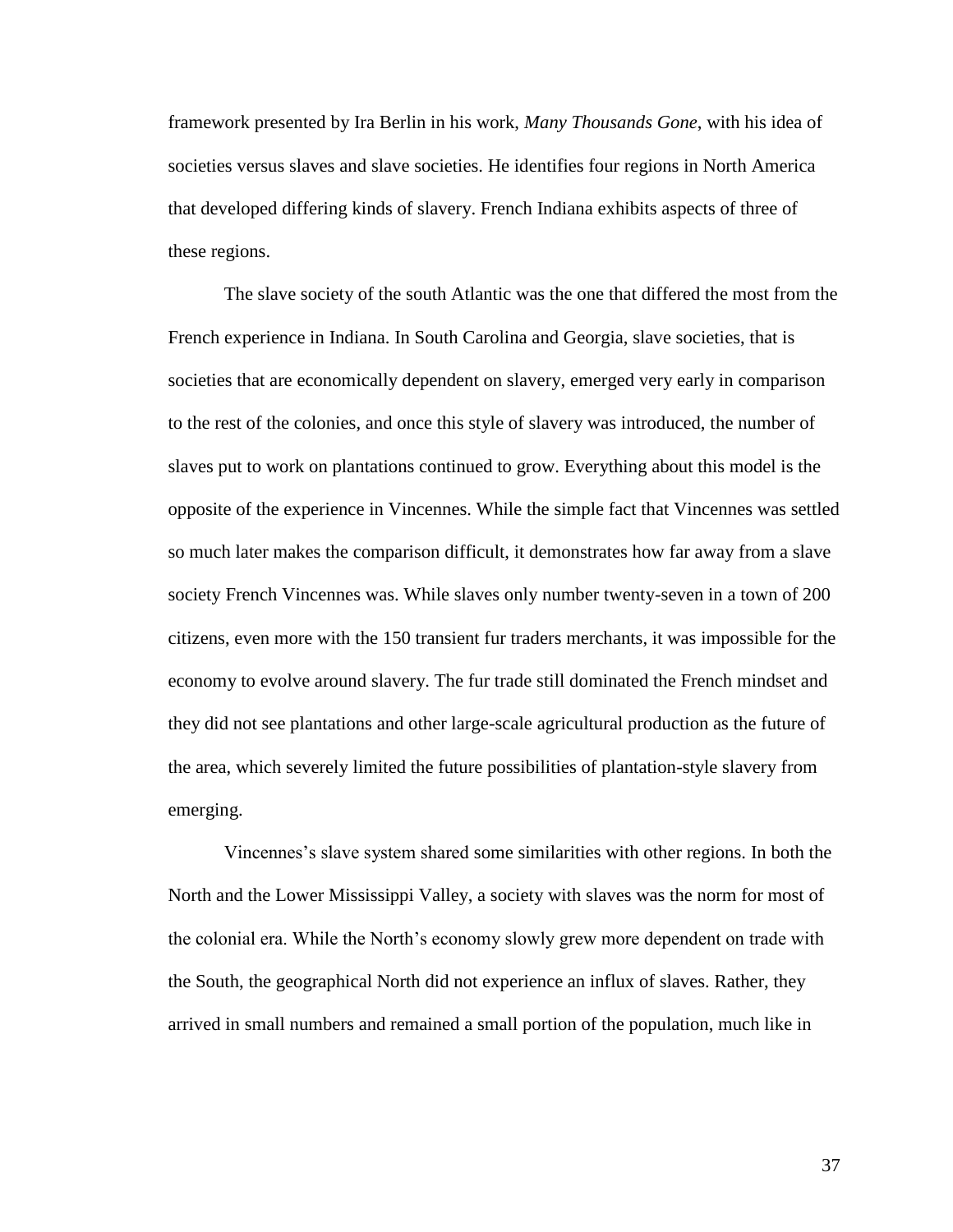Vincennes.<sup>66</sup> It was not until after the American Revolution that most northern states outlawed slavery, so at the time, the existence of slaves in Vincennes was typical. Even though it seems odd that the Lower Mississippi Valley, the source of slaves for the Illinois Country, did not have a slave society, the French were relatively unsuccessful in establishing one early in the colony. While they attempted to, slave rebellions and constant runaways kept them from establishing a economy completely dependent on slavery. Instead, Louisiana had an exchange-based economy with the local Indians up until the Spanish acquired the territory in  $1762$ .<sup>67</sup> This economy mirrors much of what made Vincennes prosperous: trade with the Indians and across the region, some agricultural production, and hunting for furs.

However, not all aspects of Louisiana's society with slaves are the same as in Vincennes. The biggest difference is the emergence of a slave culture and community. Most of the slaves brought to Louisiana came directly from Africa and continued to keep their organized community and culture once in North America. They did make adjustments, adopting relationships with the Indians and establishing maroon, or runaway, communities in the Louisiana swamps.<sup>68</sup> The Creole culture that emerged was a unique mixture of African culture and adaption to the French way of life. A new slave culture also emerged in the southern Atlantic British colonies, where most slaves lived isolated from whites and many experienced the phenomena of the long distant planter,

<sup>66</sup> Berlin, 49.

<sup>67</sup> Daniel H. Usner, Jr., *Indians, Settlers, and a Slaves in a Frontier Exchange Economy: The Lower Mississippi Valley before 1783* (Chapel Hill, NC: University of North Carolina Press, 1992), 6.

<sup>68</sup> Gwendolyn Midlo Hall, *Africans in Colonial Louisiana: The Development of Afro-Creole Culture in the Eighteenth Century* (Baton Rouge: Louisiana State University Press, 1992), 204-5.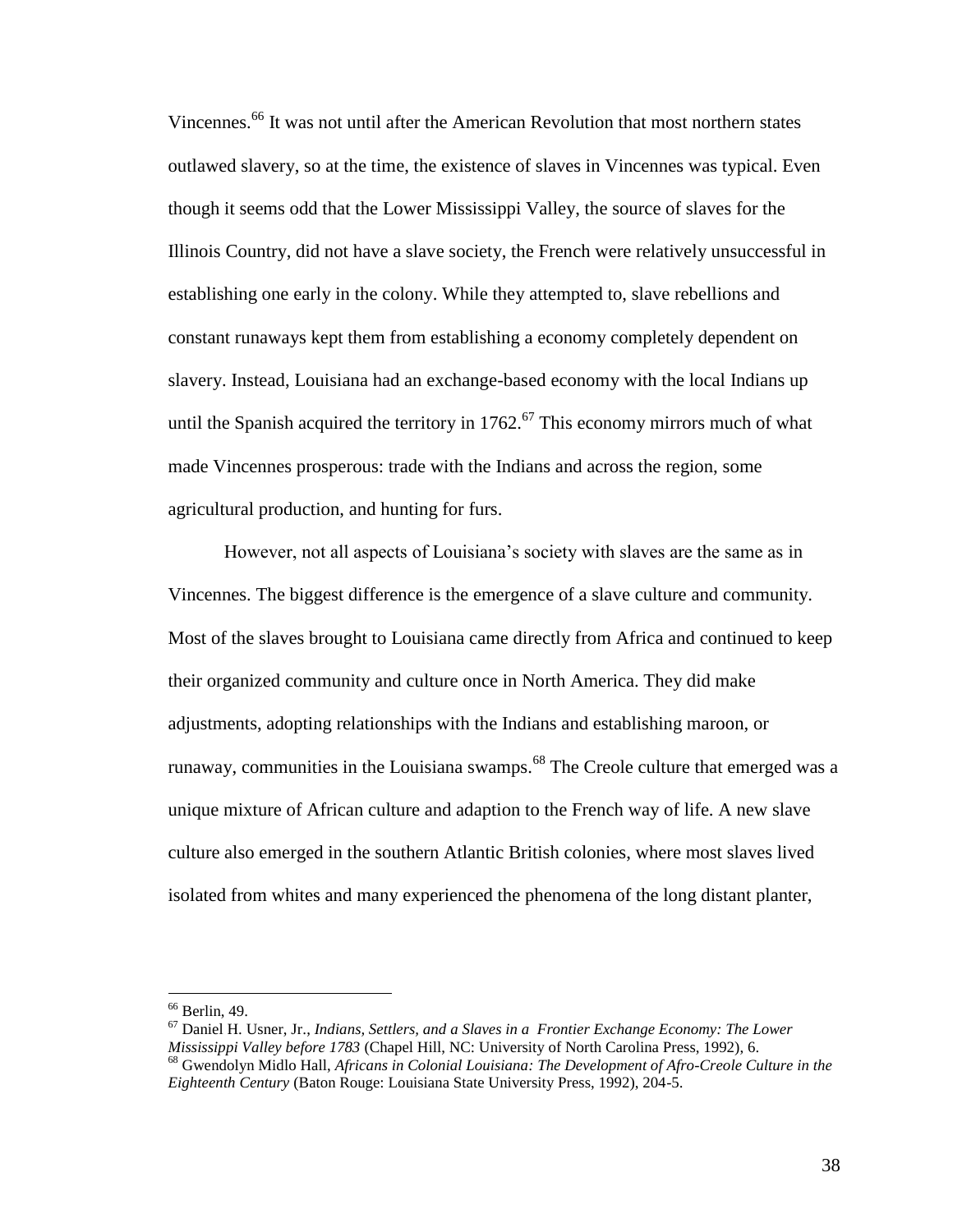who did not live on the plantation. These slaves lived a life separated from whites and developed their own culture.<sup>69</sup>

No slave culture emerged in Vincennes, and many slaves in Vincennes experienced the opposite; they joined French society, with the Catholic Church as the main vehicle for doing so. As slaves converted to Catholicism and went through baptism, their experience in Vincennes changed. Slave families could not be separated and religious holidays had to be observed. While these ideas were a part of the Code Noir, when the Catholic Church recognized the slave as a Christian or in a marriage, ignoring these provisions went beyond the law and became sinful. The domestic nature of Vincennes slavery also exposed slaves to their masters on a regular basis. The long distance plantation owner did not exist. It was impossible for slaves to separate themselves completely from French culture. The simple numbers also made it impossible for Vincennes to adopt a slave culture. As in the North, slaves arrived in small numbers, and remained a small portion of the population and the small slave population was split between Africans and Indians. There was no opportunity for slave culture to develop with such a small number and the small numbers helped facilitate the slaves' acceptance into French society.

The remaining region in American colonial society is the Chesapeake area, or Upper South. This region has an interesting comparison with Vincennes and is important to note because of the substantial number of settlers that migrated from the Upper South into the Illinois Country. The colonial Chesapeake region did not begin as a slave society, but eventually evolved into one where white indentured labor became limited. When it

<sup>&</sup>lt;sup>69</sup> Berlin, 162-3.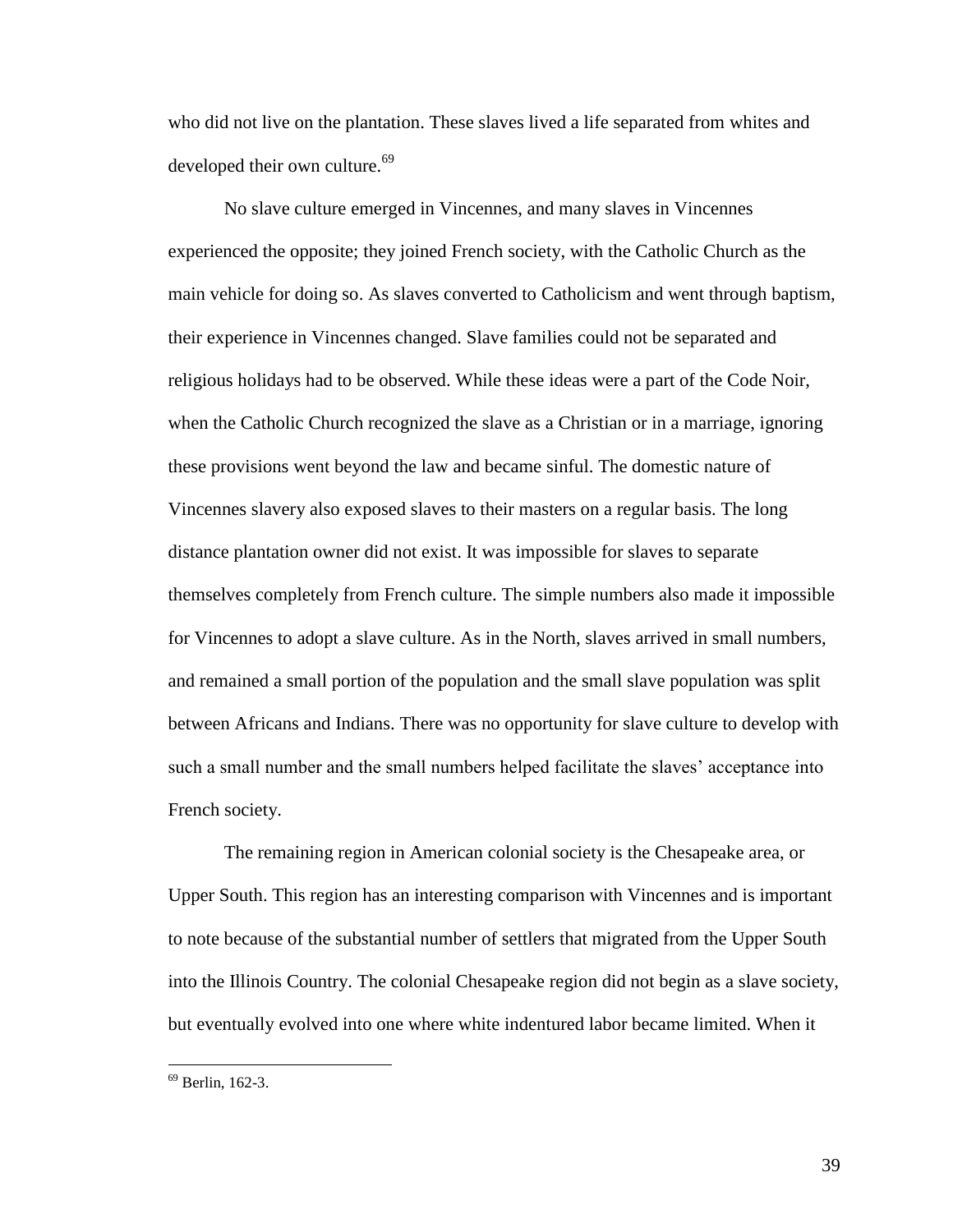was still a society with slaves, there was a blurring of racial lines, with whites and Africans working along side each other, much like in Vincennes.<sup>70</sup> The Upper South eventually adopted a slave society and created a legalized system of slavery in the early eighteenth century, although its structure was not as rigid as the southern Atlantic colonies.<sup>71</sup> In this sense, Vincennes and the Chesapeake are very different. As the Upper South shifted its economy away from tobacco in the mid-1700s, the slave society continued to evolve as well. Slaves learned artisanal trades and the method of hiring out slaves became popular as the new cereal crops demanded less work throughout the season.<sup>72</sup> Although inspired by different motives, these aspects of slavery mirror some aspects of slavery in the Illinois Country. Slaveholders did rent out their slaves and used them for a wide variety of jobs, not just for farming. In these ways, the slavery used in Vincennes was familiar for early American settlers.

Even though Vincennes started as a French settlement, the territory came under British control after the Treaty of Paris in 1763. The transfer of control did not go very smoothly. The British had a difficult time establishing a colonial government and continued its tight control over trade.<sup>73</sup> The British viewed the French as a bunch of lazy settlers who simply desired to drink and waste their time, which made them almost as bad as the Indians.<sup>74</sup> One of the biggest concerns of the French settlers was in regards to land grants that had been distributed under the French government, but the administrative paperwork was missing or incomplete for a variety of reasons ranging from a notary who

 $70$  Berlin, 29.

 $71$  Berlin, 112-6.

<sup>72</sup> Berlin, 134-5.

<sup>73</sup> Barnhart & Riker, 147.

<sup>&</sup>lt;sup>74</sup> Dunn, "French Settlements," 411.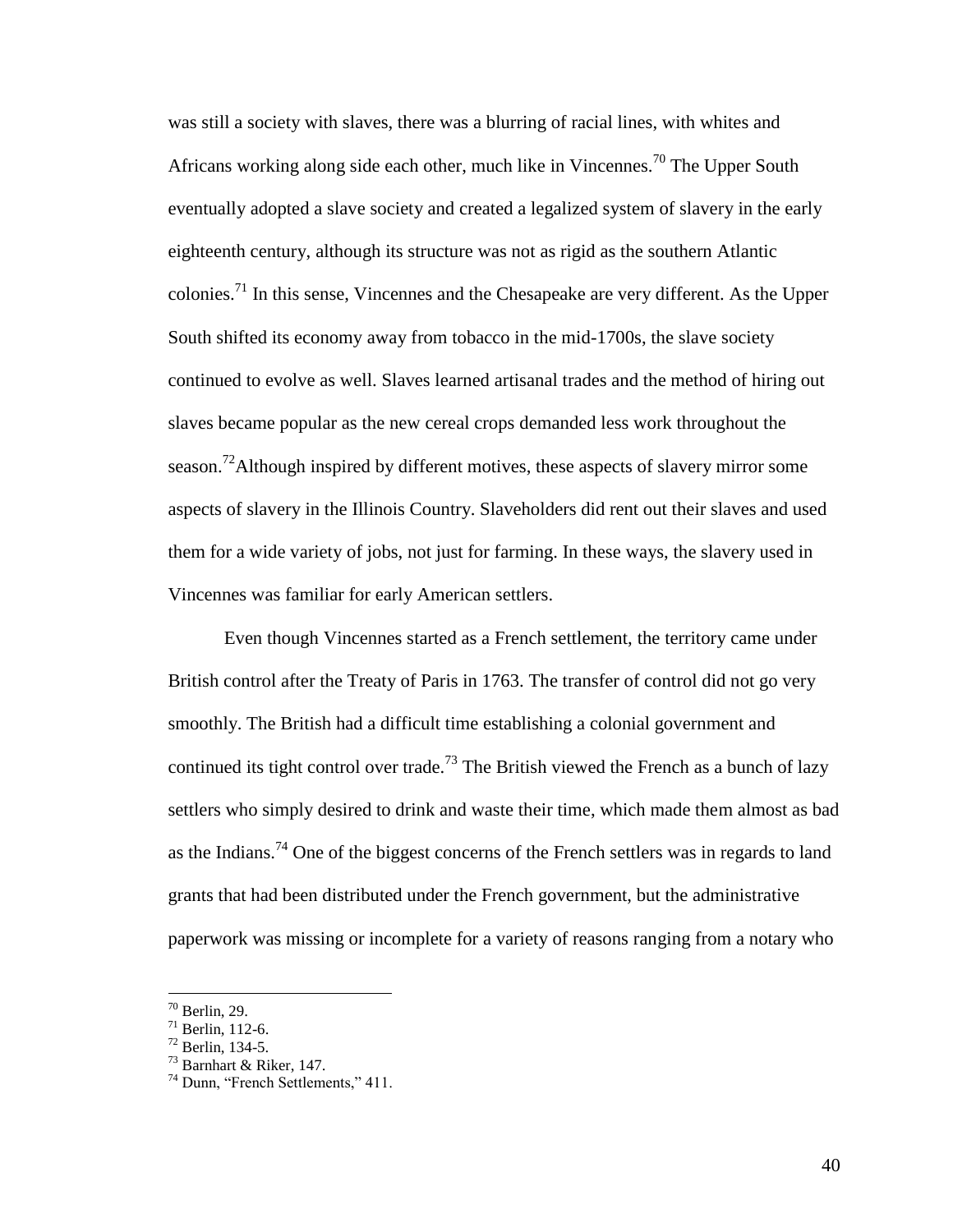carried them off to rats eating the papers.<sup>75</sup> The new British commanders did little to ease the minds of the French. Some of the difficulty lay in misunderstanding across cultural lines. The British settlers had different goals for the territory, such as a more agricultural based economy, about which the French held opposite views. The British relationship with the Indians was not much better. While the British recognized the importance of a positive relationship with the surrounding Indians to safety and trade, the relationship still struggled. Most notably, while the French had cultivated positive relationships through gifts and interaction, the British used their sense of self-superiority and greed to obtain what they wanted from the Indians.<sup>76</sup> This method led to numerous conflicts with the Indians that complicated British control of the area.

The British had a difficult enough time governing those within the territory, but also could not keep colonial settlers from crossing the 1763 Proclamation Line. This influx of settlers not only contributed to Indian conflicts, but also demonstrated how incomplete British control over the area was. The British did contribute to the economy. In Vincennes, their demand for supplies led to an extensive account with Bosseron, one of the main merchants.<sup>77</sup> Yet, other attempts to exercise power over the frontier were not well implemented, nor did the British have the labor to really control the frontier. Requiring a license to trade with the Indians did not push the French merchants out of the economy, they simply traded illegally. Even the maintenance of forts across the frontier was difficult, with the British not even attempting to reoccupy some forts that were taken

<sup>75</sup> Dunn, "French Settlements," 422-4.

<sup>76</sup> Barnhart & Riker, 138; Cayton, 32-3.

<sup>77</sup> Shaw, 232-4.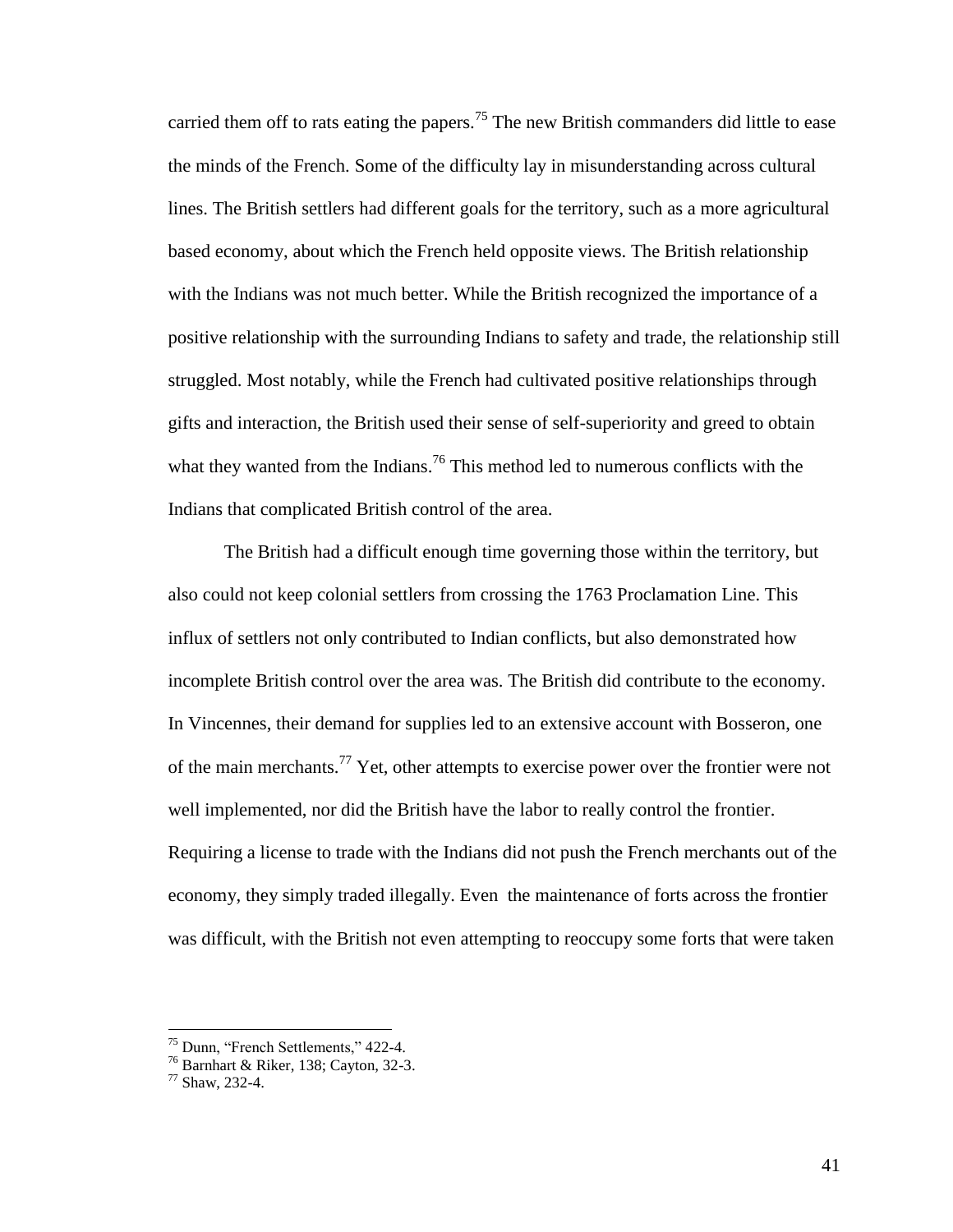by the Indians and Americans.<sup>78</sup> Overall, the period of British government was relatively short and did not substantially influence the territory, or the development of slavery.

Vincennes officially came under American control when George Rogers Clark captured the settlement during the American Revolution. Since the French relationship with the British commanders was relatively uneasy, it did not take much for the French to openly side with Clark as he attempted to claim the western frontier for the United States. The open French alliance with the United States during the Revolution also influenced the French population. The French helped the American troops significantly in obtaining supplies and dealing with the Indians. Bosseron's accounts demonstrate the large amount of goods that were sold to American troops.<sup>79</sup> Father Gibault also provided significant aid to Clark, enough to jeopardize his ecclesiastical career, in the eyes of the French bishop in Quebec.<sup>80</sup> Even though the French in Vincennes mostly sided with the Americans during the Revolution, new government brought multiple changes and potential problems.

The transfer made Vincennes a part of the state of Virginia and encouraged a wave of American settlers. Like the British, Americans had a different goal in their settlement on the frontier than the French had. They sought to acquire land, potentially slaves, and make a profit from farming. The area developed, with its population increasing rapidly. In 1790, there were 144 heads of French households that had lived in Vincennes since 1783. Adding women and children and new settlers from the last seven

 $78$  Cayton, 39-41.

 $79$  Shaw, 282-3.

 $80$  Donnelly, 76-7.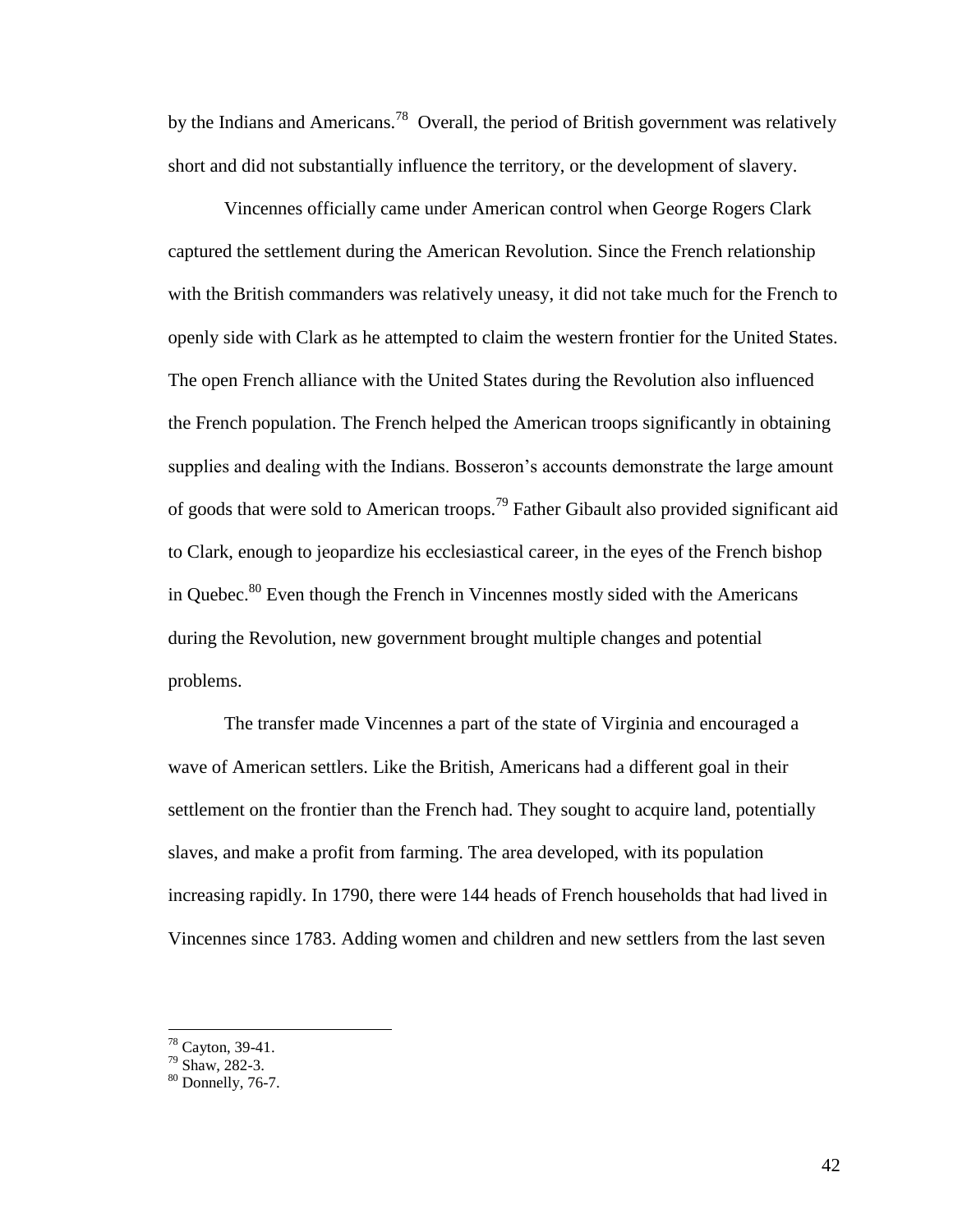years, made the population in the several hundreds. $81$  But in 1787, the French still accounted for two thirds of the population.<sup>82</sup>

The treatment of Indians was one drastic change the American settlers implemented. While the French maintained mostly positive relationships with the Indians through trade and marriage, the Americans mostly saw the Indians as a hindrance to western expansion. This mindset prompted two large shifts in dealings with the Indians. The exploitative sale of alcohol to the Indians infuriated the French. The alcohol was used as a way to take advantage of the Indians and manipulate them. This practice did concern some leaders in the American government and they outlawed the sale of alcohol to Indians relatively quickly. But this practice was motivated by the more important American desire for land. The French had lived with Indians as important economic partners since they moved south from Canada, but Americans did not want to trade with the Indians as much as they desired rights to their land. The American economic system centered on agricultural production, a drastic shift from the trade-based French economy. In order to fulfill the demand for safe farmland, removing the Indians was necessary.

The French residents of Vincennes experienced some hesitation about the new American government. The Americans also challenged the French way of life, which the French resented. The town grew, and agriculture became more of a focus. A wide range of other issues erupted as well, such as disruption of trade, currency instability, and cultural differences in law and politics. $83$  As under the British, loss of private property was one of the biggest fears. The French were concerned that American settlers would

 $81$  Cayton, 50.

 $82$  Barnhart & Riker, 318.

<sup>83</sup> Barnhart & Riker, 255-7; Cayton, 90-3.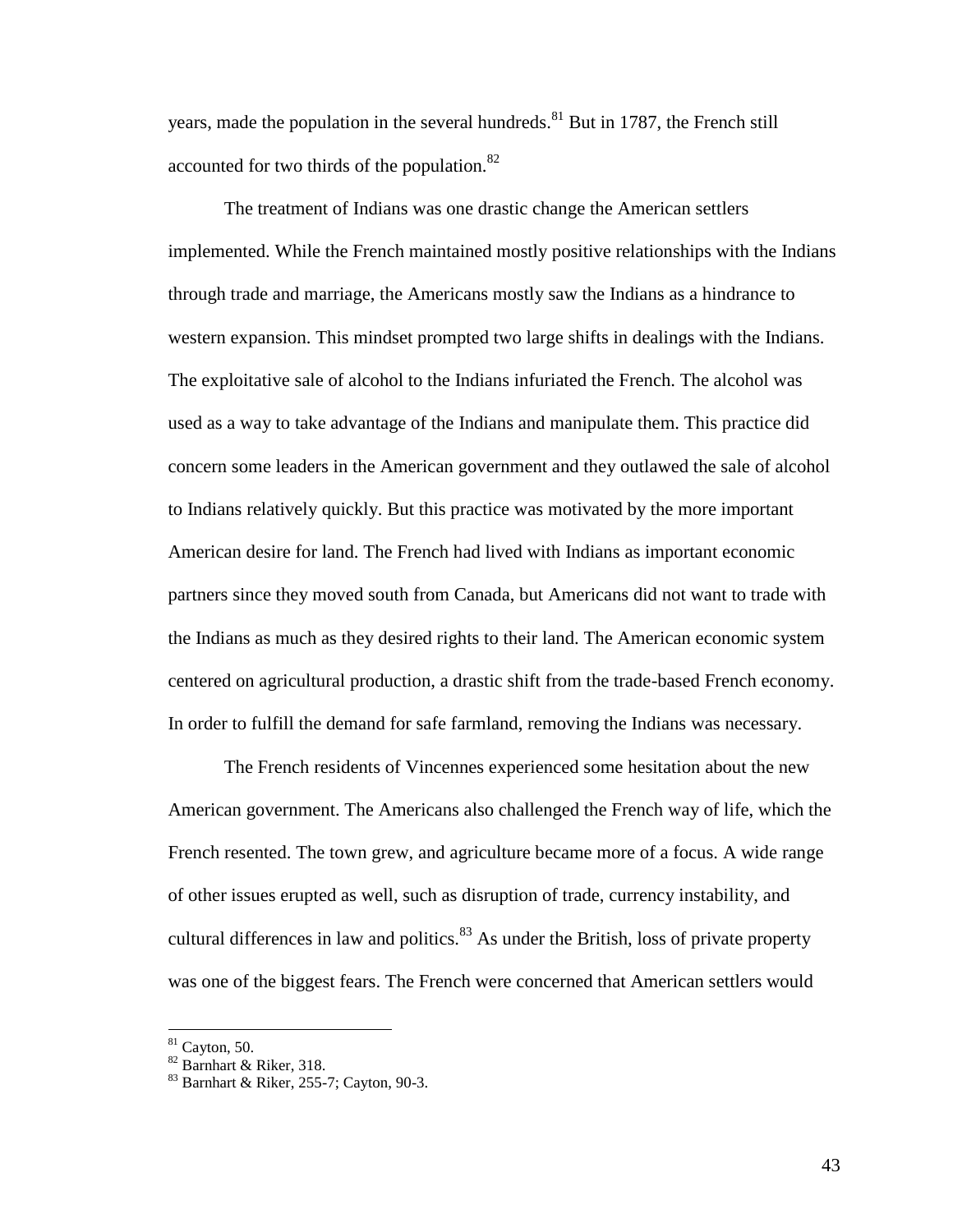not recognize the French ownership of land, slaves, and other belongings.<sup>84</sup> French fear led to one of the more important resolutions in the Virginia Deed of Cession in 1784. This treaty formally transferred ownership of Vincennes and Indiana from the state of Virginia to the United States. A part of the Cession Act specified that the American government did not have the power to tamper with French private property and that the government guaranteed their continued ownership of everything within their current possession. Even though land was one of the main concerns, this provision in the treaty became an important factor over the right to hold slaves.

While concerns over slavery and private property rights were voiced during the shift to American control, the larger debate about slavery only started after the passage of the Northwest Ordinance in 1787. The goal of the Ordinance was to lay out a plan for developing the Northwest Territory, the geographic area north of the Ohio River between the Appalachian Mountains and the Mississippi River. The Northwest Ordinance was actually a revised version of an earlier attempt to settle the territory. The Land Ordinance of 1785 provided the territory with much more freedom and did not set up a territorial government, treating the area more like a state than a colony. When the land did not sell quickly, the government reconsidered the legislation and learned that the freedom granted to the territory meant not enough federal protection and oversight of land distribution or protection from Indians.<sup>85</sup> The Northwest Ordinance corrected this by adjusting the type of government put in place in the territory. The Northwest Ordinance specified that each region would go through multiple stages of territorial government before it would qualify

<sup>84</sup> Gitlin, 58-9.

 $85$  Onuf, 45.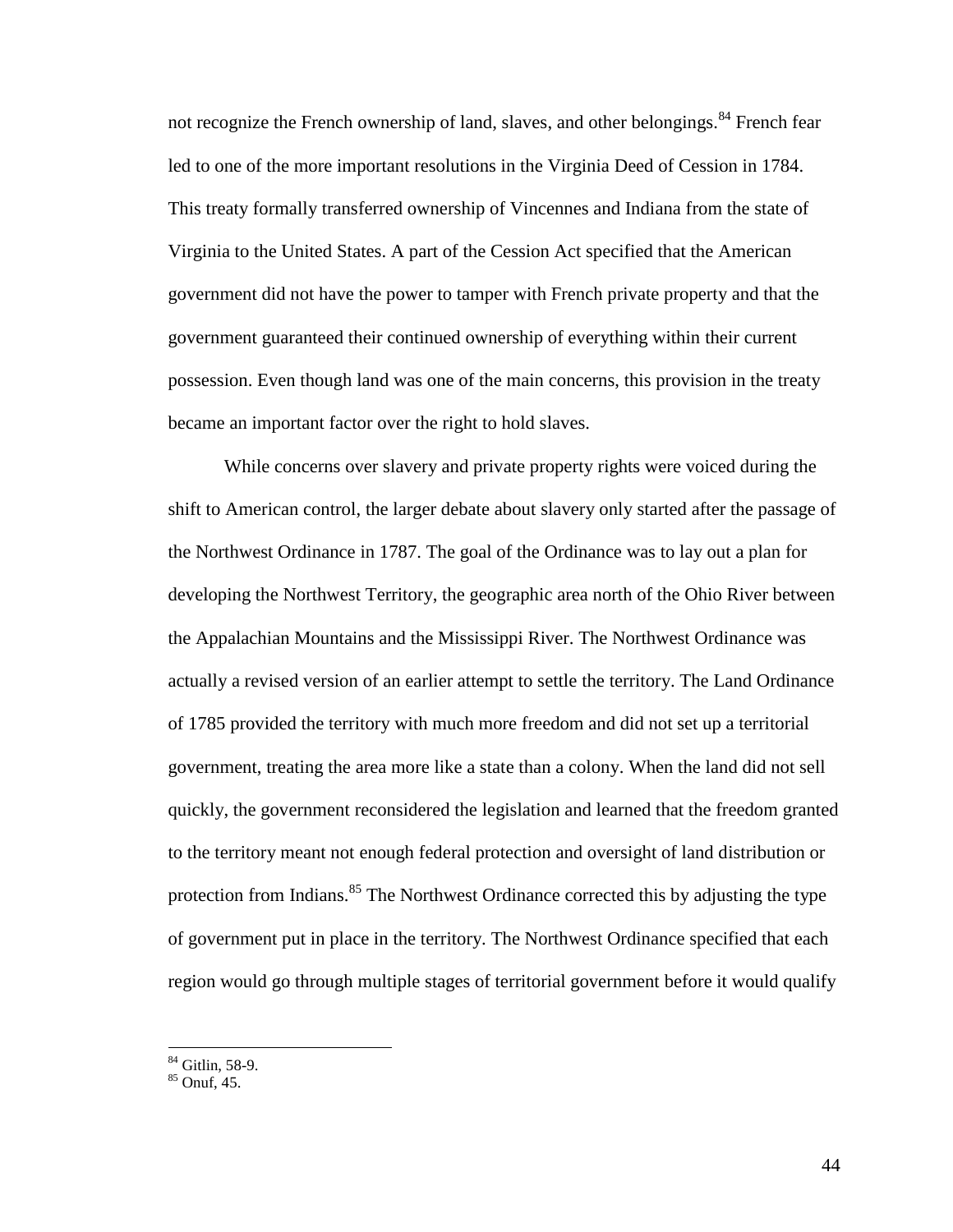for statehood. Each step made the government a little more democratic. The transition to each stage of government would become an important political tool in the Indiana Territory.

The Ordinance itself is not overly complicated or terribly long but it was vitally important because of the way it defined how a territory could become a state. It is the Ordinance's last article, Article 6, that became one of the most important components in the evolution of slavery in Indiana. Article 6 states:

There shall be neither Slavery nor involuntary Servitude in the said territory otherwise than in the punishment of crimes, whereof the party shall have been duly convicted; provided always that any person escaping into the same, from whom labor or service is lawfully claimed in any one of the original states, such fugitive may be lawfully reclaimed and conveyed to the person claiming his or her labor or service as aforesaid.<sup>86</sup>

On the surface, this article simply addressed the issue of slavery; it was prohibited in the territory unless used as legal punishment after a proper conviction and runaway slaves from other states are allowed to be reclaimed. However, the article left many questions unanswered. What about the French who had owned slaves for multiple generations? Were they supposed to free their slaves? Did the same provisions apply to squatters as to the legal residents of the territory? There were many questions surrounding this article and very little aid given to the territory in implementing this feature of the Ordinance. The language of the Northwest Ordinance continued to puzzle people since it used the phrase 'free men,' which in a way recognized that some men were not free and that slavery existed in the Northwest Territory.

<sup>86</sup> Northwest Ordinance, as quoted in Onuf, 64.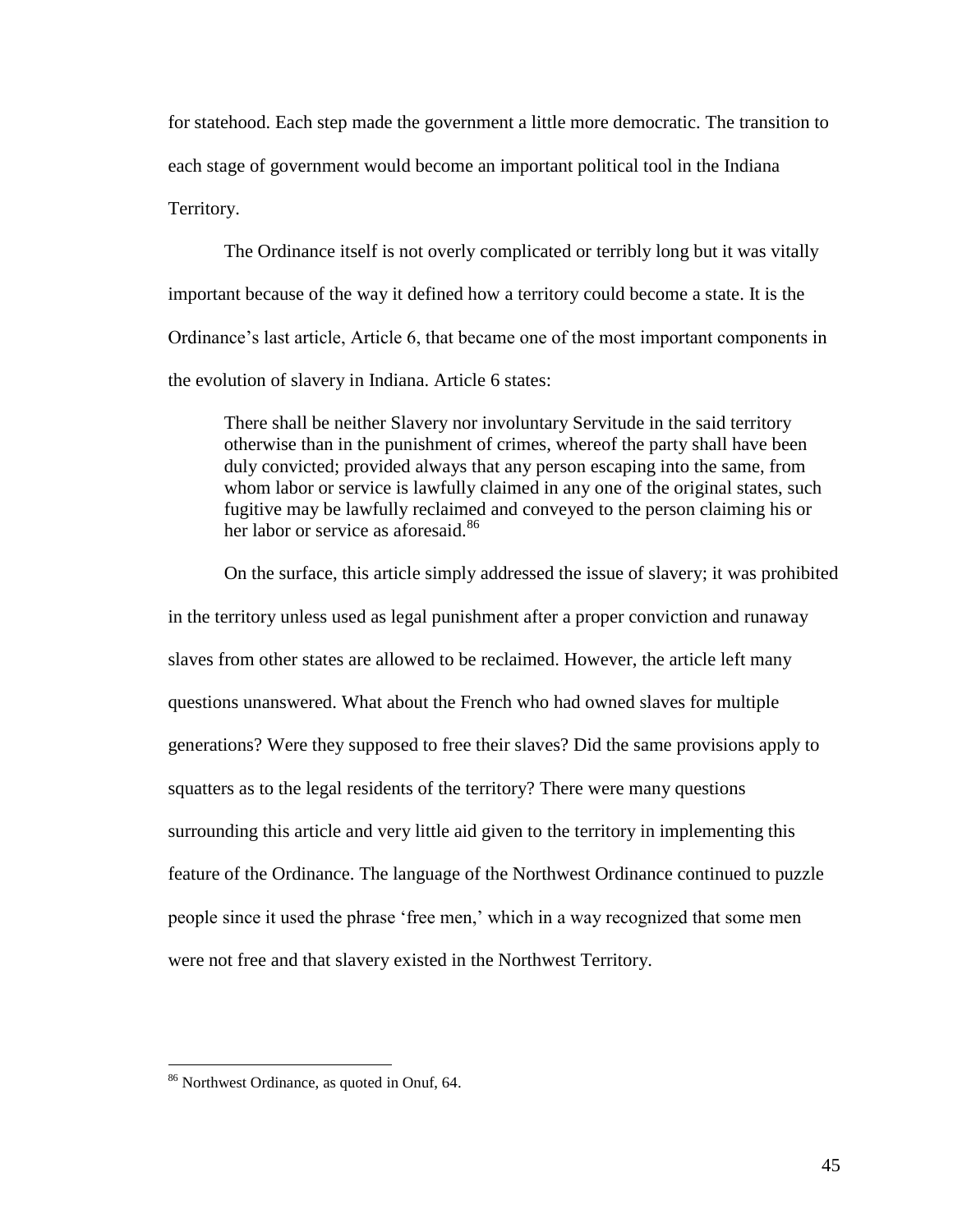The manner in which the article was added to the ordinance only confused people who looked to Congress for details on the implementation of Article 6. The article was a last minute amendment to the Ordinance, and Congress passed it without any controversy or discussion.<sup>87</sup> When territorial administrators attempted to answer questions about Article 6, no congressional debate existed to help make things clear. While the ease of passage of this article might seem odd in the context of the later debate over slavery and the Civil War, it is important to remember that at this point, "slavery had not yet become the controlling factor in national politics."<sup>88</sup> The Revolutionary War had done much to force slavery into the political realm and the feelings against slavery were growing, but almost all other states in the new nation still permitted slavery. While it was growing in importance and forced compromise at the national level, slavery was not a decisive issue and the Northwest Ordinance, in its language and history in Congress reflects that.

Historians have advanced multiple explanation for the easy adoption of Article 6. Dunn suggests that the southern members of Congress saw the limitation of slavery in the Northwest Territory as a way to ensure the South's economic advantage in crops like tobacco. Labor-intensive crops, such as tobacco and indigo were grown north of the Ohio River, and many French settlers argued that the rich soil in the Ohio Valley grew better tobacco than Virginia. By outlawing slavery, the Northwest Territory would be unable to grow labor-intensive crops in large enough quantities to be competitive on the market. Clearing the settlement to the west was another reason the South completely supported the Northwest Territory. By taking control of the Northwest Territory from the Indians, a

<sup>87</sup> Onuf, 110.

<sup>88</sup> Dunn, *Redemption*, 190.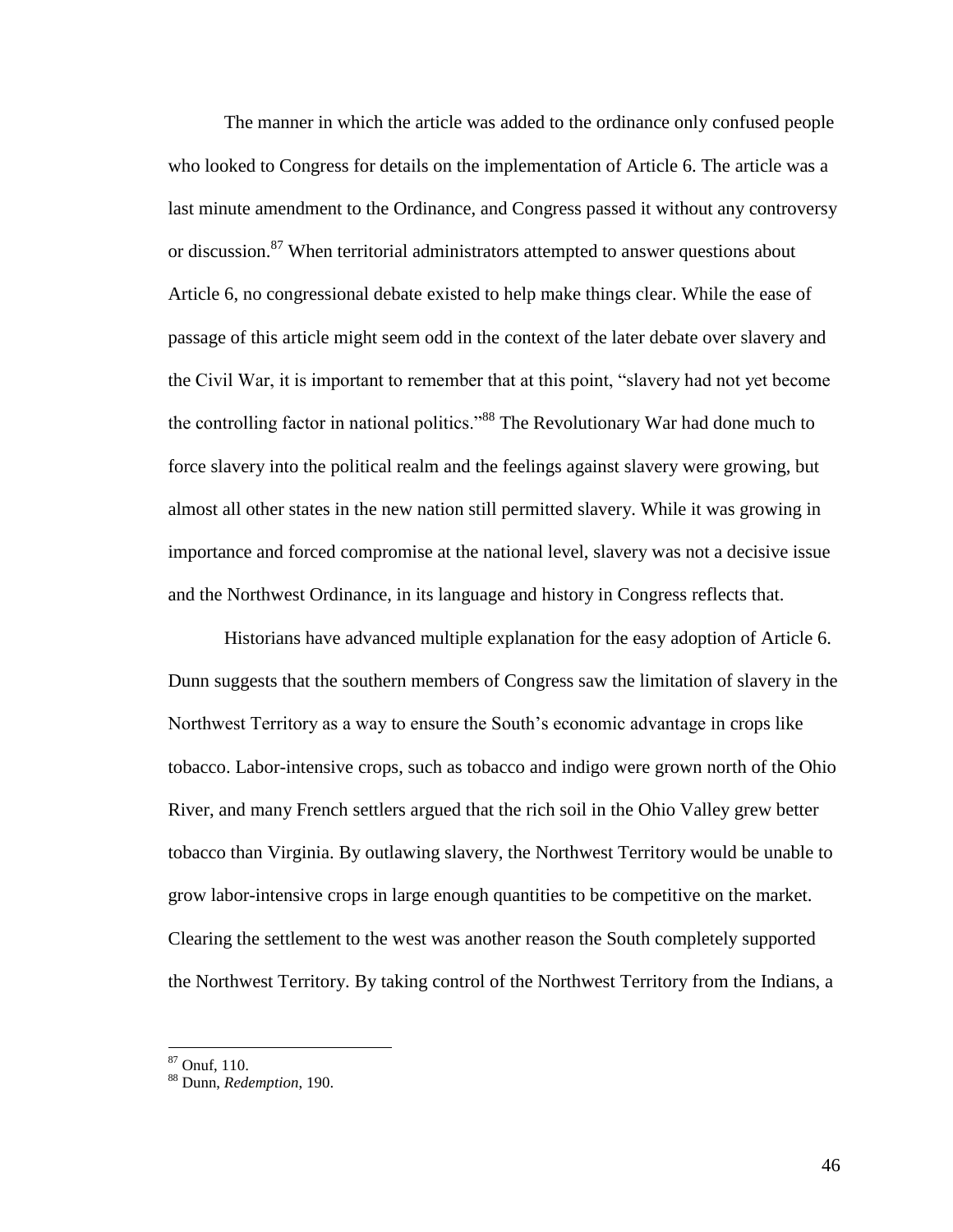precedent was set that would enable Southerners to expand directly west themselves and take the land from the Indians.<sup>89</sup> In essence, while the vote was about prohibiting slavery on the surface, the motives behind the vote were actually about making the slave society of the South stronger. Dunn also suggests that the fiscal situation of the United States had become dependent on the sale of land out west and that there was not time to debate legislation that would enable the sale of land that had previously stalled under the 1785 legislation.

Onuf argues that historians have focused too much on the inclusion of Article 6 in the Northwest Ordinance and that the Article receives unwarranted attention. The real focus of the Ordinance is the development of the territory and its ties with the existing union. If Southerners, especially those from Virginia who had pre-existing ties with the territory, desired to quickly settle and develop the land in order to link the area with Virginia's economy, the labor system was of secondary importance.<sup>90</sup> However, Onuf mentions that as the development of the territory stalled due to issues like war with the Indians, the question of slavery became more important. Territorial administrators wondered if allowing settlers with slaves into the territory would grow the territory's population more quickly. Previously, settlers who wanted to keep their slaves and not question the legality of doing so, had to settle further west, across the Mississippi River. Finkelman addresses many of the same concerns as Dunn, stating that Article 6 does not demonstrate support for the antislavery movement, but rather a political move. He argues that Article 6 actually supported slavery by including a fugitive slave clause into the

<sup>89</sup> Dunn, *Redemption*, 200, 213.

<sup>90</sup> Onuf, 111-3.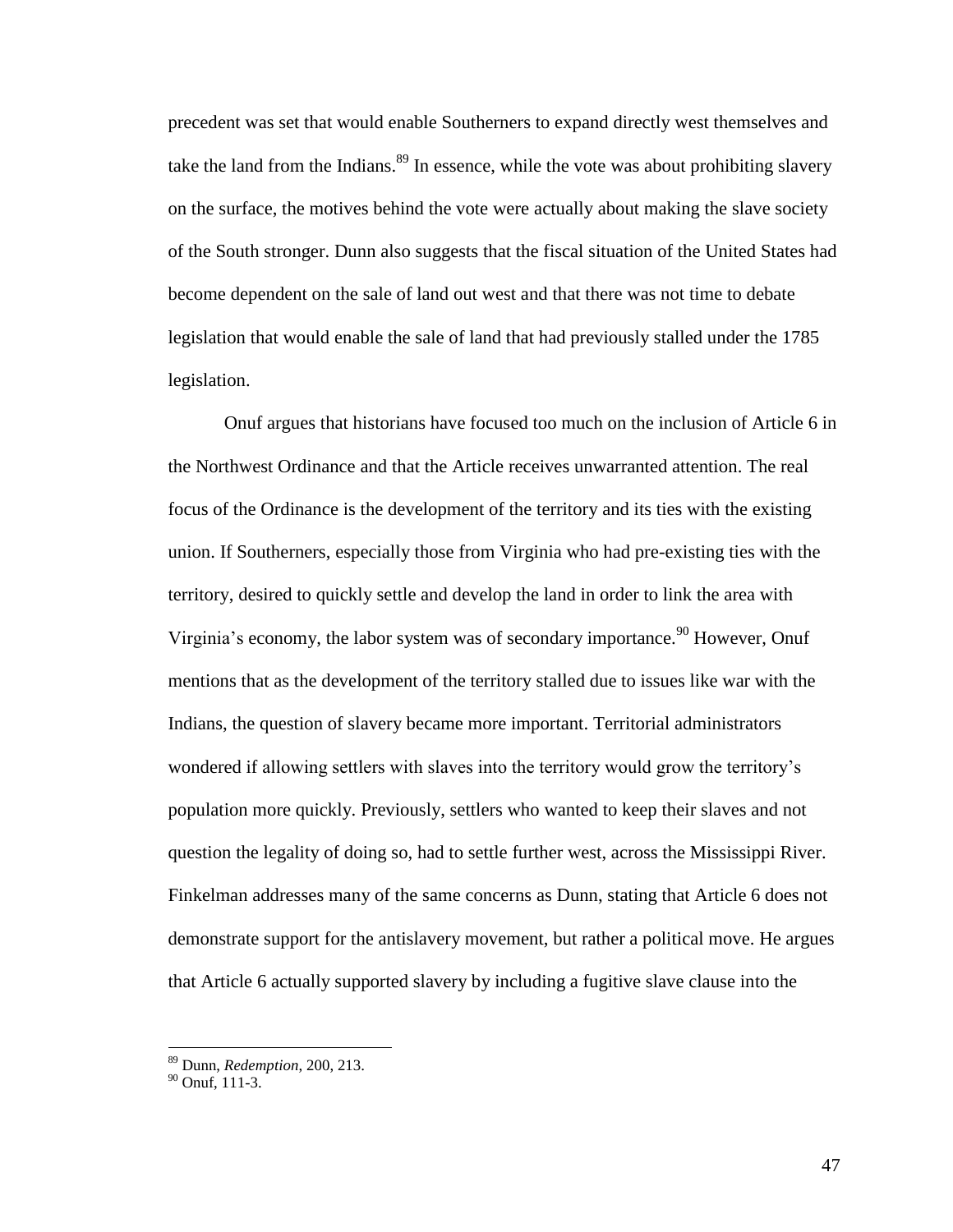article and that by specifically outlawing slavery in the Northwest Territory, it might be assumed that it is permitted on the rest of the frontier.<sup>91</sup> Another crucial point is that the Northwest Ordinance did not include an emancipation order or a way to enforce the prohibition of slavery. If eradicating slavery in the territory was the main objective, it would have been necessary to address the French slave system that had already existed for over a century, which the Ordinance does not do.

The questions surrounding the purpose and goal of Article 6 that historians attempt to answer today were posed by territorial administrators and settlers after the passage of the Ordinance. Arthur St. Clair was appointed first governor of the Northwest Territory and almost immediately, his constituents sought clarification on the point of slavery. St. Clair decided that Congress had no intention of freeing slaves already present in the territory and that the law was only to prevent any more slaves from entering the territory. As time passed, St. Clair continued to advocate for this interpretation of the law, and others agreed with him. St. Clair did not state this opinion as governor of the Northwest Territory, but also as a member of the Congress that passed the Ordinance. Of all the people in the territory, he would be the one most likely to know the intent of Congress when it passed the Ordinance.<sup>92</sup> The provisions protecting the French in the Land Cession Treaty were one of the main reasons Article 6 was interpreted this way. The French considered slaves to be personal property and to force emancipation without compensation would be in direct violation of the guarantee of French personal property. Since the Americans were having a difficult time gaining the full cooperation of the

<sup>91</sup> Paul Finkelman, "Slavery and the Northwest Ordinance: A Study in Ambiguity," *Journal of the Early Republic* 6 no. 4 (1986): 343-70, 345.

<sup>92</sup> Dunn, *Redemption*, 245, 247.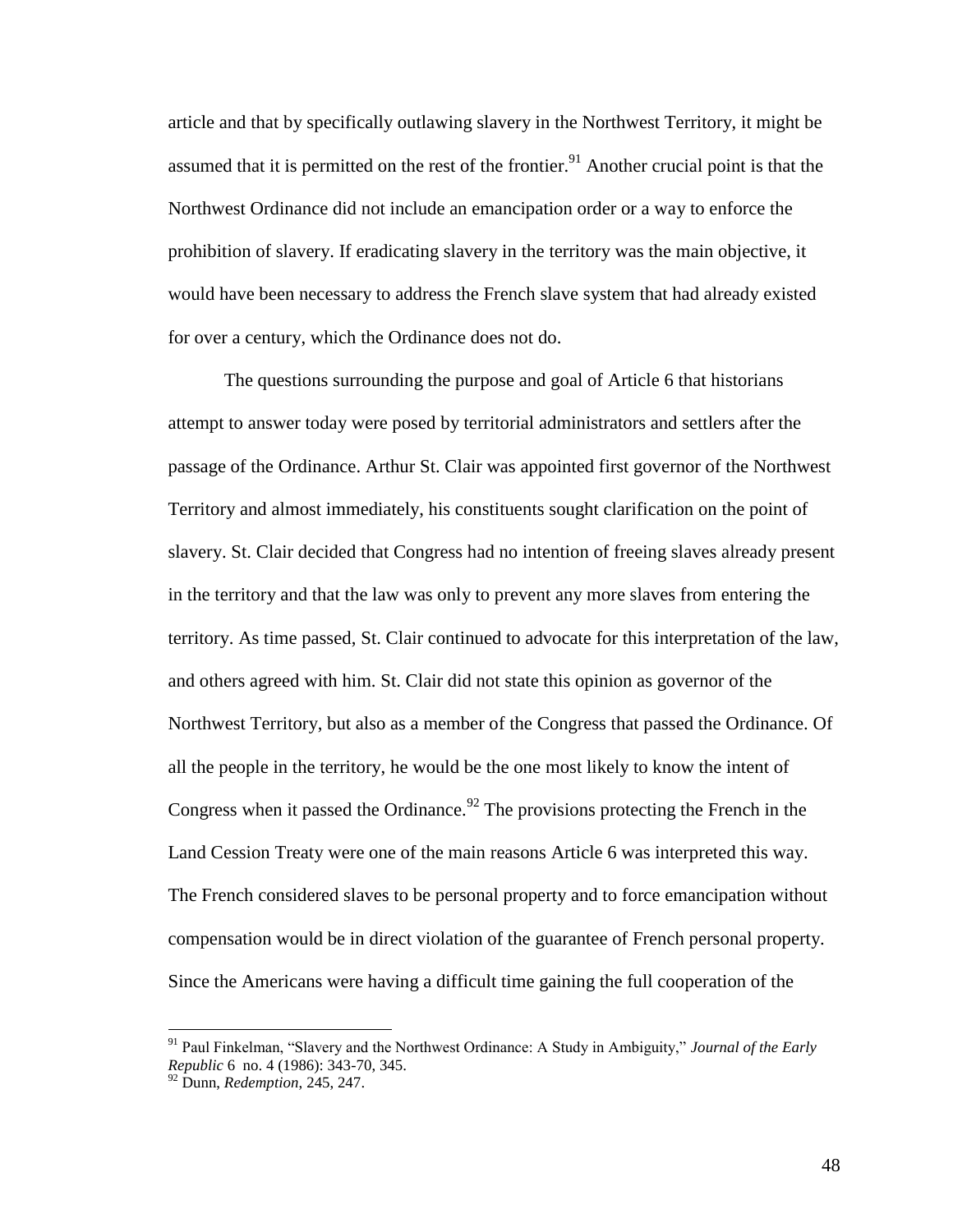French, it is plausible that no one seriously challenged this interpretation so as not to alienate the French settlers. St. Clair's interpretation of Article 6 proved to be the accepted method and no court or Congress provided any say, one way or the other. One court trial was attempted, but it was fueled more by a personal rivalry between two judges, rather than by a particular sentiment on the implementation of Article 6. The trial over the emancipation of slaves never happened, and instead the rivalry landed one of the judges in court. $93$ 

This interpretation created two categories of slaves for the Northwest Territory: those owned prior to 1787 and those obtained after that date. The creation of these two groups caused multiple issues as slavery became a more important political debate in Indiana. Policies no longer had to deal with just the issue of slavery, but the time of purchase. This argument between the protection of private property and the *ex post facto* application of law continued to steer the debate over slavery until 1820. The Polly case exemplified these questions surrounding the private property rights of the early French settlers and Indians, since Polly's mother was originally captured by Indians.

As early as 1796, the residents of the Northwest Territory were becoming frustrated with the restrictions placed on them by Article 6. On January 12, 1796, four residents of St. Clair and Randolph County, which consisted mostly of what was later to become the state of Illinois, sent a petition to Congress asking for a repeal or alteration of Article 6. They cited two issues with the article, the first concerning offspring of slaves born after 1787. They wanted it made clear that the children should continue in the status of the slave parent, as was assumed while the territory was under French and Virginian

<sup>93</sup> Dunn, *Redemption*, 224; Thornbrough, 7.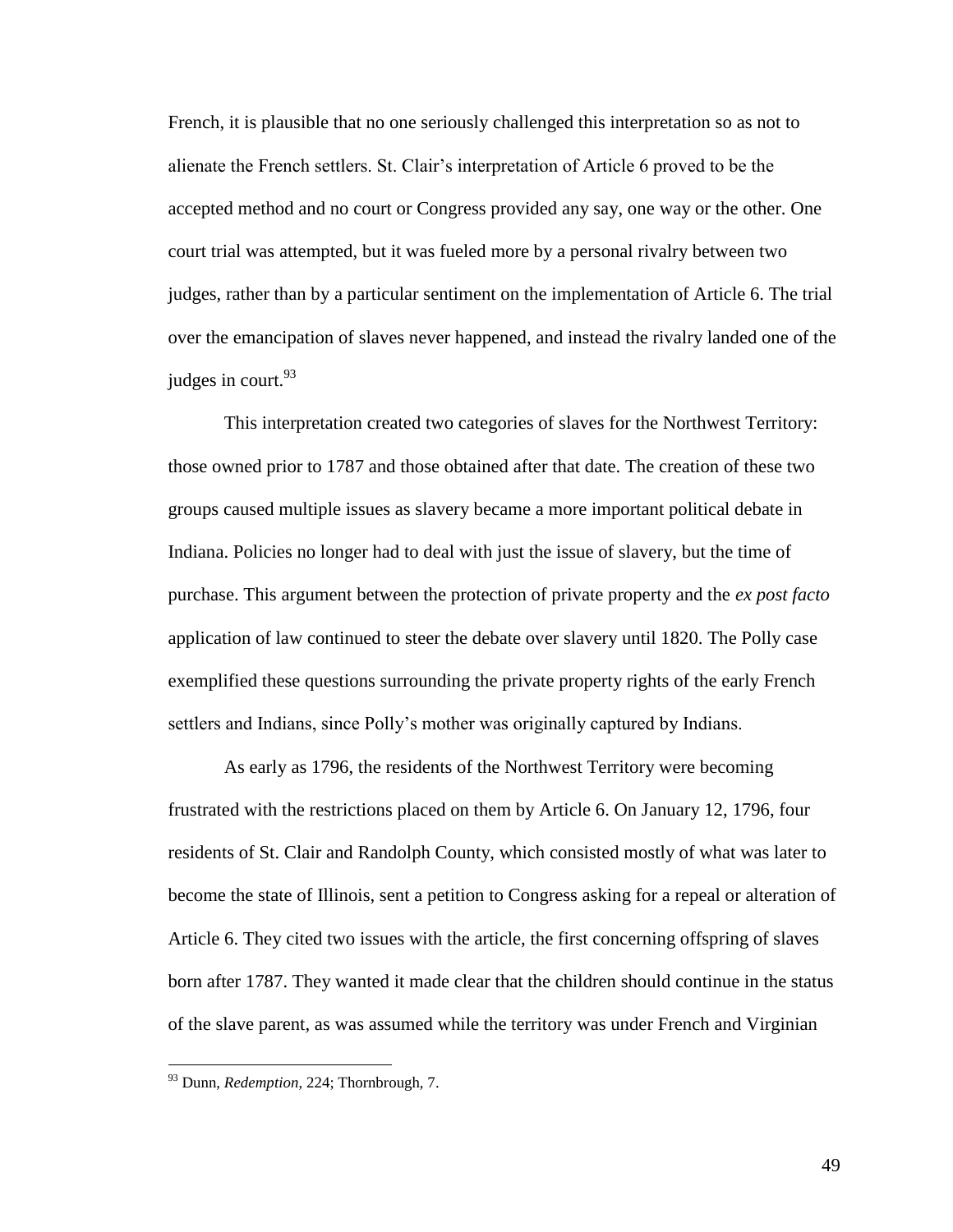control. As it stood, the legal condition of offspring was not clear. Were they free according to the Northwest Ordinance, or did the traditional laws of slavery continue to apply? These petitioners believed that the traditional laws should remain in place, as had been assumed before Congress, a body in which residents of the area had no representation, passed the law. The other issue regarding slavery was the ability to bring slaves into the territory. These four residents presented an argument that would be used repeatedly over the next twenty years, attempting to justify the desire for slaves. They stated that "they do not pray for the introduction of any foreign slaves into the territory," but only the ability for slaveholders to migrate with their slaves, if they so choose.<sup>94</sup> They cited the need for extra laborers as the primary concern for the introduction of slavery. There were not enough hands in the territory for all the labor required and those that were there were too expensive. Slavery would allow the price of labor to drop and speed up the development of the territory.<sup>95</sup>

It is important to note that this petition to Congress did not only address slavery, but also issues surrounding land rights and surveying. The petition expressed concern over the land the government distributed to families living in the territory, mainly the type of land distributed and the lack of inclusion of fertile soil for some. The other issue of surveying Vincennes was a matter of cost. These petitioners were concerned over who would pay for the process and wanted to be sure that if the survey of Vincennes was paid for with public funds, so would the survey of their counties.<sup>96</sup> Together, these three issues presented by these petitioners demonstrate the fundamental concerns of leaders in the

<sup>&</sup>lt;sup>94</sup> Dunn, "Slavery Petitions," 449.

<sup>&</sup>lt;sup>95</sup> Dunn, "Slavery Petitions," 447-452.

<sup>96</sup> Dunn, "Slavery Petitions," 447-452.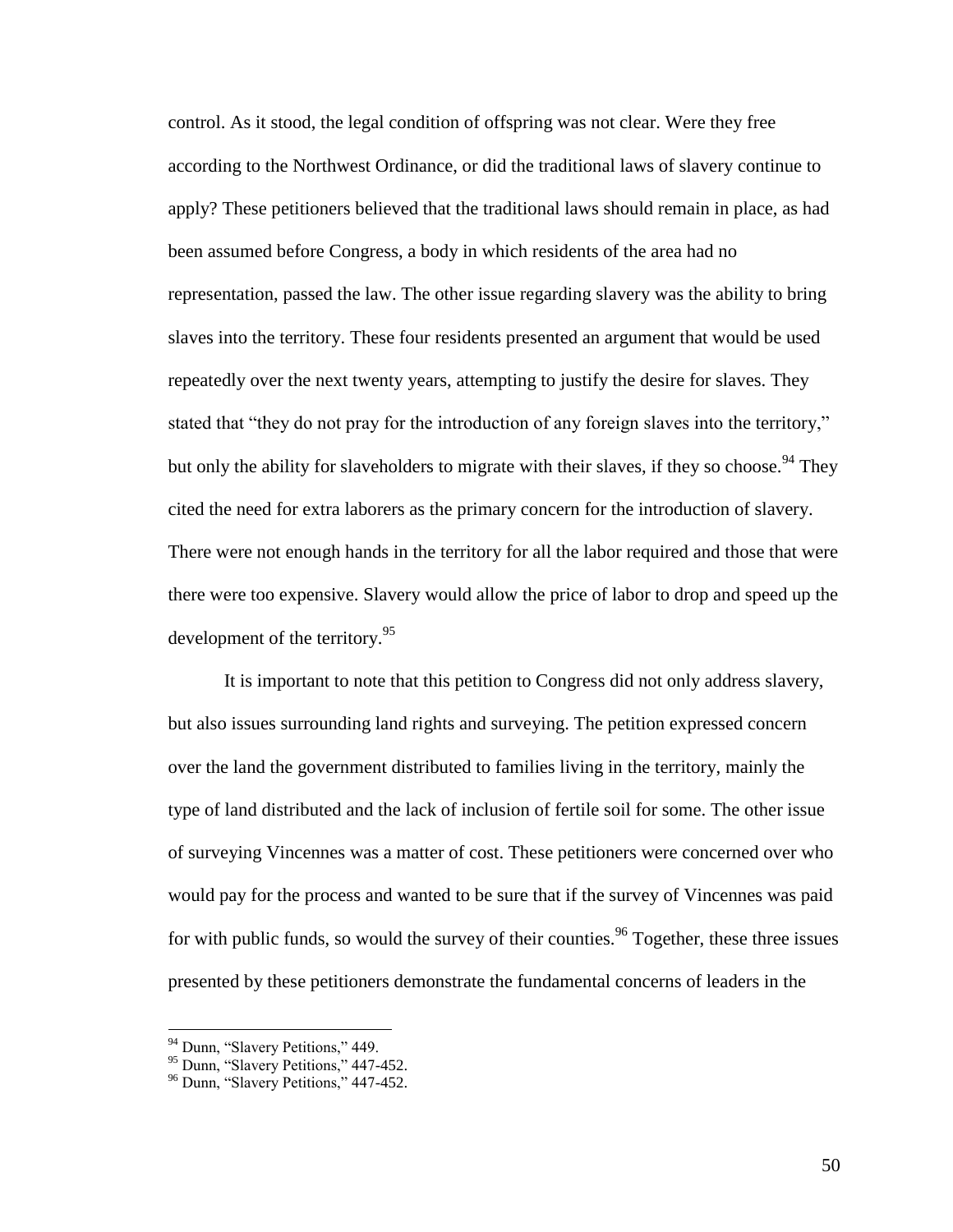Northwest Territory. Overall development and population growth were the focus. Demographic growth, especially, was crucial for the progression through the stages of government and the goal of statehood. Arguments surrounding the introduction of slavery or the conflict over Indian land centered on the need for labor or the lack of land available for settlers, but this focus does not mean slavery was considered a last resort. The culture of slavery that many settlers brought with them made it an obvious solution.

Congress did receive the petition and referred it to a committee. The committee brought it back to the House of Representatives on May 12, 1796 and resolved not to act on the part of the petition regarding slavery. The committee argued that these petitioners were not elected representatives of the territory and did not necessarily represent a large portion of the population. In fact, the committee stated that it had received information to the contrary of the petition, that "an alteration of the ordinance, in the manner prayed for by the petitioners, would be disagreeable to many of the inhabitants of the said Territory."<sup>97</sup> While the committee refused to grant the part of the petition regarding slavery, they did address the concerns for the land grant and remanded a decision back to Governor St. Clair to implement.<sup>98</sup> This early attempt to adjust the status of slavery in the Northwest Territory was just the beginning. While Congress did not consider the appeal because of the small number of petitioners, that factor would soon change and the debate would quickly rise to the surface again.

<sup>&</sup>lt;sup>97</sup> Dunn, "Slavery Petitions," 452-3.

<sup>&</sup>lt;sup>98</sup> Dunn. "Slaver Petitions." 453.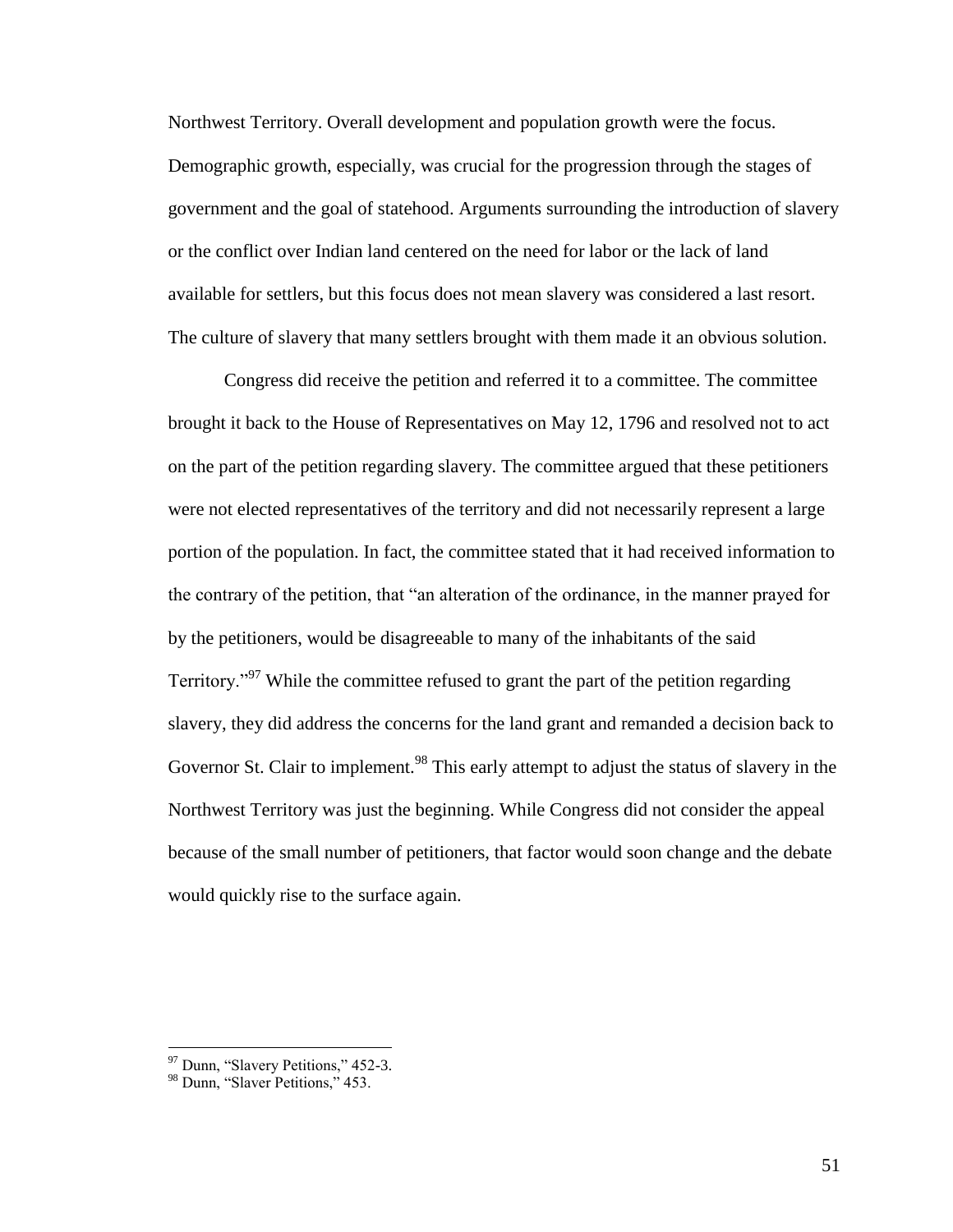## **Chapter Three**

## **Indiana Territory and Governor Harrison**

The Northwest Territory went through another great change in 1800, with the separation of Ohio from the rest of the territory. The population of Ohio grew very quickly, and was almost ready to begin application for statehood. This division created the Indiana Territory, which consisted of present-day Indiana, Illinois, Wisconsin, and parts of Michigan and Minnesota. Vincennes became the territorial capital, leading to substantial growth and changes in the city. William Henry Harrison was appointed the governor of the Indiana Territory, and he arrived in Vincennes in January of 1801 and promptly started business. Harrison was the son of a prominent Virginia planter, Benjamin Harrison, who served as governor of Virginia during the end of the American Revolution and oversaw the cession of the Northwest Territory to the United States. The younger Harrison took a career in the military and was first stationed at Fort Washington, in modern day Cincinnati. He was a part of General Anthony Wayne's army that forced negotiations with Indians to cede more lands, often through armed conflict. Harrison continued to serve politically on the frontier, first as Secretary of the Northwest Territory and then as Congressional delegate of the Territory before he was appointed governor. Although appointed by Federalist President John Adams, Harrison mostly served under Democratic Republican President Thomas Jefferson. Throughout his administration, Harrison worked closely with Jefferson on issues of national importance, especially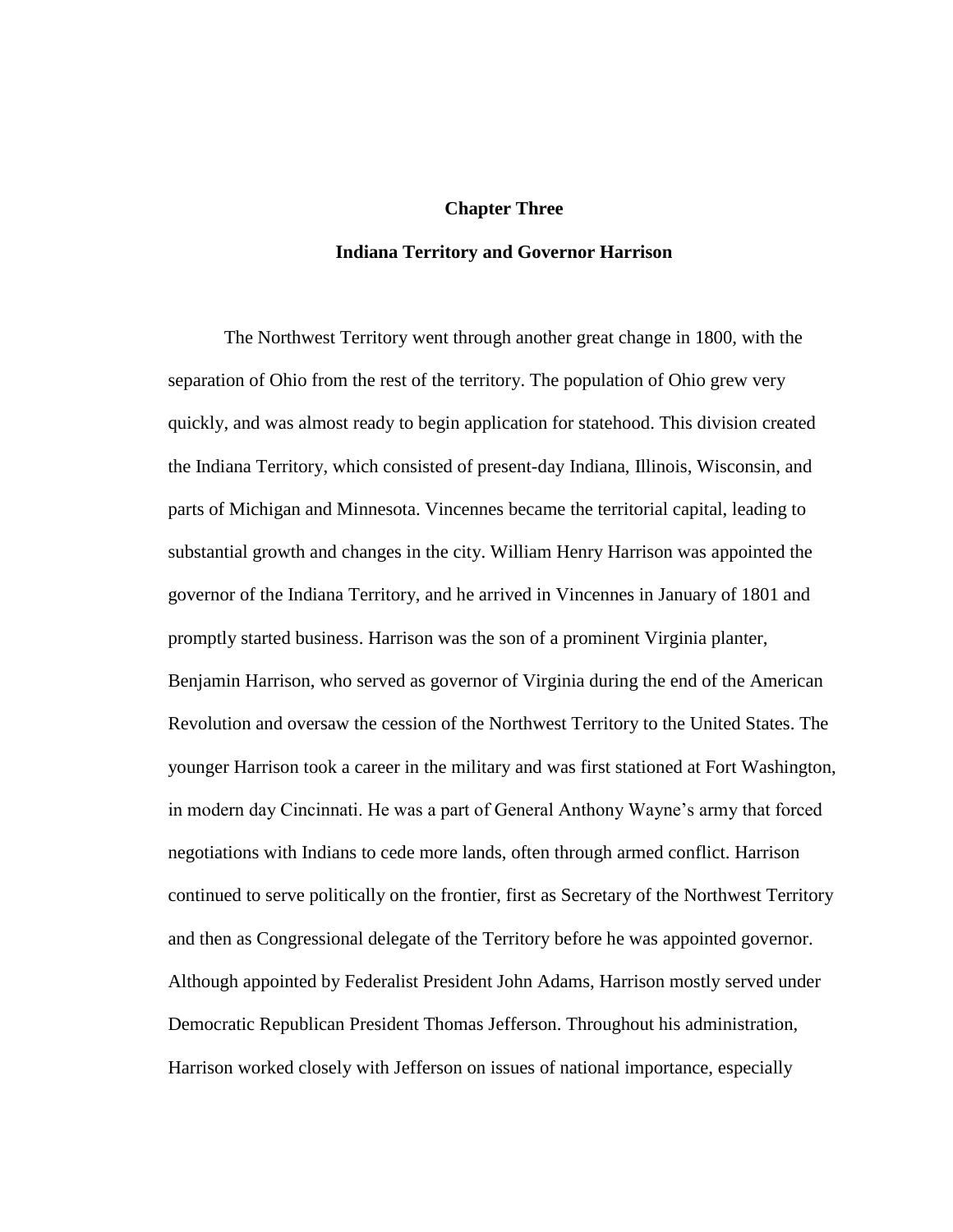negotiations with the Indians. In everything he did, people described Harrison as a gentleman and his political and financial ventures reflected his Virginian values of independence and gentility.<sup>99</sup>

The records of Harrison's papers as governor began before he even arrived in Vincennes. The most pressing information included some logistical items, such as the establishment of roads for mail delivery and negotiating how often mail could be delivered to Vincennes and the outlying settlements. The agreement was once a week delivery to Vincennes.<sup>100</sup> Since one of the main goals of the Northwest Ordinance was to sell and distribute land for development, that large goal occupied most of Harrison's time, but often appeared through other issues. Dealing with the Indians was arguably Harrison's biggest concern. From protecting the settlers, to arranging the purchase of land, Harrison was involved in all of it. In part, this was because the federal government designated him the main negotiator with the Indians. Harrison took this role seriously and in the first year attempted to make multiple changes that would benefit American expansion into the frontier. Prohibiting the sale of alcohol to the Indians was one of his first decisions. By doing so, Harrison desired to control the negative influences of alcohol on Indian behavior and attempted to increase favor with those Indian leaders who despised the effects of alcohol.<sup>101</sup> Harrison also licensed certain merchants to trade with specific tribes, an effort to monitor trade and encourage honesty.<sup>102</sup> These adjustments led

 $99$  Owens, 5-50.

<sup>100</sup> Douglas E. Clanin, and Ruth Dorrel, eds., *The Papers of William Henry Harrison, 1800-1815* (Indianapolis: Indiana Historical Society, 1994), microfilm, reel 1, p. 167.  $101$  Owens, 59-60.

 $102$  Clanin & Dorrel, reel 1, p. 209.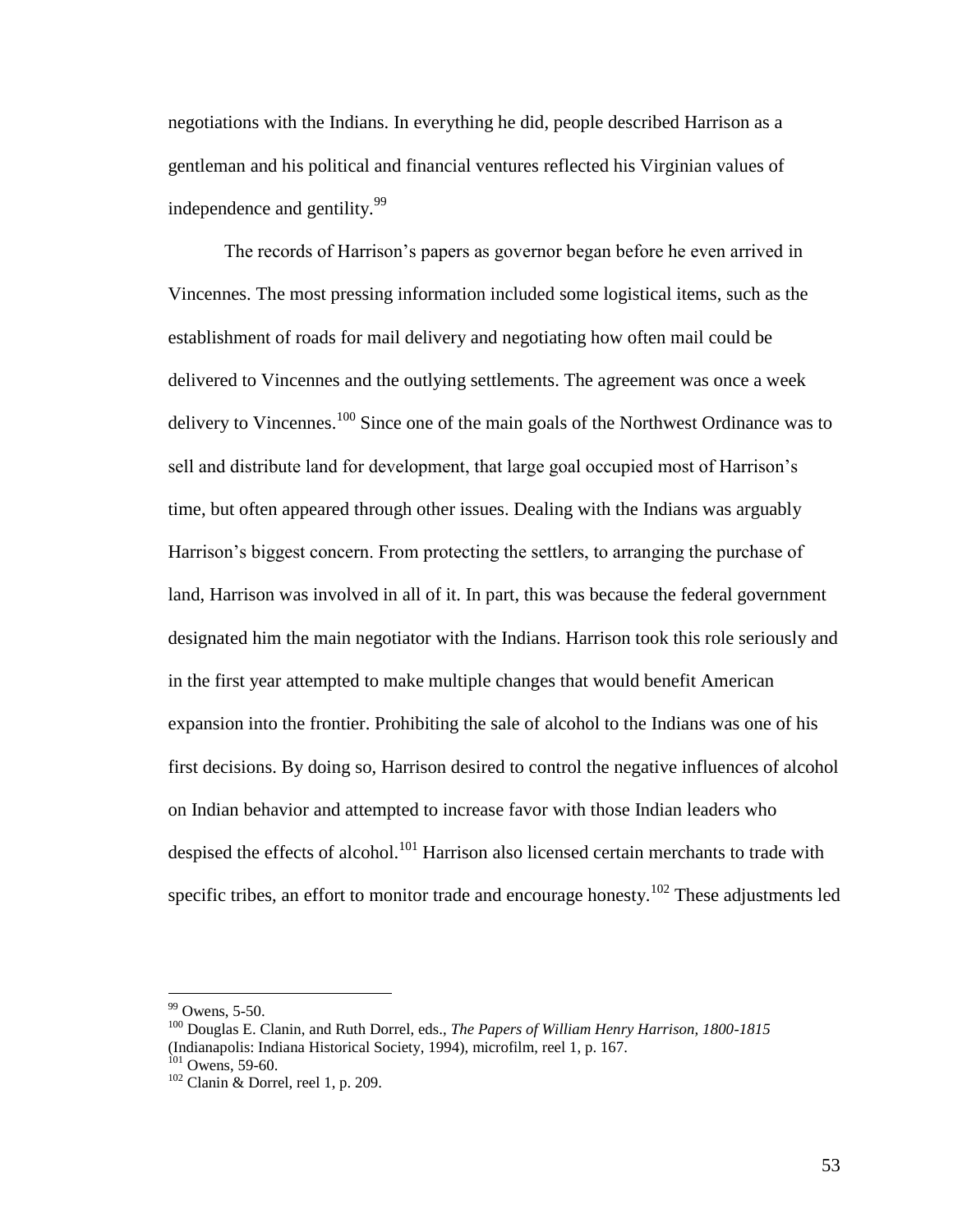to a large land treaty with the Indians, which ceded important salt springs to American  $control<sup>103</sup>$ 

However, the topic of slavery did not wait for Harrison's arrival. In a petition signed in 1800, residents of Randolph and St. Clair counties again asked Congress to reconsider Article 6 of the Northwest Ordinance. Although, this time they presented a more complete suggestion, petitioning that slaves already in the state of servitude within the United States could be admitted to the territory and that all children born to slaves serve until the age of thirty-one for males and twenty-eight for females.<sup>104</sup> The petitioners argued that they were surprised to find that the federal government sought to deprive "them of their most valuable property," and that in response, the most wealthy had moved across the Mississippi River into Spanish Louisiana, leaving the territory in a state of poverty.<sup>105</sup> And in addition, they argued that allowing these suggestions to stand, the number of emancipated slaves would actually grow, because the children born in the Indiana Territory would be set free, while those born anywhere else in the United States or in Spanish Louisiana would stay in slavery.<sup>106</sup> Like the previous petition, slavery was not the only concern addressed. This petition suggested the purchase of Indian land titles, and the establishment of a garrison along the route from Vincennes into Illinois to facilitate an easier travel. Unlike the petition from 1796, this one had a considerably larger number of signers, a total of 249. Even though this time the petitioners addressed

 $103$  Clanin & Dorel, reel 1; Barnhardt & Riker, p. 338.

<sup>&</sup>lt;sup>104</sup> Dunn, "Slavery Petitions," 456.

<sup>&</sup>lt;sup>105</sup> Dunn, "Slavery Petitions," 455.

<sup>&</sup>lt;sup>106</sup> Dunn, "Slavery Petitions," 457.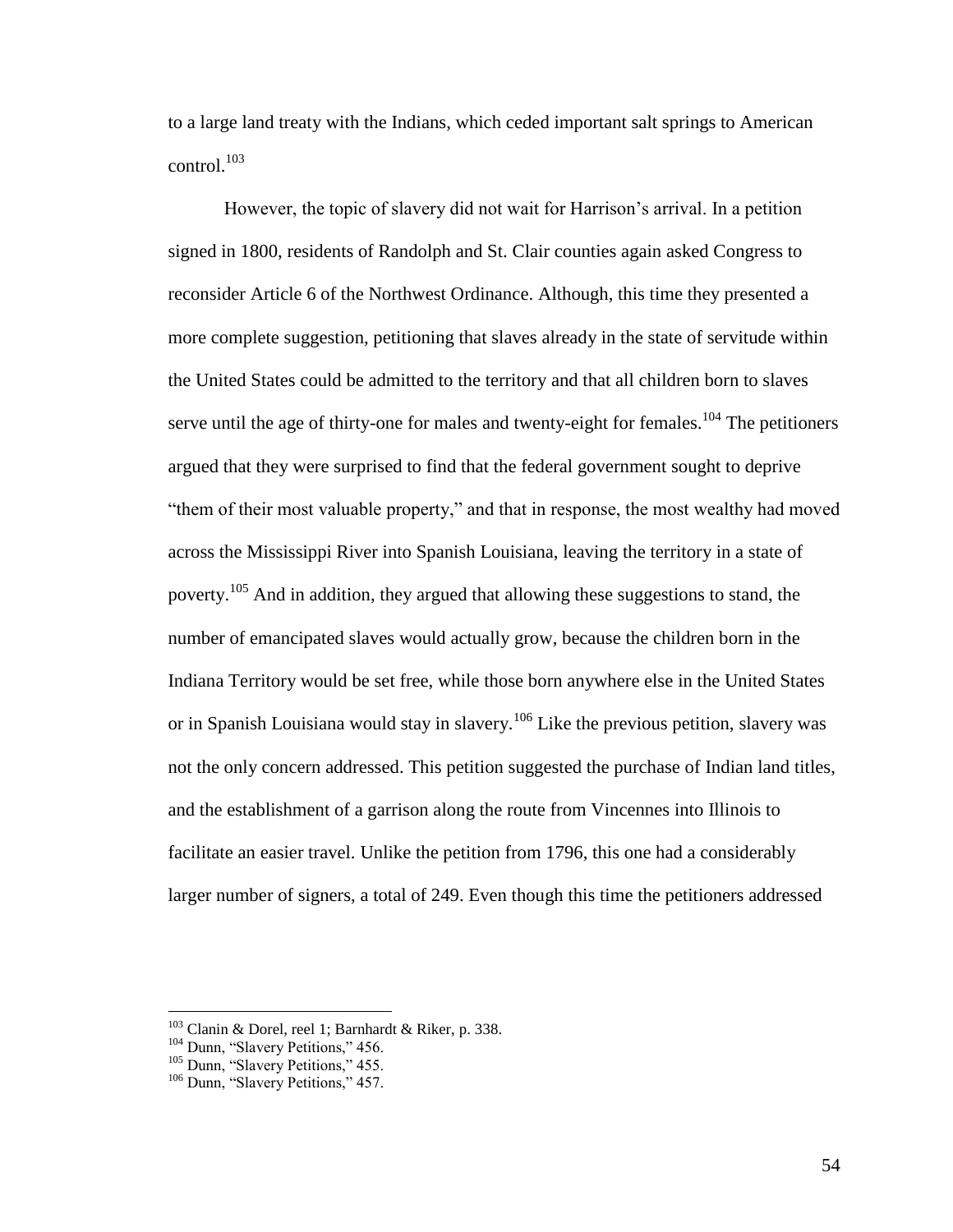Congress's previous concern about not being representative of the territory, Congress took no action.<sup>107</sup>

After Harrison succeeded in creating the territorial government and establishing his authority, he became involved in slavery as a topic of political discussion. On November 15, 1802, Harrison received a petition to call a convention to discuss the place of slavery in Indiana. Harrison ordered the counties to hold an election on December 11 of that year to elect delegates to the convention. The convention had a total of twelve delegates: four from Knox County, three from Randolph County, three from St. Clair county, and two from Clark County. Clark County was the recent addition in Indiana, created from the eastern portion of Knox County.<sup>108</sup> The convention convened just days later, with Harrison as president of the convention, and signed a petition to Congress on December 28, 1802. The petition began with the claim that nine-tenths of the population of the Indiana Territory found the prohibition of slavery to be fully against the territory's interests of growth and development. The petitioners requested the repeal of Article 6 for ten years, after which no new slaves could be brought into the territory, but the slaves and their offspring in the territory would remain in a state of servitude. Unlike the other petitions, slavery was only a small portion of the petition, less than one quarter of it. The rest is devoted to other ways to develop Indiana, including purchasing Indian land titles so settlers would have access to more land and the development of roads and land for schools, so the territory could function well. The convention also wanted to remove property requirements for suffrage rights. As it was, electors had to own fifty acres of

<sup>&</sup>lt;sup>107</sup> Dunn, "Slavery Petitions," 459-61.

<sup>108</sup> Dunn, *Redemption*, 305.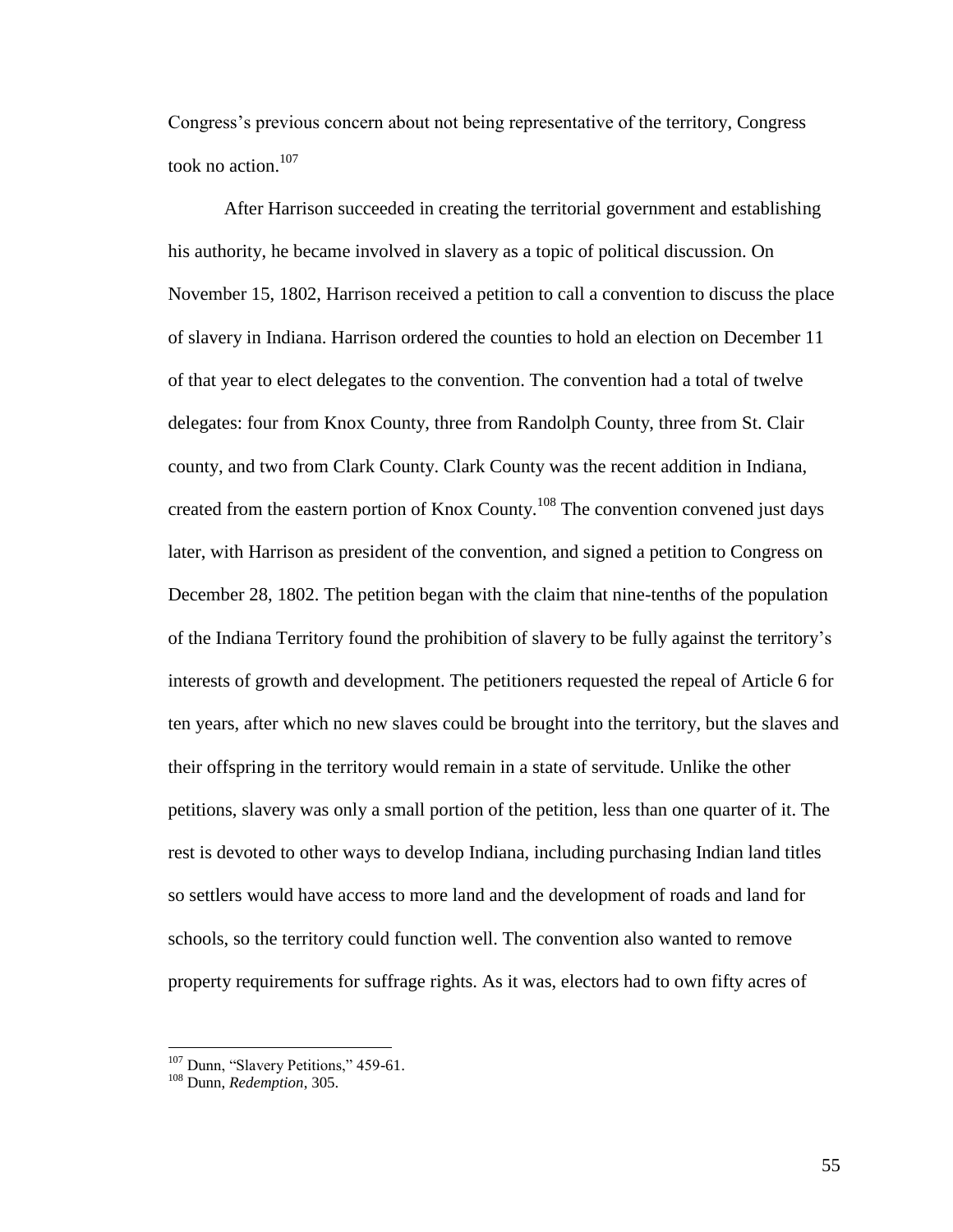land, but the convention asked that all free men over the age of twenty-one be allowed to vote for the General Assembly.<sup>109</sup> Harrison sent the petition to the House of Representatives, along with a letter from himself as governor. While the plea regarding slavery only made up one quarter of the petition, Harrison's letter stated that the suspension of Article 6 was the reason for the convention. $110$ 

Congress considered the petition in two different committees. The first time was in March of 1803. The committee reported to the House of Representatives that suspending Article 6 was not a good idea, stating that while the territory was currently facing labor shortages, that problem would soon go away. The committee cited the quick growth of Ohio, which had just become a state after reaching a population of 60,000, to demonstrate that slavery was not needed for the growth of the territory. The rest of the petition met with mixed success. The committee recognized the desire for education and increased access to land, but also turned down the requests for certain roads and the changing of suffrage requirements.<sup>111</sup>

The second report on the petition was presented to the House of Representatives in February of 1804 and the committee recommended drastically different ideas, stating that the territory would benefit from a suspension of Article 6. This statement had a few qualifications, such as that the presence of slavery in Indiana should not increase the importation of foreign slaves and that all children of slaves were free at the age of twenty-five for males and twenty-one for females. The committee also changed its view on suffrage rights, expanding the vote to any male over twenty-one who had lived in the

 $\overline{a}$ 

56

<sup>&</sup>lt;sup>109</sup> Dunn, "Slavery Pettions" 461-8.

<sup>&</sup>lt;sup>110</sup> Dunn, "Slavery Petitions," 470.

<sup>&</sup>lt;sup>111</sup> Dunn, "Slavery Petitions," 470-3.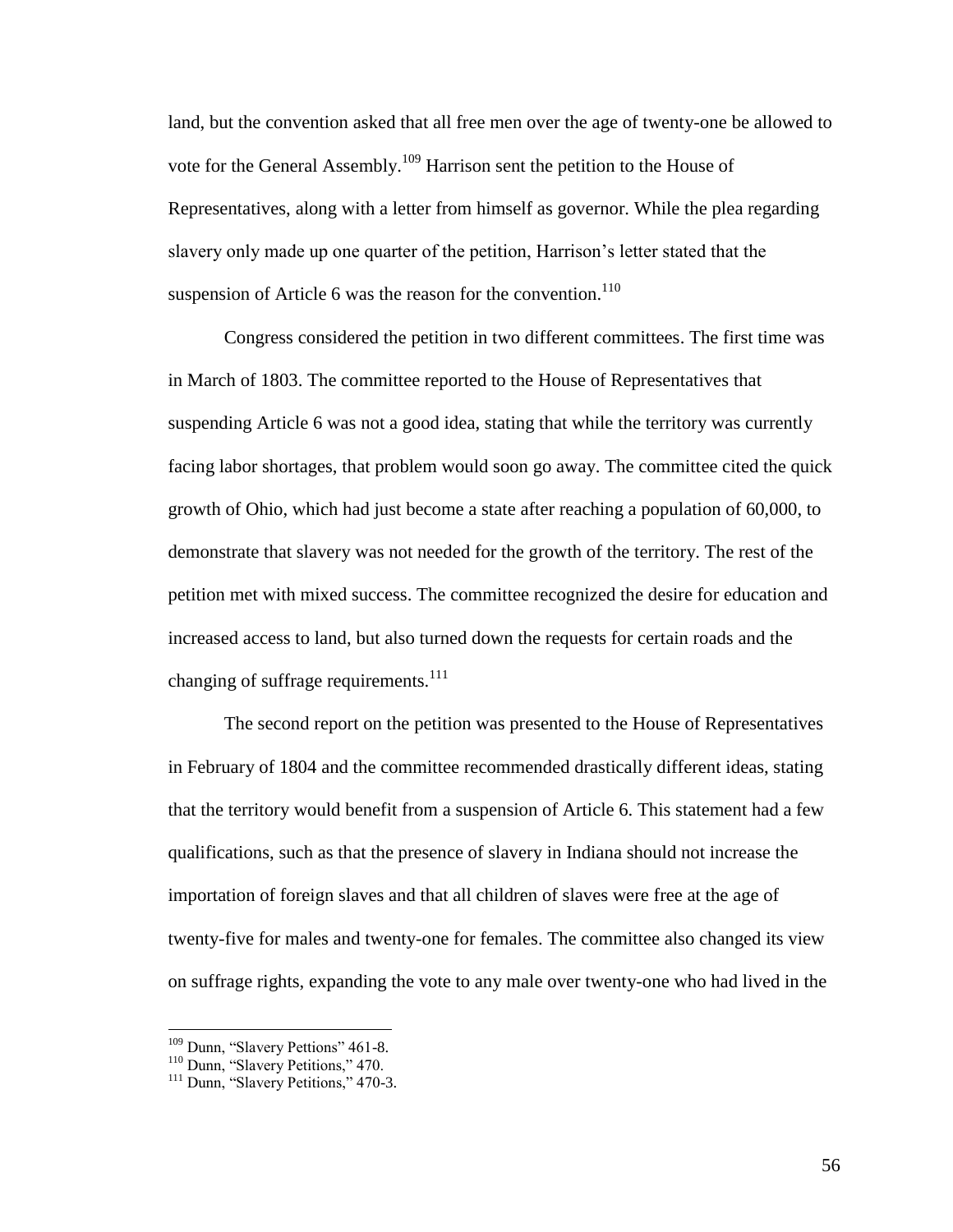territory for two years or more and had paid a territorial tax.<sup>112</sup> While the committee expressed these new sentiments, the House of Representatives never considered the petition or either report from the committee, so no official change occurred in regards to Article 6.

But Harrison and the rest of the proslavery movement did not wait to hear back from Congress to continue the push for legalized slavery in the Indiana Territory. In September 1803, Harrison and the judges of the Indiana Territory, who were responsible for creating laws for the territory, passed an indentured servitude law. This law required that any slaves brought into the territory be registered with the county clerk and sign an indentured servitude contract with their masters. The length of these contracts was not regulated, and could range anywhere from fifteen to ninety-nine years. This system of servitude was not created by the territorial government, but was adopted from Virginia's legal code. These contracts allowed whipping as a form of punishment and allowed the service of the individual to be bought, sold, or inherited.<sup>113</sup> Holders of the contract had to provide food, shelter and clothing, but the contract included no other requirements. The slave could hold money and own property, as long as business transactions and gifts were cleared through the owner. Free Africans, mulattoes and Indians could own slaves, but only if the slave was the same complexion as the owner. The law created a system of slavery by a different name and went into effect on November 1,  $1803$ <sup> $114$ </sup> While the Northwest Ordinance had created two classes of slaves, those already in the territory and those outside who could not come in, this law added a third group, indentured servants.

<sup>&</sup>lt;sup>112</sup> Dunn, "Slavery Petitions," 473-476.

<sup>113</sup> Cayton, 190.

<sup>114</sup> Francis S Philbrick, ed., *The Laws of Indiana Territory 1801-:1809* (Springfield, IL: Illinois State Historical Library, 1930), 42-6.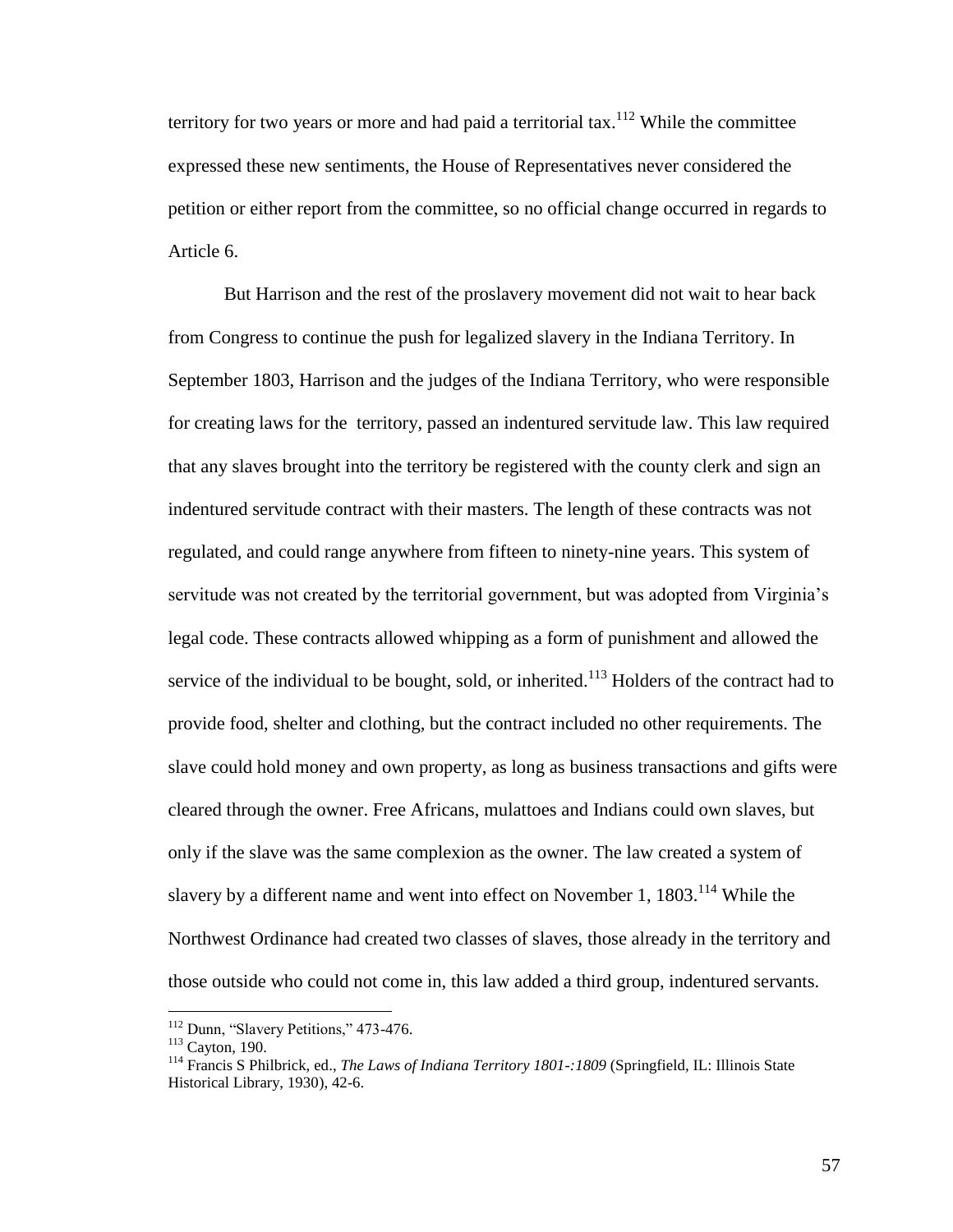The distinction between slaves that were in Indiana before 1787 and those that entered under the indentured servitude act is important. Both were considered legal, but for different reasons.

This system of indentured servitude remained in place for seven years in the Indiana Territory, although the institution continued illegally for many more years. But this legalized form of bringing slaves into the territory did not hinder the push for a complete acceptance of slavery. On August 4, 1804, Harrison called for a territory widevote on the movement to the second stage of government, which took place on September 11,  $1804<sup>115</sup>$  The advancement to the second stage of territorial government would give the territory a representative in Congress, although he could not vote, and would create a general assembly to create the laws of the territory, as opposed to the governor and the judges. Dunn argues that the motivation behind this move was simply to have a representative in Congress and territorial legislature who could help push through a repeal of Article  $6<sup>116</sup>$  Later that year, the governor announced that the majority had voted for the move to the second stage and that another election would occur to elect representatives to select the Legislative Council. After the move was made official, opponents of the change fumed about the transition, citing poor advertisement for the initial election and frustration at the increased expenses and taxes associated with the forced move.<sup>117</sup> In spite of the questions surrounding the transition, a legislative assembly was appointed and started work that same year.

<sup>115</sup> Clanin & Dorrel, microfilm, reel 1, p. 842

<sup>116</sup> Dunn, *Redemption*, 321-4.

 $117$  Barnhart & Riker, 345-6.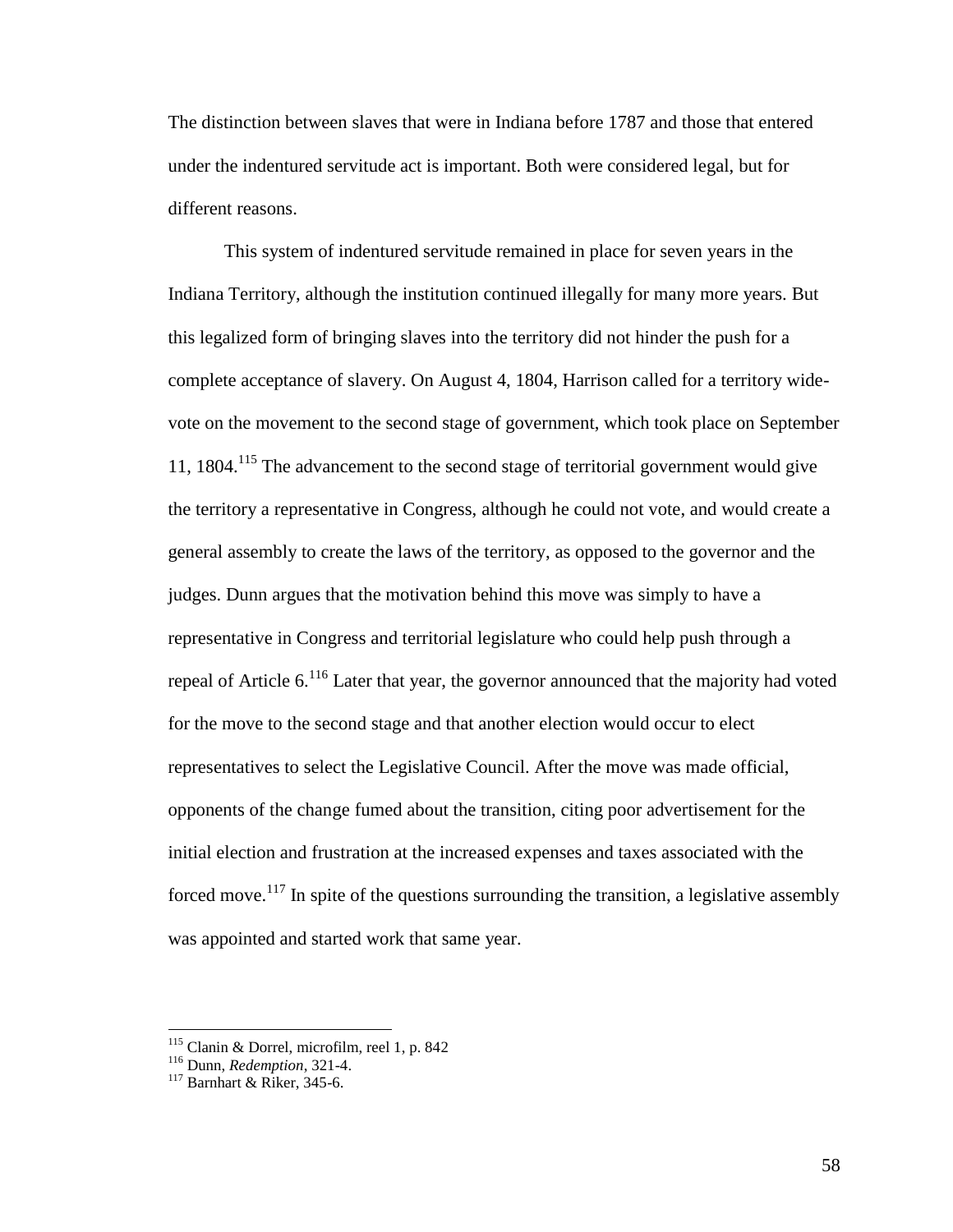One of the early laws they passed was an adjustment to the earlier indentured servitude law. This 1805 law, "An Act concerning the Introduction of Negroes and Mulattoes into This Territory," created a more detailed framework for bringing slaves into the territory and made more changes in favor of slave owners. While slaves had to be recorded within thirty days of arrival for the contracts, as long as those slaves who refused to sign a contract were removed from the territory within sixty days, the owner maintained his ownership.<sup>118</sup> This allowed owners to sell uncooperative slaves without any consequences. But if the owners did not possess a signed contract or remove the slave from the territory, the slave was considered free. A new aspect of the law involved an age limit. Only slaves over the age of fifteen could be indentured for an unlimited number of years. The law required those under the age of fifteen to serve until the age of thirty-five for males and thirty-two for females. Children born during service would serve until the age of thirty for males and the age of twenty-eight for females. Another change was the requirement of a bond placed at the time of indenture to guarantee that the servant would not become a public charge after the time of service was over. The penalty for not doing so was five hundred dollars.<sup>119</sup> A more complete and detailed version of the 1803 law, this law was a complete framework for circumventing Article 6 of the Northwest Ordinance. It not only allowed settlers to bring their slaves into the territory, but it created a legal path for maintaining their service and that of their children. The law does not give any hint of gradual emancipation, thus the system could be perpetuated by indentured servants having children while still under contract. More restrictions were

<sup>&</sup>lt;sup>118</sup> Thornbrough, 9.

<sup>119</sup> Philbrick, 136-139.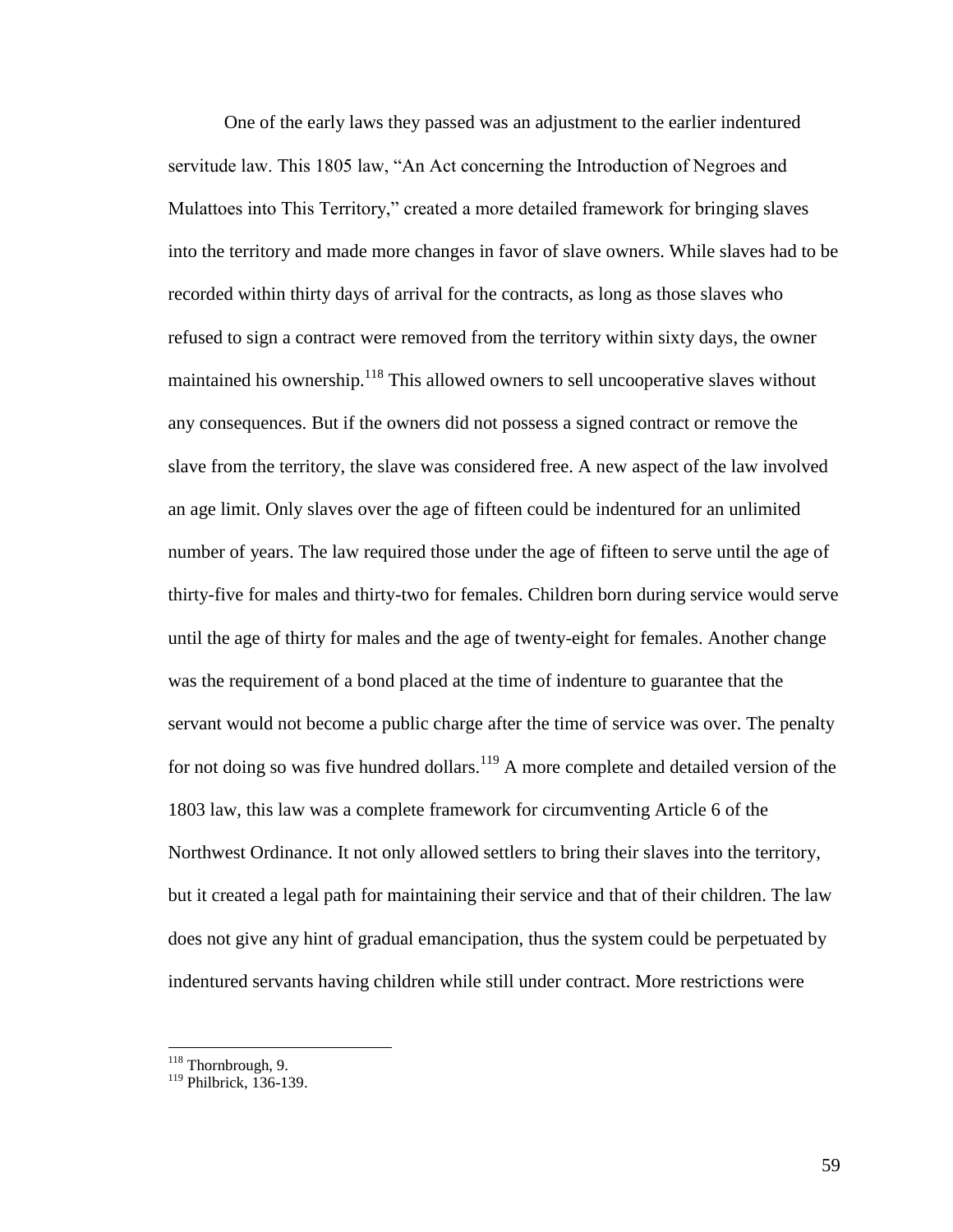placed on blacks and slaves in a law passed in 1807. This law detailed punishments for runaways and placed travel restrictions on both slaves and servants. It also legalized the buying and selling of indentured contracts made outside of the state, so long as the servant "freely consents."<sup>120</sup> Even with the additions, the framework of the 1805 law defined how slavery would continue in Indiana.

While the oldest form of slavery in Indiana was influenced by the Illinois French adaptation of the Code Noir, this type of slavery was different. Migrants from the South, who mostly came from the Upper South, states including Kentucky and Virginia, not the Deep South, were the source of new ideas about slavery.<sup>121</sup> The new indentured servitude laws were adaptations of Virginian law and Harrison, as well as other prominent politicians hailed from Virginia. Even then, the slave culture these migrants brought with them did not produce a slave system exactly like the Upper South.

In order to compare the form of slavery used in Indiana with other geographic areas of the United States, it is important to understand that slavery continued to evolve through the Revolutionary era and, by the beginning of the 1800s, each of Berlin's areas had changed substantially. The Revolution itself was one of the biggest influences in changing slavery during this era. In general, the Revolution forced attitudes towards slavery into two extremes as America grappled with how slavery fit with the ideas of liberty and freedom. For some, the two could not coexist. Individuals that felt this way pursued emancipation of personal property and in the North, slavery was phased out state by state after the Revolution. For others, challenging slavery was a threat to their way of

<sup>&</sup>lt;sup>120</sup> Philbrick, 463, 464-7.

 $121$  Etcheson, 4.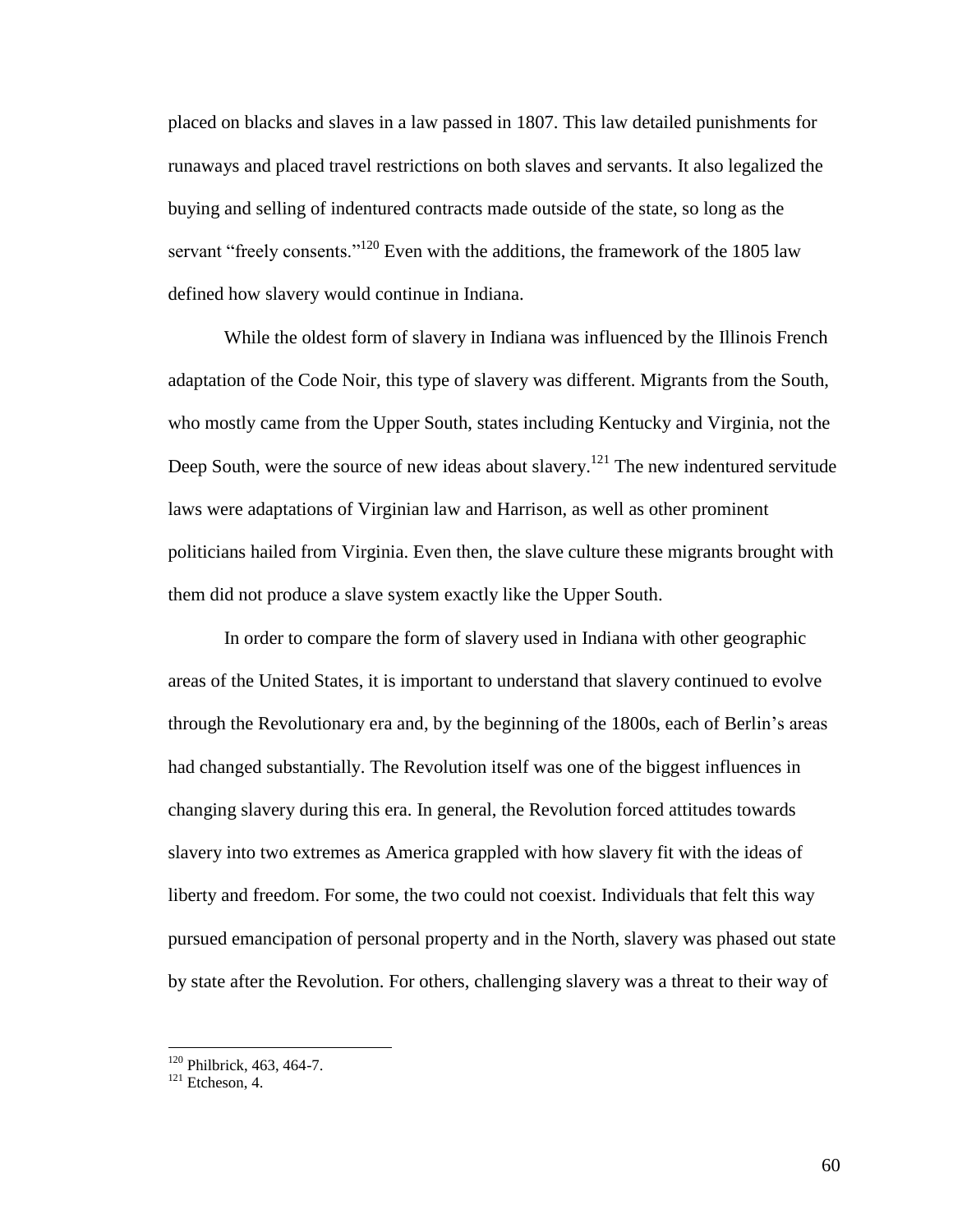life. In slave societies, the regional economy and societal structure centered the existence of slavery. Slaves enabled the production of market crops, and ownership of slaves was an important mark of independence and power. For these societies, the challenge to slavery resulted in clinging to the institution more tightly and putting more restrictions on slaves. While the Revolution did challenge slavery, the move towards extreme attitudes was gradual. $122$ 

The Lower South and the Lower Mississippi Valley were the two regions of the United States that had the strongest slave societies after the Revolution, and in this way, were the most different from Indiana. In both regions, the years after the Revolution included large growth in slave plantations and in the importance of plantation life. While slave owners did not have a monolithic response to the Revolution, these regions tended to be where slave owners clung more tightly to slavery and prepared to defend it. In order to do so, the slave societies became more rigid and paternalistic.<sup>123</sup> Even though Indiana maintained the ownership of slaves after the passage of the Northwest Ordinance and created ways to circumvent the law through the Indentured Servitude Acts, Indiana was still a society with slaves and did not experience the same growth in slave numbers or the same move towards extreme attitudes of slavery. The only possible comparison could be the increased restrictions placed on slaves. In the Lower South and the Lower Mississippi Valley, these restrictions aimed to undermine any sense of independence slaves gained during the Revolution and attempted to reserve all authority and power for the master. This included the creation of plantation stores to control the economic opportunities of

<sup>&</sup>lt;sup>122</sup> Mason, 9; Kolchin, 63.

 $123$  Kolchin, 94.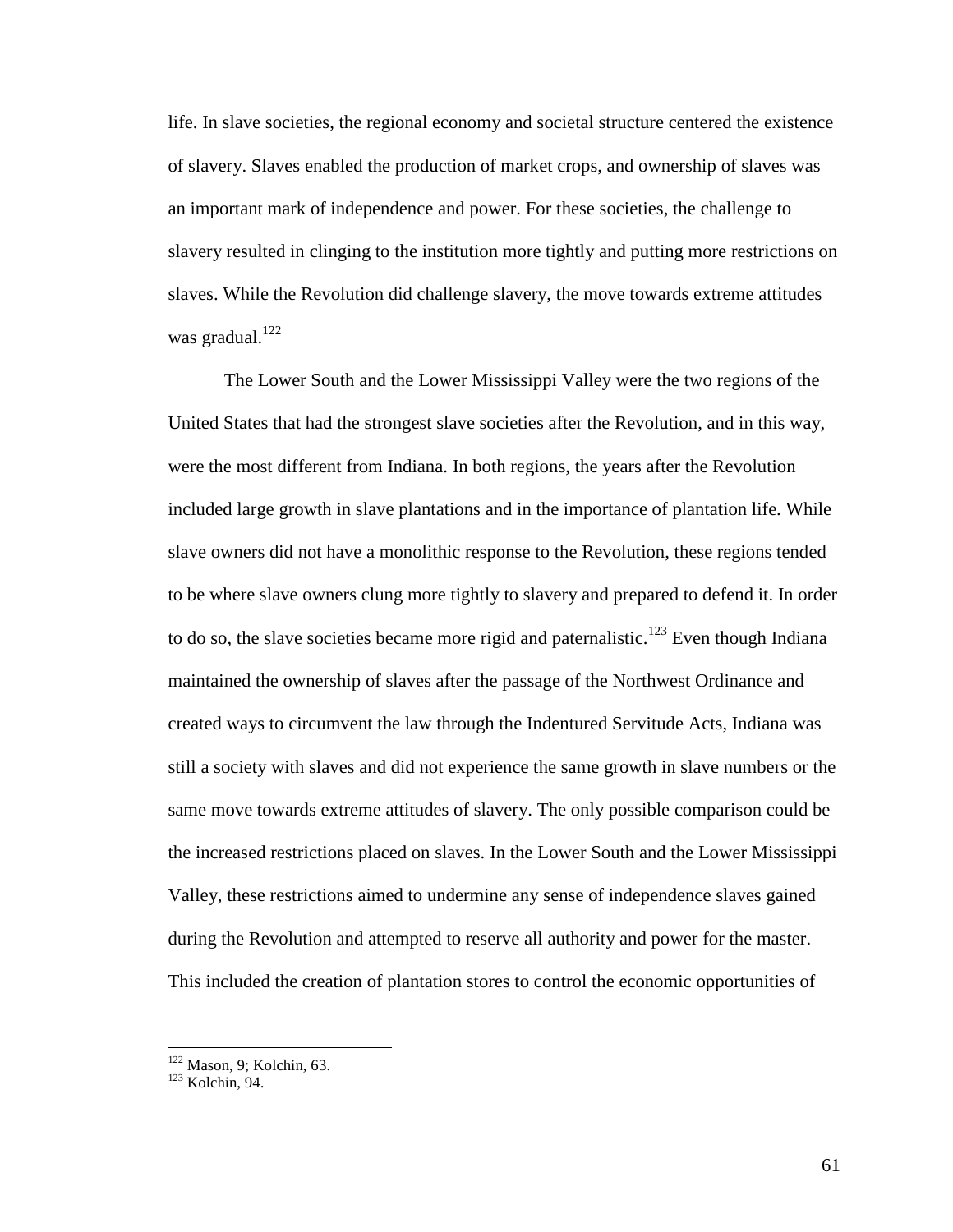skilled slaves and activating militias to find and punish runaways.<sup>124</sup> In Indiana, these restrictions included limiting the travel rights of slaves and servants and making corporal punishment legal, laws that had been in place in the slave societies for decades. Therefore, while both regions experienced the tightening of privileges for slaves, Indiana was trying to create a legal foundation for slavery while these two slave societies were trying to maintain their power after the challenge of the Revolution.

The Upper South's dealings with slavery after the Revolution could be placed somewhere between the North's movement to get rid of the institution and the Lower South's move to regain authority over it. The Upper South continued to be a slave society after the war, but it responded to the paradox between the ideas of slavery and liberty by making it easier to emancipate one's slaves, but did not make a move to get rid of slavery completely.<sup>125</sup> This region, which was the source for many of the Indiana settlers, experienced a simultaneous growth in the emancipation of slaves and a growth in slavery.<sup>126</sup> The growth in support on both sides of the issue also occurred in Indiana. While the proslavery faction exercised power over the Territory first, many new settlers brought with them an antislavery sentiment. These antislavery feelings were not necessarily generated from an abolition movement, but grew out of opposition to Governor Harrison and the aristocratic society in Vincennes.

Until the antislavery faction became strong enough to challenge Harrison, the territorial government continued to petition for a broader acceptance of slavery. In 1805, the Legislative Council and the Indiana House of Representatives sent another petition to

<sup>&</sup>lt;sup>124</sup> Berlin, 306, 313.

 $125$  Kolchin, 77.

<sup>126</sup> Berlin, 256.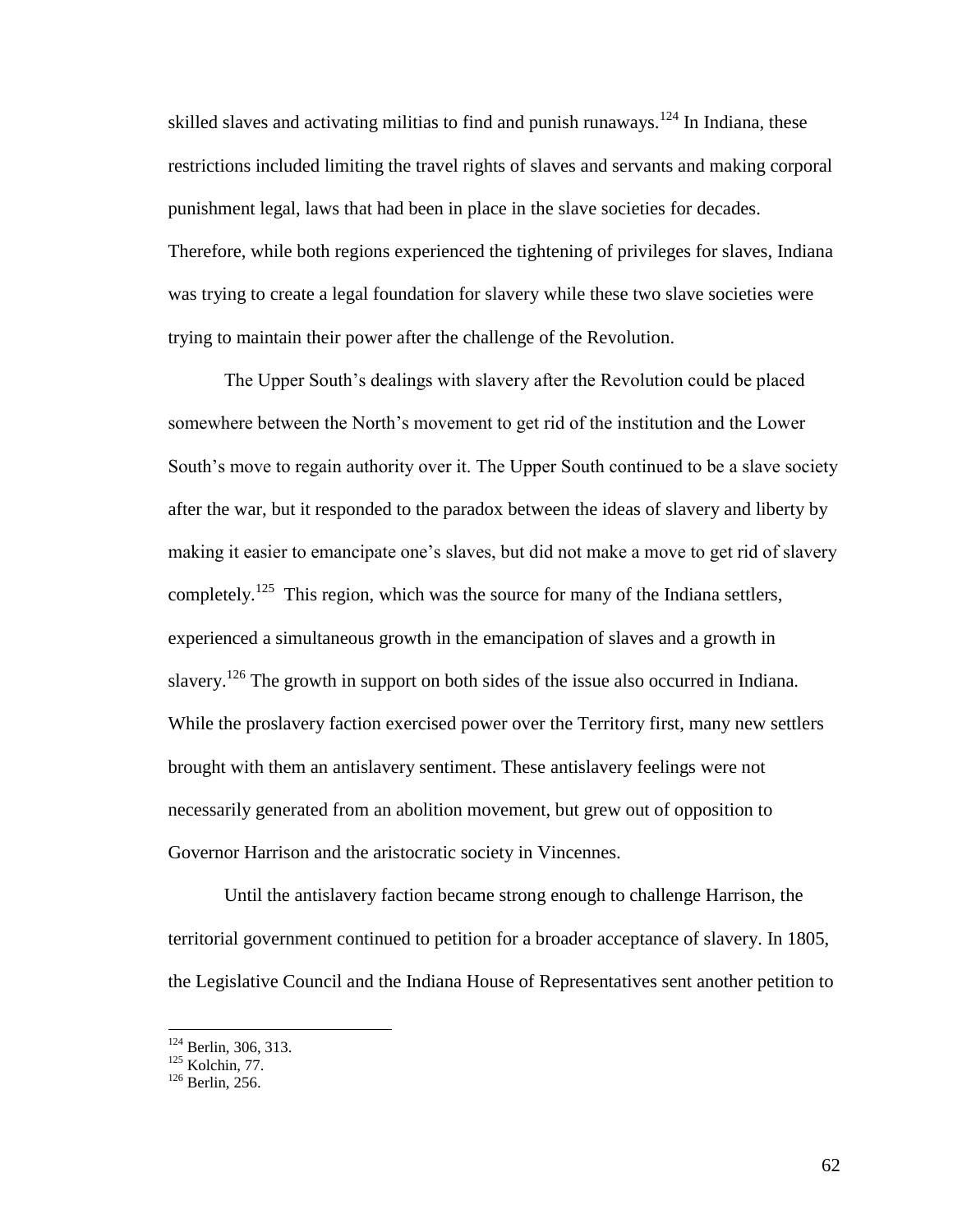Congress, a separate one to each branch, to explain the benefits of slavery in the territory and to ask for help with other developmental issues. These problems included extending suffrage to all free males over the age of twenty-one, the ownership and control of valuable salt springs, and the speculation over the division of the Indiana Territory. This petition reiterated many of the older arguments for slavery in the territory. The signers lamented the introduction of slavery to the colonies and blamed the British for allowing it to happen. But, they continued, since it was already firmly rooted in the states, the best way of managing slavery was to allow it everywhere so the number of slaves did not get to be too big for one area. They contended that the southern states had so many slaves that it might "render the future peace and tranquility of those states highly problematical."<sup>127</sup> The best way to avoid this danger was by allowing slaveholders to migrate with their slaves, which meant opening up the Indiana Territory to migrating slave owners from the South.

Adding confusion regarding slavery in the territory, settlers in Randolph and St. Clair Counties began petitioning Congress to divide the Indiana Territory in two. While multiple reasons fueled the request, the desire for slavery was one of them. These two counties were the source of a large contingent of the proslavery sentiment in the Indiana territory and they thought they might be able to achieve a better result separate from the eastern counties, where a majority of the antislavery supporters lived. Residents of these two counties sent multiple petitions to Congress over the next three years, asking for a division of the territory. The first petition, signed by over 350 residents asked that the two counties be divided from the Indiana Territory, as mentioned in Article 5 of the

<sup>&</sup>lt;sup>127</sup> Dunn, "Slavery Petitions," 477.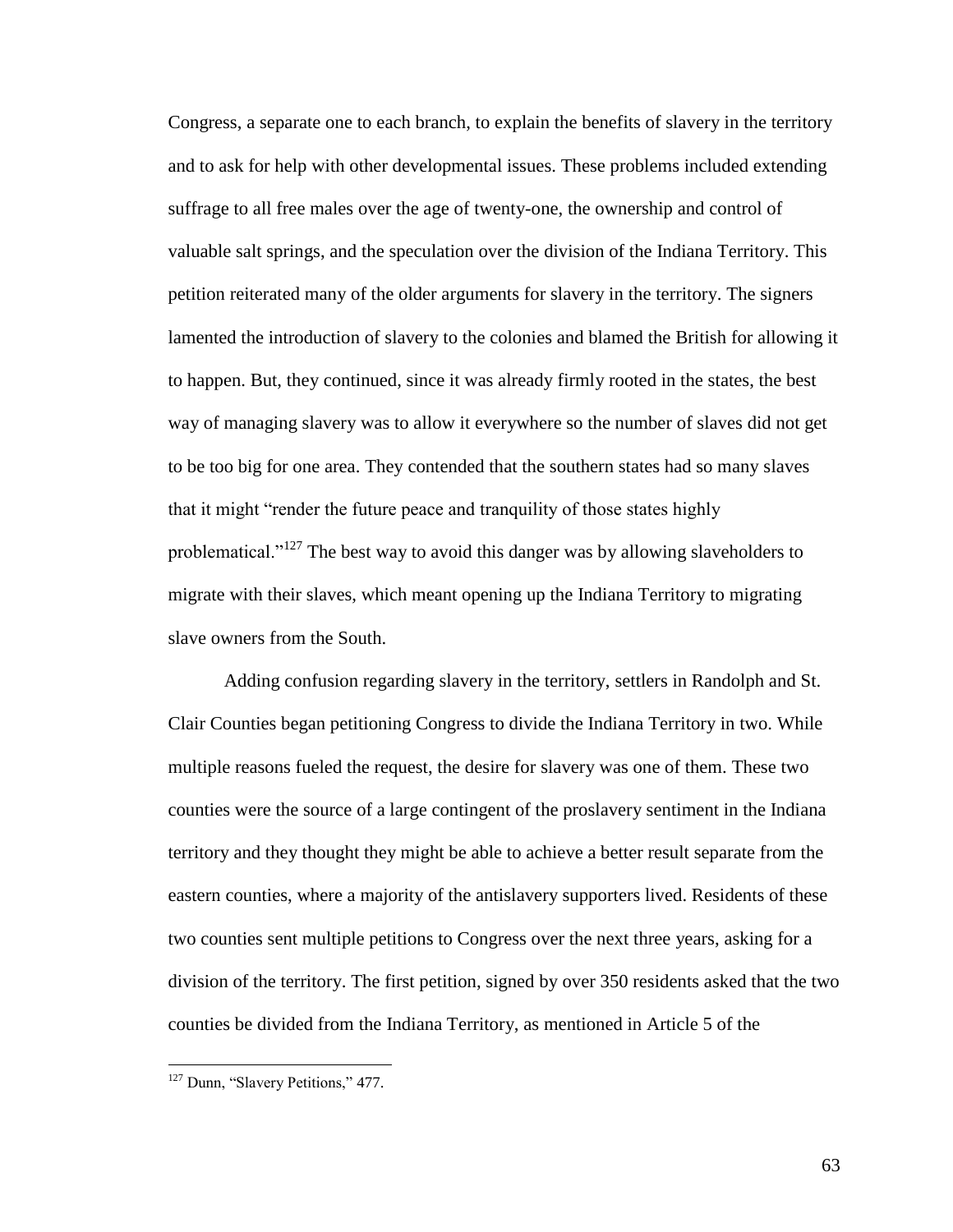Northwest Ordinance, but also that Article 6 might be adjusted, either permanently or just temporarily. The petition cited multiple concerns over staying a part of Indiana, including the long and dangerous journey to the capital, Vincennes, and Harrison's strong dealings with the move to the second stage of government. The petition alluded to election fraud and argued that the counties were not prepared to deal with the increased expenses of the move.<sup>128</sup>

Harrison was not pleased with the move to split Randolph and St. Clair Counties from Indiana and included a preemptive plea in the petition the legislative body sent in 1805, explaining why the territory should stay united. The petition contended that Vincennes was centrally located for all in the territory and that with the recent move to the second grade of government, it would be imprudent to take away all of the potential land sales by dividing the territory.<sup>129</sup> But Randolph and St. Clair were not the only counties asking to be separated from Indiana. Dearborn County, on the far eastern side of the territory, even sent a petition to Congress in December of 1805 to become a part of Ohio, rather than stay a part of Indiana. This petition did not mention slavery, but instead explained that the land between Dearborn County and Vincennes was relatively uninhabited and would most likely remain that way. On the other hand, the land between the county and Cincinnati was rich, flat soil and sure to be filled with inhabitants, which would facilitate Dearborn County becoming a part of Ohio.<sup>130</sup>

Congress did not respond favorably to any of the requests to divide the territory. A committee reported to the House of Representatives on February 14, 1806 on all three

<sup>&</sup>lt;sup>128</sup> Dunn, "Slavery Petitions," 483-92.

 $129$  Dunn, "Slavery Petitions," 480-1.

<sup>&</sup>lt;sup>130</sup> Dunn, "Slavery Petitions," 492-3.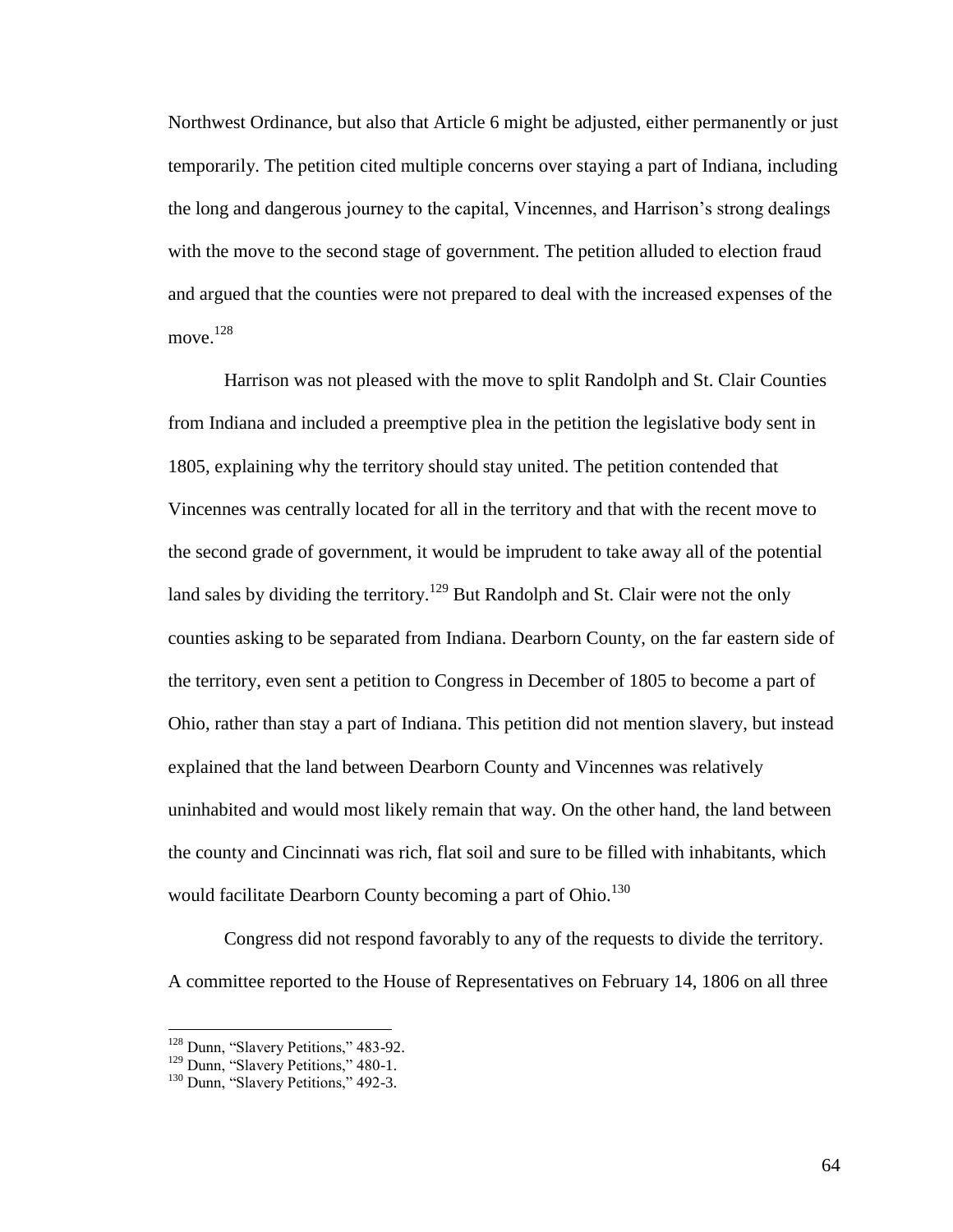petitions it had received in the last two years. On the idea of slavery, the committee was actually supportive of the suspension or repeal of Article 6 and believed that it would be beneficial for the development and growth of the territory. The committee reiterated many of the other arguments placed in the petitions, citing that a suspension would facilitate faster population growth since settlers with slaves would not have to go further west. The committee also considered the question of increasing the slave trade, but decided that as long as slaves brought into the territory were simply relocated from elsewhere in the United States, it was not a significant policy shift. In fact, "the condition of the slaves themselves would be much ameliorated by it, it is evident, from experience, that the more they are separated and diffused, the more care and attention are bestowed upon them by their masters."<sup>131</sup> On the issues of suffrage, the committee recognized the concern over land requirements, and stated that the point of the requirement was to make sure the person is a permanent inhabitant. It suggested that even a length of residency would work, but left the details to the territory. On both questions of dividing the territory, the answer was an emphatic no, or at least not at this time, for Randolph and St. Clair Counties.<sup>132</sup> While the committee presented the report to the House of Representatives, no action was taken on the slavery issue.

The lack of action by the House of Representatives provoked a continuous stream of petitions on both the slavery issue and the division of the territory. The residents of Randolph and St. Clair counties sent a petition in 1806 and one in 1807, with similar arguments as indicated above to Congress, in hopes of promoting division. In the 1806

<sup>&</sup>lt;sup>131</sup> Dunn, "Slavery Petitions," 495.

<sup>&</sup>lt;sup>132</sup> Dunn, "Slavery Petitions," 494-7.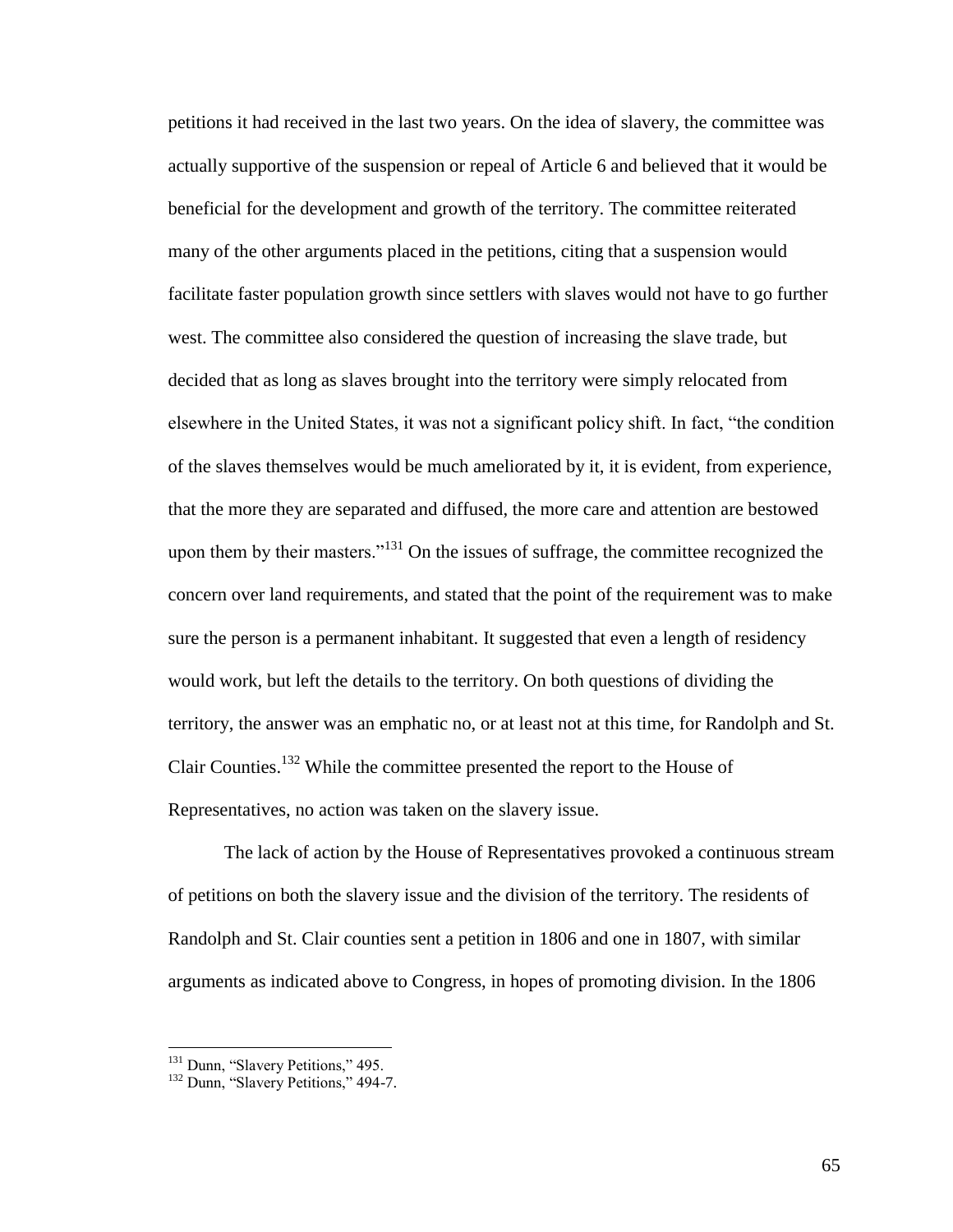petition, the convention even included a copy of the 1801 census, in hopes of demonstrating that the counties were populous enough to establish their own territorial government.<sup>133</sup> For the first time other residents of these counties sent a counter petition to Congress in 1807, explaining that any petition that Congress received from a convention was actually a sham. No elections occurred and these men had thrust themselves on the residents as their representatives. The petition continued that any argument those in favor of division presented was exaggerated. While the government had moved to the second stage, the counter petition mentioned that no taxes had been paid yet and there was really no reason to complain.<sup>134</sup> While they seem unrelated, the repeal of Article 6 and the division of the territory are connected. Harrison was aware of a growing antislavery movement and needed the population of these counties behind the proslavery movement. These two counties believed that it would be easier to suspend Article 6 if they were their own territory or state and Harrison believed it would be impossible to adopt slavery without the two counties. Harrison was correct on this point. After Illinois finally did separate from Indiana in 1809, the Indiana Legislature repealed the indentured servitude acts, thanks to the division of proslavery forces.<sup>135</sup>

Petitions from the Indiana legislature continued to arrive at Congress, but for the first time, these petitions only addressed the repeal of Article 6. Two petitions arrived at Congress in 1807, both emphasizing that a repeal would mean better treatment for slaves and that it would not increase the overall number of slaves in the country. The first was sent in January and the committee in the House reported on it in February. Like other

<sup>&</sup>lt;sup>133</sup> Dunn, "Slavery Petitions," 498-506, 510-2.

 $134$  Dunn, "Slavery Petitions," 512-5.

<sup>&</sup>lt;sup>135</sup> Thornbrough, 13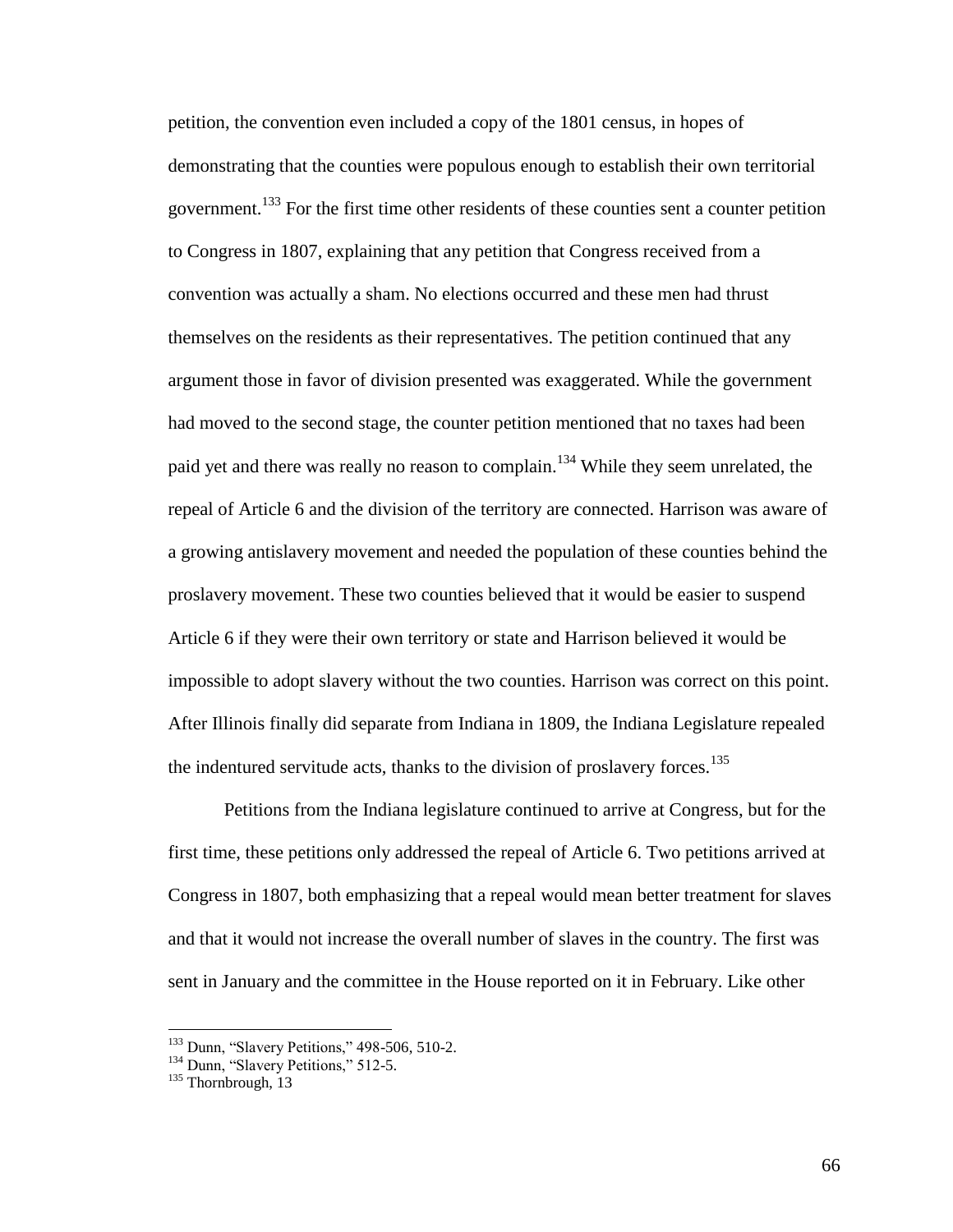recent reports, the committee stated that a repeal of Article 6 would be beneficial to growing the population of the territory.<sup>136</sup> The second petition came to Congress in September and addressed the same concerns, but for the first time, a counter petition from Clark County was included. This counter petition not only argued against the repeal of Article 6, but exposed the way the proslavery faction had manipulated the approval of the prior petitions to hide the opposition from Congress's knowledge. At the 1802 convention, representation from the eastern portion of the Territory was present and decidedly against allowing slavery, and yet the petition sent from the convention claimed that nine-tenths of the population supported it. The 1805 memorial was actually rejected by the Indiana House of Representatives, but certain members decided to sign the petition and send it anyway. The 1807 petition was almost not passed after the president of the Legislative Council refused to sign it because only three members of the council were present. But then the president was pressed to leave his seat and the president pro temp signed it instead. Through these ways, the petition contended, the existence of the opposition had been masked, when in reality, a large portion of the population opposed allowing slavery or did not believe that it was necessary for the development of the territory. The current growth of the territory demonstrated that it was not needed and many settlers actually came to the Indiana Territory from the South simply to escape slavery. <sup>137</sup> The report from the Congressional committee was short and stated succinctly that Congress would not suspend Article  $6^{138}$ 

<sup>&</sup>lt;sup>136</sup> Dunn, "Slavery Petitions," 507-10.

<sup>&</sup>lt;sup>137</sup> Dunn. "Slavery Petitions," 518-20.

<sup>&</sup>lt;sup>138</sup> Dunn, "Slavery Petitions," 521.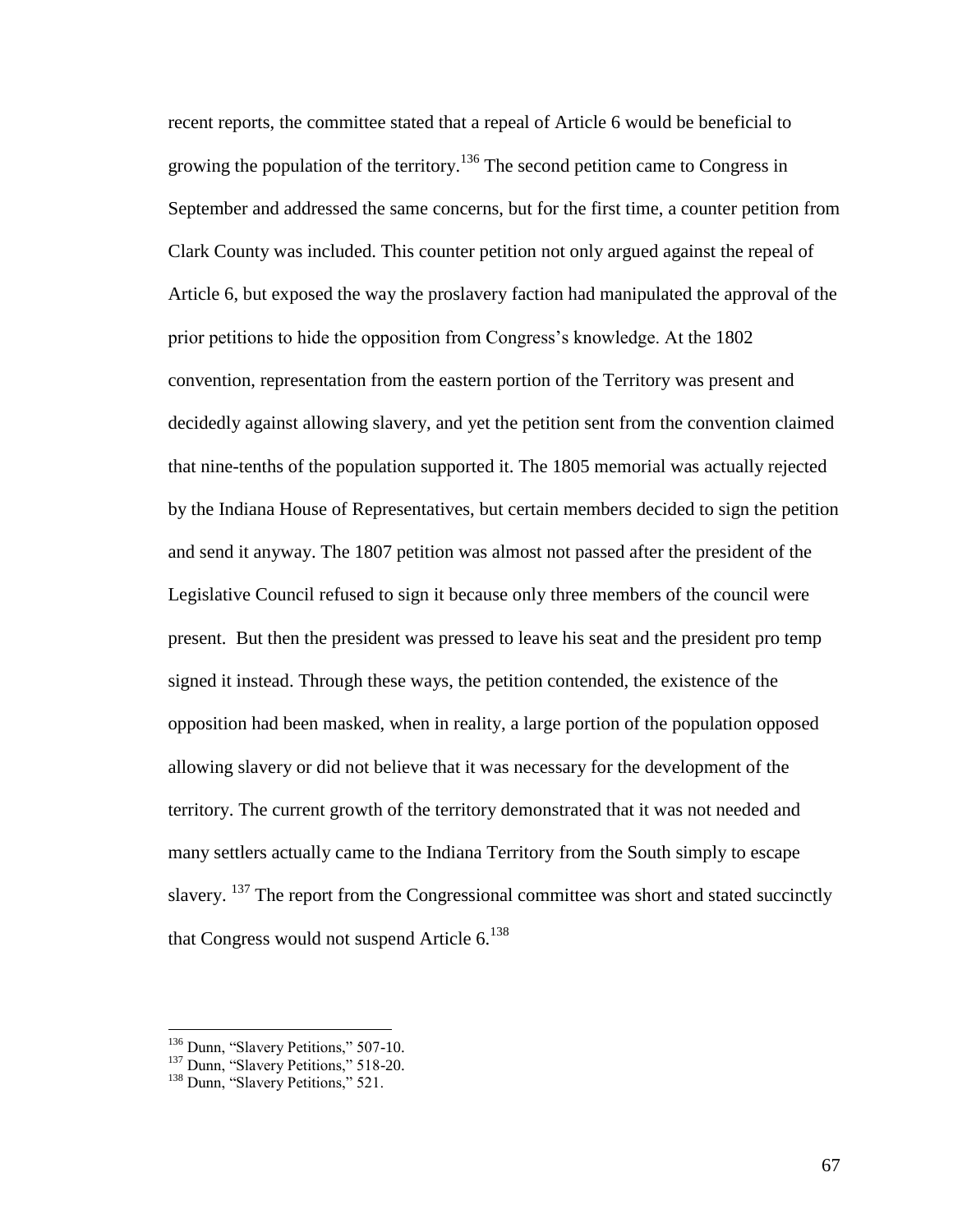The political activity of the Indiana Territory during its first seven years presented a united front against the prohibition of slavery, but in fact, an antislavery faction was growing. As early as 1805, reaction against the indentured servitude acts appeared. The Cincinnati newspaper, *The Liberty Hall*, printed an editorial decrying the passage of the 1805 indentured servitude act and suggesting that Congress punish Indiana by not allowing it to become a state until it reversed its position on slavery.<sup>139</sup> While the opinion of those in Ohio might not seem important, the antislavery faction was centered in the eastern portion of the territory, parts of which had previously requested to be come a part of Ohio because they shared more similarities with that state and it was closer. While this opinion was printed in Ohio, it was shared by many others on the Indiana side of the border.

The antislavery group did not do much to combat the political control of the proslavery group until the above petition was sent. As the group continued to grow, they became more organized. Clark County, the source of the counter petition was largely populated with recent migrants from Kentucky, and had a stronger economic and cultural tie with Louisville than Vincennes, for both familial and geographic reasons.<sup>140</sup> The movement against slavery emphasized concern over economic competition and equality in society. These settlers from the Upper South, most likely small, independent farmers, already felt alienated from Vincennes geographically and the power exercised by Harrison and other politicians alarmed these residents. They did not feel adequately represented by the government, and in regards to slavery, felt that the issue had been

<sup>139</sup> Dunn, *Redemption*, 331.

<sup>140</sup> Cayton, 246.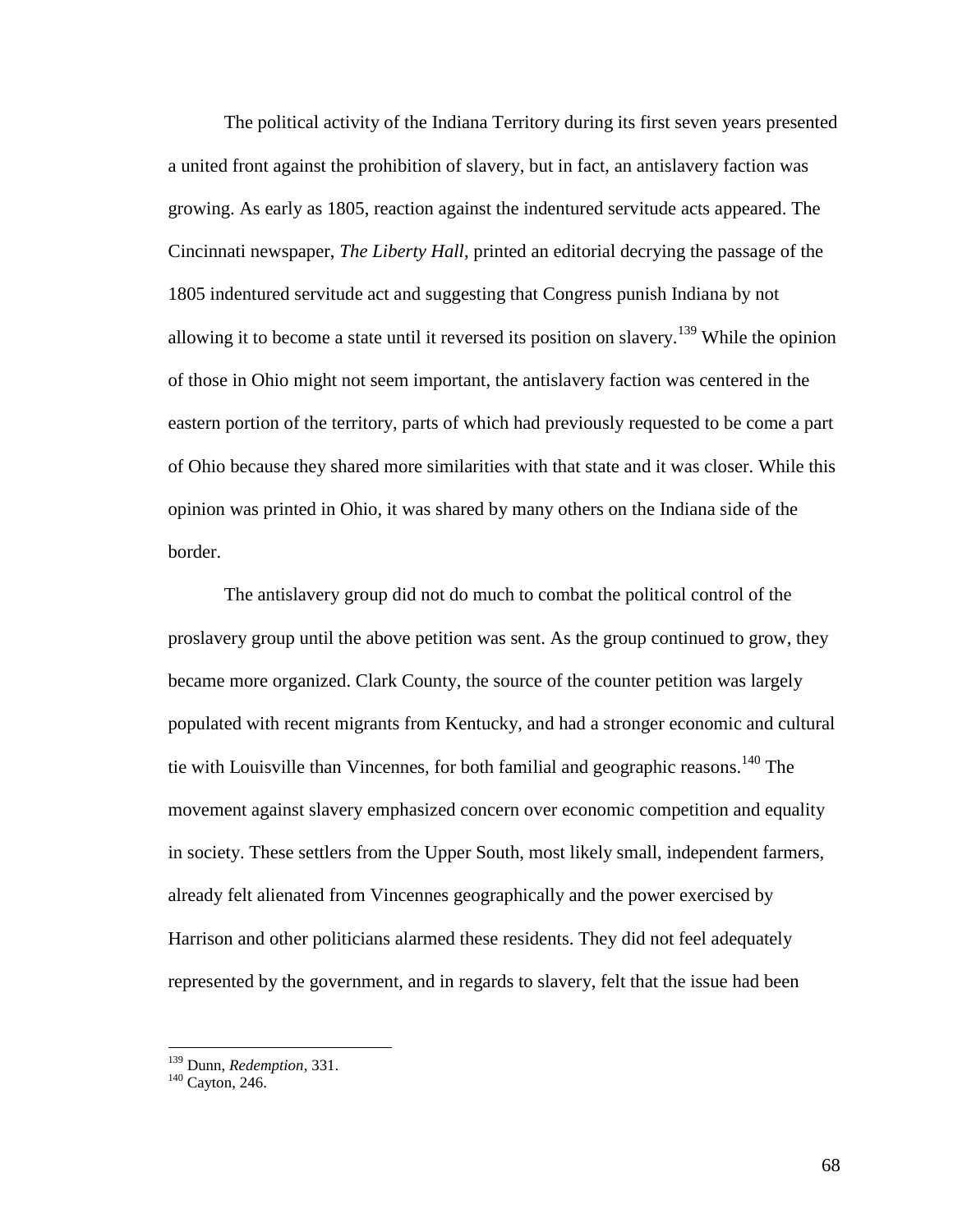forced through without regard for those who opposed it. Centered in the south and eastern section of the Territory, the antislavery faction identified slavery as a symbol of Harrison's abuse of power and of the separation between Vincennes and the rest of the Territory. In 1808, antislavery candidates gained control of the lower legislative house and passed legislation repealing indentured servitude laws, but the upper house and Governor Harrison refused to make the legislation  $law$ <sup>141</sup>. The turning point in the conflict came during the 1809 election for the territorial delegate to Congress. Jonathan Jennings was the strong, antislavery candidate. He had originally moved to Vincennes in 1807 to open an office as an attorney, but did not like the city and did not get along with Harrison. He moved in 1808 to Clark County, where he found a more agreeable culture and a shared dislike for Harrison and his political group. These feelings led up to a pivotal election.

The election in 1809 was the result of multiple other political decisions. Many of the official petitions listed above included concerns over the requirements for voting and Congress finally responded in 1808, by extending the right to vote to men who owned town lots worth at least one hundred dollars and to farmers who had made at least the first payment on fifty acres of land. Also, while Indiana had had a delegate in Congress since the move to the second stage of government in 1805, the two previous delegates had been selected by the legislative assembly, of which one house was elected by the people and the other house nominated, but then selected by the governor. In 1809, the delegate was to be elected directly by the people.<sup>142</sup> In addition, the election was not just

 $141$  Cayton, 246.

 $142$  Barnhart & Riker, 355.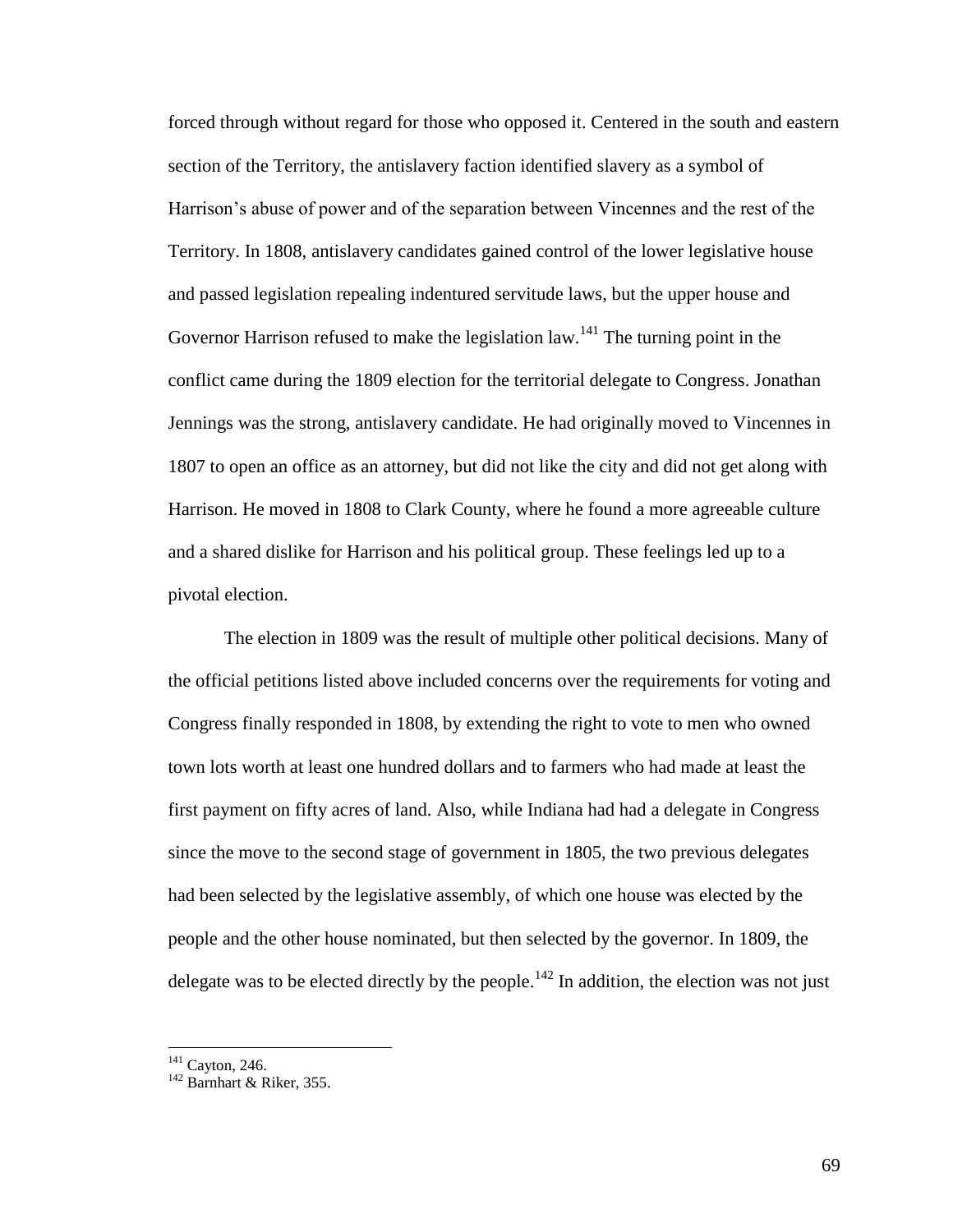for the delegate to Congress. With Illinois's separations from Indiana, the representatives in the legislative assembly were reapportioned and additional representatives were being selected. With the population growth in the eastern counties of Clark and Dearborn and the removal of Illinois slave supporters, Harrison's power in the territory was in jeopardy. In his almost decade of service, Harrison had alienated many settlers in the territory over the issues of slavery and democratic participation. This election would determine if Harrison and proslavery forces would continue to control the territory, or if other groups would gain power.

The selection of the delegate to Congress was the most exciting contest on the ballot and it was a close election. There were three candidates: Thomas Randolph, John Johnson, and Jonathan Jennings. Each represented a different position in the power struggle. Randolph was a friend of Harrison's and personally a proslavery advocate, but he stated that he would do what the majority of the population wanted. Johnson was anti-Harrison and a proslavery candidate and Jennings was antislavery and anti-Harrison. Randolph and Jennings quickly became the frontrunners of the campaign, with the center of Randolph's support coming from Vincennes and Knox County and support for Jennings coming from Clark and Dearborn Counties.

One unique aspect of this election was the introduction of popular campaigns. Jennings courted the voters in eastern Indiana, meeting with them individually and forming friendships. There are multiple myths surrounding Jennings's willingness to work and play with potential voters in a way that treated them as equals.<sup>143</sup> While it is uncertain if any of the events actually happened, these portrayals of Jennings all match

 $\overline{a}$ 

70

<sup>143</sup> Dunn, *Redmeption*, 395-6.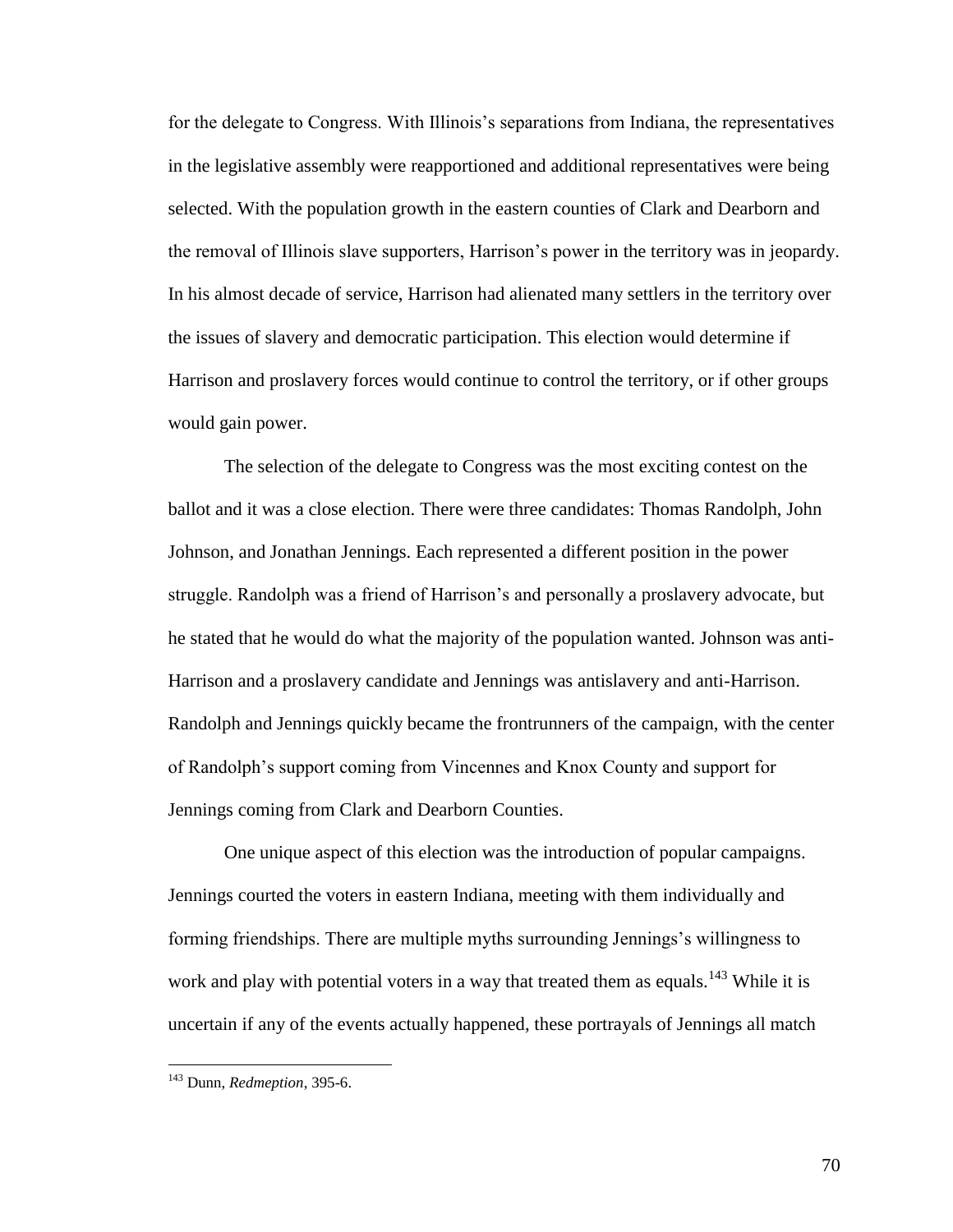his personality: fun loving, friendly, and outgoing.<sup>144</sup> In the eastern counties, where Harrison was seen as aloof and unrepresentative of the masses, Jennings demonstrated all of the qualities the constituents wanted in a candidate and he gained a large following. In comparison, the other two candidates mostly stayed in Vincennes. While Randolph did some campaigning, it was mostly through speeches and letters in the paper. This mode of campaigning was not nearly as effective as Jennings's, which demonstrated that he shared the same culture as the residents, not just the ability to perform in a public office. His campaign was also a reflection of the more democratic style of politics that was taking hold on the frontier.

The campaigns for the 1809 election were the first public debates regarding slavery in Indiana. The *Western Sun*, which had previously not mentioned slavery save for a few advertisements for runaways, filled with editorials denouncing the evils of slavery, questioning the character of candidates who both supported it and were against it, and eventually fell into name-calling and personal attacks. The first mention of slavery came on January 28, 1809 where a letter signed by "Citizen of Vincennes" asked the candidates for the legislative assembly to identify if they were for or against slavery in the territory. Citizen went further, identifying the abolition of slavery as a sign of Republicanism and the support of slavery as a sign of Federalism and warned voters against political tricks.<sup>145</sup> This letter evoked multiple responses. One was by an antislavery supporter, citing the reasons that the introduction of slavery would actually hurt the common farmer and laborer. The other response was the beginning of a vitriolic

 $\overline{a}$ 

<sup>144</sup> Mills, 102; Cayton, 248-9.

<sup>145</sup> *Western Sun,* January 28, 1809, microfilm.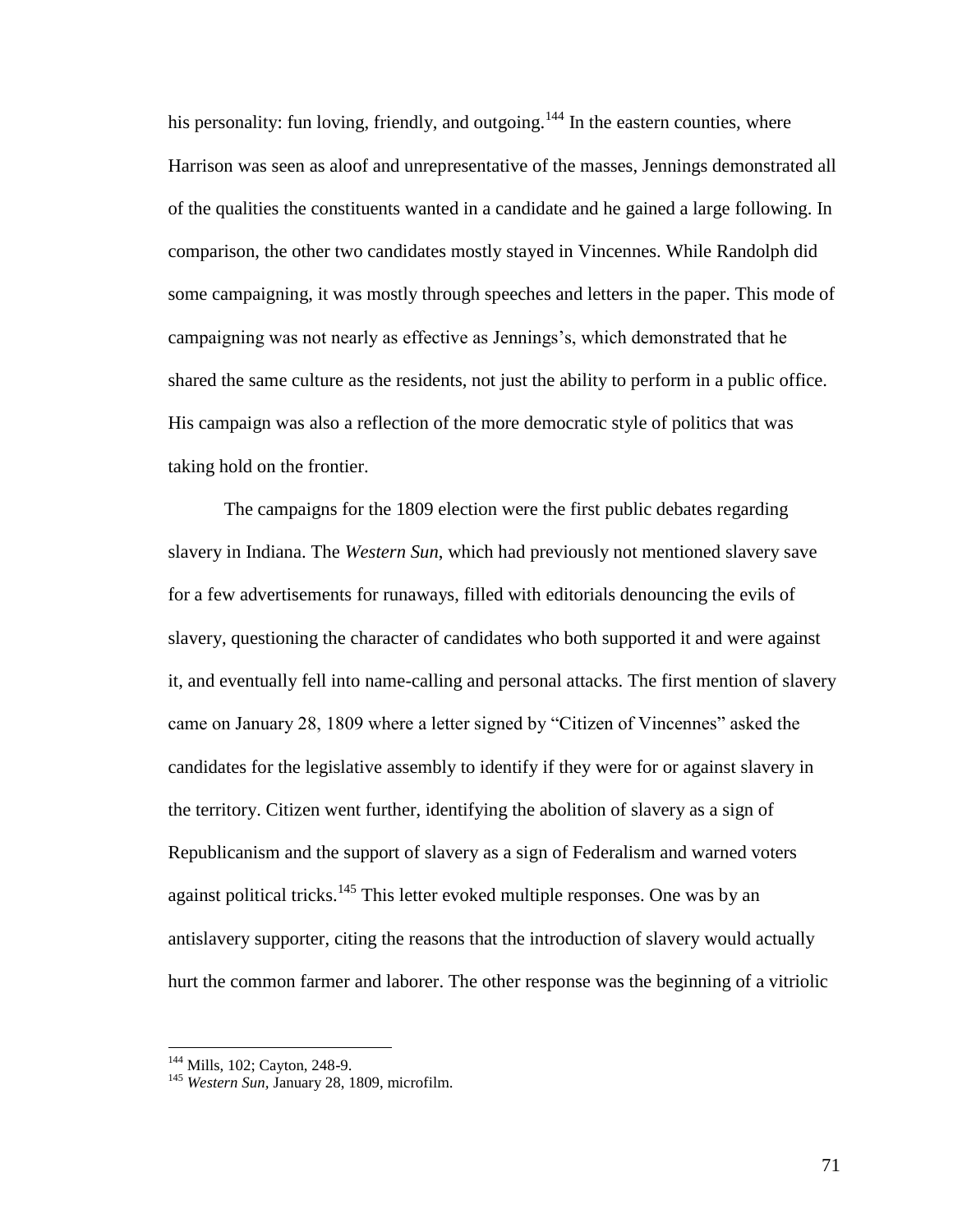exchange that would continue for three months. In response to Citizen's letter, "Slim Simon" attacked his correlation between Federalism and the support of slavery, challenging whether such logic would apply to federal representatives as well. Simon closed by stating, "I am aware that I have treated you with no small degree of harshness; but it has been done, not in a moment of irritation, but upon reflection."<sup>146</sup> The debate continued, with Simon arguing that the presence of slavery in Indiana would not endanger free labor at all and that it was completely compatible with the idea of republicanism. He even engaged Johnson, the one candidate who responded in the paper against slavery, questioning his expression of political principles as distraction from other matters.<sup>147</sup> Simon also brought up many arguments used in the petitions sent to Congress, such as the danger of a large number of slaves in the Southern states and the potential for Indiana to act like a pressure valve for these growing numbers. Citizen continued writing, pointing out Simon's attempts to engage him on a personal level and his refusal to return the blows. His main arguments centered around the connection between the support of slavery and a wealthy aristocracy, neither of which he wanted to see take over in Indiana.<sup>148</sup>

As Citizen and Simon exchanged letters and opinions on a weekly basis, others joined in the conversations. One candidate, Thomas Randolph, responded to Citizen's request by explaining his personal feelings towards slavery, but that he would act according to the will of the people. However, he also admonished Citizen for attempting

<sup>146</sup> *Western Sun,* February 2, 1809, microfilm.

<sup>147</sup> *Western Sun*, February 11, 1809, microfilm.

<sup>148</sup> *Western Sun,* February 11, 1809, microfilm.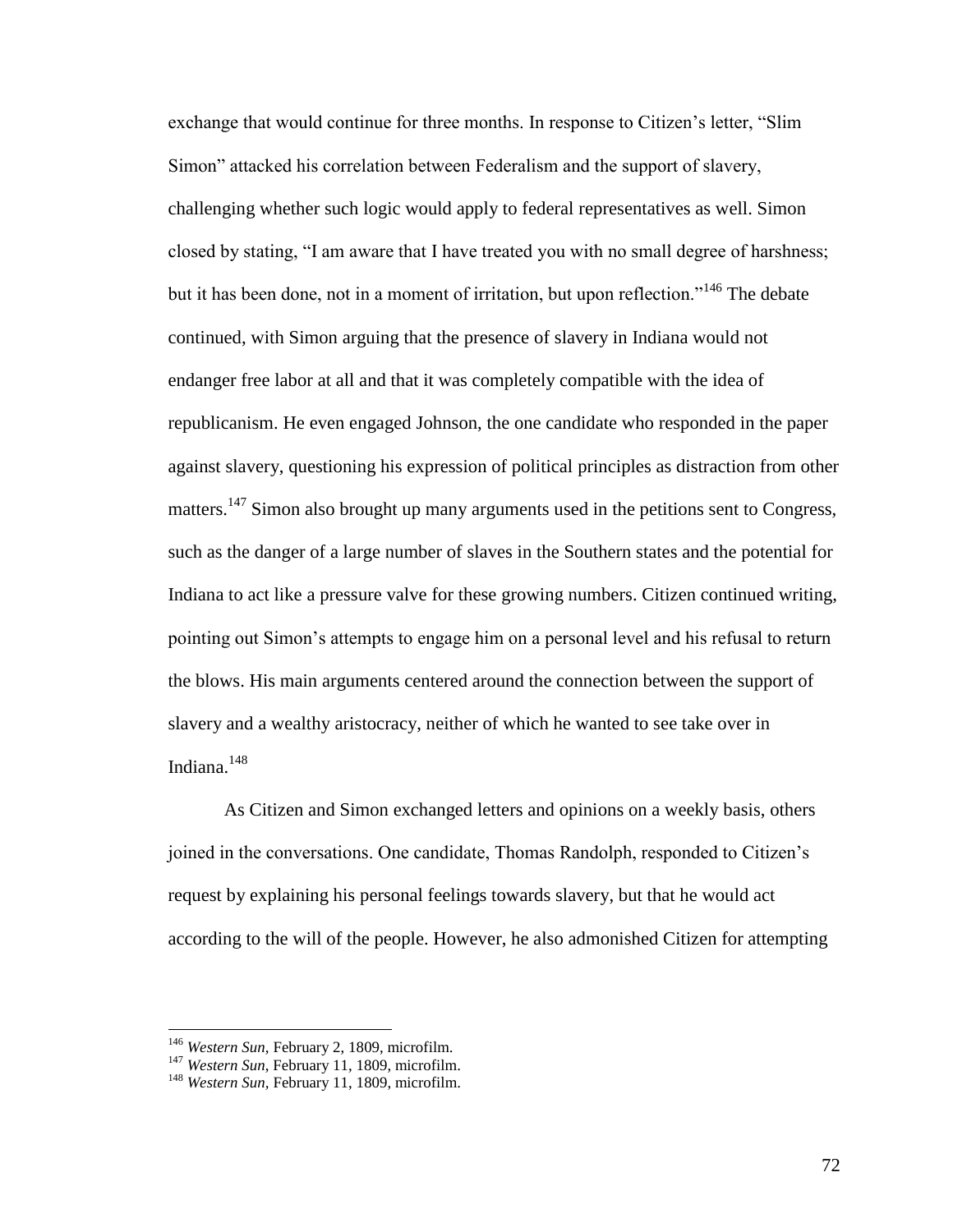to divide the population when everyone should be uniting in the face of larger trials.<sup>149</sup> "A Farmer" submitted his views, applauding Citizen's argument and willingness to take a stand, while also questioning economic and demographic aspects of Simon's argument.<sup>150</sup> As questions surrounding slavery continued to go back and forth, letters of support for and in opposition to certain candidates began to appear, with Randolph as the most popular topic. Letters dealing with slavery and party identification continued to fill the pages of the *Western Sun* right up until the election on May 22. While some of the exchanges did end up in personal attacks, the explosive debate demonstrates the importance of this particular election and how decisive the controversy over slavery had become in Indiana.

The excitement surrounding the election did not die down afterwards, as might have been expected. When the results were counted, Jennings won the election with 428 votes, Randolph came in a close second with 402, and Johnson was third with only 81. Randolph contested the election, claiming that there were voting irregularities in certain counties that had given Jennings the win. Even though a signed, official copy of the election results dated July 1, 1809 certifying Jennings as the winner was on file in Harrison's office, Randolph followed Jennings to Congress that November to present his protest.<sup>151</sup> While the committee that considered Randolph's report found the whole election to be illegal, the House did not accept the committee's report and Jennings was seated in January of  $1810.<sup>152</sup>$ 

<sup>149</sup> *Western Sun,* February 25, 1809, microfilm.

<sup>150</sup> *Western Sun,* March 2, 1809, microfilm.

<sup>&</sup>lt;sup>151</sup> Clanin & Dorrel, Roll 3, page 440, microfilm.

<sup>152</sup> Dunn, *Redemption*, 398-403; Barnhart & Riker, 358-61.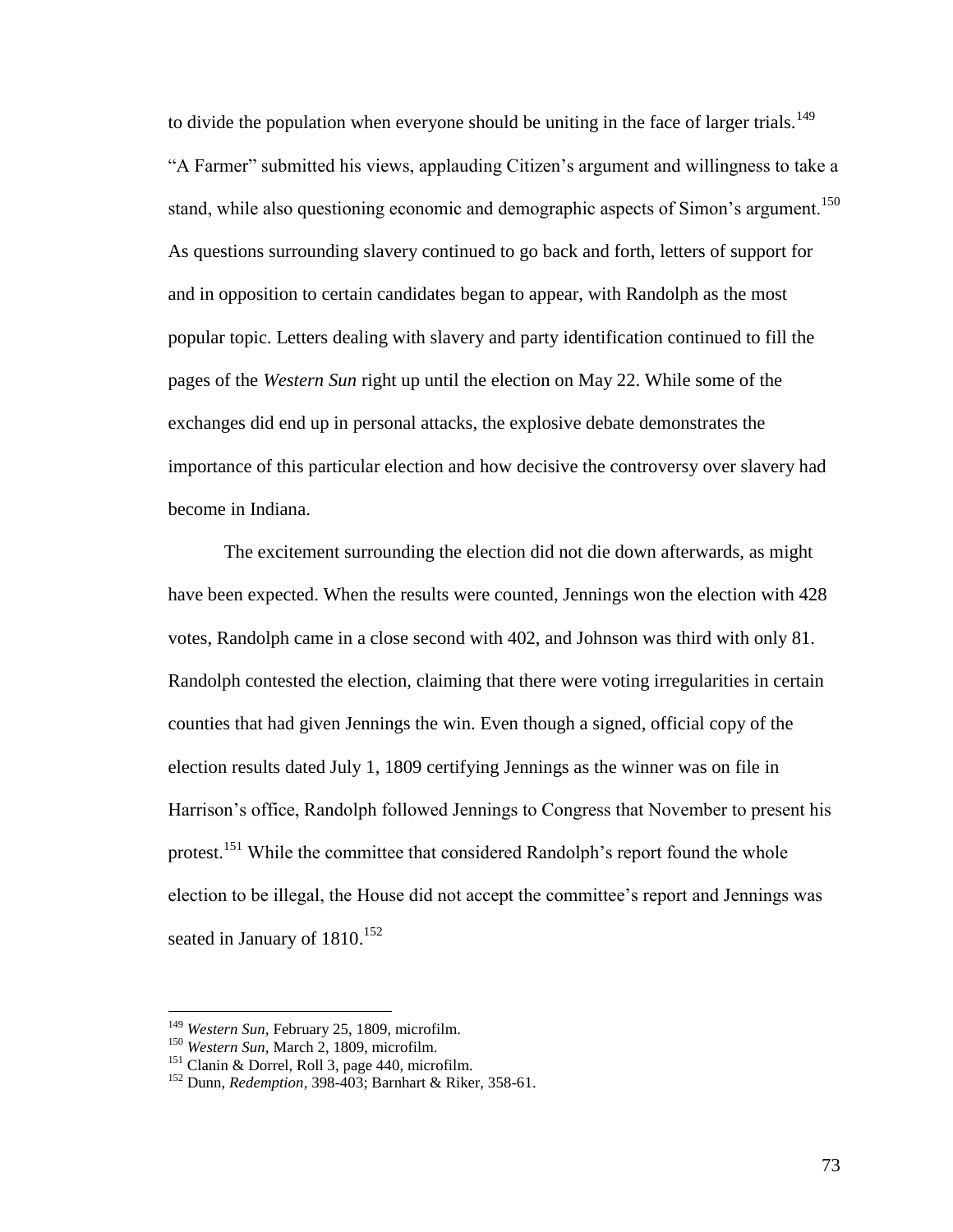However, the House of Representatives did find the election of the new legislative assembly illegal because Harrison had called the election before the reapportionment rules from the division with Illinois were known, so the assembly was short some representatives. Even with all of the excitement surrounding the 1809 election, a new election had to be held. This was done on April 2, 1810 and resulted in the power shift for which the anti-Harrison and antislavery forces had hoped. This assembly convened in November and had more political authority because it had been made the initiator of legislation, rather than Harrison. The assembly repealed the 1803, 1805, and 1807 acts regarding indentured servants and slaves. Even though there would still be questions about slaves in Indiana for another decade, the attempts to circumvent, suspend, or repeal Article 6 were over.

Petitions to Congress regarding the repeal or suspension of Article 6 began less than a decade after the passage of the Northwest Ordinance. The original fear surrounding the article was about slaves already in the territory, but Governor St. Clair eased those fears by interpreting the law to mean that no new slaves could be brought into the territory. It had no bearing on slaves that were already there. Because those fears were eased, something else was the motivating factor behind the multiple petitions and the legal circumvention of Article 6 with the indentured servitude acts. The main argument given was the high demand for labor and the lack of supply. This reasoning was cited by the French in Vincennes long before the Americans took control and in the very first petition sent to Congress in 1796. This problem had been around for a while, and was a valid concern. Whereas the French were content with a village and subsistence farming to offset their trade, Americans had different goals. They wanted to acquire land and have a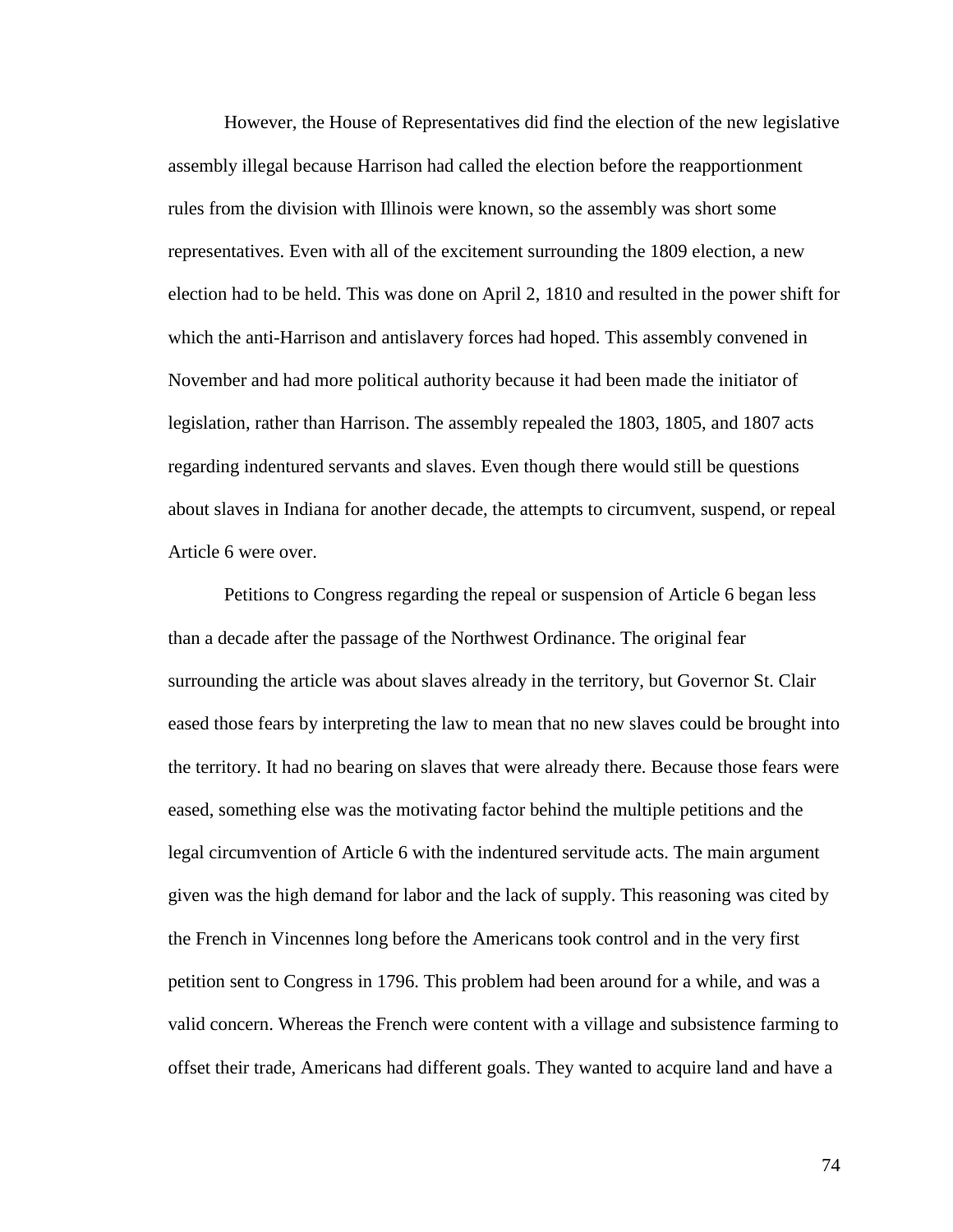successful farm.<sup>153</sup> To do so was hard labor, including felling trees, plowing fresh ground, and building shelter. For many farmers, the large demand for labor translated into large families.<sup>154</sup> Since most settlers shared this goal of being an independent farmer, labor for hire on larger farms, such as Governor Harrison's, or for public projects, such as road improvements, was difficult. In 1807, the territorial government passed a law requiring every male between the ages of twenty-one and fifty-five to serve twelve days a year, if they had lived in the township for thirty days, building and repairing roads if it was needed.<sup>155</sup> Slavery or indentured servitude was one solution to the labor shortage.

This approach seemed logical to many leaders in power. Their cultural heritage was one reason many supported the move. The population of the Indiana Territory grew substantially after the passage of the Northwest Ordinance. In 1800, the census recorded over 1,500 inhabitants in Vincennes and the surrounding area. Only twenty-four were recorded as slaves. In 1800, the total white population of the Indiana Territory was 5,641.<sup>156</sup> Once Vincennes became the capital city in 1800, the population continued to increase at an even faster rate. In the 1810 census, the population of Indiana had reached to  $24,520$ .<sup>157</sup> This growth is even more astonishing when one considers that the 1800 census included the areas of Indiana, Illinois, Michigan and Wisconsin. By 1810, the boundaries of the Indiana Territory were very similar to the present-day borders. These statistics easily counter the argument concerning the territory's population expansion. Many of the early petitions complained that the increase in population was too slow and

<sup>&</sup>lt;sup>153</sup> Burns, 441; Cayton, 182.

 $154$  Cayton, 185.

<sup>&</sup>lt;sup>155</sup> Barnhart & Riker, 363.

<sup>156</sup> Barnhart & Riker, 318-20.

<sup>157</sup> Barnhart & Riker, 361.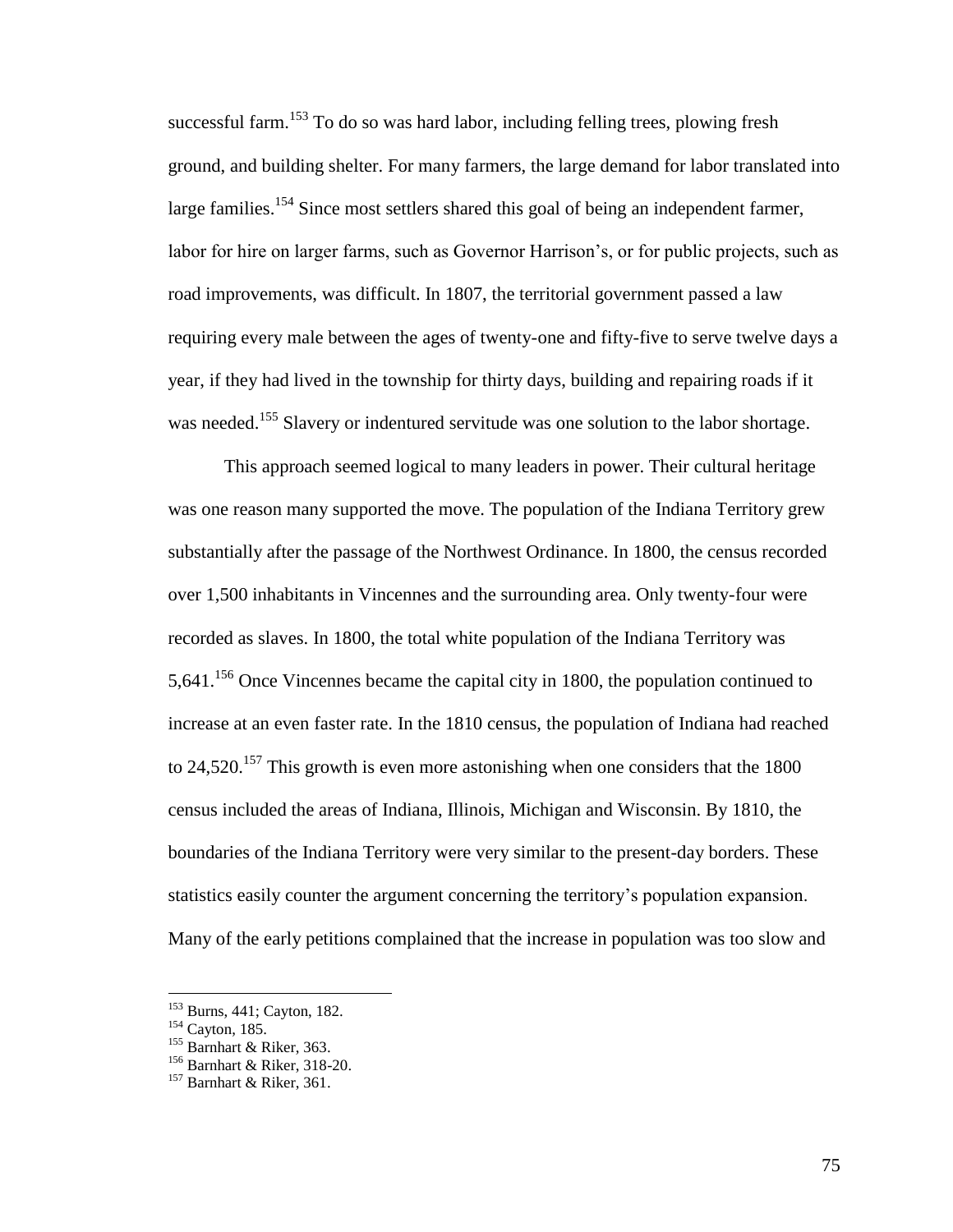that plenty of wealthy migrants were moving further west because they could not bring their slaves. While some may have passed Indiana to settle elsewhere, the territory did not have any serious difficulty increasing its population.

Although the increase in population was partly from large families (children made up the largest portion of the population), the patterns of migration are important to notice. The Ohio River played a crucial role in the development of Indiana. Waterways had always served as an important mode of transportation and trade, and migration into the territory was no different. The Ohio River served as the main entry point for Upland Southerners, who were some of the region's earliest and most numerous settlers. Migrants from the North did not move into the Midwest in large numbers until the midnineteenth century, but by then Southern heritage had left its mark. In 1850, only eight percent of Indiana's population was born in a northern state, sixty-seven percent were born in the Old Northwest, and eighteen percent were born in the South.<sup>158</sup> According to Etcheson, "this obscures somewhat the actual Southern presence, for those Midwesterners counted as born in their respective states were often the children and grandchildren of Southern immigrants."<sup>159</sup>

Settlers from the South, especially gentry like Governor Harrison, were accustomed to having slaves as part of life. Harrison lived life and practiced politics as he would have in Virginia, even bringing a slave along with him when he first arrived in Indiana in 1801.<sup>160</sup> Having grown up in Virginia, slavery constitued a demonstration of power and social standing, an idea that Harrison brought with him to Indiana, where he

 $158$  Etcheson, 1-4.

 $159$  Etcheson, 3.

<sup>&</sup>lt;sup>160</sup> Hammond, 99.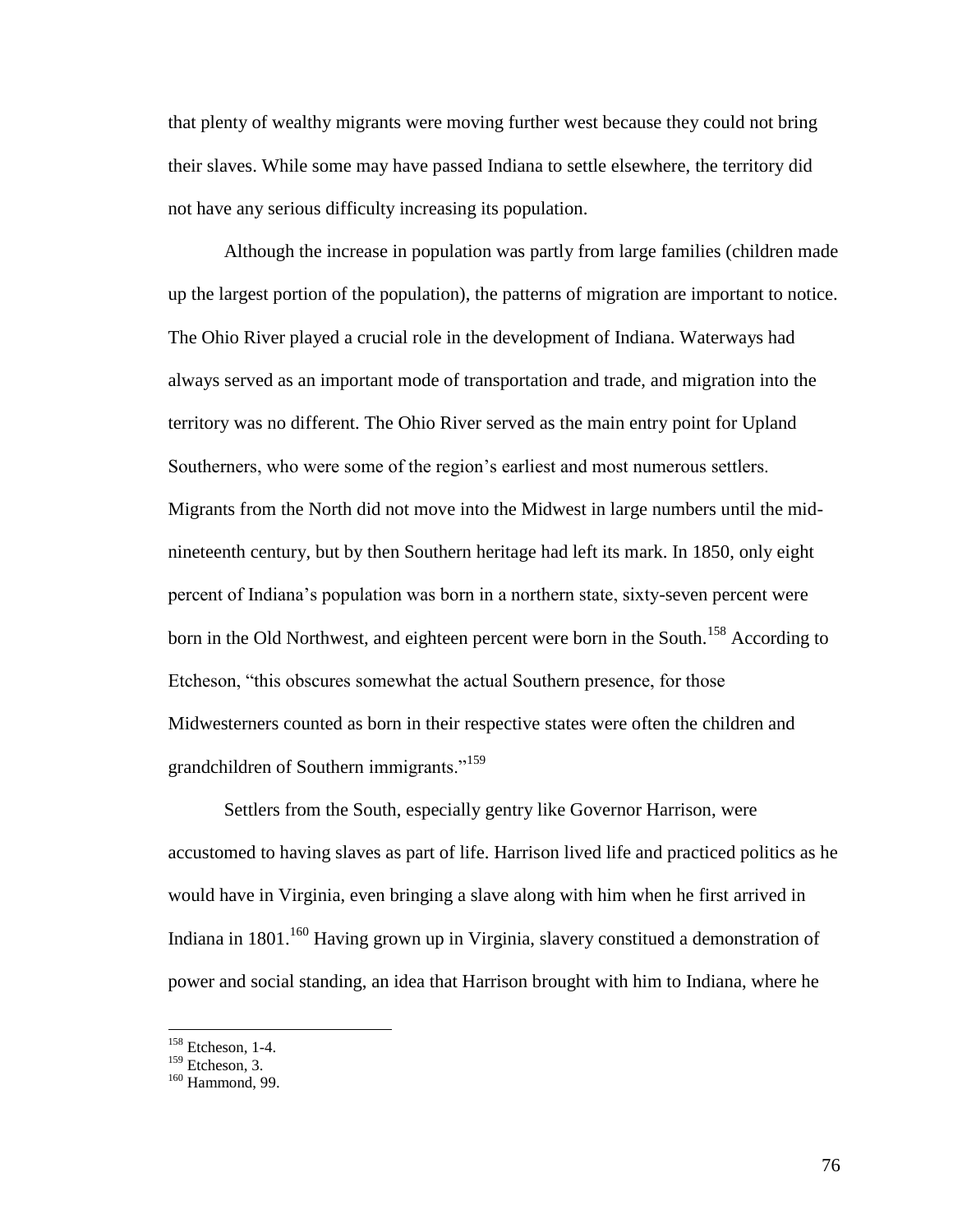was to demonstrate his own power.<sup>161</sup> This culture of acceptance and expectation could explain why the issue of repealing or suspending Article 6 remained an issue even though items like the indentured servitude acts enabled ways to circumvent the law. This is not to say that Harrison and his friends intended to replicate Virginia's slave system, only that the cultural acceptance of it was prevalent. However, migration from the South was a double-edged sword. Even though it brought men and families into the territory that approved of slavery, it also brought many who did not approve of slaves. The establishment of slavery was a point of contention for many Southerners. Ownership of slaves created an economic advantage that many poorer farmers resented and many openly admitted to leaving the South so that they could once again compete economically. $162$ 

Even though the South was the leading source for the influences on slavery, the slave society of the Upper South did not simply transplant into Indiana. Slaves and indentured servants were treated virtually the same and were both bought and sold regularly. Often mentioned in wills, slaves had their terms of service regularly transferred between family members.<sup>163</sup> Slaves became integral parts of some families, but any attempt to create a slave society failed miserably. While census data from this time is not complete, the numbers do say something about the development of slavery in Indiana. Before Vincennes came under British control, it was a small settlement with only a few hundred French settlers and less than thirty slaves. By 1800, even though the population had grown to over five thousand in the Indiana Territory, the number of slaves was less

 $161$  Owens, 68.

 $162$  Etcheson, 67-9.

 $163$  Thornbrough, 14-5.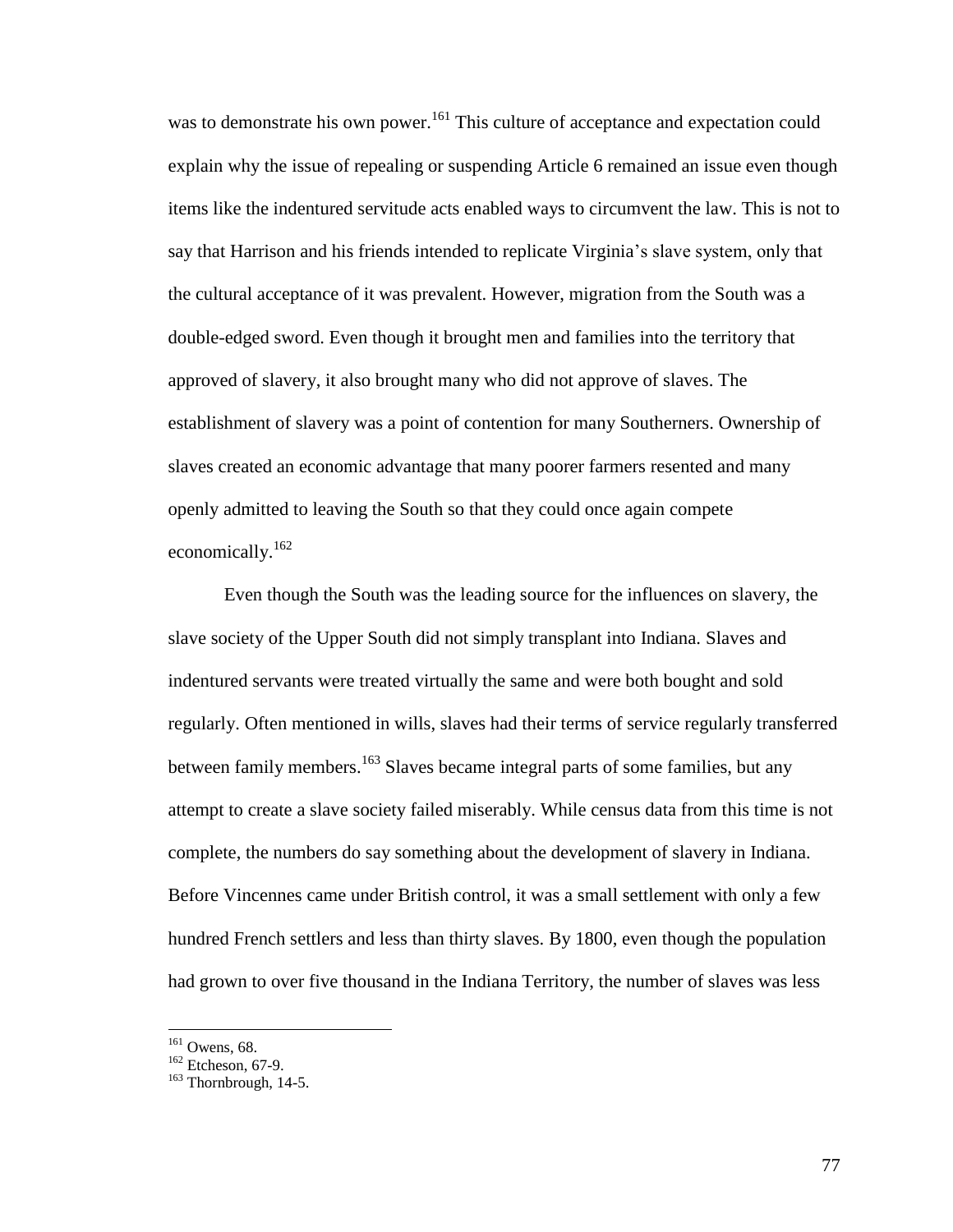than two hundred. The counts are not consistent, but Dunn estimates that the number of black slaves in the Indiana Territory was around 175, while free blacks counted 123, although it is likely that some were held as slaves or indentured servants. These numbers are actually less for the Indiana Territory (which still included Illinois) because previously, Kaskaskia claimed to have over 300 slaves while under French control.<sup>164</sup> By 1810, the number of declared slaves in Indiana grew to 237, half of which were in Knox County. This is not much growth considering the entire population grew to almost 25,000.<sup>165</sup> The number of free blacks was 393, but, again, many were undoubtedly enslaved or indentured servants.<sup>166</sup> During this decade, the total number of blacks in Indiana increased by 211 percent, which is significant, but not as much as the over 400 percent increase in the overall population. Some of these were undoubtedly children, others were slaves brought into the territory and indentured, and others were most likely not recorded as slaves at all. But even if all 630 blacks had been slaves in 1810, Indiana would only be developing a society with slaves.

The limited use of indenturing also demonstrates the limited appeal that slavery had to settlers of Indiana. Governor Harrison and the Indiana legislature had protested repeatedly that people were skipping over the territory and settling further west because it was illegal to hold slaves, so they passed the indentured servitude act to circumvent the law. But the law was not used by hundreds of people. For Knox County, from November 1805 to April 1807, there were forty-six entries into the slave registry. The length of the contracts vary from fourteen years to ninety years, but the average length was between

<sup>164</sup> Dunn, *Redemption*, 296; Cayton 51.

 $^{165}$  Barnhart & Riker, 361.

<sup>&</sup>lt;sup>166</sup> Cayton, 192.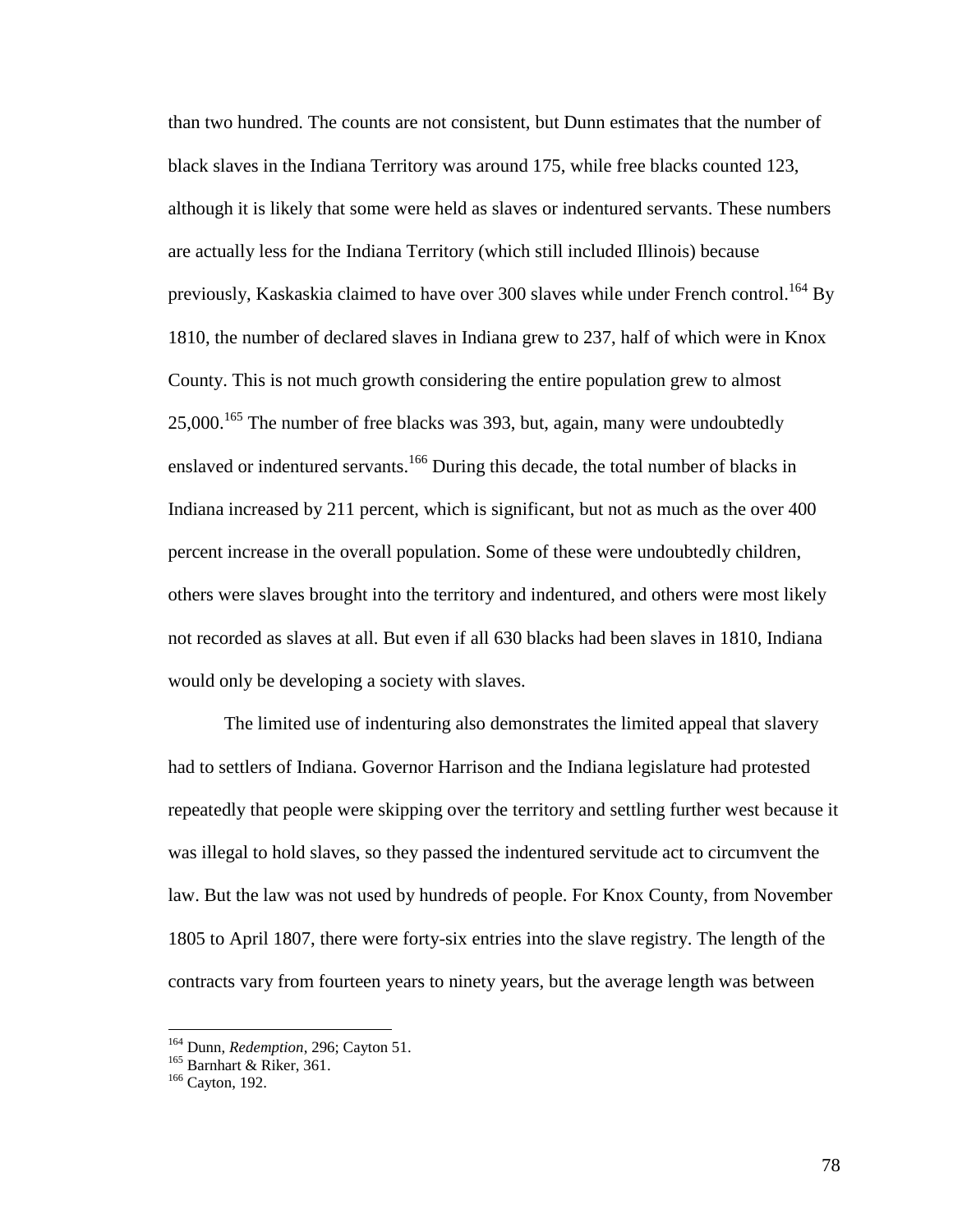twenty and forty years. While there were forty-six entries, there were only twenty-nine different white males initiating these contracts, meaning several of them brought in two or three servants at a time. The registry has the state of origin listed as a part of the contract, which is helpful in identifying where migrants were coming from, but some of the men listed were not new settlers to Vincennes. For example, Elihu Stout moved to Vincennes and started his newspaper, *Indiana Gazette*, in 1804. Yet, on December 11, 1805, he indentured a sixteen-year-old girl named Pheby, with Kentucky listed as the state of origin. There are a few other odd instances where rather than simply the state of origin listed with the entry, the registry states that the resident of Knox County bought the servant from someone in that state and was only transporting them into the territory. Phillip Trawell brought in three different servants on December 28, 1806 from two different states.<sup>167</sup>

These are only the numbers from one county and are only for a two-year period, when the indentured servitude laws spanned close to seven years. However, if the prohibition of slavery was really a key issue in turning away new settlers, then these indentured contracts would be filled by new settlers, anxious to settle in Indiana. The reality is that only twenty-nine people used the indentured servitude contracts as a way to bring slaves into the territory during these two years. For comparison, a census taken in 1807 counted 1,080 heads of families (males over the age of twenty-one) in all of Knox County.<sup>168</sup> Less than three percent of the settlers took advantage of the law to indenture slaves. These numbers also do not show how many of these settlers were already

<sup>167</sup> Slave Registry 1805-1807, Knox County, Indiana Territory, *Wabash Valley Visions and Voices: A Digital Memory Project*. http://visions.indstate.edu/u?/ving,8780.

<sup>&</sup>lt;sup>168</sup> *Census of Indiana Territory for 1807* (Indianapolis: Indiana Historical Society, 1980).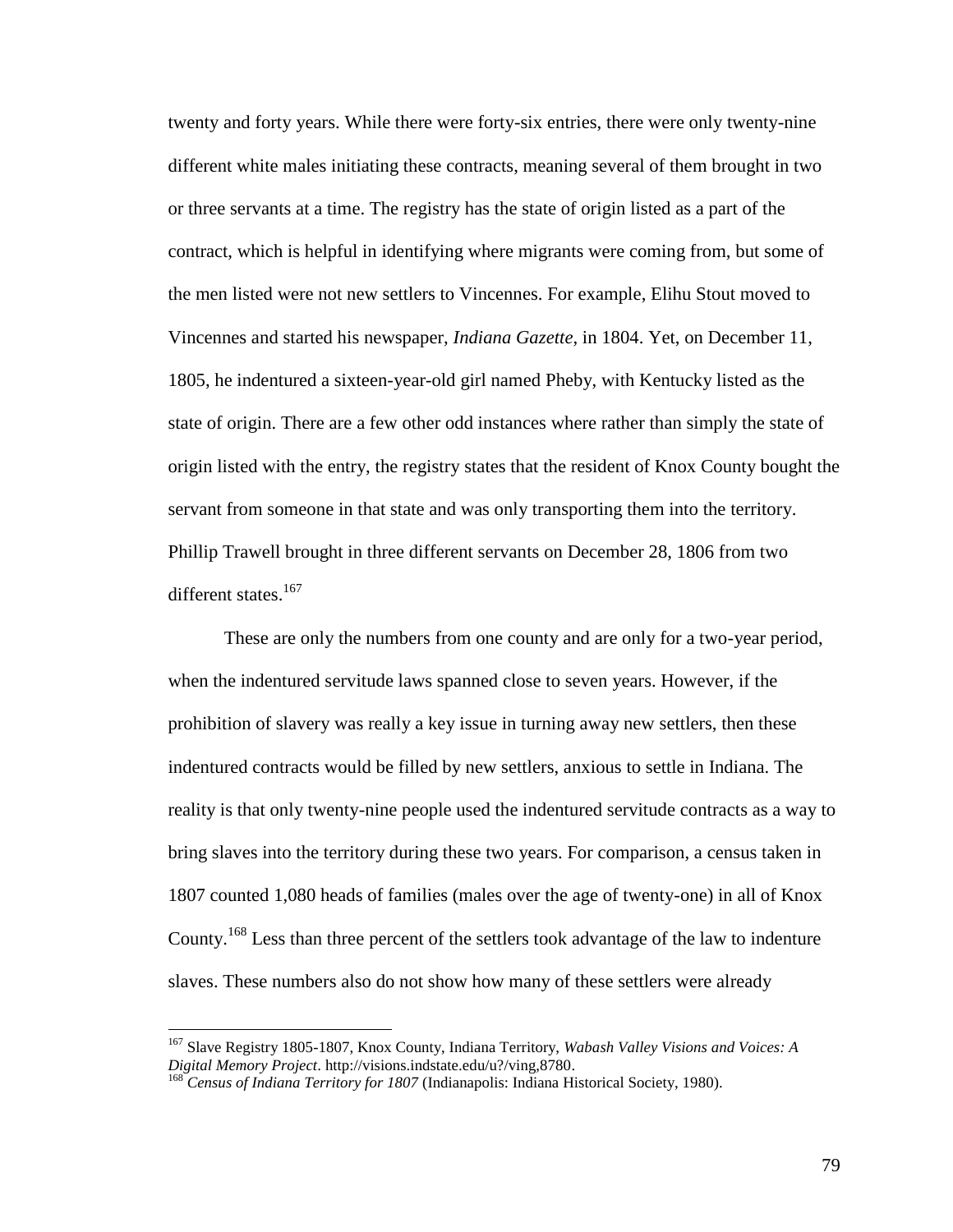residents of the territory. How many more, besides Elihu Stout, were already living in the territory and using the law to acquire new slaves? This registry demonstrates that Indiana, even with circumventing Article 6, was still just a society with slaves. The indentured servitude laws were not overly used, so either settlers illegally held their slaves, or the issue of slavery was not central to those coming into Indiana.

The root of Vincennes's economy was agriculture and farmers who were rich enough to own slaves used them as agricultural labor. But other kinds of economic activity existed in the territory for slaves to help with. Multiple kinds of mills prospered in the territory and spinning cloth was an important part of the economy. Goods were sent down the Mississippi River for sale in New Orleans. It is plausible that slaves participated in some of these ventures. An advertisement in the *Western Sun* for a runway slave from Kentucky mentioned that he was a good miller and might be trying to make a living by using his skills.<sup>169</sup> Unless it was normal for blacks to participate in skilled labor, this runaway would risk a lot by making his skills known. Another runaway advertisement for two slaves from Tennessee cautioned that these slaves most likely had an unauthorized, but signed pass to the salt works. The salt work was in Saline Creek, in the southwestern part of Illinois.<sup>170</sup> Slaves traveling with a pass would have had to be common enough not to arouse suspicion. In addition, there was a flourishing merchant class in Vincennes, many of which were old French families. These merchants would have used slaves as domestic servants or as personal servants who accompanied them on trips, both up and down the Mississippi. Slaves in Indiana were used for so much more

<sup>169</sup> *Western Sun*, January 13, 1816, microfilm.

<sup>170</sup> *Western Sun*, December 10, 1814, microfilm.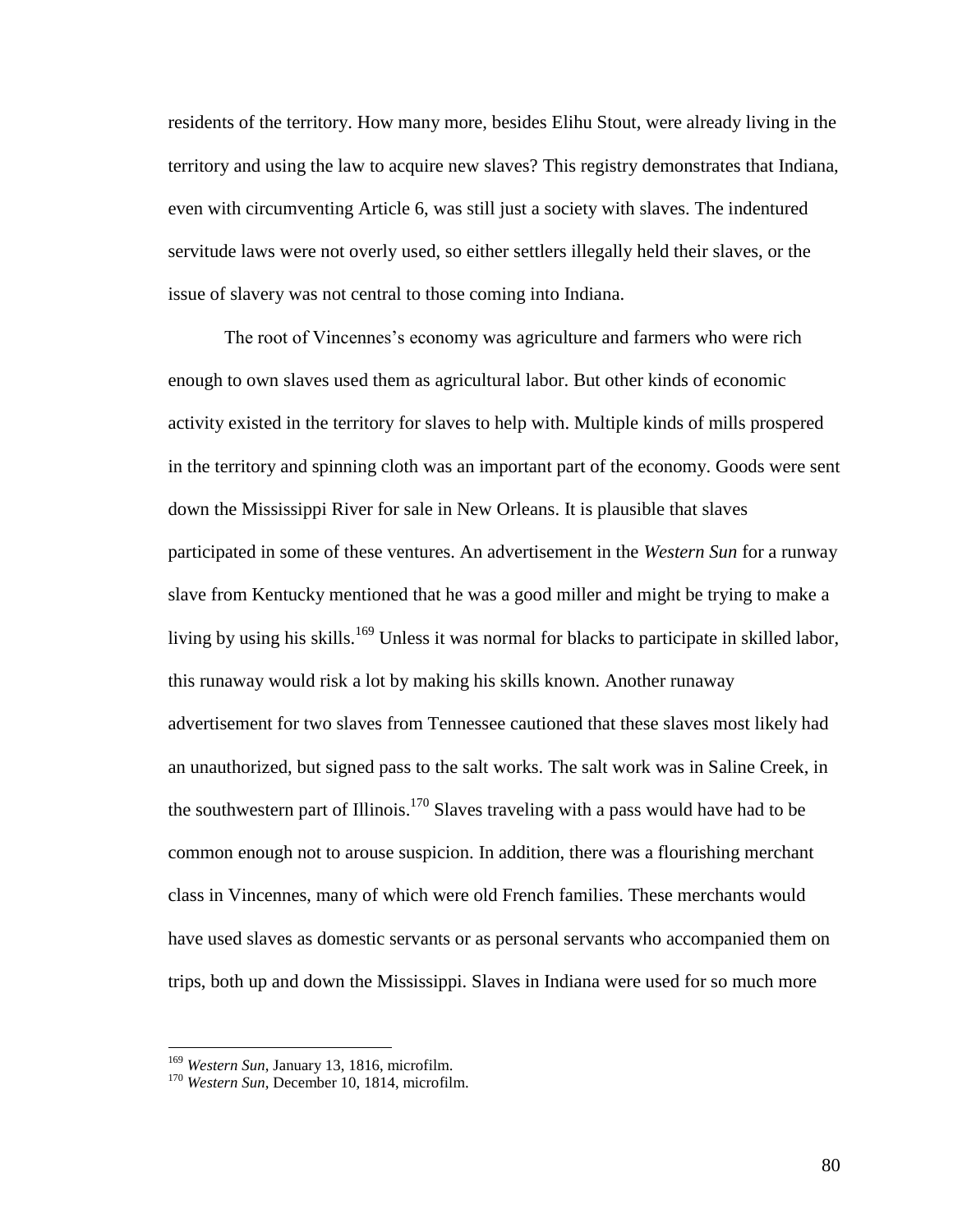than just agricultural work and they were given certain freedoms, like the ability to travel with a pass, that would have been unimaginable in tightly restricted slave society

Eventually, slavery became an issue larger than itself. Early petitions cited developmental needs and labor shortages, but as evidenced by the 1809 election, slavery became about the kind of society that would develop in Indiana. There were two ideas for which slavery became a litmus test. The first was the kind of government that would take hold. In 1809, Citizen of Vincennes made a blanket statement that all proslavery supporters were Federalists. While Slim Simon attempted to point out that many of the early Republicans, such as Jefferson, supported slavery, the Citizen's connection resonated with many early Indiana settlers. As mentioned, Harrison governed the Indiana Territory as a Virginia politician would, through connections with other elites.<sup>171</sup> The Northwest Ordinance, as described by Onuf, created the territory to be more like a colony than state, which meant giving power to the government and executive instead of the people. This managed well for the first few years, but a rift occurred between Harrison and his Vincennes group and others in the territory as he made decisions or initiated laws that were unpopular, such as the move to the second grade of government and the 1803 and 1805 indentured servitude laws. Many grew to see Harrison as an anti-republican executive, unwilling to listen to the people. Since slavery was easily associated with Harrison, it also became associated with a lack of democratic participation and antirepublican sentiment. While slavery was not actually associated with the Federalist party politics, it was the perceived connection that was important. The debate about slavery

 $\overline{a}$ 

 $171$  Owens, 68.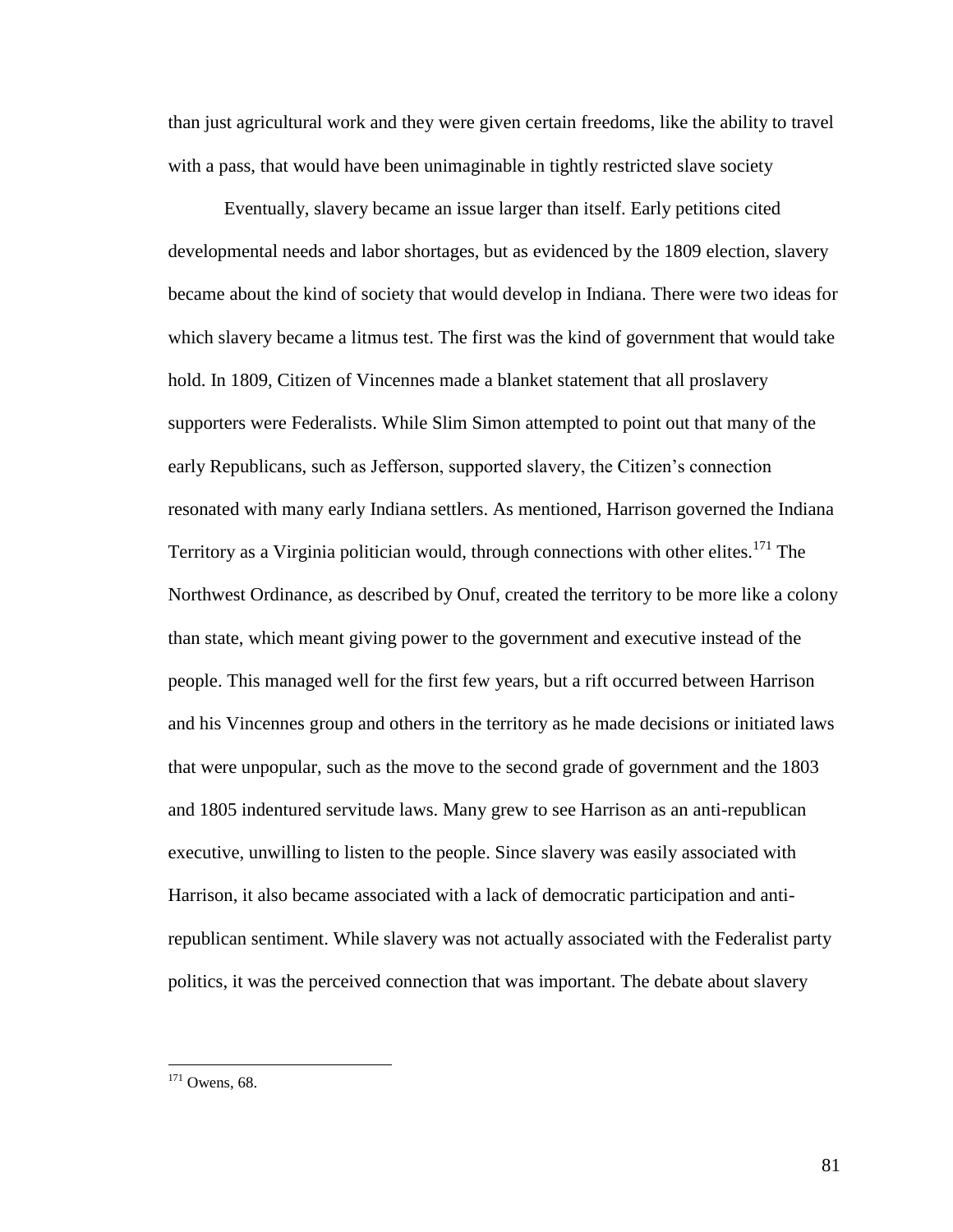ceased to be about the introduction of a slave system into Indiana and grew to be about the future of Indiana.

The idea of an aristocratic society became associated with the support of slavery as well. This fear of an anti-democratic society became associated with slavery in much the same way proslavery advocates were labeled as Federalists. Many of the migrants from the South were yeomen farmers who brought with them a fear of an established gentility.<sup>172</sup> Many tried to escape the lack of economic competition and immobile social classes of the South by migrating to Indiana; they saw the same kind of system taking shape in Harrison and his elite Vincennes friends. Jennings used this fear successfully in the 1809 campaign, constantly calling Harrison's group the "Virginia Aristocrats."<sup>173</sup> For those who came to Indiana to establish themselves as farmers and sought the equality centered society of the frontier, Harrison and the establishment of slavery were a threat. In the middle of the debate between Simon and Citizen in the *Western Sun*, A Farmer chimes in and offers corrections and insights to both sides of the argument. For Citizen, A Farmer stated that it is incorrect to generalize a person's political affiliation based on his support for slavery. However, one can make judgments about the social system he prefers, stating that "a friend to slavery must not only be an aristocrat in his heart, but one of the worst kind."<sup>174</sup> Poorer farmers feared the concentration of power and the political and economic oppression that an aristocracy would impose on the region.<sup>175</sup> Slavery represented the exact opposite of the social system that many Indiana residents desired.

 $172$  Etcheson, 36

<sup>173</sup> Mills, 102.

<sup>174</sup> *Western Sun*, March 2, 1809, microfilm.

<sup>&</sup>lt;sup>175</sup> Etcheson, 67-70.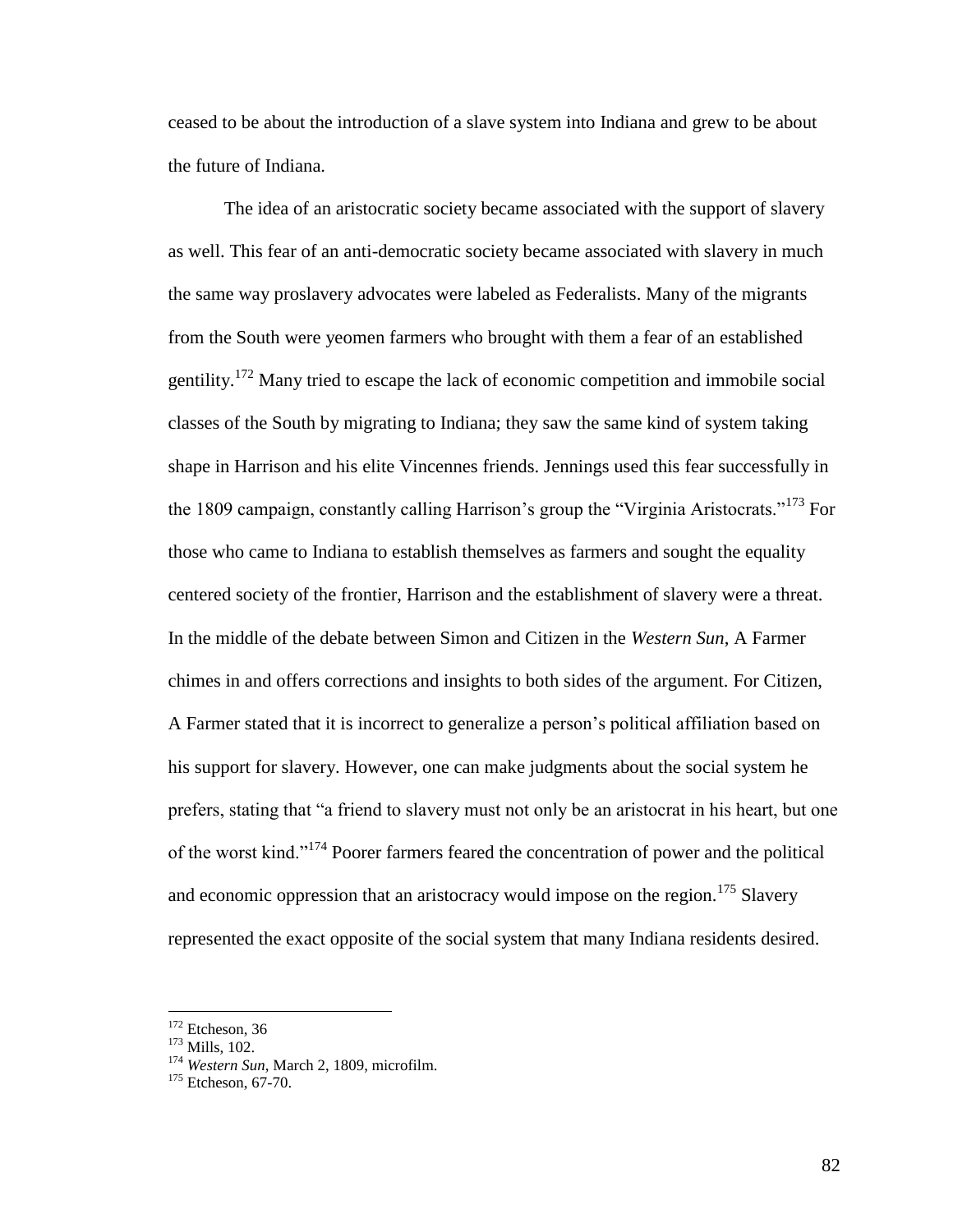In the debate that exploded onto the public scene in 1809, geographic differences exacerbated the problem. Vincennes, and more broadly Knox County, became the center of the pro-slavery faction. The most eastern counties were the center of the antislavery faction, where Jennings found political support. Not only were these counties populated by a different demographic, but distance contributed significantly to the conflict. The distance between the two centers would have been difficult to transverse, which is why settlers sent requests for better roads to Congress. The request by Dearborn County in 1805 to become a part of Ohio was indicative of a deeper set of differences between the two sides of the territory. Even though slavery did not create the spatial distance between east and west Indiana, it emphasized it and made the distance such an important issue that the capital was moved in 1813.

Indiana created a unique society with slaves that did not occur anywhere else in the United States. Not nearly as forgiving as the French style of slavery that developed earlier in the same area, it adopted some of the cultural ideas of Virginia slave society. The legal introduction of indentured servitude was through the adoption of Virginia law. Slaves and indentured servants were bought and sold regularly and whipping was written into the law as a suitable punishment. However, the slavery that developed in Indiana never came close to replicating the Virginia slave society. The physical number of slaves in the territory was too low to create an economy that was dependent on slaves. In reality, slavery in Indiana most resembled the colonial Upper South before it evolved into a slave society. Slaves were not a large portion of the population, but their labor was vital to the economy because of a labor shortage. Slaves worked along side whites and had enough freedom to create their own economy. While Indiana was defining slavery a century after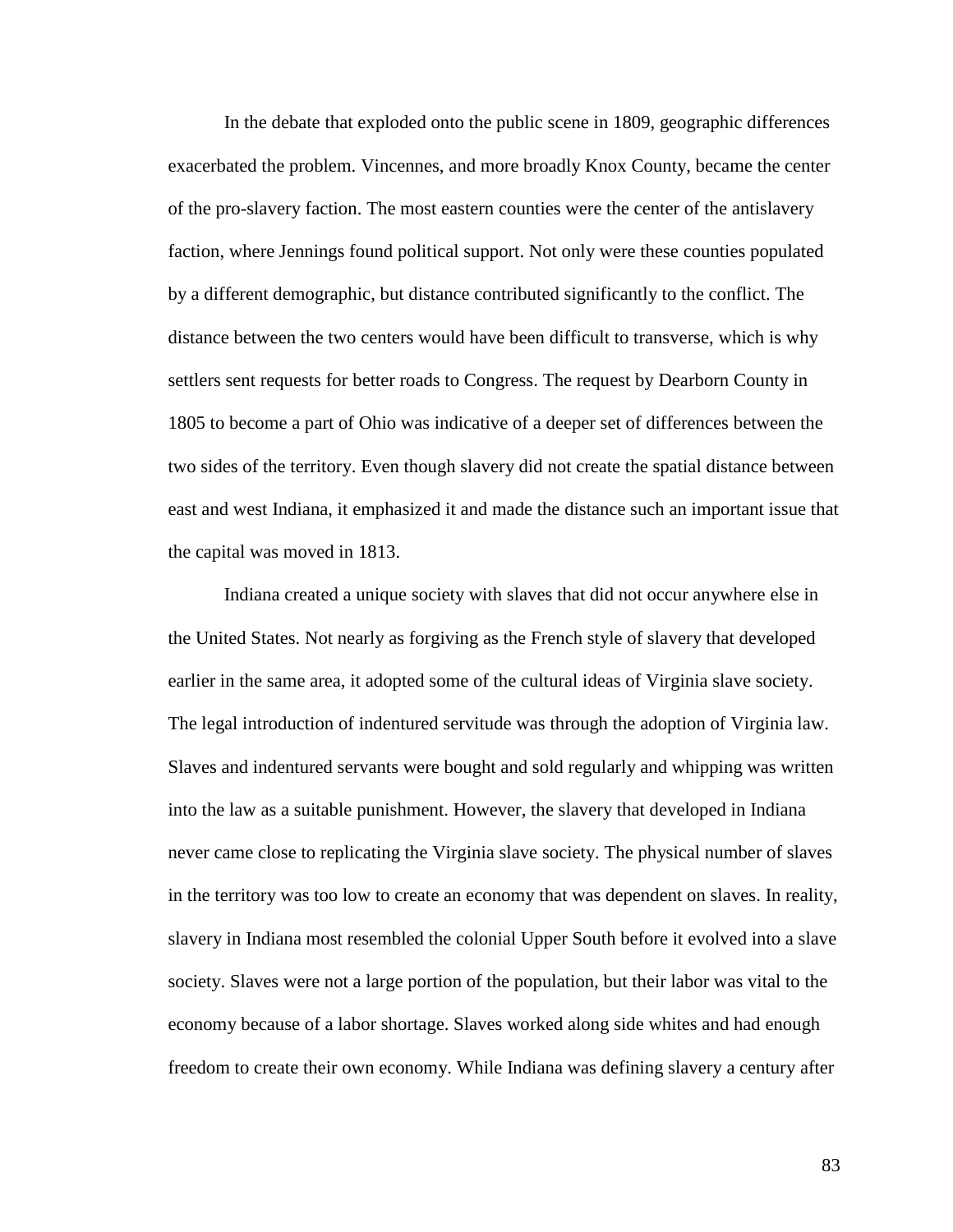this Virginian society with slaves had evolved into a slave society, these same ideas persisted. Even though the system of slavery that Indiana developed was more like the old colonial society with slaves, the use of slavery in politics was a part of a growing national phenomenon. As the Revolution challenged slavery for the first time, it forced slavery into the political sphere, where it became about other political ideas and not just about the institution of slavery. Just as in the 1809 debate where slavery was equated with aristocratic, antidemocratic ideals, the Federalists used the idea to attack the Republican Virginian dynasty and the British even used it during the War of 1812 to limit support for the United States.<sup>176</sup> In legal definitions and in practice, Indiana was a society with slaves more comparable to colonial Virginia than the contemporary slave societies, but in ideological usage of the institution, Indiana adopted common usage of slavery as a politically charged debate topic.

There are multiple reasons why a slave society never developed in Indiana, and the economy is one of the main ones. While the ownership of slaves could be helpful in the goal of obtaining land and being an independent farmer, there were multiple barriers that kept slavery from spreading. The biggest one was cost. Barnhart characterizes Indiana as a "poor man's home," where one could get enough credit to buy some land and try to make a living to pay the debt back.<sup>177</sup> Like the French before, slaves continued to be an expensive commodity. Poor farmers who could barely afford to buy land could not afford slaves in the first place. The development of multiple small farms also kept development of slavery to a minimum. Indiana had traditionally been a source for

<sup>&</sup>lt;sup>176</sup> Mason, 75, 87.

 $177$  Barnhart, 167.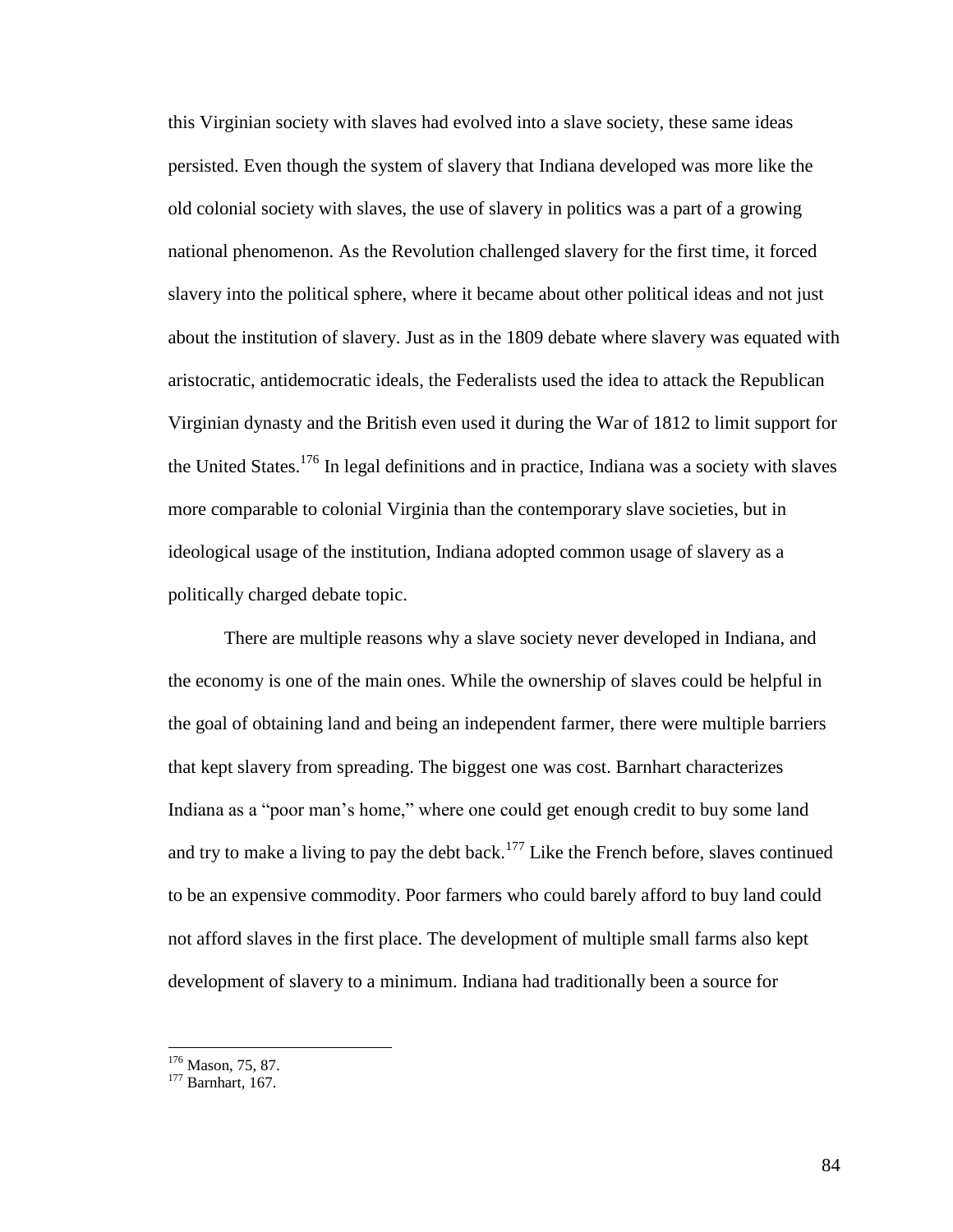tobacco, but the amount of crops grown on smaller farms did not warrant the need for slaves. Even though the labor need was present, the economy that dominated Indiana did not suit the development of a slave society.

The desires of the population was another reason slavery did not succeed. Hammond argues that the important decisions about slavery were not made by the federal government, but by the local government and its citizens.<sup>178</sup> This argument holds true for Indiana. If Southern migration had only come from wealthy, planter families, then the adoption of slavery might have occurred. While Article 6 was not enforced and did not keep slavery out of the territory, it did help filter who settled there. Even though slavery still existed, the legality of it was questionable and kept some settlers out who might have settled there otherwise. The reverse is also true for many yeomen Southerners, who came to the territory to get away from slavery and the plantation society. While Congress never acted on any of the petitions, the continued practice of sending them meant the proslavery faction had hope that one day Congress would relent. It took a local action of electing Jonathan Jennings for the proslavery contingent to realize that the future of slavery was limited.

Another large factor was that the creation of a slavery system was not the only challenge facing the young territory and it certainly was not the most important. The main motivation behind allowing slavery in Indiana was to develop the territory both economically and demographically. Allowing slaves would entice rich slaveholders to settle in Indiana and would help with all of the manual labor required to develop an infrastructure. However, this desire to develop and expand the territory also motivated

 $\overline{a}$ 

 $178$  Hammond, 121.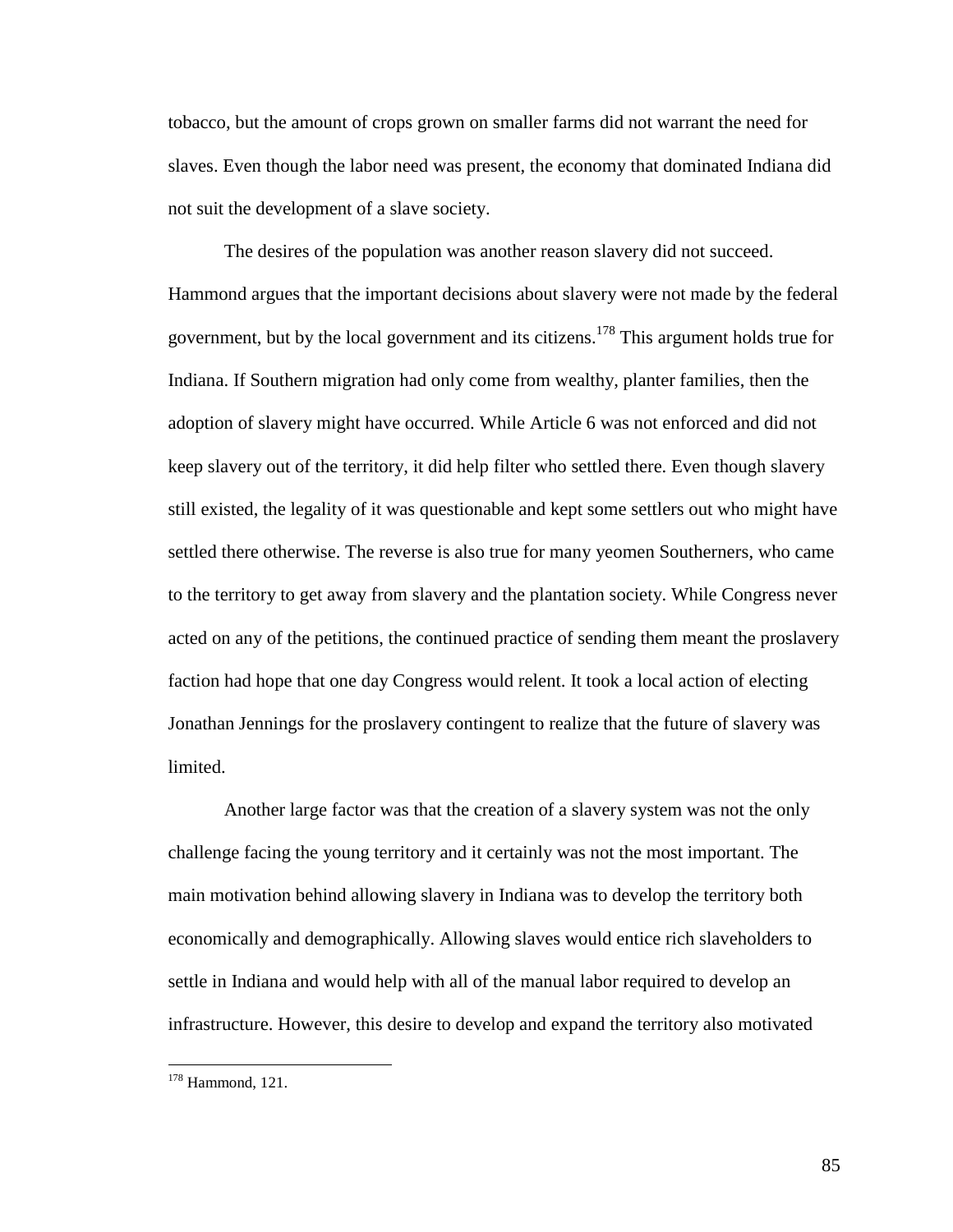many other political deals. Harrison's numerous treaties with the Indians is one of his biggest legacies in Indiana. The copies of the slave petitions are included in Harrison's papers, but they are only there as official copies that he signed and sent to Washington. The majority of his papers are about making land deals with the Indians, and they are not just the official treaties. Harrison wrote numerous letters to President Jefferson and people in the War Department as he attempted to buy from or trade with the Indians for land rights. Dealing with the Indians was a longer and more important issue than the debate over slavery. From managing trade, dealing with murders, and attempting to acquire land, Harrison was handling a variety of issues, and ultimately managed a war. <sup>179</sup> The Indians were one of his foci during his entire time as governor.

In addition, Harrison was in charge of a plethora of other problems. He was responsible for making sure the salt works in the territory functioned and ran well.<sup>180</sup> When the United States acquired the colony of Louisiana, Harrison had the task of overseeing the northern section of the territory and the new Louisiana government, after it was formed.<sup>181</sup> All of the additional items included in the petitions to Congress were also of great importance. While the residents later claimed the Harrison had too much power, the concentration of power in the hands of the governor meant that Harrison had to oversee and approve almost every decision. In a new territory, taxes had to be created and collected, a process for selling land had to be formalized, an infrastructure needed to be built and maintained, laws had to be written and enforcement personnel appointed, just

<sup>&</sup>lt;sup>179</sup> Clanin & Dorrel, 1801-1812, microfilm.

<sup>180</sup> Clanin & Dorrel, 1800, microfilm; Burns, 448.

<sup>&</sup>lt;sup>181</sup> Clanin & Dorrel, 1804, microfilm, Burns, 453.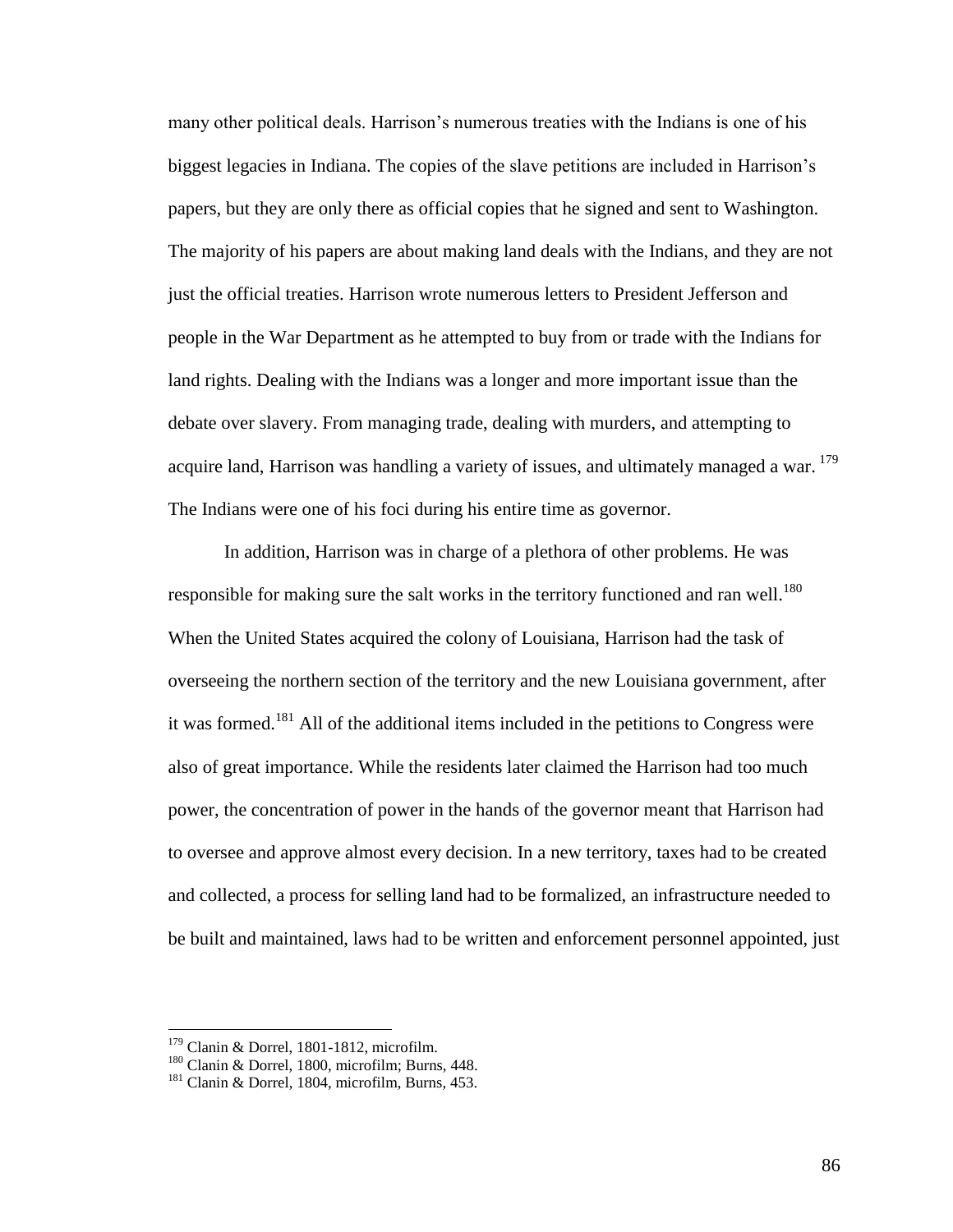to name a few of his obligations.<sup>182</sup> While slavery became a controversial political issue in 1809, the proslavery efforts did not pursue the introduction of slavery as the main objective in the territory. Although the issue of slavery persisted, proslavery forces essentially gave up in the face of opposition because other issues were more important.

Even though there were other larger issues that demanded attention, it is important to note that the proslavery faction did not make slavery one of the most important issues. The group continually pushed for slavery during the 1800s, but they eventually gave up, with relatively little fight. Harrison, as leader of the proslavery faction, has been heavily scrutinized for his involvement and some historians have taken Harrison's family history as a Virginian aristocrat to mean that he demanded Indiana become like Virginia, but that was not the case. Other elements of Harrison's life prove otherwise. While away in Richmond studying medicine in 1790, Harrison "allegedly joined a Quaker abolitionist society that promoted gradual emancipation."<sup>183</sup> Even if that was not true, Harrison only spent his childhood in Virginia, living the rest of his life on the frontier, exposed to other ideas and forms of society. After he fought in the War of 1812, he left Indiana and settled in free Ohio, eventually becoming an antislavery candidate for Congress. He could have settled in Kentucky, where he had family ties and even owned some land. Instead, he chose to settle in Ohio, where he would have to emancipate his slaves.<sup>184</sup> While the proslavery faction believed that slavery would be beneficial to the Indiana Territory, it was not about replicating Virginian society or

<sup>&</sup>lt;sup>182</sup> Clanin & Dorrel, 1799-1801, microfilm; Hammond, 101.

 $183$  Owens, 14.

<sup>184</sup> Hammond, 100.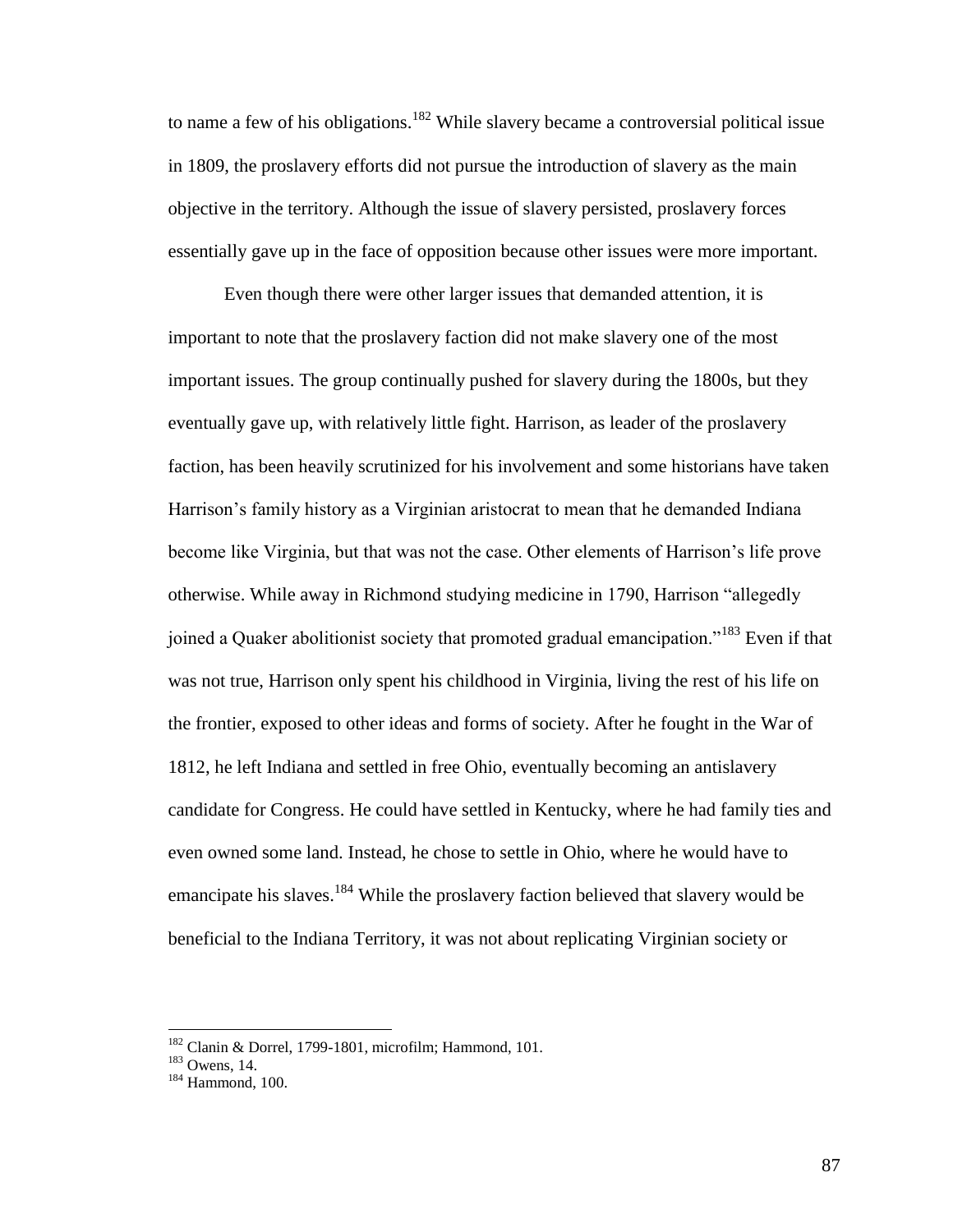plantation economics in Indiana. This loose attachment to the institution of slavery made the debate a much easier win for antislavery forces.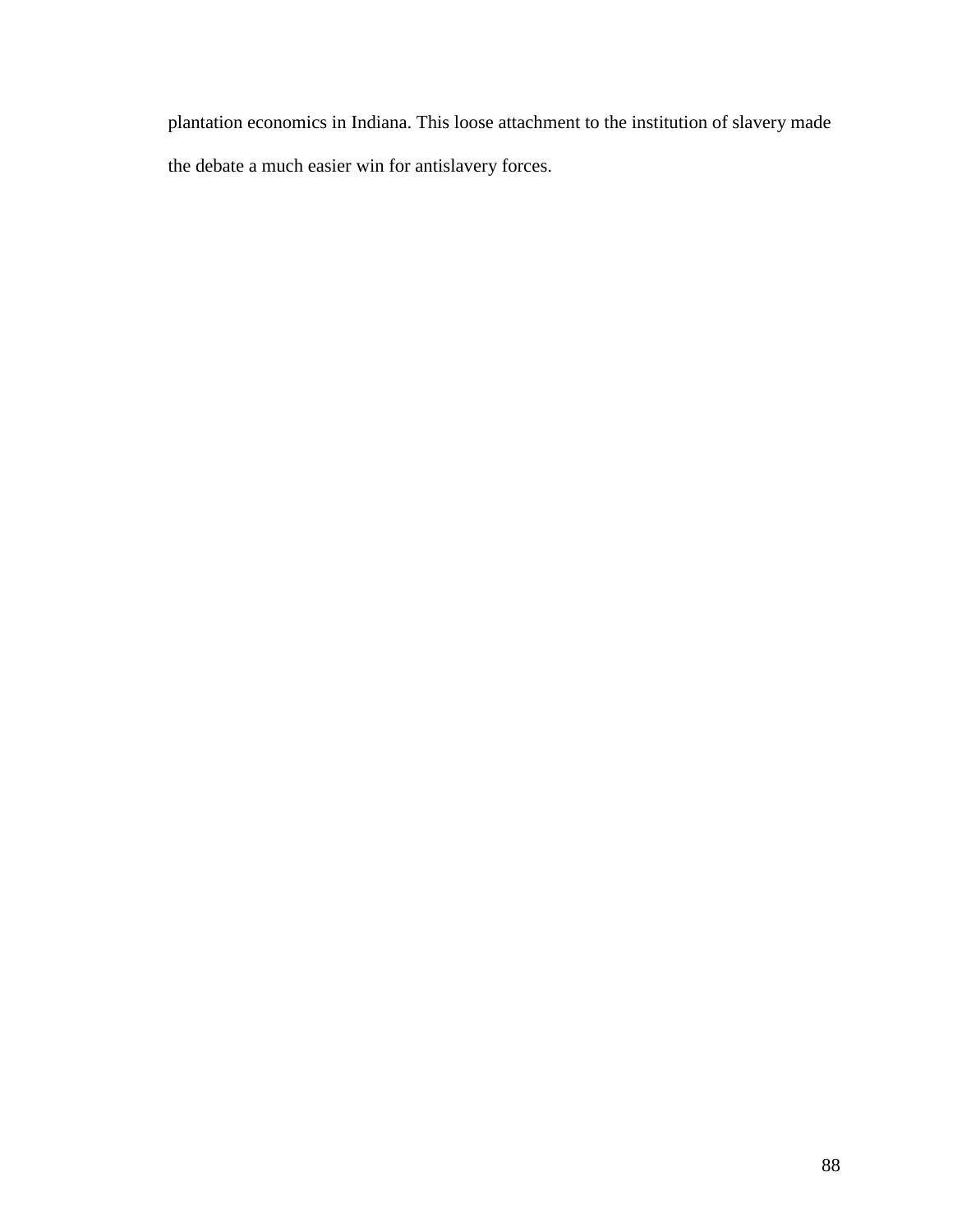## **Chapter Four**

## **The End of Slavery in Indiana: The 1816 Constitution and** *Polly v. Lasselle*

After the repeal of the indentured servitude act in 1810, slavery as a political debate disappeared. Other issues, mainly conflicts with the Indians, occupied the minds of Indiana residents. Certain politicians continued to address their personal views on slavery, such as when Governor Posey, who President Madison appointed governor in 1813, confronted concerns that he was from a slave state, explaining that he was against slavery and would not try to impose it on the territory.<sup>185</sup> Thornbrough establishes that migrants who sought to bring in slaves found other ways to circumvent the law, such as "emancipating" the slave before having him or her sign a service contract. Little distinction was made between slaves held before 1787, and those held under indentured servitude contracts, although each group was held under different legal reasoning. Both groups continued to be bought, sold, and traded, as well as referenced in wills.<sup>186</sup> While slavery was still a part of life for many Indiana settlers, it was not a source of political contention.

The issue of slavery only appeared politically again as Indiana was preparing for statehood. Even before Congress had given its permission to vote on the matter, letters appeared in the *Western Sun*, requesting that slavery be prohibited in the state

<sup>&</sup>lt;sup>185</sup> Barnhart & Riker, 417.

<sup>&</sup>lt;sup>186</sup> Thornbrough, 13-16.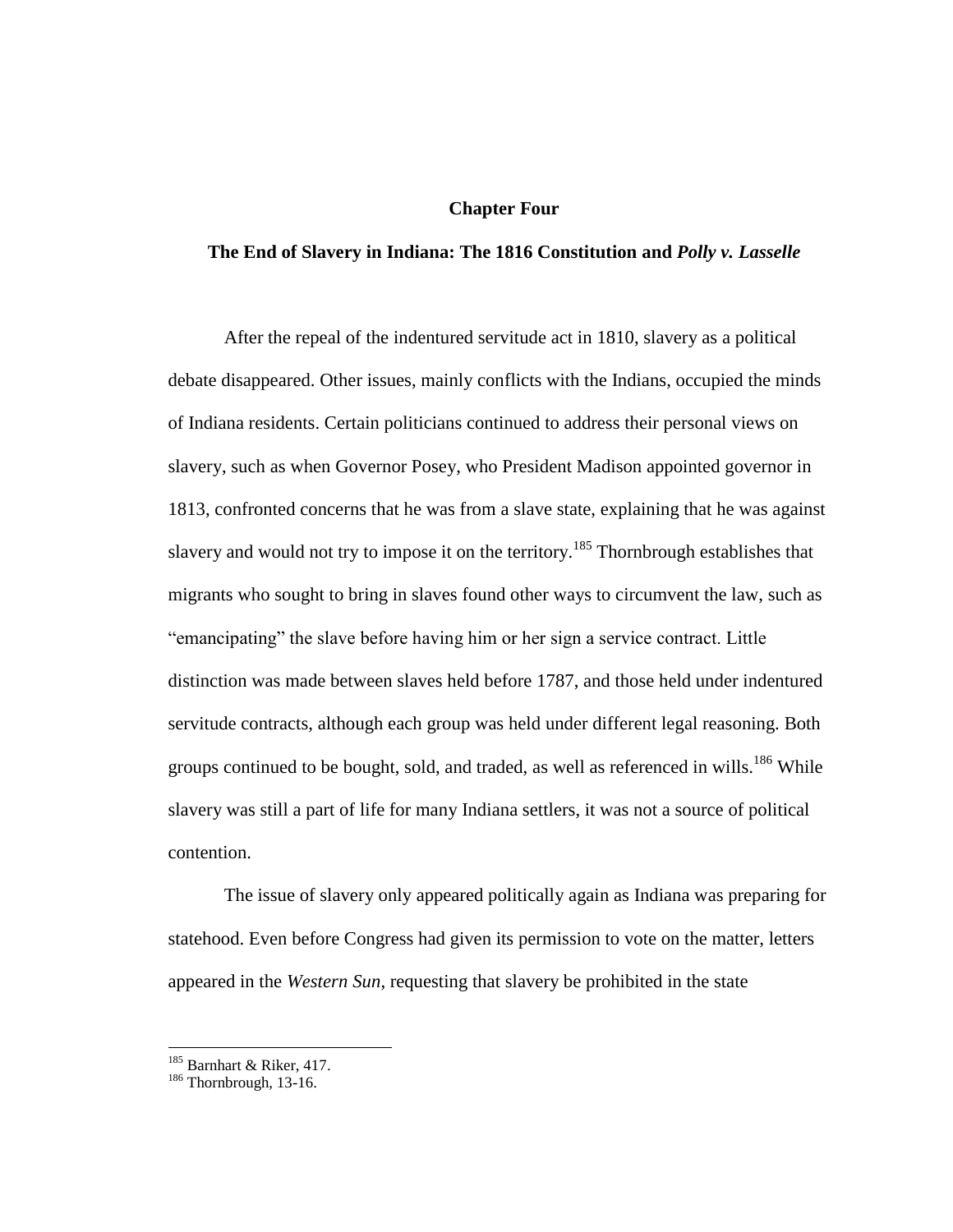constitution.<sup>187</sup> Those outside of Indiana also felt compelled to make their ideas known. Alexander Mitchell wrote and distributed a small book or pamphlet, written anonymously as Citizen of Ohio, that explained the arguments, political, economic, and religious, against the adoption of slavery.<sup>188</sup> The results of the convention were a victory for antislavery efforts. Largely borrowed from the Ohio Constitution, section 7 of Article 11 of Indiana's 1816 Constitution outlawed slavery or involuntary servitude in Indiana, except in the case of punishment, in which case there should be a trial and conviction. The section also addressed indentured servants, stating that any contract made after this date or in another state would not be recognized in Indiana. In addition, the convention guaranteed that this section could not be changed. As a built-in revision measure, Article 7 required that a vote every twelve years would determine if a new constitution or revisions were needed. But the article included the exception that no vote should ever be taken to alter the status of slavery in the Constitution. <sup>189</sup>

With the passage of the Constitution and Indiana's journey into statehood in 1816, the introduction of any more slaves in the state was permanently fixed and rejected. Slavery was never again a source of political debate. However, the adoption of Article 11 in the Constitution did not change the prior existence of slavery and indentured servitude in the state and nothing specific was said on that point. In addition, fugitive slave laws were still in effect. A look at the *Western Sun* from 1816 to 1820 demonstrates the continuing presence of slavery. There are advertisements for runaways, many of which were from out of state, such as Kentucky and Tennessee, but there were some from in

<sup>187</sup> *Western Sun,* February 3 1816, March 2, 1816, microfilm.

<sup>&</sup>lt;sup>188</sup> Citizen of Ohio, *An Address to the Inhabitants of Indiana Territory on the Subject of Slavery (Hamilton,* OH: printed at the Philanthropist office, 1816) at Indiana Historical Society, Indianapolis, IN.

<sup>&</sup>lt;sup>189</sup> Barnhart & Riker, 455, 457-8.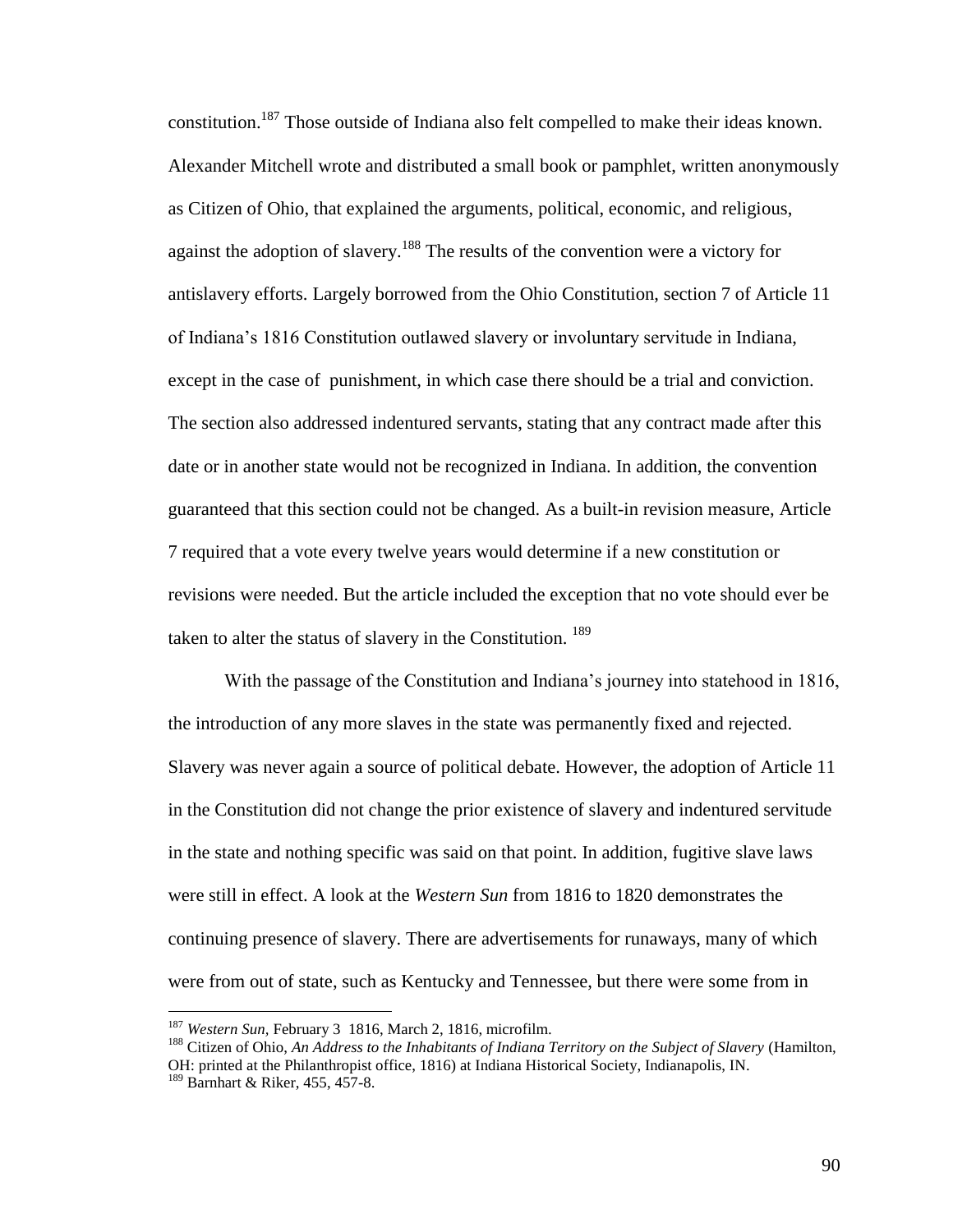state. There are also advertisements from in state for the sale of servants indentured under the 1805 law, or advertisements that do not make a distinction between slave and indentured servant.<sup>190</sup> Slavery was still a part of everyday life, especially for those in Vincennes. Slaveholders continued to cling to their private property rights and the idea that any law regarding the abolition of slavery could not be applied *ex post facto*  prevailed.

This interpretation all changed in 1820, when the Indiana Supreme Court finally made a decision regarding the status of slaves in Indiana. The courts had previously heard multiple cases regarding freedom of slaves or indentured servants, and while many unsuccessfully sued for their freedom, others did win. If the contract was not recorded properly, or as for some others, if the contract was carried out before or after the indentured servitude law was on the books, the judge ruled in favor of the blacks' freedom.<sup>191</sup> But these cases were decided on an individual basis and did not affect the status of other slaves or indentured servants. However, in 1820, the Indiana Supreme Court finally decided on a case that changed the legal perception regarding slavery.

The case started in Vincennes, with Polly, a slave, suing for her freedom from Hyacinth Lasselle. The Lasselle family was a prominent French family in the area, and served as an example of life in the Indiana Territory. Hyacinth's father and uncle were both successful traders with the Indians in the Northwest Territory, traveling from Canada to Detroit and present day Fort Wayne. One of Hyacinth's relatives, possibly his brother, Jacques, remained in Detroit and also experienced legal issues regarding his

 $\overline{a}$ 

<sup>190</sup> *Western Sun*, February 8, 1817, November 20, 1819, microfilm.

<sup>&</sup>lt;sup>191</sup> Thornbrough, 17-9.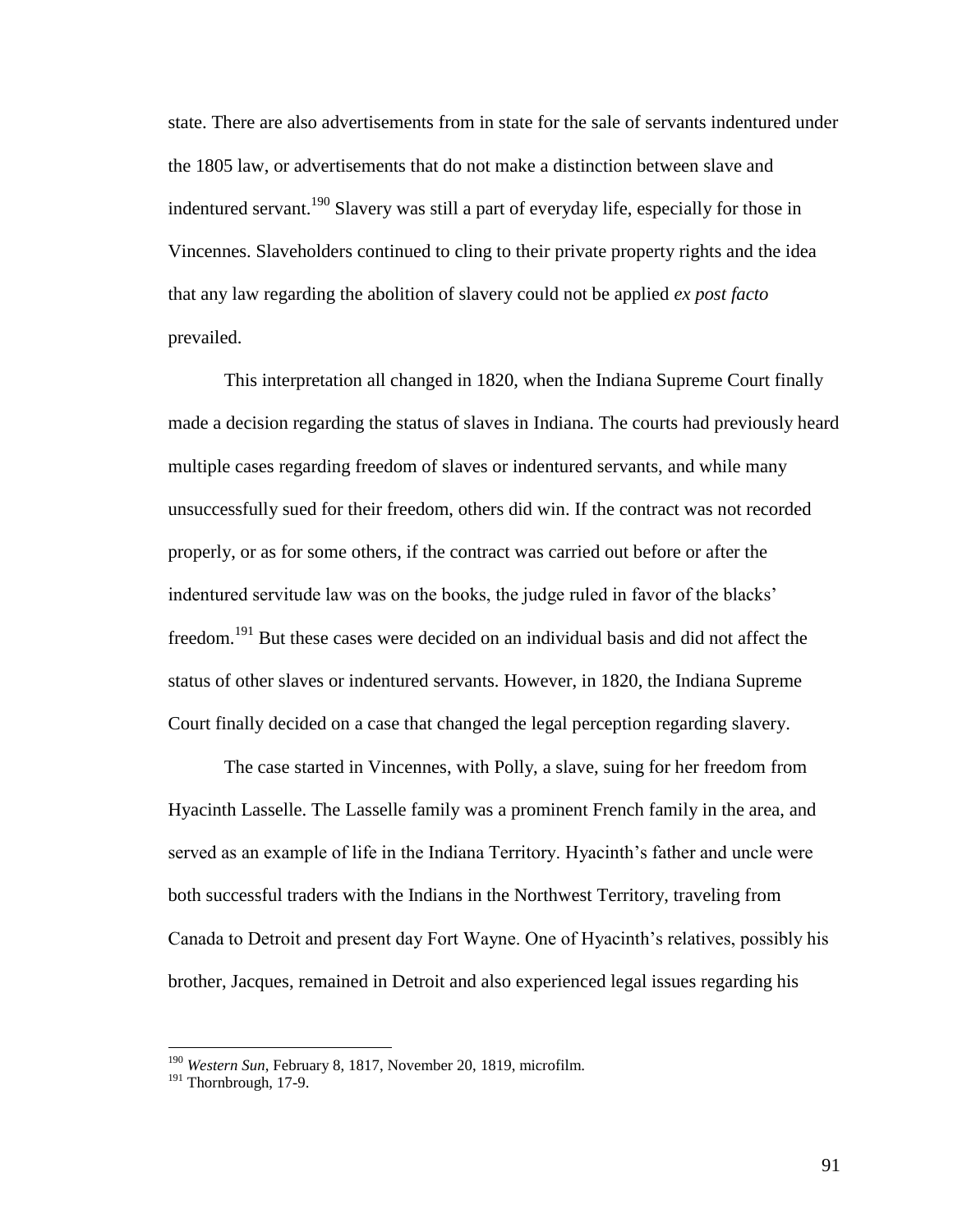slave, but since this case was in 1807, Jacques experienced a more favorable outcome.<sup>192</sup> Hyacinth and his brothers also became traders, with Hyacinth eventually settling in Vincennes. His name appears as a resident in the  $1807$  census.<sup>193</sup> Hyacinth married the daughter of Francois Bosseron, the merchant who supplied American troops in Vincennes during the American Revolution. Hyacinth owned and operated one of the more prominent taverns in Vincennes, while continuing his trade business with the Indians.<sup>194</sup>

The traditional academic narrative surrounding *Polly v. Lasselle* was created by Jacob Piatt Dunn. In Dunn's explanation, Lasselle agreed to the test case because he had already emancipated his slaves and Polly had decided to stay with the family. The case was simply to gain a legal decision, not to actually challenge Lasselle's ownership of Polly. When the Knox County Court decided in favor of Lasselle, Polly appealed the case to the Indiana Supreme Court, which decided in her favor, reversing the lower court's decision. Even though Lasselle prepared the papers for an appeal to the Supreme Court, he decided against pursuing it and released Polly with some clothes and money and arranged for her to move to St. Louis, where she had relatives. Dunn even states that Polly returned home to visit the Lasselle family on occasion and harbored no ill feelings.<sup>195</sup> Dunn acknowledges the limitations of the story as he presents it. While he normally relies on citations, he does not cite anything specific in recounting the details of

<sup>&</sup>lt;sup>192</sup> Gregory Wigmore, "Before the Railroad: From Slavery to Freedom in the Canadian-American Borderland," *The Journal of American History* 98, no. 2 (Sept. 2011): 437-454, 447.

<sup>193</sup> *Census of Indiana Territory for 1807,* Indianapolis: Indiana Historical Society. 1980.

<sup>194</sup> Burns, 454; Clanin & Dorrel, November 30, 1801, microfilm.

<sup>195</sup> Dunn, *Redemption*, 437-441.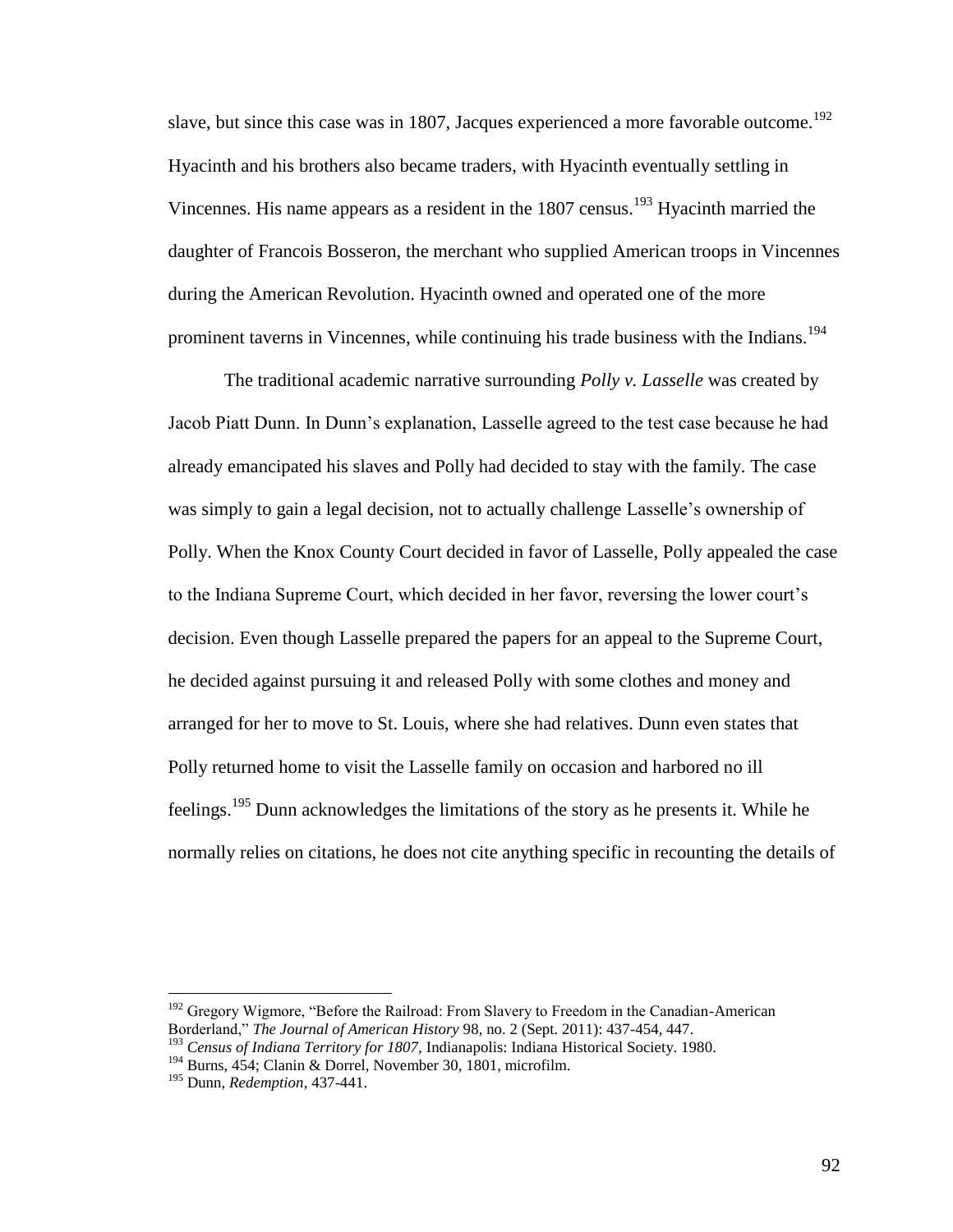the case. Instead, he uses phrases such, "it is said," which demonstrate the questionable nature of the story.<sup>196</sup>

Even though Dunn accurately cites the importance of the case and the court decisions themselves, the context of the case is not accurate. Dunn had access to at least some of the Lasselle family papers, but it does not appear that he had access to records from the Knox County Court. These county court records provide a much different description of the case. While both the county court and supreme court decisions were not made until 1820, Polly attempted to gain her freedom beginning in 1818. On July 15, 1818, Hyacinth Lasselle received a summons to appear before Judge Thomas Blake in Vincennes on the first Tuesday of August. He was to bring Polly and her brother James and inform the court of the reason for their detention. On August 4, 1818, Lasselle sent to the court two indentured servant contracts, one for Polly and one for James, explaining that these contracts were the reason for the siblings' detention and requesting that the case be dismissed. The contracts stated that James, who was then seventeen, would serve for four years, and that Polly, who was twenty-two, would serve for twelve years. There are multiple issues surrounding these contracts. The contracts were signed and sealed on July 16, 1818, the day after Lasselle received the summons from the court. As indentured servant laws were repealed in 1810, these contracts were sure to state that both signed them willingly. Written in first person, the contract for James explained that he had been initially purchased by Francois Lasselle, possibly Hyacinth's brother, and believing that he could be held as a slave, had served Hyacinth. It was not until "the present time, when I am taught and induced to believe I am free," that he questioned his status as a slave.

<sup>196</sup> Dunn, *Redemption,* 441.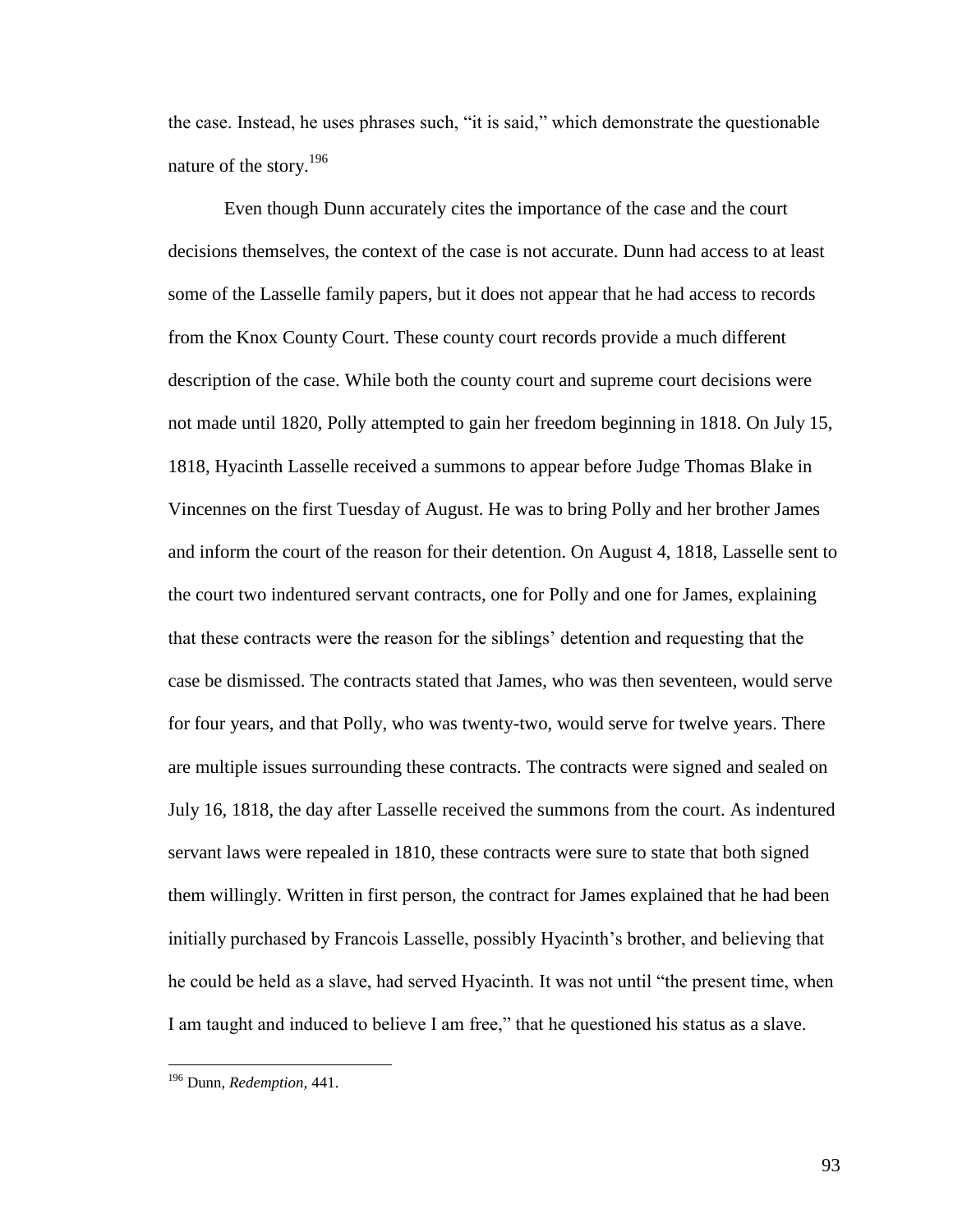However, James continued to explain that while he believed that he was free, "it would be the height of ingratitude not to make a just retribution and compensation by my service for the care and attention he has bestowed upon me in my infancy.<sup>"197</sup> The same reasoning appeared in Polly's contract.

To combat the idea presented by these contracts, James and Polly sent their own pleas to the court with the help of Moses Tabbs, their attorney. James's plea mentioned three reasons as to why the contract dated July 16 was unlawful. The first was that James was considered a minor because he was under twenty-one, and unable to enter into legally binding contracts. The second reason is that Hyacinth and others imprisoned James and held him by force until he signed the contract. Even more egregious was that Hyacinth threatened to sell James to New Orleans if he refused to sign the contract. Polly's plea included these last two reasons as to why her contract should be considered unlawful.<sup>198</sup> Threats of being sold downriver were not uncommon. Governor Harrison intervened in a case in 1804, when a family attempted to remove indentured servants from the territory without their consent in order to sell them downriver.<sup>199</sup> Even later, men would attempt to capture free blacks and take them downriver to sell. The *Western Sun* reported such a case on March 21, 1818. Two men were taking a group of blacks, many of which the newspaper noted were free, down South to be sold. The short article explains that the blacks justly murdered the two men in order to escape.<sup>200</sup> The documentation of these threats substantially challenges Dunn's narrative of the case.

 $\overline{a}$ 

<sup>&</sup>lt;sup>197</sup> Knox County Court Files, Box 35, #2104.

<sup>&</sup>lt;sup>198</sup> Knox County Court Files, Box 35, #2104.

<sup>199</sup> Dunn, *Redemption* 312-4.

<sup>200</sup> *Western Sun¸* March 21, 1818, microfilm.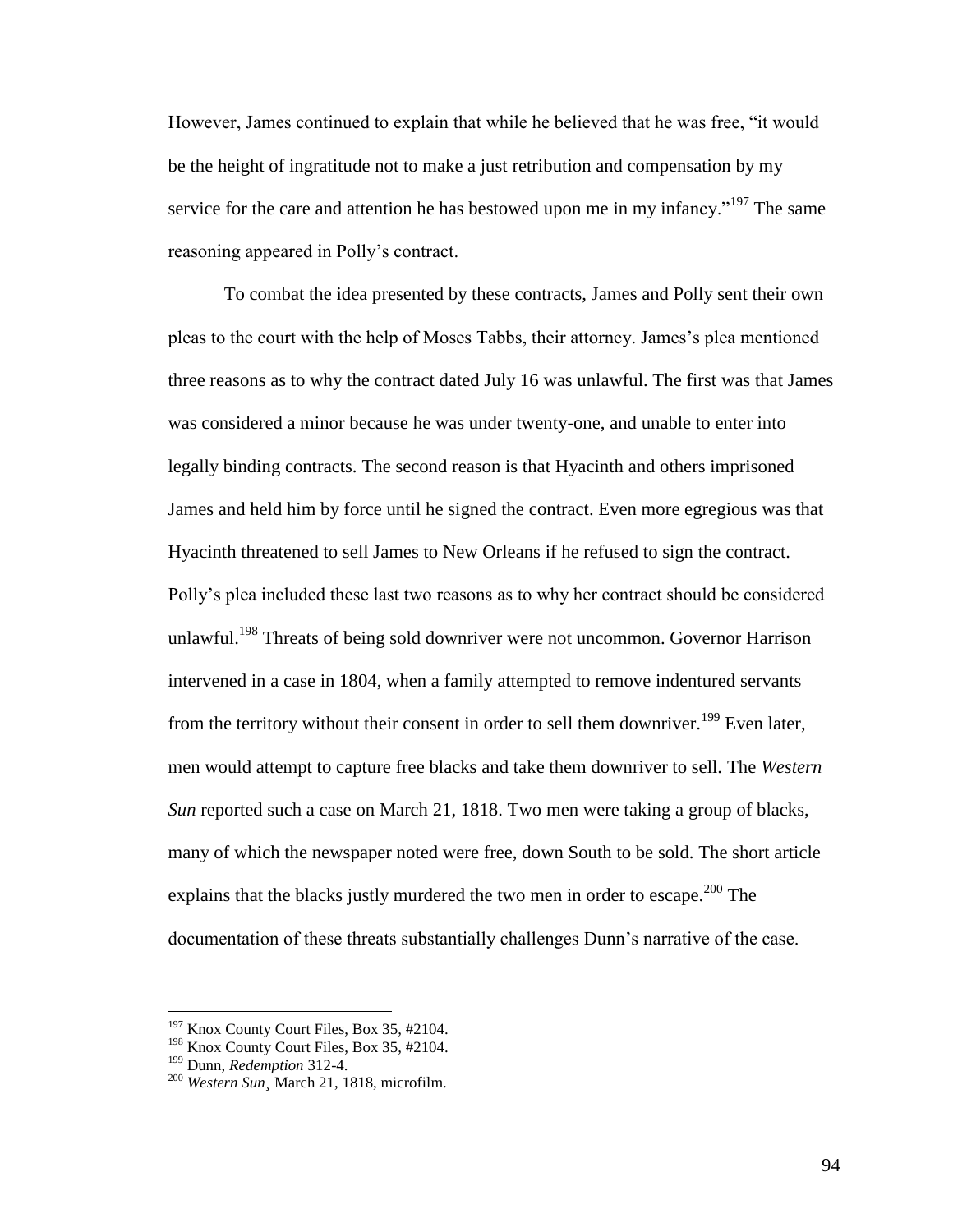Lasselle could not have threatened James and Polly, while at the same time freeing the rest of his slaves and willingly letting Polly go.

Judge Blake did not dismiss the case as Lasselle requested, and the case continued into 1819. During this time, multiple requests for witnesses were sent out. If these witnesses provided any testimony, the documents are not preserved with the other court documents. The only other testimony recorded came from Jenny, James and Polly's mother. She testified in a letter to the court, with the help of Moses Tabbs, that Indians captured her a long time ago and that after the Treaty of Greenville in 1795, they sold her to Antoine Lasselle (Hyacinth's uncle). During her service to Antoine, she had James and Polly, who Antoine then sold, each to a different owner. Each of these owners then sold the children to Hyacinth. Jenny argued that according to the provision in the Treaty of Greenville that stated that all prisoners were to be set free, she should have been set free and therefore all of these other events, such as her children being claimed as slaves and then sold, were unlawful.<sup>201</sup>

At another point John Johnson, a lawyer, also expressed his opinion on the status of Jenny's children. He argued that due to the laws of warfare, Jenny's capture by the Indians was enough to make her a slave, if that is what the Indians intended. After the Northwest Territory became a part of Virginia, he contended that the law of Virginia would continue her status as a slave and that as private property, her emancipation was prevented by the Cession Act's provision protecting the property of the territory's inhabitants. Her status was not affected by Article 6 of the Northwest Ordinance, making her, without question, a slave. Johnson continued, explaining that children have always

 $\overline{a}$ 

 $201$  Knox County Court Files, Box 35, #2104.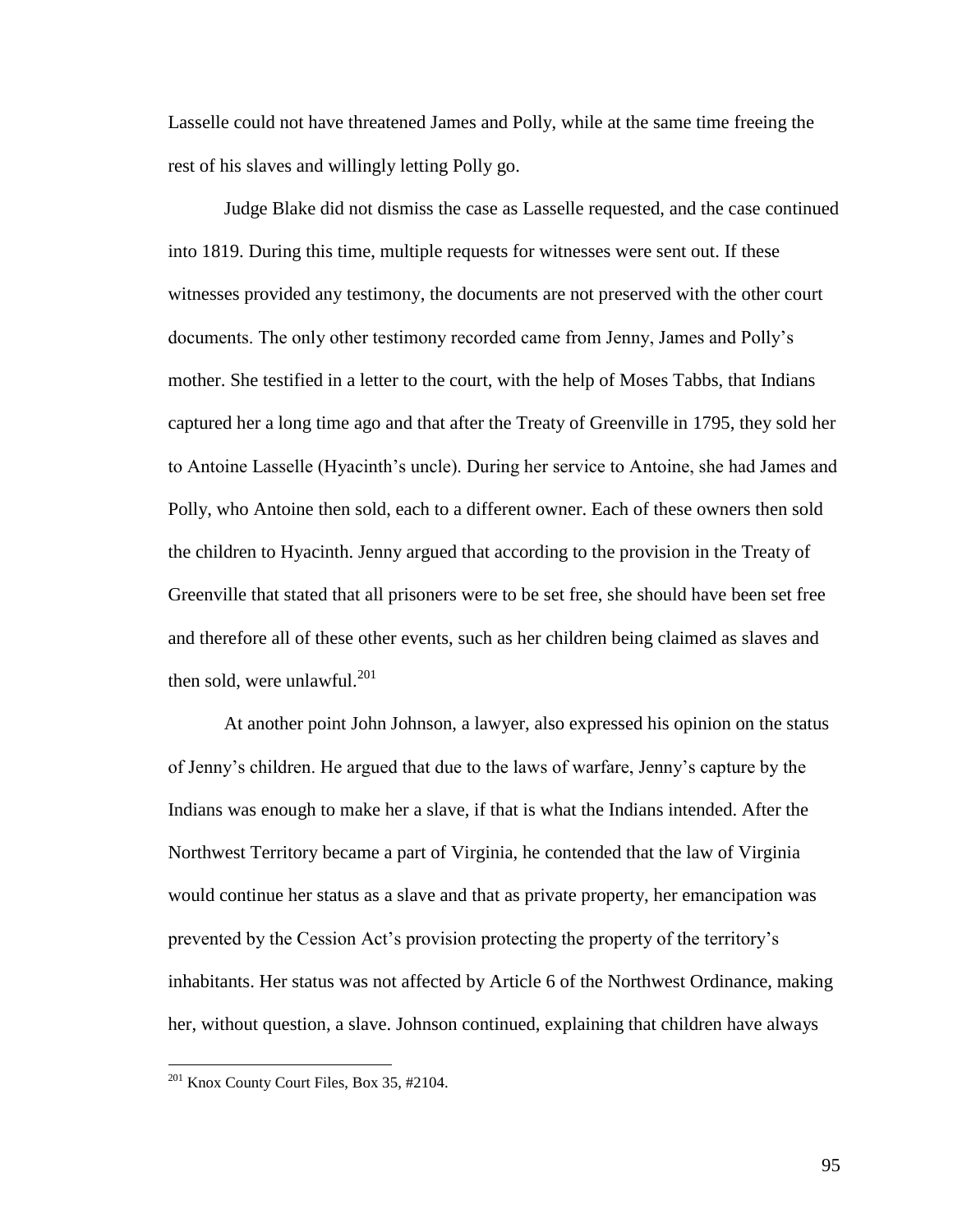followed the condition of the mother. With this context, he had no problem in stating that Jenny's children were also slaves.<sup>202</sup> While this opinion undoubtedly portrays the argument put forth by Lasselle, there are some issues with it as a source. Johnson's opinion is not dated and does not mention the Indiana Constitution, so it could have been written before 1816. But he does mention two children, which means that the opinion was not written in 1820, at which point the court case had stopped mentioning James. The other issue is the lack of context. Dunn, in assembling the document, ascribed the opinion to *Polly v. Lasselle*, but nothing in the opinion explicitly states who the slaves in reference are. Johnson only refers to them as the "negro woman" and her children. In addition, Johnson is not writing this as a court decision, but simply his opinion as a lawyer. Perhaps Lasselle asked for Johnson's advice at some point during the case or maybe even inquired earlier if he was required to free his slaves. While the context is not completely known, Johnson's opinion nicely summarizes the argument Lasselle used to defend his possession of Polly.

These early summons in 1818 ended with the call for the witnesses in 1819. No official decision or ruling of the court is available, if there even was one. The next occurrence of a court case is on January 27, 1820, when Lasselle received a summons from Judge Jonathan Doty to bring Polly to court the next day for him to hear the reason for her detention. James, Polly's brother, was not included in this case for unknown reasons, possibly because he was a minor. Lasselle acknowledged the summons and brought a letter to court, explaining that Polly's mother was purchased from the Indians and not affected by the Treaty of Greenville and protected under the Cession Acts,

 $202$  Dunn, "Slavery Petitions," 528-9.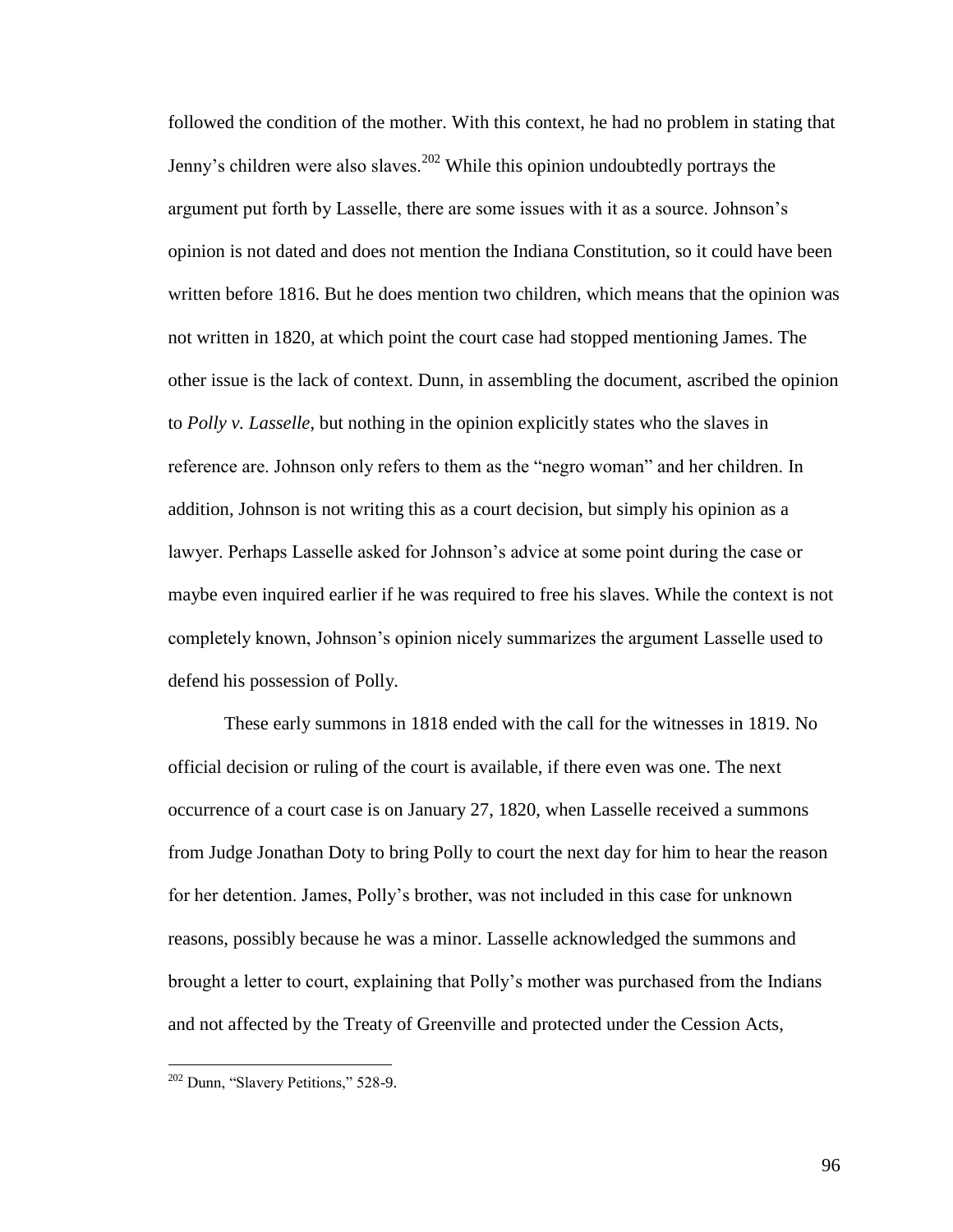allowing her children to be slaves as well.<sup>203</sup> The court made multiple attempts to find witnesses through February and early April. Some of the names can be recognized as Lasselle's business associates, or, for instance, Jame's former owner, Pierre Laplante, who was summoned on February 12. But overall, the summonses do not explain the connection of the individuals to the case. Lasselle pleaded for more time on February 12, arguing that an important witness or portion of the testimony had to be procured from the Fort Wayne or Detroit area, which meant the court date needed to be pushed back. During this time, Amory Kinney, an attorney new to the town and to the case, entered an argument for Polly's freedom. He explained that Polly's mother should have never been held as a slave, but even in spite of that, Polly was born in 1796, after the passage of the Northwest Ordinance, and should therefore be considered free. On April 10, witnesses for both sides were called again, this time to meet on the first Monday of May.<sup>204</sup>

The judgment given by Judge Doty is not dated. The final court date could have been the first Monday in May as stated on the summons to the witnesses, which happened to be May 1, but the final court date had to have happened before May 12, 1820, which is the date on the appeal bond. The judgment is actually for two cases: Polly's claim for freedom and another slave's, François, attempt to gain freedom from his master, widow Tisdale. Judge Doty uses the same logic in both cases because of the many similarities. Both were the children of mothers held as slaves in the Northwest Territory before it became a part of the United States, so the questions surrounding the cases were the same. Were the mothers considered free under Article 6 of the Northwest Ordinance? If not

 $\overline{a}$ 

 $203$  Knox County Court File, Box 40, #2325.

 $204$  Knox County Court Files, Box 40, #2325.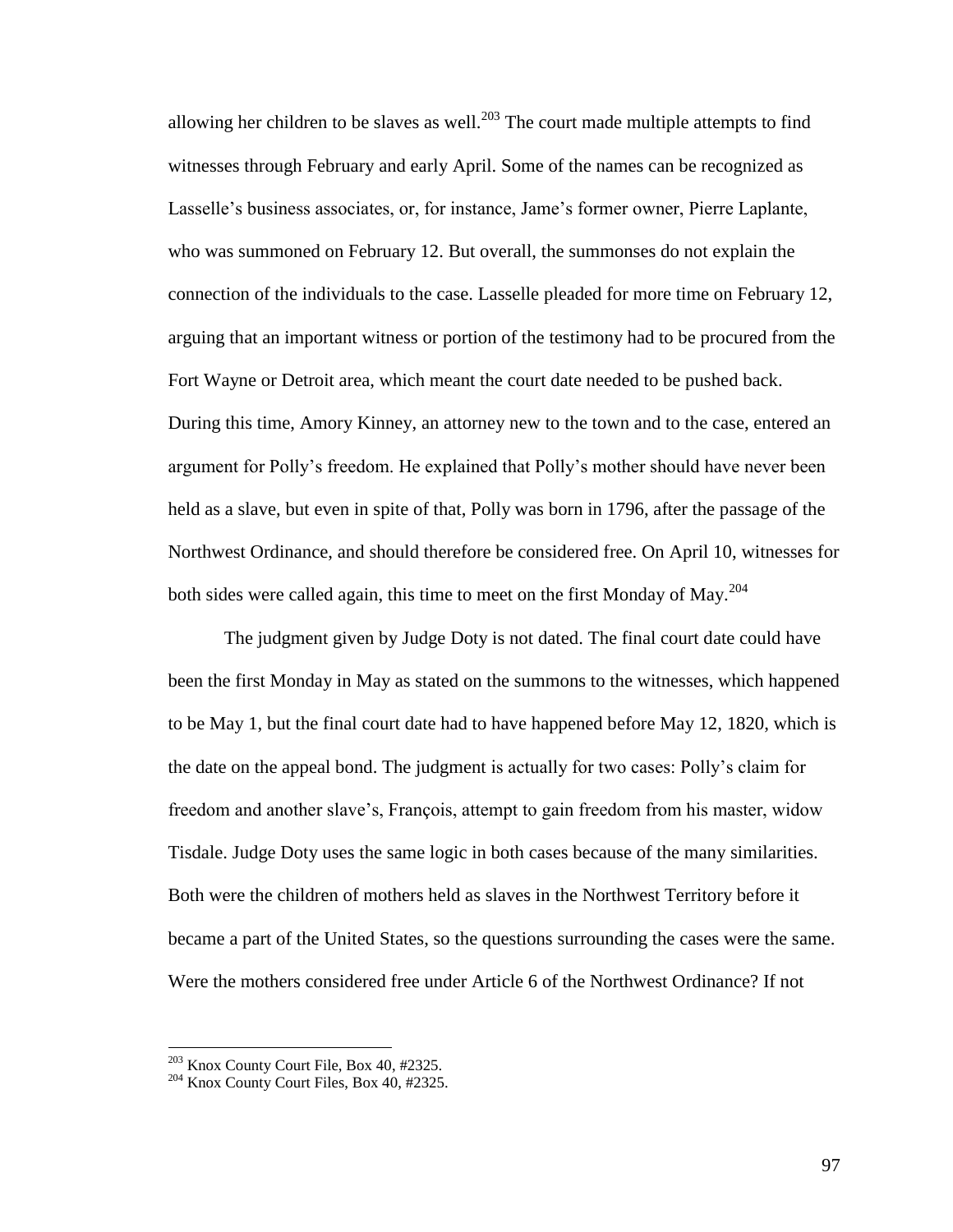them, what about their children? On the first question, Doty stated that the right to hold slaves was guaranteed by the state of Virginia and therefore the Northwest Ordinance could not simply liberate the existing slaves. He continued that to do so would "be not only contrary to the spirit of all our laws but would be in open violation of the constitution of the United States which makes private property inviolable."<sup>205</sup> As for the children, Doty decided that they should take the status of the mother. He reasoned that this method was the one applied in slave states and that for all purposes regarding these mothers, Indiana was essentially a slave state and the same rules should apply. The only way any of these legal traditions could be changed was through the direct consent of owners. With these conclusions, Judge Doty remanded both Polly and François back to their respective owners.<sup>206</sup> Doty's argument is the model of the proslavery argument that had been around since Governor St. Clair issued his interpretation of Article 6. Slaveholders in Indiana had argued that private property was not affected by Article 6 for decades. The only difference is that this opinion set a legal precedent.

Polly and her attorneys did not wait long to file an appeal. The appeal bond, posted by Joseph Hoffman, was signed May 12, 1820 and the court hearing took place at the Indiana Supreme Court in Corydon, which was the new state capitol, on July 22, 1820. No new arguments were recorded at the Supreme Court hearing. The court received an exact transcript of the Knox County hearing from Robert Buntin, the clerk of Knox County. With the same evidence and arguments before it, the Indiana Supreme Court made an historical decision and reversed the judgment, freeing Polly. The

 $205$  Knox County Court Files, Box 40, #2325.

<sup>&</sup>lt;sup>206</sup> Knox County Court Files, Box 40, #2325.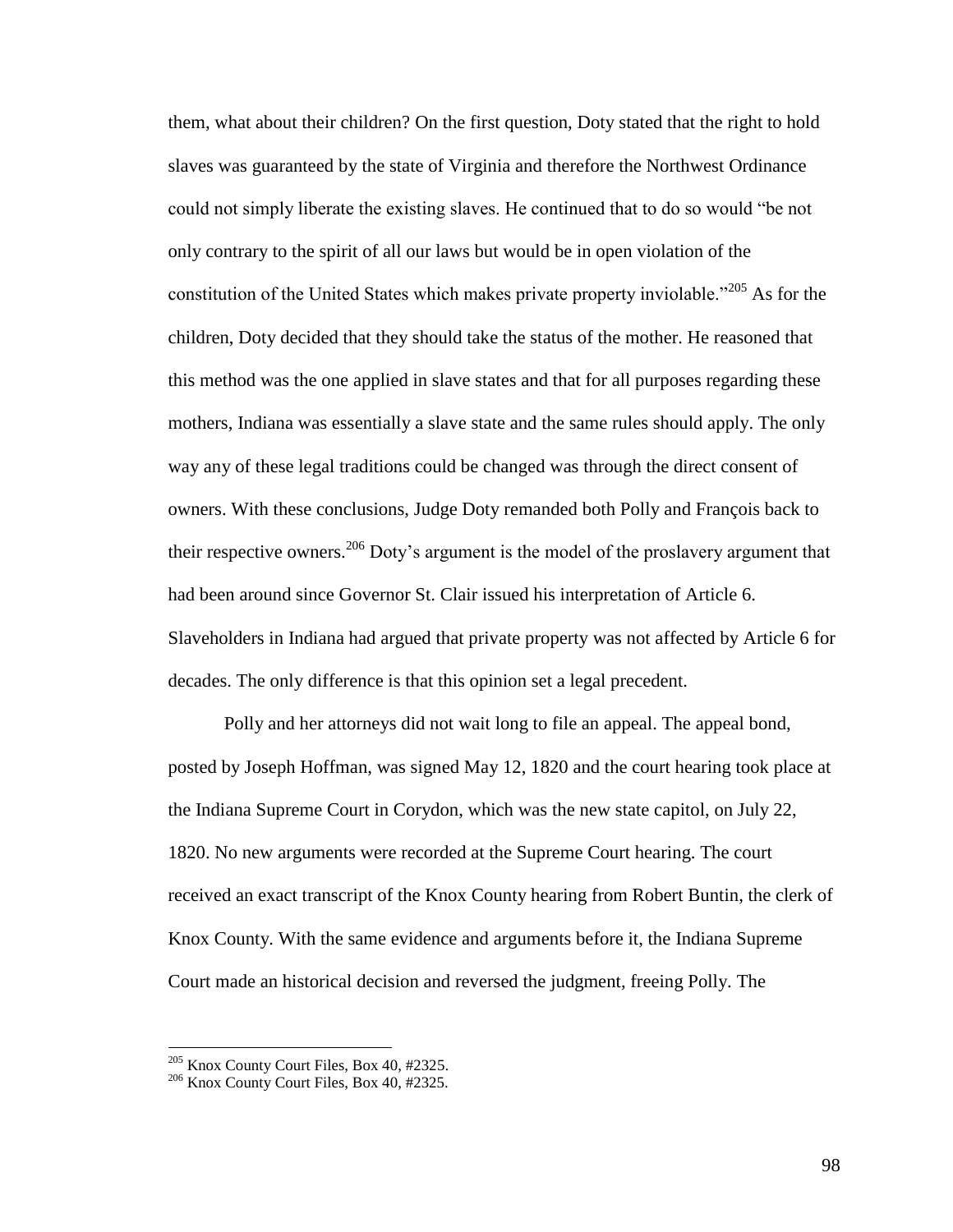momentous part of the decision is that it did not only free Polly, but put into place a legal decision that said the Indiana Constitution's prohibition of slavery overruled any other claims about protecting private property. The reasoning of the decision rests in the powers of a legislative body. The judges argued that multiple states had already demonstrated that legislative bodies had the authority to emancipate slaves and that the constitutional convention, because its delegates were elected and given the task of creating a legislature, possessed the same authority to limit or prohibit slavery. With this thought, the legacy of slavery in Indiana was not important; only the Constitution's stance on slavery mattered. While the judges did recognize that some pre-existing rights do stand, they argued that "a special reservation can not be so enlarged by construction as to defeat a general provision. If this reservation were allowed to apply in this case, it would contradict, and totally destroy, the design and effect of this part of Constitution."<sup>207</sup> Since the issue of slavery was too large to be considered a pre-existing right, the straightforward prohibition of slavery in the Constitution was the only law that mattered. Therefore, the judges reversed the decision, and not only was Polly released as free, but won monetary damages, but attempts to collect the judgment lasted well into 1821.<sup>208</sup>

Lasselle did not take losing the appeal lightly. He prepared papers to appeal the case to the United States Supreme Court. The appeal papers were dated July 27, 1820, not even a week after the court decision. Included with the appeal address to the Supreme

<sup>207</sup> Isaac Blackford, *Reports of Cases Argued and Determined in the Supreme Court Judicature of the State of Indiana with Tables of the Cases and Principal Matters,* vol. 1 (Indianapolis: H.H. Dodd & Company, 1862), *74*.

<sup>208</sup> *Polly, a woman of color v. Lasselle, Hyacinth and Pierre LaPlante*. (Indiana Supreme Court 1820), Indiana State Archives, Indianapolis, IN.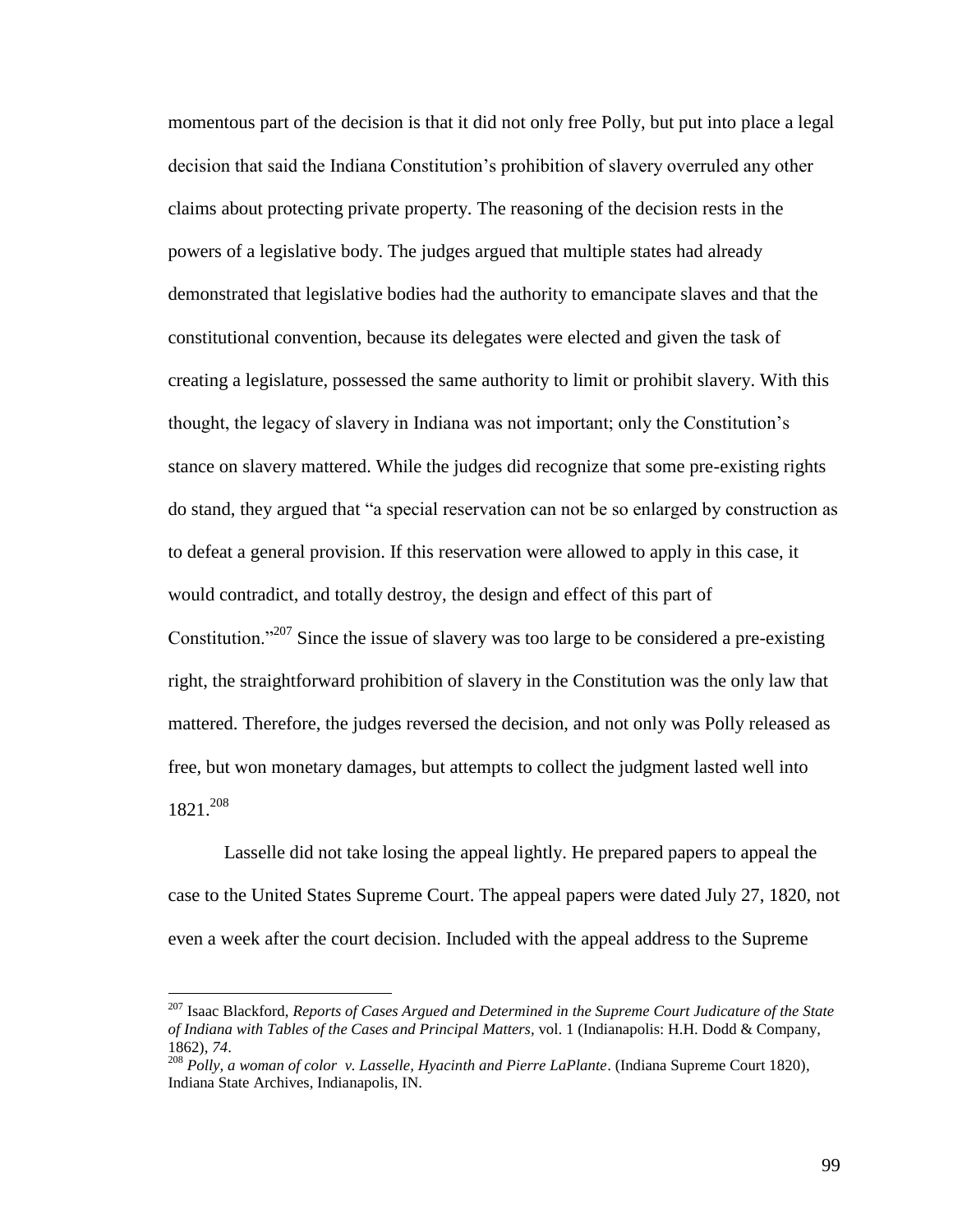Court is a letter instructing someone to acquire the signatures of the clerk and judge of the federal district on the Writ of Error. There is also a writ on the part of the clerk for the Indiana Supreme Court acknowledging the need to forward a transcript of the case to Washington and an order for Polly to remain in Hyacinth's possession because of the appeal.<sup>209</sup> Even though all of this paperwork on the appeal exists, the case was never heard at the federal level, but it is unclear as to why. The copies of the documents within the Lasselle papers do not include any signatures by court clerks or judges. Lasselle did not explain if he decided not to pursue the appeal or if an appeal was denied. He could have decided to not pursue the appeal for personal reasons. The feelings about slavery on the national level could have also influenced him. A few years before, Ohio's Supreme Court had decided that banning slavery meant that any slave that entered the state was considered free.<sup>210</sup> Historians do not mention it, but the Missouri Compromise might have influenced Lasselle to not pursue the appeal. When the Compromise was passed, it cemented Congress's ability to decide if a territory or state could allow slavery or not. Even though the debate surrounding the Compromise put slavery in the center of national politics, the question of slavery in the former Northwest Territory was not up for question. Instead, it actually hurt Lasselle's argument in that it recognized Congress's power to prohibit slavery via Article 6.

This speculation as to why the appeal did not occur is not important to the outcome of the case. Polly was free and the court finally settled a legal question that had persisted since 1787. This court decision was one of the final blows against slavery in

 $209$  Lasselle Family Papers, Indiana State Library, Indianapolis, IN, microfilm.

<sup>210</sup> *Western Sun*, August 30, 1817, microfilm.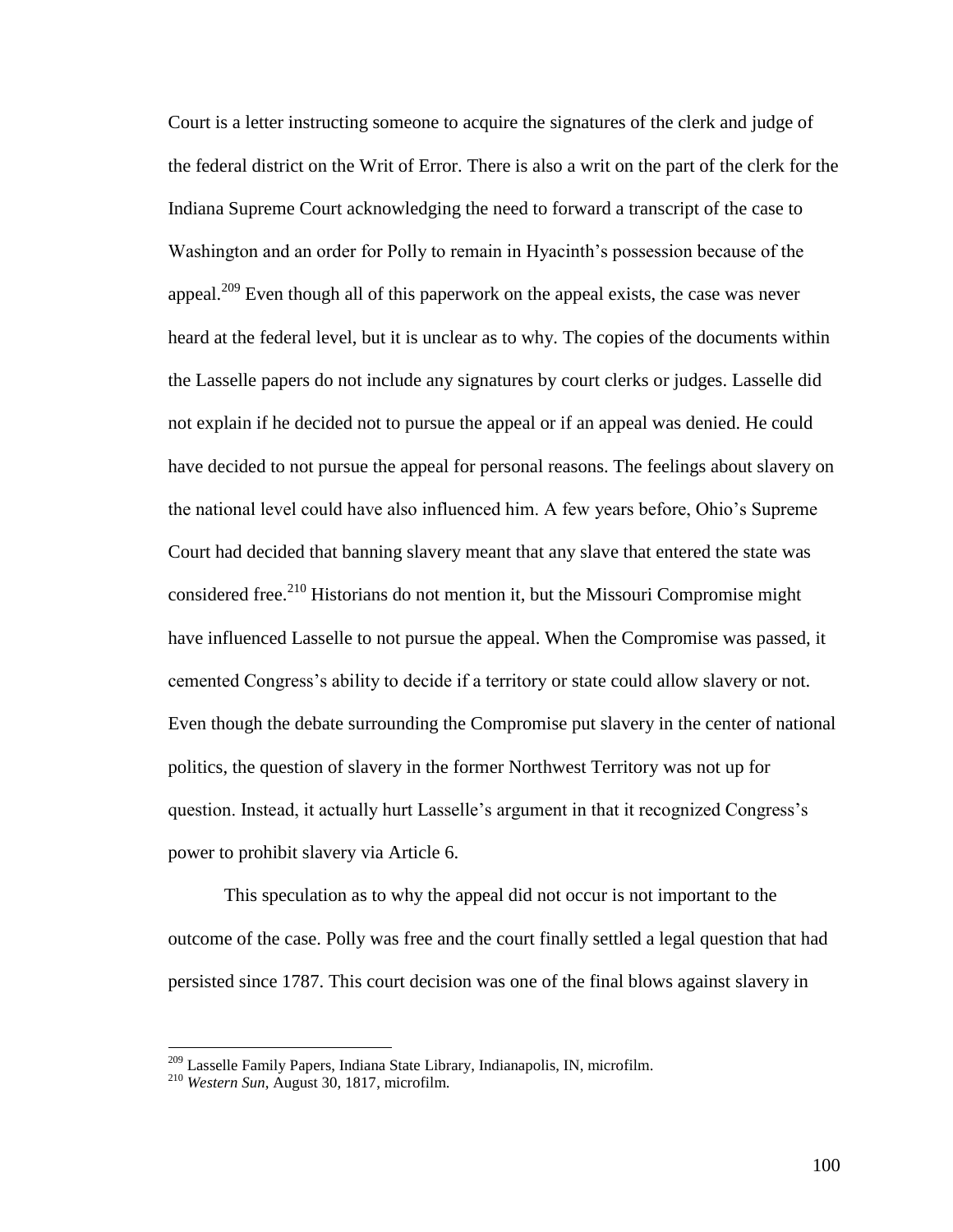Indiana, discounting the oldest argument for the continued holding of slaves. Slaves held before 1787 had always been considered a special group, exempt from Article 6 and protected as private property, but that was no longer the case. Any slave held in Indiana, no matter when he or she was acquired, was considered free under the Indiana Constitution.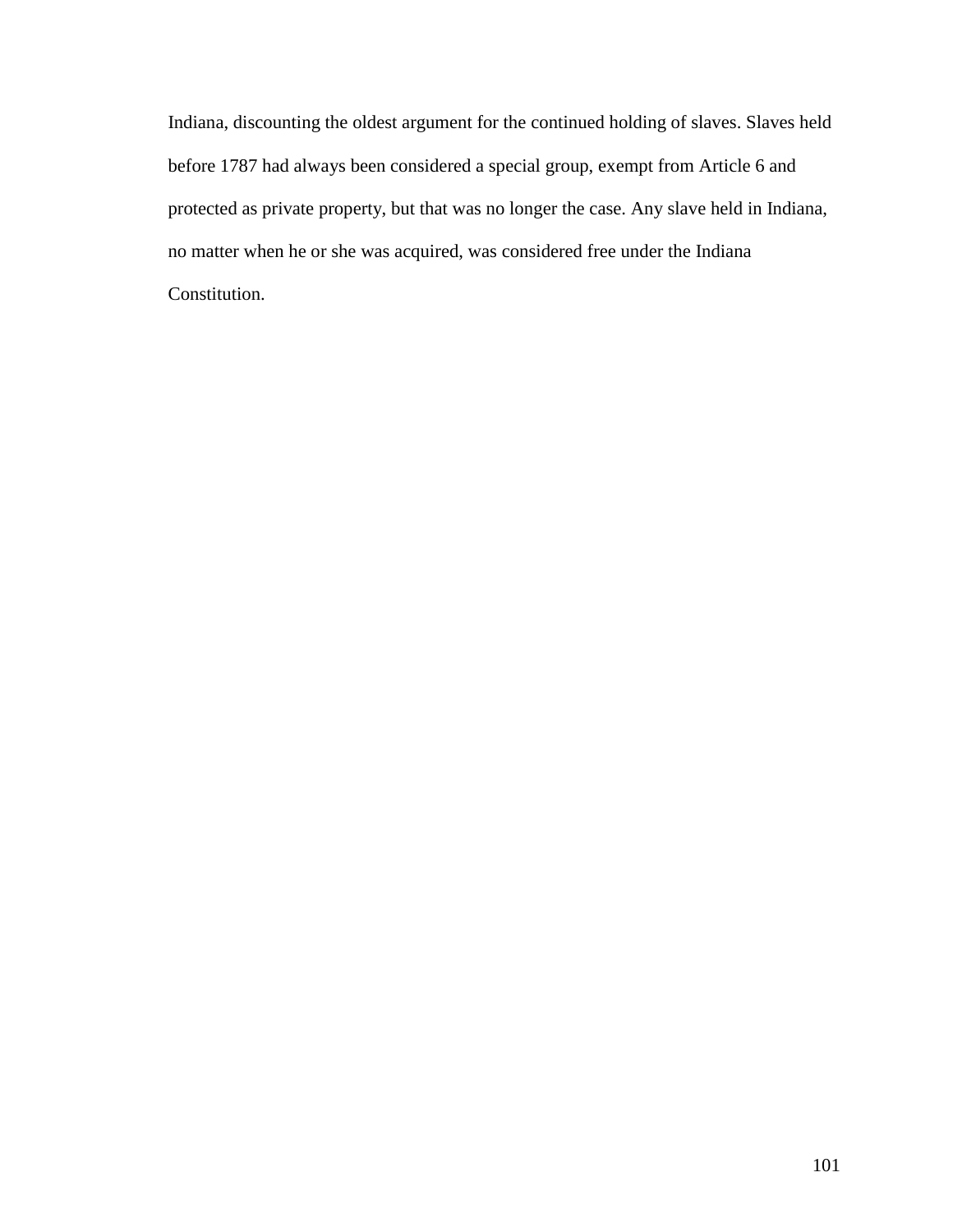## **Chapter Five**

## **Conclusion**

While the decision in *Polly v. Lasselle* was groundbreaking, it did not extinguish slavery completely from Indiana. As explained previously, there were two different kinds of slaves held after 1810: those that were held as slaves before 1787 and their children, and those held as indentured servants under the 1803 and 1805 laws. Some owners interpreted *Polly v. Lasselle* as only applicable to the first group. It took another Indiana Supreme Court case in 1821 to emancipate the indentured servants. Even with the court cases, emancipation did not happen suddenly. After the American Revolution, the North experienced a slow decline of slavery. Slowly, each state made slavery illegal and while slaves continued to exist in the North for several decades, the number slowly declined from deaths and emancipations. This slow decline is exactly what happened in Indiana after *Polly v. Lasselle*.

Slavery did not simply disappear overnight, but slavery in all forms continued to go through a slow death through the next decade. In 1820, there were 190 declared slaves in Indiana.<sup>211</sup> While the date the census was taken in Knox County is unknown, Lasselle registered five blacks in his household. It is not noted if they were slaves or free. There were three males, one between the ages of 14 to 25, one between the ages of 26 and 44 and another over the age of 45. Of the two females, one was under the age of 14 and the

 $^{211}$  Barnhart & Riker, 458.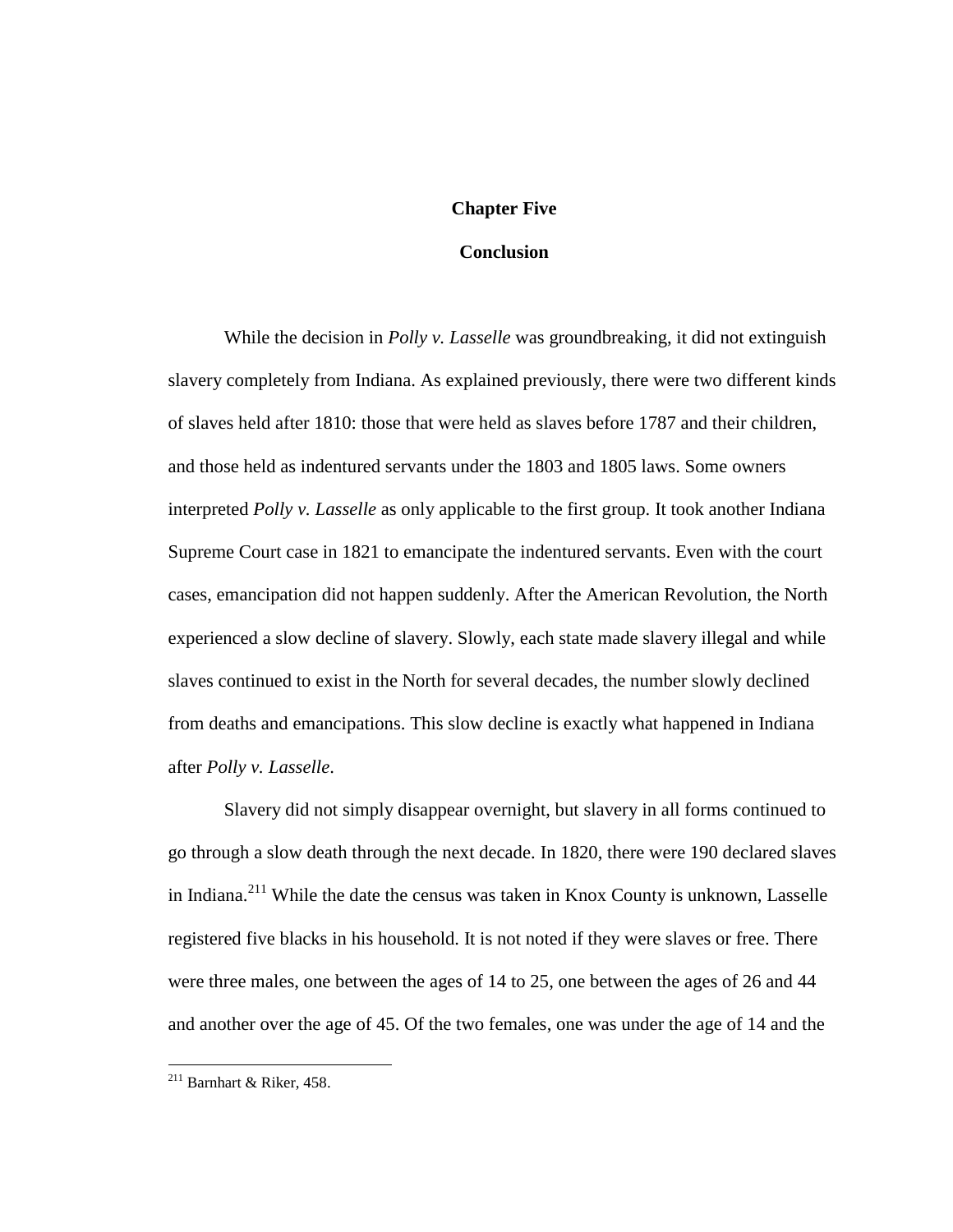other was between the ages of 26 and 44. The census is interesting for two reasons. In 1820, Polly would have been 24, using the date given in her indentured servitude contract from 1818. Since there is not a female listed with that age, it is possible that the census was taken after July 22 and Polly was released and no longer living with the Lasselles. If that is the case, who were these other blacks living with the Lasselle family? While it does not explicitly label them as slaves, the census also does not label them as free. The female under the age of 14 is possibly Melinda, a young black girl who was indentured to Lasselle in 1819 under the Poor Relief Act. Under this law, children who were orphans or whose parents could not take care of them could be indentured out to other families to take care of them, almost like an apprenticeship. When Melinda was indentured in 1819, she was eleven years old and the indenture was to last until she was eighteen.<sup>212</sup> The youngest boy could have been James, Polly's younger brother who had also petitioned for his freedom in 1818. While these factors are unknown, it is clear that the court case did not radically change the Lasselle household; blacks still lived with and probably worked for Hyacinth Lasselle.

The number of slaves in Indiana dropped significantly by 1830, with only three slaves in the whole state recorded in the 1830 federal census, but a local census that same year listed thirty-two. A decade later, there were still three slaves listed in the federal census.<sup>213</sup> One of the slaves was in Putnam County and Etcheson speculates on the slave's identity in her book, *A Generation at War*. While the identity of the slave is unknown, it might have been a woman named Jane Keath, who was born in Kentucky

<sup>&</sup>lt;sup>212</sup> Laselle Family Papers.

 $213$  Barnhart & Riker, 459.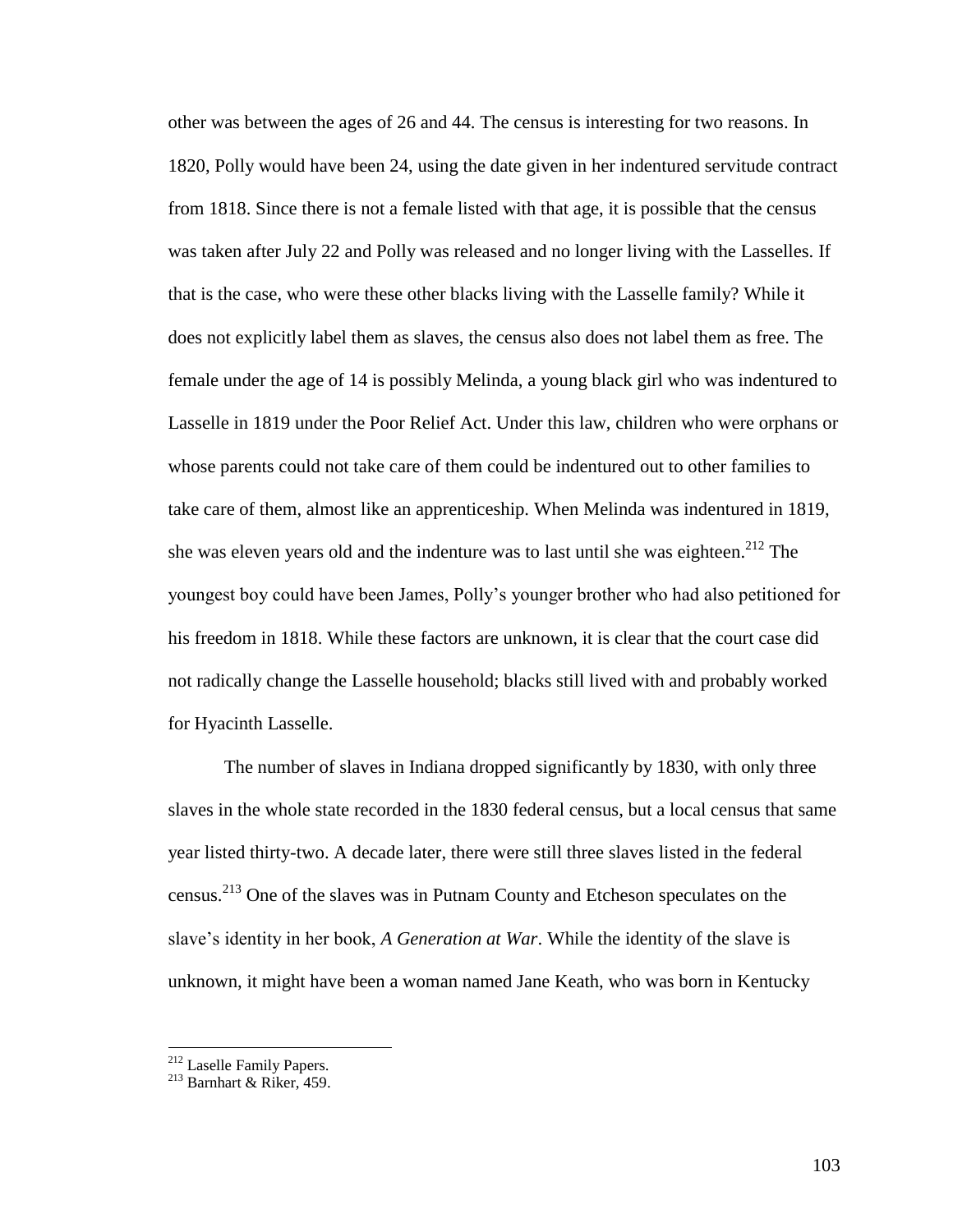and moved to Indiana as a free black and was listed independently in the 1850 census. Etcheson suggests that blacks in Indiana first had to go through a period of quasi-slavery before exercising full independence, or it simply took time for residents in Putnam County to recognize that blacks did not necessarily have to be slaves.<sup>214</sup>

The evolution of slavery in Indiana was truly unique. Beginning with the French migrants from Canada, the usage of slavery in the Illinois Country differed substantially from any other region that utilized the Code Noir. The French in Illinois focused on productivity and efficiency so much that treatment of slaves was unmatched. This experience was uncommon even for other French colonies, where larger numbers of slaves and labor-intensive crops demanded strict authoritative control. The French Illinois Country was a growing society with slaves. Even though the number of slaves increased, they remained a valuable commodity, accepted into French society through religion, and shared work experience. There is very little comparison between French slavery and that in other colonial regions. No other region experienced the same emphasis on protecting slaves and keeping them productive. Other societies with slaves, such as early colonial Virginia did experience interaction between slaves and owners in work environments, but these experiences became more limited as Virginia transformed into a slave society before the American Revolution.

After the region transferred into American hands, the evolution of slavery continued towards a style more similar to the American colonies, but at the same time, most of the rest of the United States continued to evolve into a stronger, more restrictive

<sup>214</sup> Nicole Etcheson, *A Generation at War: The Civil War Era in a Northern Community* (Lawrence, KS: University Press of Kansas, 2011), 84.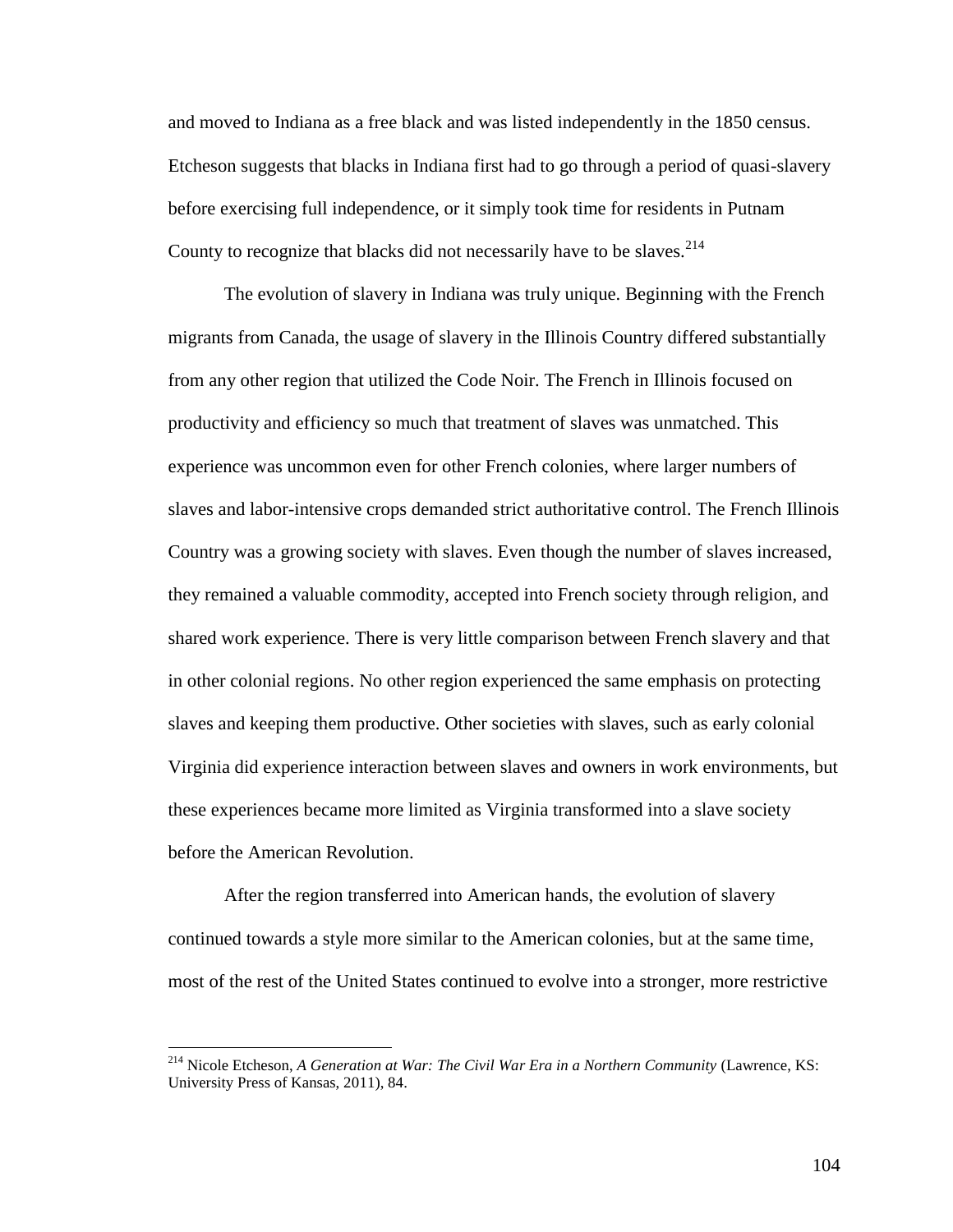slave society. While the Northern states slowly did away with slavery and the Upper South made it easier to emancipate slaves, the overall result of the Revolution and the growing antislavery movement was for slave societies to place further restrictions on slaves and create a stronger patriarchal power relationship. Because Indiana remained a society with slaves, the territory had very little in common with the growing slave societies of the Deep South. Indiana gained much of its early American influence about slavery from the Upper South, which is why Indiana most closely resembled this region. However, it was not a replica of Virginia in 1800. Although Indiana had a history of slavery with the French settlers, the first real American influence was to outlaw slavery through Article 6 of the Northwest Ordinance. For proslavery forces migrating to Indiana, this meant any attempt to introduce slavery was essentially a new introduction of slavery into the territory. Therefore, while the Upper South was the source of many of the new slave laws and legal reasoning to circumvent Article 6, the society that developed was more like the early colonial society with slaves, where slavery had not yet taken hold. Over the next decade, the institution of slavery became more popular in Indiana, but in limited geographic areas and among a certain demographic. These limitations kept Indiana from becoming a slave society.

Slavery in Indiana did not gain a legal stronghold like in the Upper South but Indiana did adopt a national trend of using slavery in politics. One of the arguments historians give for the unopposed passage of Article 6 is that slavery was not yet a divisive issue. By 1809, that fact had drastically changed across the nation. Politicians, such as Jonathan Jennings, took the idea of slavery and made it more than the institution. The goals of those who supported slavery were not necessarily as represented by their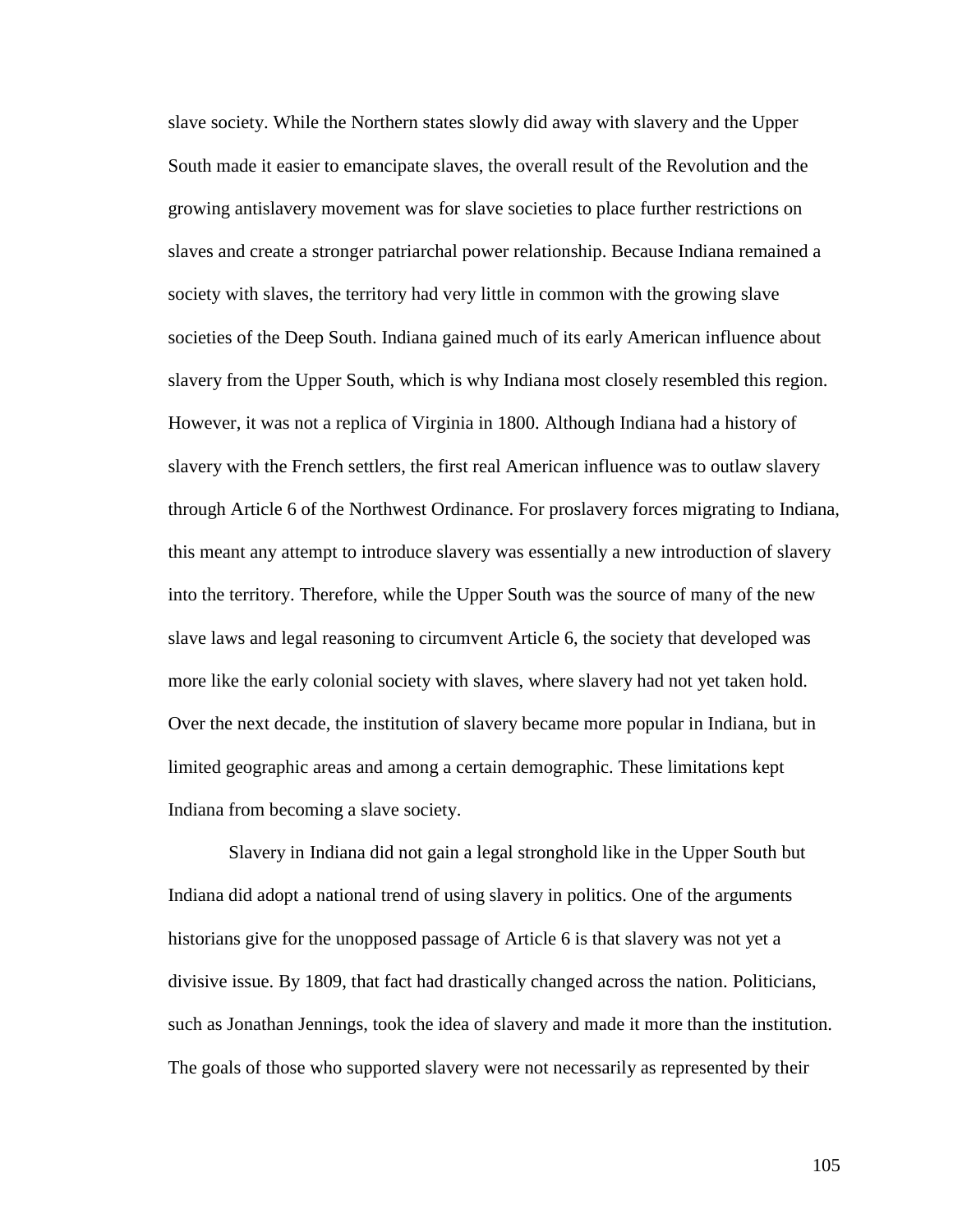opponents. The most vocal reason was the ever-increasing need for labor in order to properly develop and maintain the territory. At first, the opposition countered these arguments with examples like Ohio, a free state who had already joined the Union and the growing population in Indiana. They contended that development was not hindered by the lack of slaves and the prohibition of slavery enabled white men to make a decent living as a laborer since they did not have to compete with slave labor. By 1809, the arguments of the antislavery faction had shifted to labeling the proslavery supporters as Federalists who sought to create an aristocratic society on the frontier. The use of slavery in political debates shifted from actually being about the institution to labeling candidates as undemocratic. This shift was also happening on the national scale, where slavery was becoming an increasingly controversial issue and would soon drastically divide the nation.

*Polly v. Lasselle* was one of the most influential court cases ever heard by the Indiana Supreme Court. It reversed over two decades of circumventing a prohibition on slavery and finally determined that Indiana was to be a free state. It is really the last gasp of slavery in Indiana. There were no protests or editorials mentioning the case. In fact, it was not even mentioned in the Vincennes's newspaper once. Indiana was ready to be done with slavery. But the case also exposes the real nature of slavery in Indiana. The true narrative of the case, while still incomplete, demonstrates a very different kind of slavery than traditionally presented by Dunn. The Lasselle family did not consider their slaves to be family or willingly free them. Instead, Polly had to fight for over two years to even get a court hearing.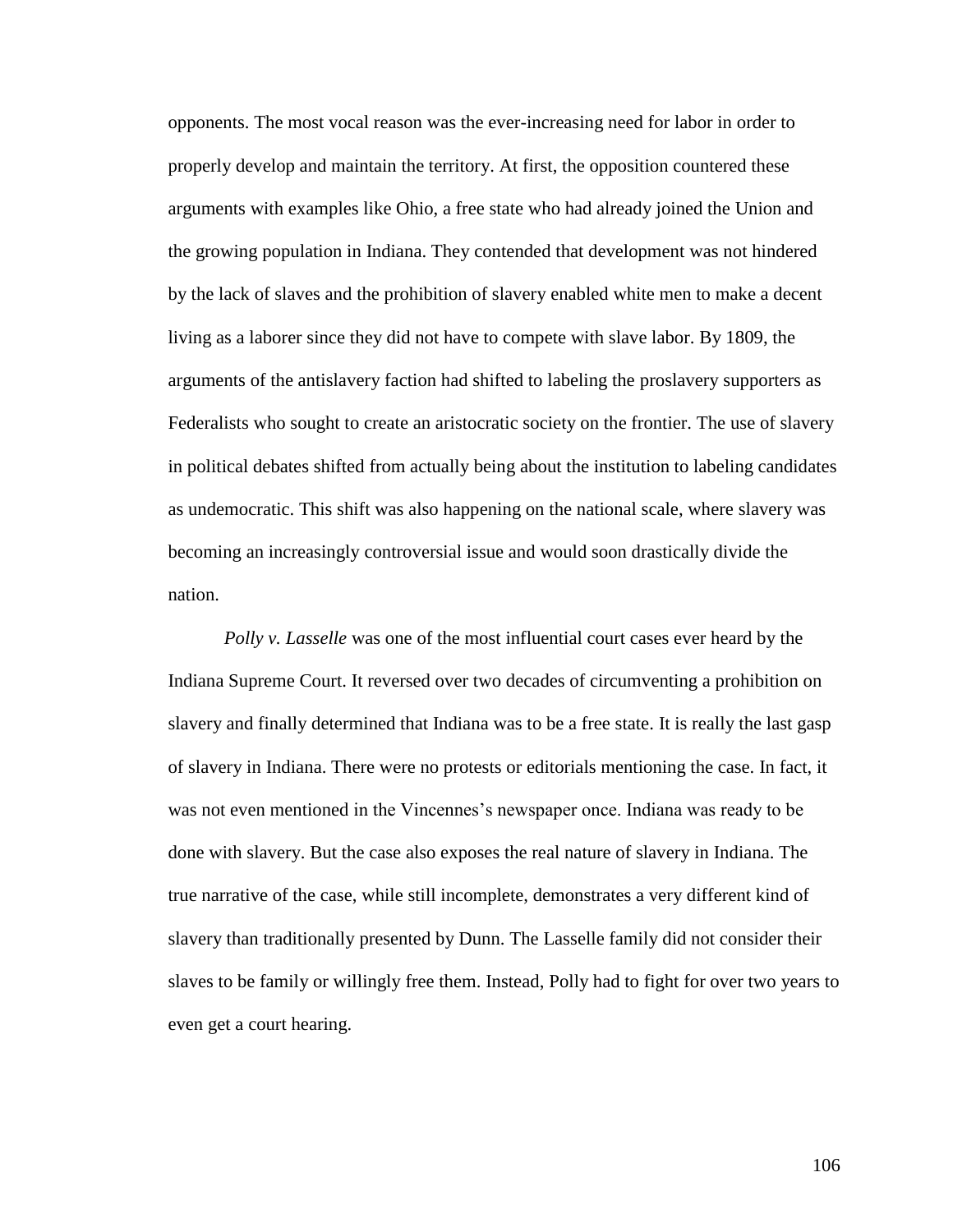Even though slavery in Indiana never evolved past a society with slaves, slavery was still about an evolving power relationship. Under French control, the relationship was closer to equals. Because the French placed so much emphasis on productivity, slaves received better treatment than if they were expendable and easily replaced. As Indiana came under American control and Article 6 challenged slavery's existence, slave owners exercised more power over slaves by creating loopholes to fight back against antislavery legislation. At the same time as the number of slaves grew, albeit slowly, and more legislation was created in favor of slavery, owners gained more power in the slaveowner relationship. The 1809 election was the peak of the owner's power, after which it slowly shifted back towards the slaves as they sued for freedom and exposed illegal attempts to hold them. By 1820, slave owners were clinging to their last legal loophole. Polly and James's struggle to have a court date and Lasselle's efforts to keep that from happening demonstrate this power relationship perfectly. His subversive efforts to keep Polly and James demonstrate the lack of power he had. Although it still took several decades for slavery to disappear from Indiana, the court judgment made the slave-owner power relationship insignificant. After years of debating about slavery and its potential economic or demographic benefits and using it to define different political factions, slavery was no longer important. It no longer defined state politics, and given the social reaction to the State Supreme Court case, no one seemed to notice its exit from the political sphere, even as slavery and sectionalism rose in importance on the national level.

107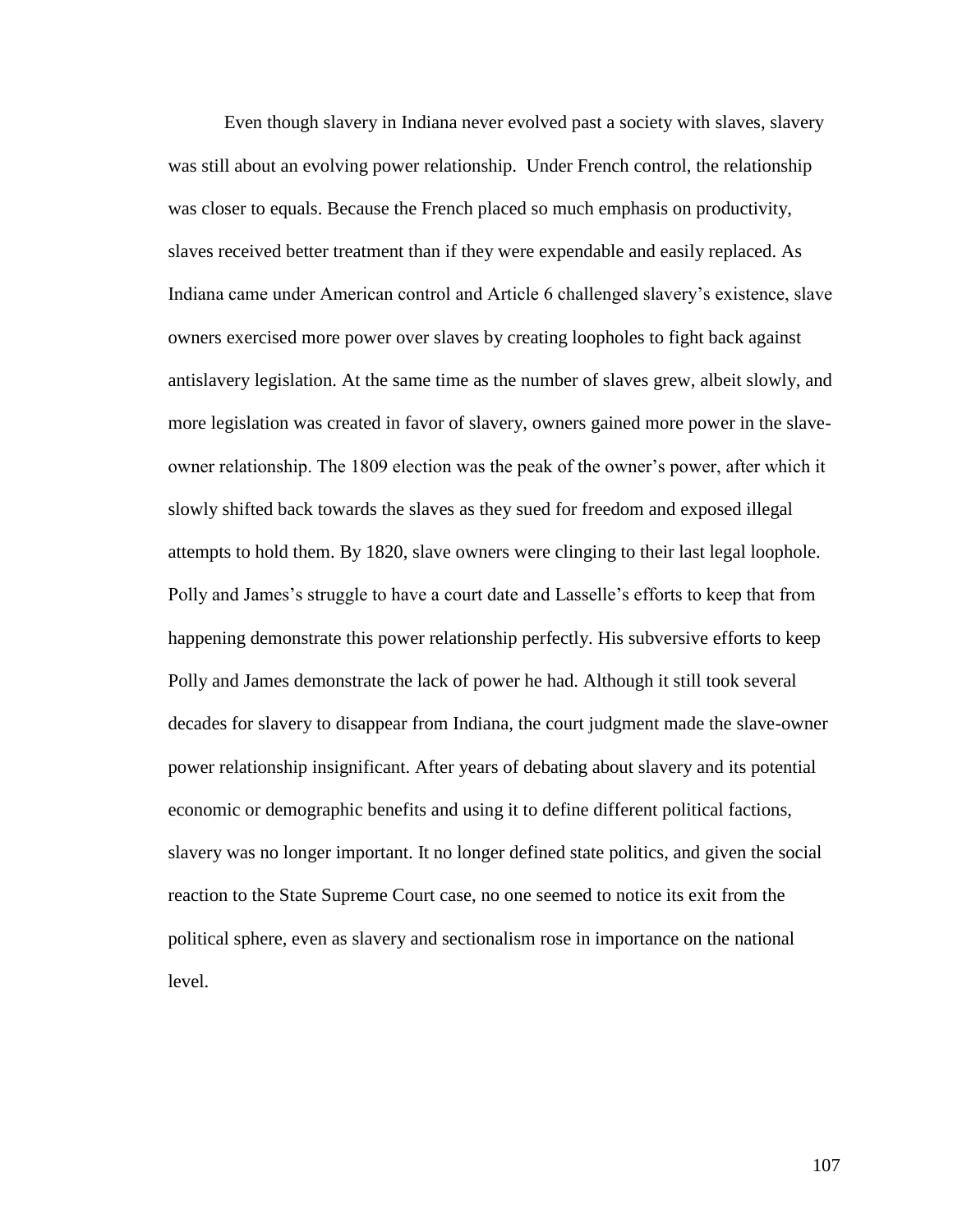## **Bibliography**

Primary Sources

Blackford, Isaac. *Reports of Cases Argued and Determined in the Supreme Court Judicature of the State of Indiana with Tables of the Cases and Principal Matters.*  Vol. 1. Indianapolis: H.H. Dodd & Company, 1862.

*Census of Indiana Territory for 1807.* Indianapolis: Indiana Historical Society, 1980.

- Citizen of Ohio, *An Address to the Inhabitants of Indiana Territory on the Subject of Slavery* (Hamilton, OH: printed at the Philanthropist office, 1816) at Indiana Historical Society, Indianapolis, IN.
- Clanin, Douglas E. & Ruth Dorrel, eds. The Papers of William Henry Harrison, 1800- 1815. Indianapolis: Indiana Historical Society, 1994. Microfilm.
- Coleman, Christopher B. "Letters from Eighteenth Century Merchants." *Indiana Magazine of History 5*, no. 4 (1909): 137-159.
- Dunn, Jacob Piatt. "French Settlements on the Wabash." In *Indiana Historical Society Publications*, vol. 2, 405-42. Indianapolis: Bowen-Merrill Company, 1895.
- Dunn, Jacob Piatt. "Slavery Petitions and Papers." In *Indiana Historical Society Publications*, vol. 2, 443-529. Indianapolis: Bowen-Merrill Company, 1895.

Knox County Court Files. Knox County Public Library, Vincennes, IN.

- Lasselle Family Papers. Indiana State Library, Indianapolis, IN. Microfilm.
- Philbrick, Francis S, ed. *The Laws of Indiana Territory 1801-:1809*. Springfield, IL: Illinois State Historical Library, 1930.
- *Polly, a woman of color v. Lasselle, Hyacinth and Pierre LaPlante*. (Indiana Supreme Court 1820). Indiana State Archives, Indianapolis, IN.

Shaw, Janet P. "Account Book of Francis Bosseron." *Indiana Magazine of History 25,*  no. 3 (1929): 212-241.

Slave Registry 1805-1807, Knox County, Indiana Territory. *Wabash Valley Visions and Voices: A Digital Memory Project*. Indiana State University. http://visions.indstate.edu/u?/ving,8780

*Western Sun* (Vincennes, IN). 1807-1820. Microfilm.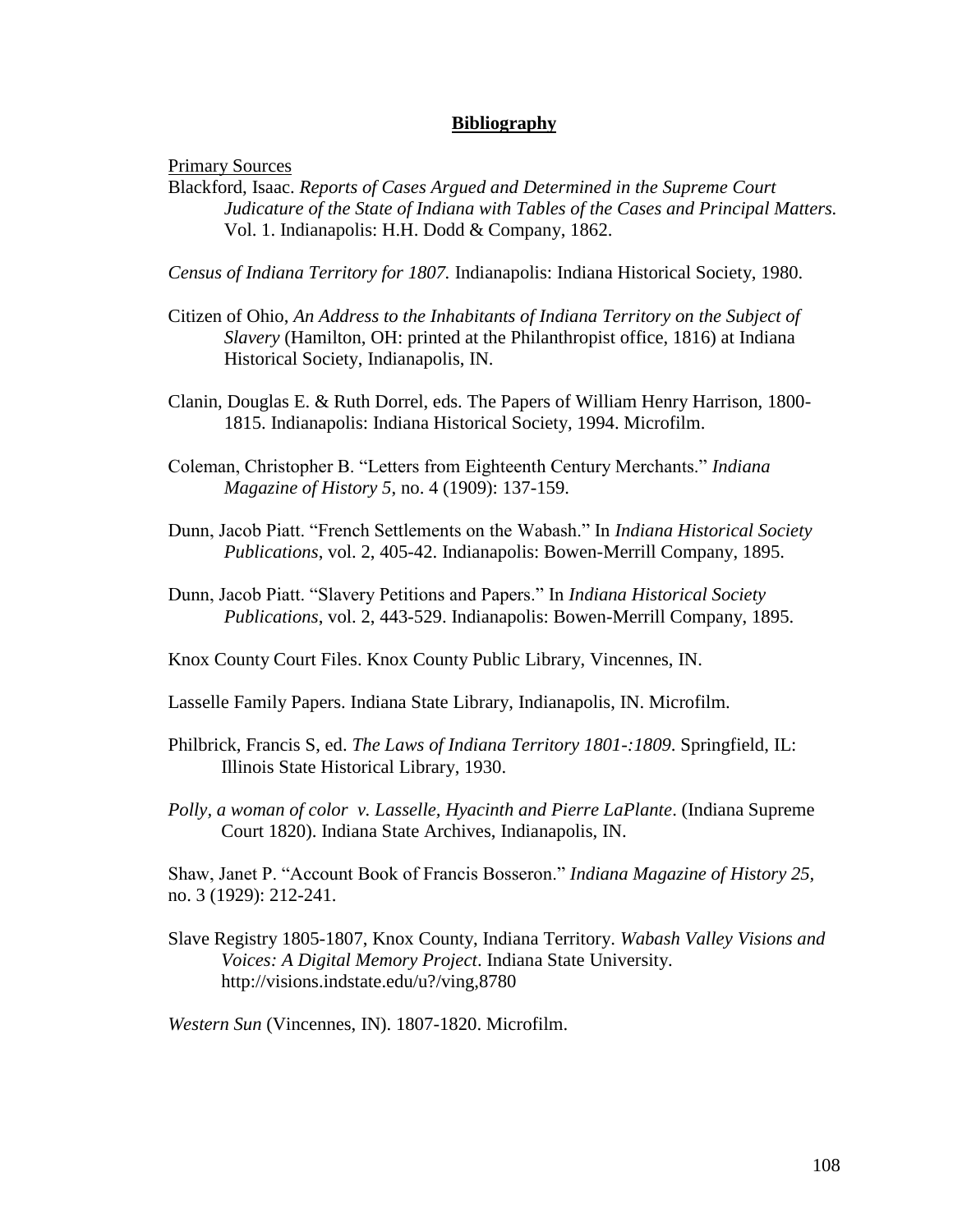Secondary Sources

- Barnhart, John D. *Valley of Democracy: the Frontier versus the Plantation in the Ohio Valley, 1775-1818*. Bloomington, IN: Indiana University, 1953.
- Barnhart, John D. and Dorothy L. Riker. *Indiana to 1816: The Colonial Period,* Vol. 1 of *History of Indiana.* Indianapolis, Indiana Historical Society, 1971.
- Berlin, Ira. *Many Thousands Gone: The First Two Centuries of Slavery in America*. Cambridge, MA: Belknap Press, 1998.
- Bond, Beverly. *The Civilization of the Old Northwest: A Study of Political, Social and Economic Development, 1788-1812*. New York: MacMillian Company, 1934.
- Briggs, Winstanley. "Slavery in French Colonial Illinois." *Chicago History* 18, no. 4 (1990): 66-81.
- Buley, R. Carlyle. *The Old Northwest: Pioneer Period, 1818-1840*. 2 vols. Indianapolis: Indiana Historical Society, 1950.
- Burns, Lee. "Life in Old Vincennes." *Indiana Historical Society Publications,* vol. 8, Indianapolis: Bobbs-Merrill Company, 1930.
- Carmony, Donald F. *Indiana, 1816-1850: The Pioneer Era.* Vol. 2 of *History of Indiana.* Indianapolis, Indiana Historical Society, 1998.
- Caruso, John Anthony. *The Great Lakes Frontier: An Epic of the Old Northwest*. Indianapolis: Bobbs-Merrill, 1961.
- Cayton, Andrew. *Frontier Indiana*. Bloomington, IN, Indiana University Press, 1996.
- Donnelly, Joseph P. *Pierre Gibault, Missionary: 1737-1802.* Chicago: Loyola University Press, 1971.
- Dunn, Jacob Piatt. *Indiana: A Redemption from Slavery.* Boston: Houghton, Mifflin, and Company, 1891.
- Eccles, W. J. *France in America.* East Lansing, MI: Michigan State University Press, 1990.
- Etcheson, Nicole. *The Emerging Midwest: Upland Southerners and the Political Culture of the Old Northwest.* Bloomington, IN: Indiana University, 1996.
- Etcheson, Nicole. *A Generation at War: The Civil War Era in a Northern Community*. Lawrence, KS: University Press of Kansas, 2011.